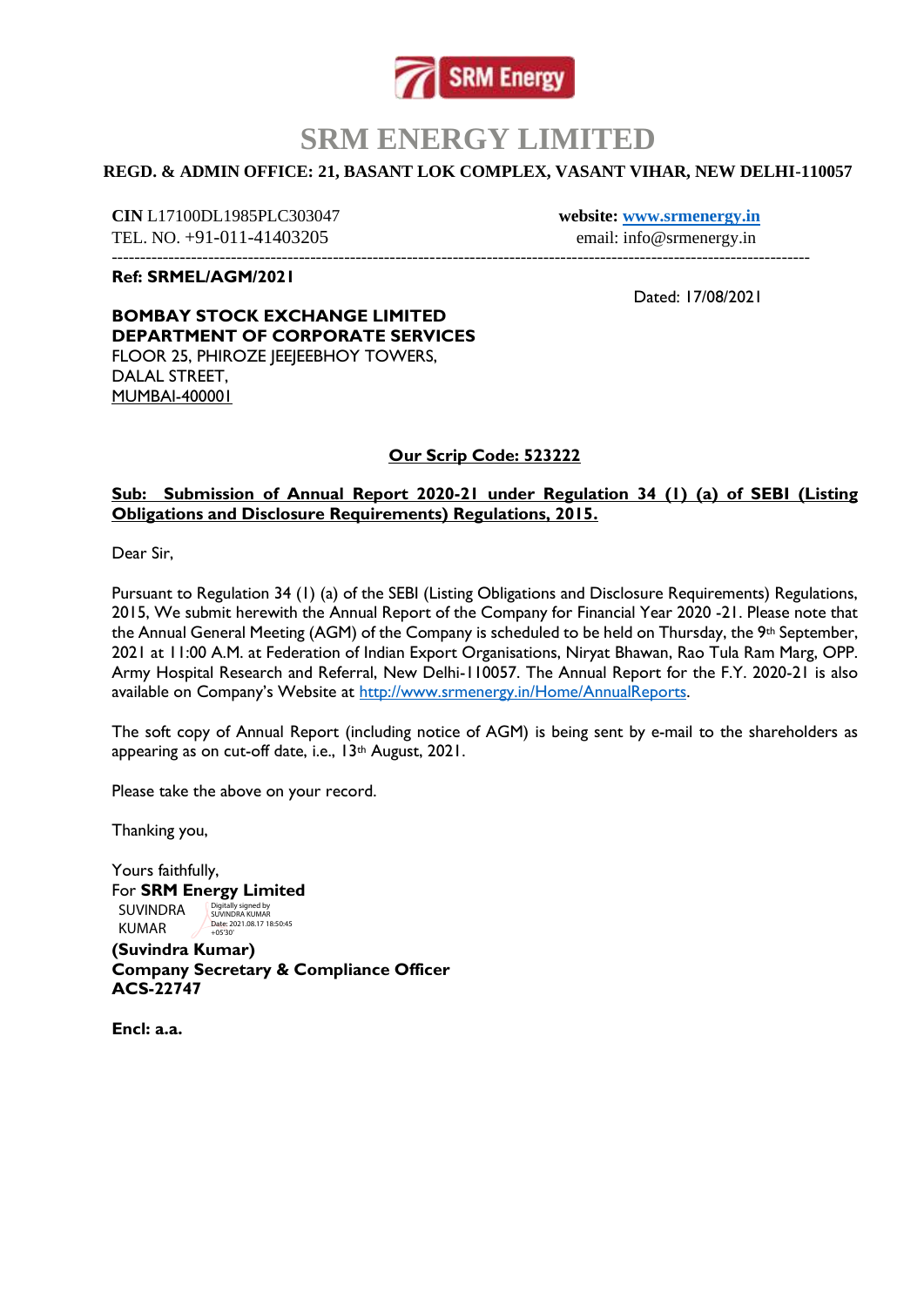

# **SRM ENERGY LIMITED**

**34th Annual Report 2020-2021**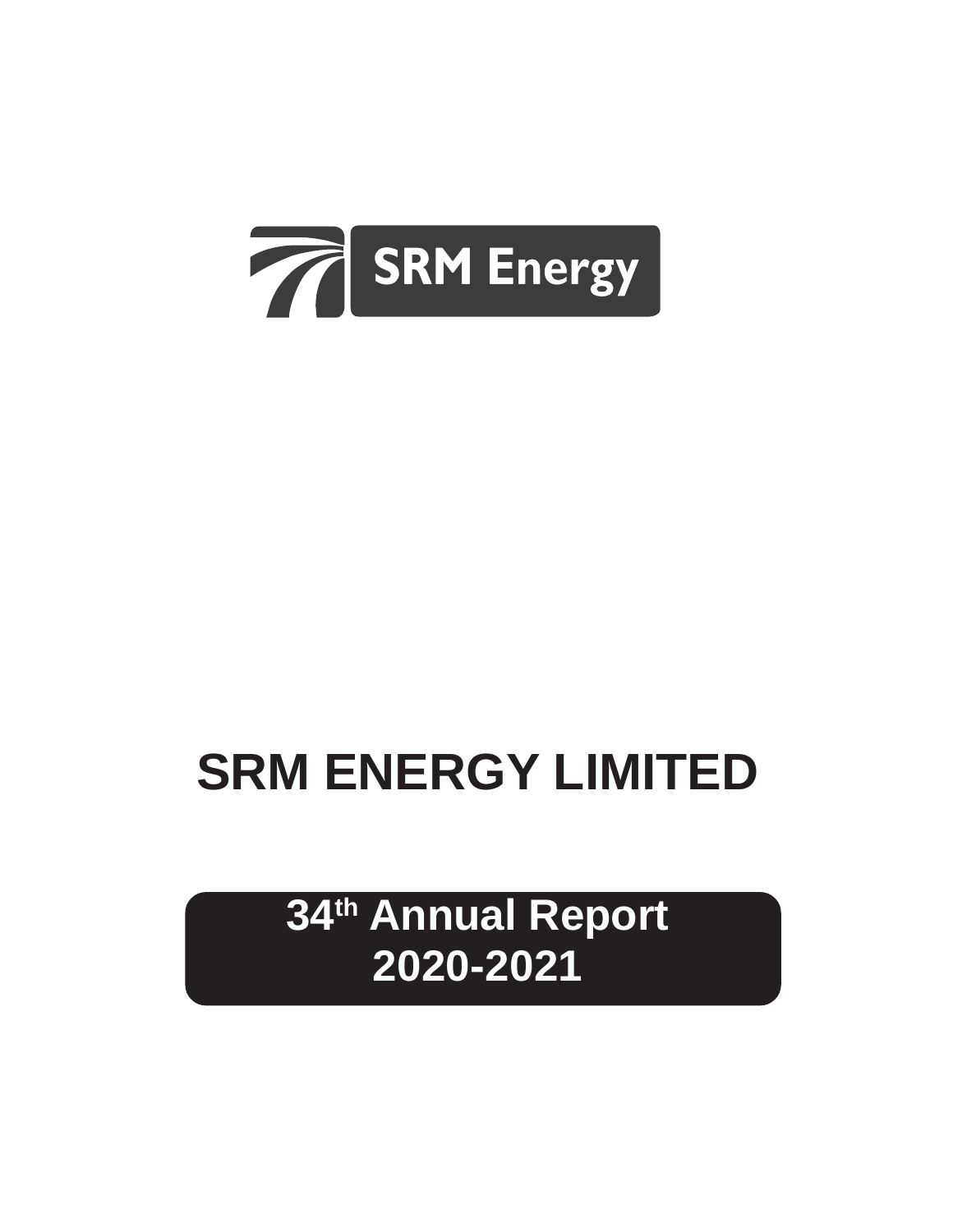#### **BOARD OF DIRECTORS**

Mr. Vishal Rastogi **Managing Director** Managing Director

**BANKERS**

Axis Bank Limited

**STATUTORY AUDITORS** M/s Saini Pati Shah & Co. LLP

**CIN:** L17100DL1985PLC303047

#### **REGISTERED OFFICE**

21 Basant Lok Complex, Vasant Vihar, New Delhi - 110057

#### **REGISTRAR & SHARE TRANSFER AGENTS LISITNG OF SECURITIES**

MCS Share Transfer Agent Limited The Bombay Stock Exchange Ltd. (BSE Ltd.) F-65, 1st Floor, Okhla Industrial Area Phase-1, PhirozeJeejeebhoy Towers, New Delhi - 110020. Tel. No: 011-41406149/50/51 Fax : 011-41709881 Email : admin@mcsregistrars.com Website : www.mcsregistrars.com

### **CORPORATE INFORMATION**

Mr. Vijay Kumar Sharma Non-Executive & Non-Independent Director Mrs. Tanu Agarwal **Non-Executive & Independent Director**<br>Mr. Shailesh Kumar Singh **Non-Executive & Independent Director** Non-Executive & Independent Director

#### **CS & COMPLIANCE OFFICER CHIEF FINANCIAL OFFICER (CFO)**<br>Mr. Suvindra Kumar **CHIEF FINANCIAL Mr. Raman Kumar Mallick** Mr. Raman Kumar Mallick

25th Floor, Dalal Street, Mumbai- 400001<br>[SCRIP CODE - 523222]

| <b>CONTENTS</b>                                                                            | Page No.  |
|--------------------------------------------------------------------------------------------|-----------|
| <b>Notice</b>                                                                              | $1 - 3$   |
| Director's Report and its Annexures                                                        | $4 - 17$  |
| Report on Corporate Governance                                                             | $18 - 29$ |
| Management Discussion and Analysis                                                         | $30 - 32$ |
| Independent Auditor's Report and its Annexure                                              | $33 - 37$ |
| <b>Balance Sheet</b>                                                                       | 38        |
| Statement of Profit and Loss                                                               | 39        |
| <b>Cash Flow Statement</b>                                                                 | 40        |
| Statement of Change in Equity for the year ended 31st March, 2021                          | 41        |
| Notes to the Financial Statements for the year ended 31st March, 2021                      | $42 - 50$ |
| Independent Auditor's Report on Consolidated Financial Statements and its Annexure         | $51 - 54$ |
| <b>Consolidated Balance Sheet</b>                                                          | 55        |
| Consolidated Statement of Profit and Loss                                                  | 56        |
| <b>Consolidated Cash Flow Statement</b>                                                    | 57        |
| Consolidated Statement of Change in Equity for the year ended 31st March, 2021             | 58        |
| Notes to Accounts on Consolidated Financial Statements for the year ended 31st March, 2021 | $59 - 69$ |
| Shareholder's Instructions for E-voting                                                    | 70-72     |
| Proxy Form (MGT-11) and Attendance slip                                                    | 73        |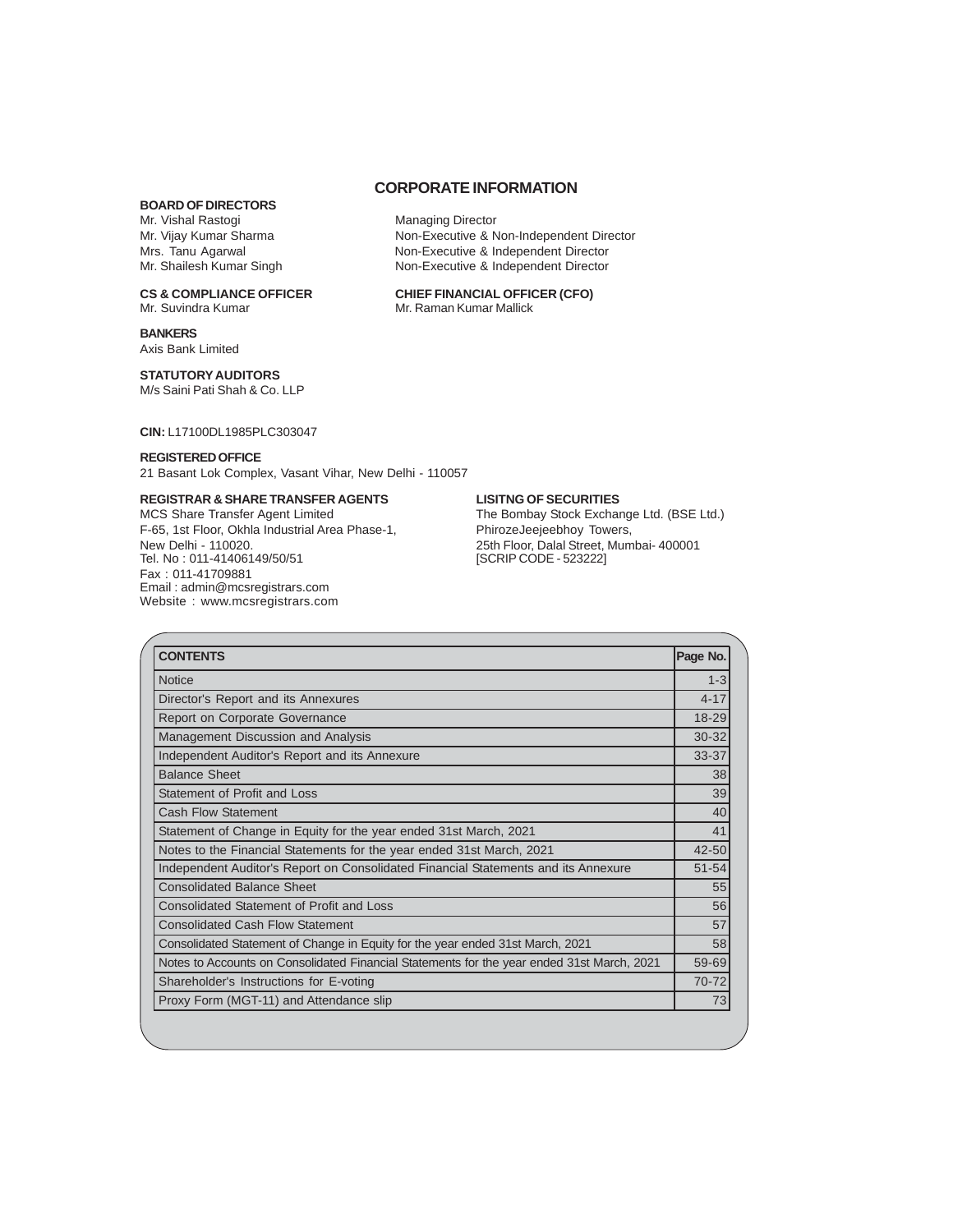#### **NOTICE**

**NOTICE** is hereby given that the 34th Annual General Meeting of the members of **SRM Energy Limited** (herein after the **"Company"**) will be held on Thursday, September 9, 2021 at 11:00 a.m. at Federation of Indian Export Organisations, Niryat Bhawan, Rao Tula Ram Marg, OPP. Army Hospital Research and Referral, New Delhi 110 057, to transact the following businesses:

#### **ORDINARY BUSINESS:**

#### **Item No. 1: Adoption of Financial Statement:**

To consider and adopt the Audited Standalone and Consolidated Financial Statements of the Company for the Financial Year ended March 31, 2021, the Auditor's Report and the Board's Report thereon, by passing the following resolution as an **Ordinary Resolution:**

**"RESOLVED THAT** the Audited Standalone and Consolidated Financial Statements of the Company for the Financial Year ended March 31, 2021, the Auditor's Report and the Board's Report thereon be and are hereby considered and adopted."

#### **Item No.2: Appointment of Director:**

To appoint a director in place of Mr. Vishal Rastogi, who retires by rotation and being eligible, offers himself for re-appointment by passing the following resolution as an **Ordinary Resolution:**

**"RESOLVED THAT** Mr. Vishal Rastogi (DIN:02780975), who retires by rotation and being eligible, offers himself for re-appointment be and is hereby appointed as a Director of the Company.

**By Order of the Board of Directors**

Place: New Delhi **(Suvindra Kumar)** Date: August 10, 2021 **Company Secretary & Compliance Officer ACS - 22747**

**NOTES relating to the safeguard against COVID-19 and spread of Corona Virus:**

- **A. Members/Proxy Holders are requested to mandatorily ensure that they wear mask/face shield while coming to attend the Annual General Meeting of the Company. It is instructed that the members should not remove mask during their presence at the meeting venue.**
- **B. Also it is advised that the members/shareholders willing to attend the AGM shall get vaccinated, as per the Government guidelines and other authority/ies. Vaccination certificate may be asked to be shown at the entry of the venue.**

**C.** Following the Covid-19 Protocol the Company shall make below necessary arrangements at the AGM Venue and at its entrance:

- a. **Hand sanitization/Hand Wash:** Members/Proxies are instructed to mandatorily sanitize/wash their hands before entering into the premises. Also the sanitizer/disinfectant shall be placed at the prominent places of AGM Venue.
- b. **Thermal Scanning:** Thermal scanning/body temperature shall be monitored at the entrance of the AGM Venue.
- c. **Social Distancing Norms:** Members/Proxies are requested to mandatorily follow the Social Distancing norms, **i.e. the distance of 6 feet between two person**, at the registration counter, while attending the AGM in the AGM hall, casting their votes and at the time of leaving the premises.
- d. Members/Proxies are advised to avoid (as far as possible) Face-to-face meetings/discussions/interactions with each other. Even any discussion/interaction is made amongst the members, they should ensure that their face is covered with the mask and also the necessary social distancing is maintained.
- e. Members/Proxies are advised to avoid Frequently touching the places like handles of the gates, door knobs, hand rails etc. However, the Company shall ensure that such places are frequently sanitized at regular intervals.
- f . The members/proxies are requested to clean their personal belongings like hand bag, folders etc. by themselves using the sanitizer/ disinfectant frequently. The Company will ensure placing the disinfectant/sanitizer at conspicuous places.
- g. Used face masks, face shield and gloves should be discarded in bio-medical waste bin only.
- **D.** The entry in the AGM venue shall be subject to fulfilling all the above instructions.

**NOTES**

1. **A MEMBER ENTITLED TO ATTEND AND VOTE AT THE MEETING IS ENTITLED TO APPOINT A PROXY TO ATTEND AND VOTE INSTEAD OF HIMSELF/HERSELF AND THE PROXY NEED NOT BE A MEMBER OF THE COMPANY. IN ORDER TO BE EFFECTIVE, THE PROXY FORM DULY COMPLETED SHOULD BE DEPOSITED AT THE REGISTERED OFFICE OF THE COMPANY NOT LESS THAN FORTY-EIGHT HOURS BEFORE THE SCHEDULED TIME OF THE ANNUAL GENERAL MEETING. BLANK PROXY FORM IS ENCLOSED.**

*" Pursuant to the provisions of Section 105 of the Companies Act, 2013, a person can act as a proxy on behalf of members not exceeding fifty and holding in the aggregate not more than ten percent of the total share capital of the company carrying voting rights. A member holding more than ten percent of the total share capital of the company carrying voting rights may appoint a single person as proxy and such person shall not act as a proxy for any other person or shareholder. Proxies submitted on behalf of limited companies, societies, etc. must be supported by an appropriate resolution / authorisation, as applicable."*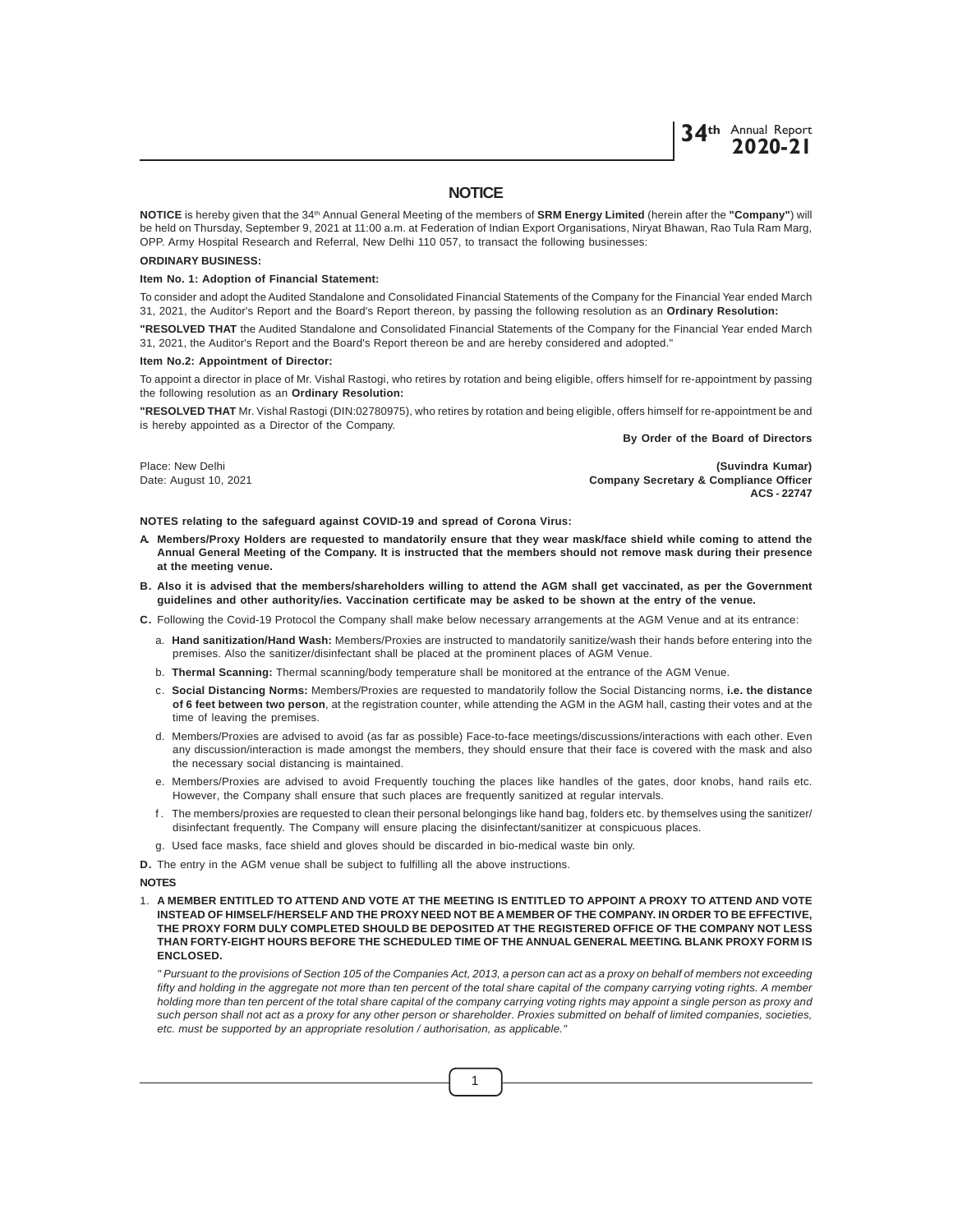## **SRM Energy**

- 2. During the period beginning 24 hours before the time fixed for the commencement of the meeting and ending with the conclusion of the meeting, a member would be entitled to inspect proxies lodged at any time during the business hours of the Company, provided that not less than 3 days' notice is given in writing to the Company.
- 3. In case of Joint holders attending the meeting, only such holder who is higher in the order of names will be entitled to vote.
- 4. Corporate Members intending to send their authorised representative to attend the meeting are requested to send to the Company/ RTA, in advance, a duly certified copy of the Board Resolution/ letter of authority together with the respective specimen signatures of those representative/s authorised under said resolution/letter to attend and vote on their behalf at the meeting.
- 5. **The Register of Members and the Share Transfer Books of the Company will remain closed from Friday 3rd September, 2021 to Thursday 9th September, 2021 (both days inclusive) for the purpose of Annual General Meeting.**
- 6. The Register of Directors and Key Managerial Personnel and their Shareholding, maintained under Section 170 of Companies Act, 2013 and the Register of Contracts and Arrangements in which Directors are interested maintained under Section 189 of Companies Act, 2013, will be available for inspection by the members at the AGM.
- 7. The members are requested to note that:
	- a. the copies of Annual Report will not be distributed at the Annual General Meeting.
	- b. Company will ensure that the soft copies of the Annual Report is being provided to all the members attending the Annual General Meeting.
- 8. Members holding the shares in physical mode are requested to notify immediately the change of their address and bank particulars to the R & T Agent of the Company. In case shares held in dematerialized form, the information regarding change of address and bank particulars should be given to their respective Depository Participant.
- 9. Members who hold shares under more than one folio in name(s) in the same order are requested to send the relevant share certificate(s) to MCS Share Transfers Agent Limited (RTA) for consolidating the holdings into one account. RTA will return the share certificate(s) after consolidation.
- 10. All the documents referred to in the accompanying Notice are open for inspection at the Registered Office of the Company between 11.00 a.m. to 1.00 p.m on all days except Saturday, Sunday and Public holidays up to the date of the Annual General Meeting, subject to the necessary adherence of the Covid-19 Protocol.
- 11. Members desirous of getting any information on any items of business proposed to be transacted at this Meeting are requested to address their queries to Company Secretary of the Company at the registered office of the company at least ten days prior to the date of the meeting, so that the information required can be made readily available at the meeting.
- 12. Annual listing fee for the financial year 2021-22 has been paid to the Stock Exchange wherein shares of the Company are listed. Also, the Annual Custodian Fee for the year was paid to both the depositories i.e. Central Depository Services (India) Limited and National Securities Depository Limited.
- 13. The Ministry of Corporate Affairs (MCA) has issued a Circular No. 02/2021 in continuation to its earlier circular dated 5th May, 2020 and also the Circular as issued by the Securities and Exchange Board of India (SEBI) on 15th January, 2021, bearing No SEBI/HO/ CFD/CMD2/CIR/P/2021/11 in continuation of its earlier circular dated 12th May, 2020, the Notice of AGM along with Annual Report for the F.Y. 2020-21 is being sent only through electronic mode to those members whose e-mail addresses are registered with the Company/Depositories. Members may note that Annual Report (including AGM Notice) for the F.Y. 2020-21 has been uploaded on the website of the company at www.srmenergy.in. The same can also be accessed on the website of Stock Exchange i.e BSE Limited at www.bseindia.com and the website of CDSL (agency for providing the Remote e-voting facility) i.e. www.evotingindia.com.

The Annual Report will also be available at the Company's registered office for inspection during normal business hours on all working days with the adherence of Covid-19 protocols.

- 14. To support the 'Green Initiative', Members (holding share in physical mode) who have not registered their e-mail addresses are requested to register the same with Depositories/ RTA. Members (holding shares in electronic mode) and have not registered their email addresses so far should get it registered with their respective DP, for receiving all communication including Annual Report, Notices, Circulars etc. of the Company, electronically.
- 15. In terms of Section 108 of the Companies Act, 2013 read with Rule 20 of Companies (Management and Administration) Rules, 2014 and Regulation 44 of SEBI (Listing obligations & Disclosure Requirements) Regulations, 2015, e-voting facility is being provided to the members. Details of the e-voting process and other relevant details are provided to all the Members at the end of the Annual Report, 2020-21. The facility for voting through ballot paper will also be made available at the AGM and the members attending the AGM and who have not cast their vote electronically shall be able to exercise their right at the AGM through ballot paper. Members who have cast their vote by e-voting may attend the AGM but shall not be entitled to cast their vote again.
- 16. **Voting through Electronics Means-** A detailed instructions and related write ups, on **Electronic Voting Process**, which forms part of this notice, is given at the end of this Annual Report. Shareholders are requested to kindly follow the said process for casting their vote electronically.
- 17. The Securities and Exchange Board of India (SEBI) has mandated the submission of Permanent Account Number (PAN) by every participant in securities market. Members holding shares in electronic form are, therefore, requested to submit the PAN to their Depository Participant with whom they are maintaining their Demat Accounts. Members holding shares in physical form can submit their PAN details to the Company /RTA.
- 18. Route Map and details of prominent landmark of the venue of the meeting is annexed with this notice. Also a link to the AGM Venue is provided herein for your kind convenience: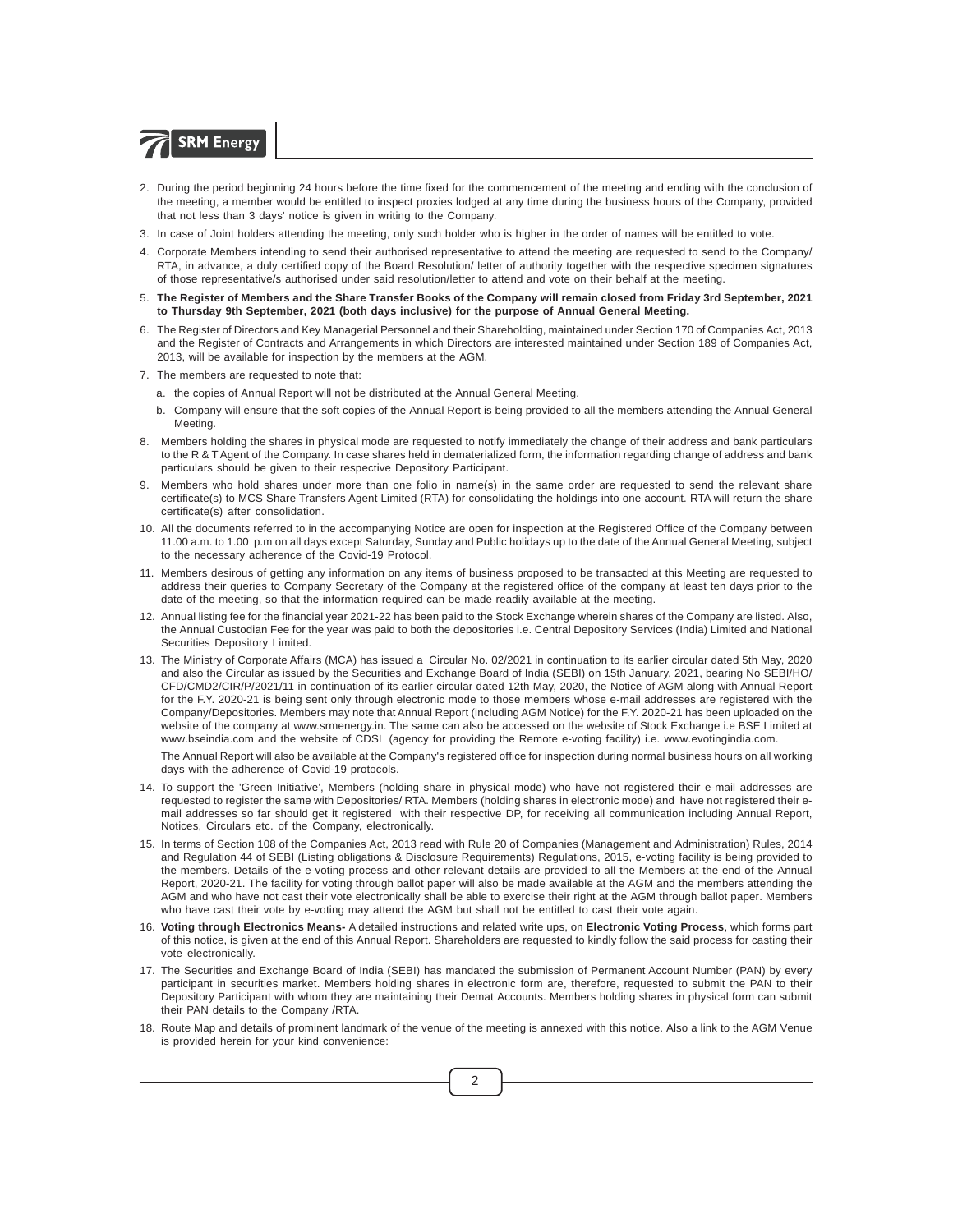https://www.google.com/maps/place/Federation+of+Indian+Export+Organisations/@28.575188,77.1570279,18z/ data=!4m12!1m6!3m5!1s0x390d1da e4061f983:0x12d1906436a6f532!2sFederation+of+Indian+Export+Organisations!8m2!3d28.5 750738!4d77.1576145!3m4!1s0x390d1dae4061f983:0x12d1906436a6f532!8m2!3d28.5750738!4d77.1576145.

#### **19. Important Communication to Members**

**In terms of the SEBI (Listing Obligations and Disclosure Requirements) Regulations, 2015, securities of listed companies can only be transferred in dematerialised form with effect from 01 April 2019. In view of the above members are advised to dematerialise shares held by them in physical form.**

**NOTES ON DIRECTORS SEEKING APPOINTMENT/ REAPPOINTMENT AS REQUIRED UNDER REGULATION 36 OF SEBI (LISTING OBLIGATIONS AND DISCLOSURE REQUIREMENTS) REGULATIONS, 2015 AND IN TERMS OF SECRETARIAL STANDARDS-2:**

| <b>Name of Director</b>                                                                   | Mr. Vishal Rastogi                                                                                                                                                                                                                                                                                                                 |  |  |
|-------------------------------------------------------------------------------------------|------------------------------------------------------------------------------------------------------------------------------------------------------------------------------------------------------------------------------------------------------------------------------------------------------------------------------------|--|--|
| <b>DIN</b>                                                                                | 02780975                                                                                                                                                                                                                                                                                                                           |  |  |
| Brief Resume and Nature of his expertise in specific<br>functional areas                  | He is a Promoter Director and is on the Board of the Company since<br>21 <sup>st</sup> February, 2014.                                                                                                                                                                                                                             |  |  |
|                                                                                           | He has vast and rich experience of approx. 19 years in the field of<br>trading of Minerals and Chemical products together with experience<br>in the field of Oil and Gas. He also manages a firm, which is involved<br>in the business of Distribution of Auto LPG having numbers of Auto<br>LPG dispensing stations across India. |  |  |
| Date of Birth                                                                             | 11 <sup>th</sup> September, 1980                                                                                                                                                                                                                                                                                                   |  |  |
| Qualifications                                                                            | He is Master of Computer Systems from London, UK.                                                                                                                                                                                                                                                                                  |  |  |
| Terms and conditions of Re-appointment                                                    | In terms of Section 152(6) of the Companies Act, 2013, Mr. Vishal<br>Rastogi shall retire by rotation at the forthcoming Annual General<br>Meeting (AGM) and being eligible offers himself for re-appointment.                                                                                                                     |  |  |
| Details of Remuneration and remuneration last drawn                                       | <b>NIL</b>                                                                                                                                                                                                                                                                                                                         |  |  |
| Date of first appointment in the Board                                                    | 21 <sup>st</sup> February, 2014                                                                                                                                                                                                                                                                                                    |  |  |
| Shareholding in the Company                                                               | <b>NIL</b>                                                                                                                                                                                                                                                                                                                         |  |  |
| Relationship with other Directors, Manager and other Key<br>Managerial Personnel (if any) | <b>NA</b>                                                                                                                                                                                                                                                                                                                          |  |  |
|                                                                                           | Details mentioned in the Corporate Governance Report                                                                                                                                                                                                                                                                               |  |  |
| Number of Meetings of the Board attended during the year                                  |                                                                                                                                                                                                                                                                                                                                    |  |  |
| Details of other Directorships in other Companies                                         | He is serving the following Companies, as a Director/Partner:                                                                                                                                                                                                                                                                      |  |  |
|                                                                                           | 1. SRM Energy Tamilnadu Private Limited                                                                                                                                                                                                                                                                                            |  |  |
|                                                                                           | 2. Metropolitan Oil and Gas Private Limited                                                                                                                                                                                                                                                                                        |  |  |
|                                                                                           | 3. Delhikem India Private Limited                                                                                                                                                                                                                                                                                                  |  |  |
|                                                                                           | 4. Nyra Holdings Private Limited<br>5. BND Gas Private Limited                                                                                                                                                                                                                                                                     |  |  |
|                                                                                           | 6. Encode Net Ventures Private Limited                                                                                                                                                                                                                                                                                             |  |  |
|                                                                                           | 7. Metropolitan Minerals Private Limited                                                                                                                                                                                                                                                                                           |  |  |
|                                                                                           | 8. Metropolitan Gas LLP                                                                                                                                                                                                                                                                                                            |  |  |
|                                                                                           | 9. Wordswork LLP                                                                                                                                                                                                                                                                                                                   |  |  |
|                                                                                           | 10. Novichem Resources LLP                                                                                                                                                                                                                                                                                                         |  |  |
|                                                                                           | He does not hold Directorship in any other Listed Company apart                                                                                                                                                                                                                                                                    |  |  |
| Details of Membership/Chairmanship of Committees of                                       | from this Company.<br><b>NIL</b>                                                                                                                                                                                                                                                                                                   |  |  |
| the Boards in other Companies                                                             |                                                                                                                                                                                                                                                                                                                                    |  |  |

**By Order of the Board of Directors**

Place: New Delhi **(Suvindra Kumar)** Date: August 10, 2021 **Company Secretary & Compliance Officer ACS-22747**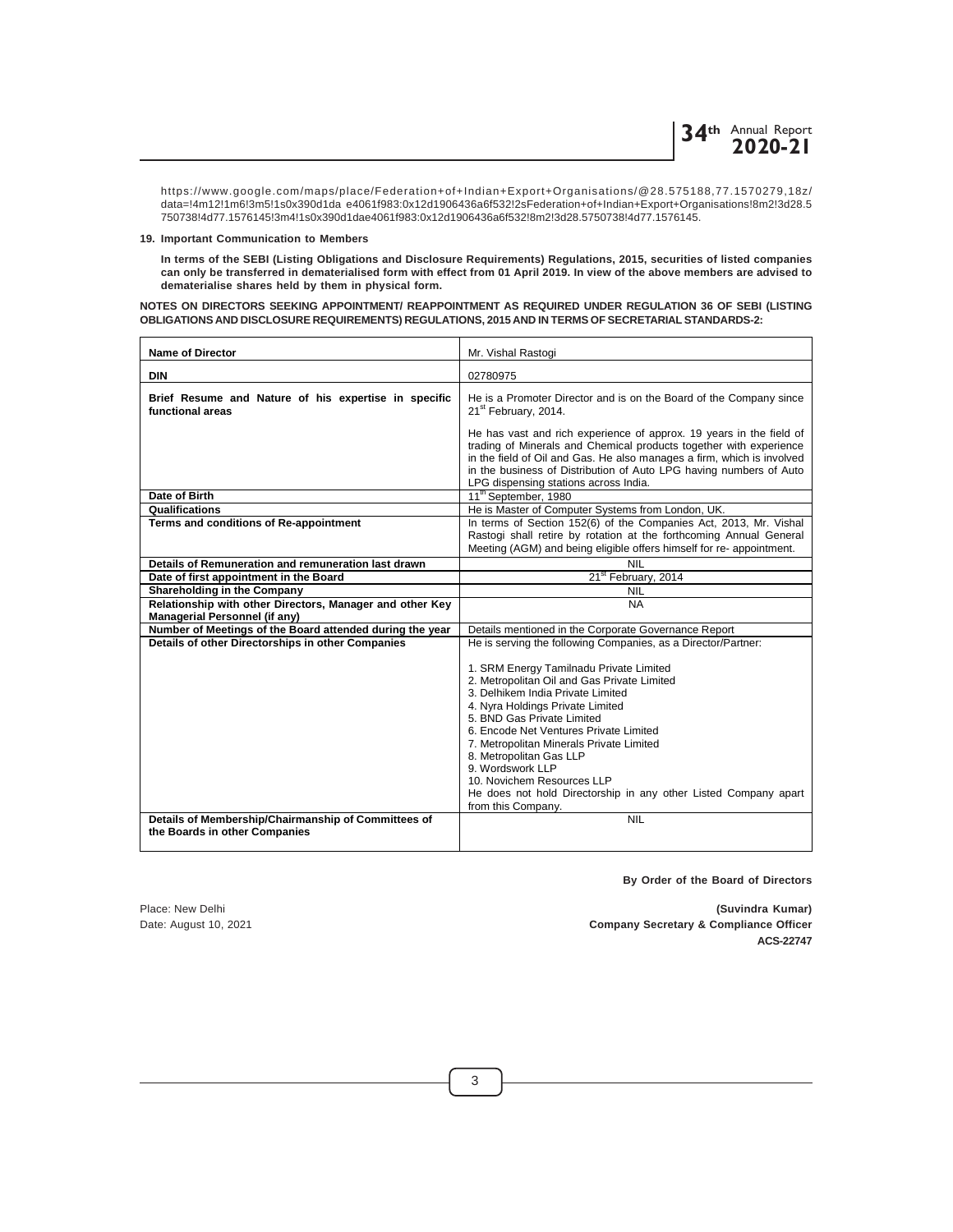## **DIRECTOR'S REPORT**

#### **To**

#### **The Members of SRM ENERGY LIMITED**

Your Directors are pleased to present Thirty Fourth Annual Report of the Company together with the Audited Financial Statements for the Financial Year ended March 31, 2021.

#### **1. Financial Summary/highlights on Performance of the Company (Standalone & Consolidated):-**

Summary of the Financial Statements of the Company for the year under review is as under:

| (in Rs. Million)                       |                   |         |          |                     |  |
|----------------------------------------|-------------------|---------|----------|---------------------|--|
| <b>Particulars</b>                     | <b>Standalone</b> |         |          | <b>Consolidated</b> |  |
|                                        | 2020-21           | 2019-20 | 2020-21  | 2019-20             |  |
| Revenue from Operations                |                   |         |          |                     |  |
| Other Income                           | 0.01              | 0.85    | 1.22     | 1.33                |  |
| <b>Total Income/ Revenue</b>           | 0.01              | 0.85    | 1.22     | 1.33                |  |
| <b>Operational Expenses</b>            |                   |         |          |                     |  |
| <b>Employee Benefit Expenses</b>       | 3.16              | 3.34    | 3.16     | 3.34                |  |
| Interest and Finance Charges           |                   |         |          |                     |  |
| Depreciation and Amortizations         |                   |         | 199.72   | 139.92              |  |
| <b>Other Expenses</b>                  | 1.14              | 1.13    | 6.05     | 24.53               |  |
| <b>Total Expenses</b>                  | 4.30              | 4.47    | 208.92   | 167.79              |  |
| Profit/(Loss) before exceptional items | (4.29)            | (3.62)  | (207.71) | (166.46)            |  |
| <b>Exceptional Items</b>               |                   |         |          |                     |  |
| Profit/(Loss) for the year             | (4.29)            | (3.62)  | (207.90) | (166.46)            |  |

#### **2. Covid-19 Corona Pandemic:**

The Country continues to grapple with Covid-19's pandemic and its impact on economy. The second wave of Covid-19 has had much more impact than the first wave. Various States and parts of the country remained under lockdown.

In the first wave our office remained closed from 19th March, 2020 to 18th May, 2020 as a measure of safeguard against the spread of Covid-19. Various other preventive measures as per the circulars/guidelines of Government of India and State Government were also followed and adhered to. During the second wave which started from April, 2021, the office was further closed from 20th April, 2021 to 6th June, 2021 adhereing to the guidelines of government of NCT of Delhi regarding lockdown in state.

Since the company is not having any operations or activity at present, and restricted to the activities relating to statutory compliances and other routine activities, there is no considerable impact on the Company's revenues, liquidity position and cash flow, however the Board remained vigilant to the overall situation.

#### **3. Dividend**

On account of losses incurred during the financial year ended 31st March, 2021, the Board of Directors of the Company have not recommended dividend.

#### **4. Reserves**

There is no surplus available to be carried forward to reserve. However the negative balance in the Profit/ Loss account has been accounted for with the reserves.

#### **5. Results of Business Operations and the State of Company's Affairs**

As reported earlier, in this reporting year too, the status of the Company has remain unchanged in terms of the implementation of the project, its overall operation and revenue generation etc. We had apprised you the various reasons about the current status of the Company, and about the project which could not took off.

Amidst the project being abandoned, the Company is entirely concentrating upon safeguarding its assets and keeping it compliant in all respect. It was reported in the previous year that the wholly owned subsidiary (WOS) has initiated to sell the land of the project as per the approvals obtained from you in April, 2019 towards towards setting-off the outstanding loan of it. In the year of reporting the WOS has further sold 29.62 acres of the land for Rs. 45,75,003/-. Hence till the end of the reporting year the total 127.30 acres of the land has been sold for Rs. 3,38,77,500/-. This has become imperative to apprise you all that the Covid-19 has considerable impact on the sale price of land in this year.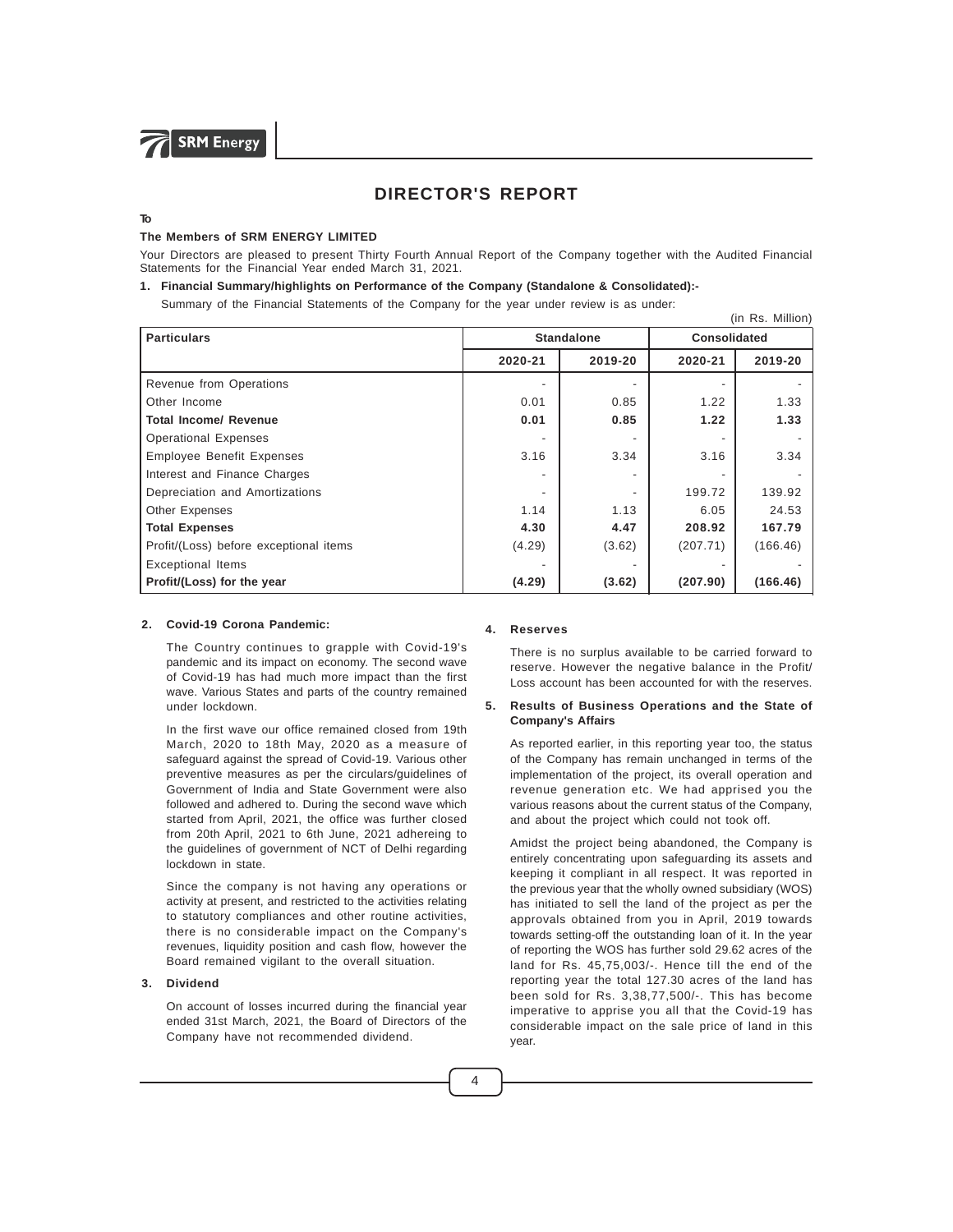Also you are aware that the Company has successfully conducted the Postal Ballot proceeding in the months of March and April, 2021 seeking your permission for suitable modification in the earlier approval obtained from you in April, 2019, so as to accommodate the provisions of using the sale proceeds of the land towards utilization for the necessary administrative, legal and statutory expenses and also to settle the existing liabilities of our Company as well as of the WOS, over and above the existing arrangements/approvals so made in the year 2019.

In this year the Company has suffered loss of Rs. (4.29) million as compared to Rs. (3.62) million in the previous year which has its adverse impact on the Net worth of the Company, which further slipped to (Rs. 24.81) millions in the financial year 2020-21 as compared to (Rs.20.52) million of 2019-20. Though as per the aforesaid arrangements the wholly owned subsidiary has been infusing funds to meet the liabilities and future running expenses of the Company.

#### **6. Change in Nature of Business**

There is no change in the nature of business of the Company during the year under review.

7. **Material changes and commitment if any affecting the financial position of the Company occurred between the end of the financial year to which this financial statement relates and the date of the report**

There are no material changes or commitments affecting the financial position of the Company between the end of financial year and the date of the report. However, an arrangement is made wherein the wholly owned subsidiary (WOS) is providing loan to our Company from the sale proceeds of the land unlike earlier where the loan was being provided out of the fund available as loan to the WOS from its director.

#### **8. Financial Statements**

The audited Standalone and Consolidated Financial Statements of the company for the year ended March 31, 2021 has been prepared in accordance with the provisions of Companies Act, 2013 Regulation 33 of the SEBI (Listing Obligations & Disclosure Requirements) Regulations, 2015 ("Listing Regulations"), and Indian Accounting Standard (AS)- 110. The board reviewed the affairs of the subsidiary Company during the Financial years. The audited consolidated financial statement for the F.Y. 2020-21 is provided in this Annual Report.

#### **9. Internal Financial Controls**

The Company believes that internal control is a prerequisite of the principle of Governance and that freedom should be exercised within a framework of checks and balances. The Company has a wellestablished internal control framework, which is designed to continuously assess the adequacy, effectiveness and

efficiency of financial and operational controls. The management is committed to ensure an effective internal control environment, commensurate with the size and complexity of the business, which provides an assurance on compliance with internal policies, applicable laws, regulations and protection of resources and assets.

The Audit Committee reconsidered and reviewed the Internal Financial Control and Risk Management system to which the statutory auditors confirm that the Company's Internal Financial control is adequate. The report on the Internal Financial Control issued by M/s. Saini Pati Shah & Co, LLP Chartered Accountants, Statutory Auditors of the Company in compliance with the provisions under the Companies Act, 2013 is forming part as *Annexure A* of the Auditor's Report for the F.Y. 2020-21.

#### **10. Annual Return and Extract of Annual Return**

In terms of Section 92 (3) of the Companies Act, 2013, the Annual Return of the Company as per MCA notification dated 28th August, 2020 is available on the website of the company. The same can be access with the below link:

http://www.srmenergy.in/Home/AnnualReturns.

#### **11. Subsidiaries, Joint Ventures and Associate Companies**

Your Company has one wholly owned Subsidiary (WOS) viz. SRM Energy Tamilnadu Private Limited. There has been no material change in the nature of business of subsidiary and the said subsidiary has not commenced operations.

#### **Material Subsidiary**

In terms of Regulation 15(2) of SEBI (Listing Obligations and Disclosure Requirements) Regulations, 2015, the compliance with the corporate governance provisions as specified in regulation 24, i.e., with respect to subsidiary of listed entity does not apply to the Company during the period under review. The Company has adopted a Policy for determining Material Subsidiaries in terms of Regulation 16(1)(c) of the Listing Regulations. The Policy, as approved by the Board, is uploaded on the Company's Website, which can be viewed with the below link:

http://www.srmenergy.in/Data/Documents/ SRM%20Energy%20-%20OD%20- %20Policy%20for%20 Determining%20Material%20Subsidiary.pdf

#### **12. Performance and financial position of each of the Subsidiaries, Associates and Joint Venture Companies included in the Consolidated Financial Statement.**

The Board has reviewed the affairs of the Subsidiary at regular intervals. In accordance with Section 129(3) of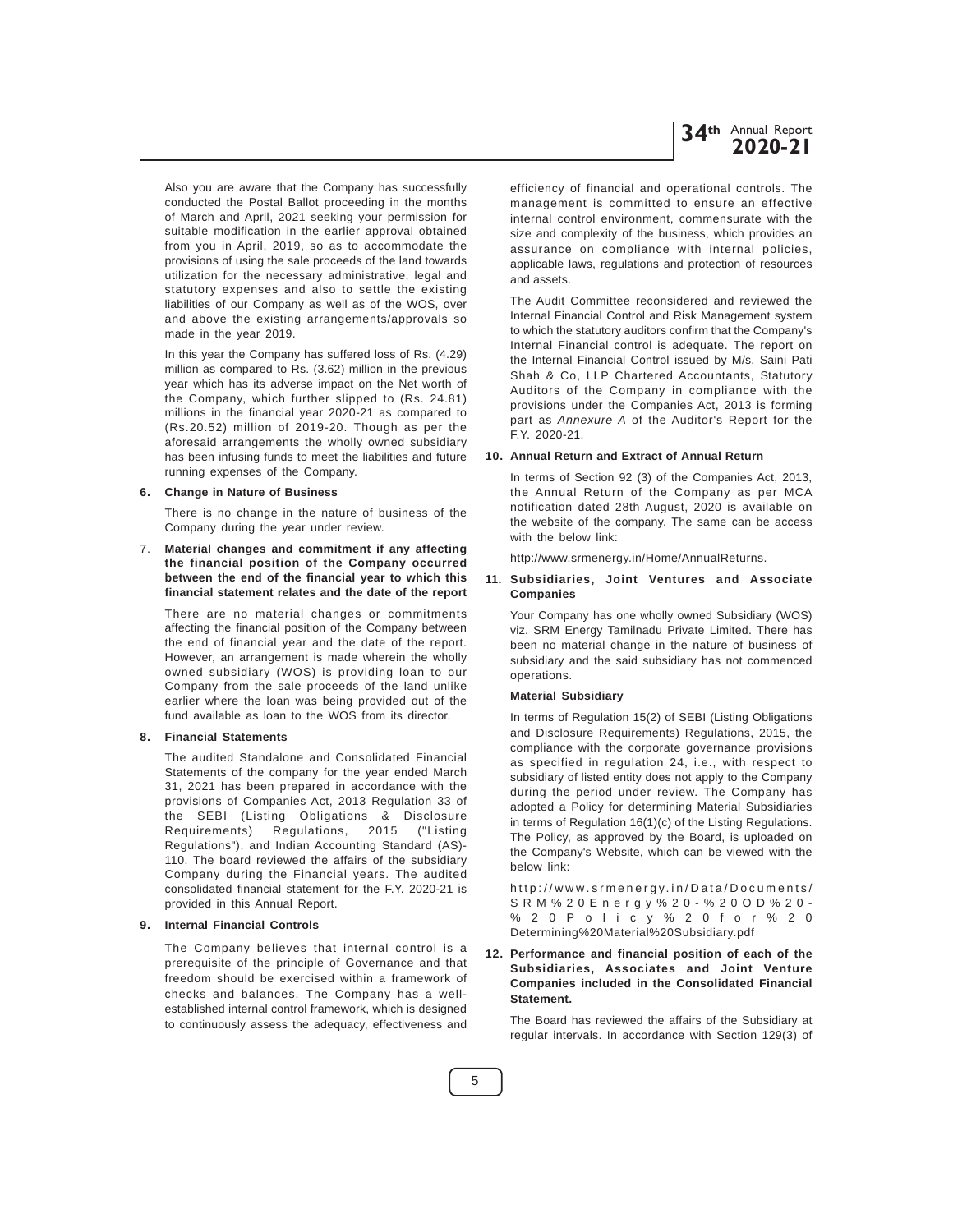## **SRM Energy**

the Companies Act, 2013 ("the Act"), the Company has prepared Consolidated Financial Statements incorporating the Financial Statement of Subsidiary which form part of the Annual Report. Further, a statement containing salient features of the Financial Statements of the Company's Subsidiaries and Associates is given in prescribed Form AOC-1 is annexed hereto as **Annexure-1.** Further, pursuant to the provisions of Section 136 of the Companies Act, 2013, these financial statements are also placed on the Company's website at http://www.srmenergy.in/Home/AnnualReports

Copy of these financial statements shall be made available to any Member of the Company, on request.

The board has also explained about the material developments with the subsidiary Company above at Point No. 5.

#### **13. Deposits**

During the financial year 2020-21, the company has neither accepted/ renewed any deposit from the public, nor there any outstanding deposit at the beginning or at the end of the year. Also, the Company has duly complied with the requirements of filing of return to ROC in the form of DPT-3 in this regard.

#### **14. Statutory Auditors & Auditor's Report**

At the Annual General Meeting held on 30th September, 2020, M/s Saini Pati Shah & Co LLP, Chartered Accountants (FRN: 137904W/W100622)) was appointed as Statutory Auditors of the Company for a period of 5 years to hold office till the conclusion of the Annual General meeting to be held in Financial year 2025-26.

There is no qualification, reservation or adverse mark made by the Statutory Auditor in its report. The said report also forms a part of this Annual Report.

Further, basis the confirmations reported by the Auditor to the Board, there were no instances of fraud, misfeasance or irregularity detected and reported in the Company by the statutory auditor during the financial year 2020-21.

#### **15. Internal Auditor & their Report**

The Company had engaged M/s. Amar Jeet Singh & Associates, Chartered Accountants as the internal auditors of the Company for the financial year 2020-21 and their reports are reviewed by the audit committee from time to time. The internal audit assists the company to review the operational efficiency and the internal controls.

The Internal Auditor has not reported any qualification, reservation or adverse opinion during the period under review.

The aforesaid Internal Auditor is further appointed for the Financial Year 2021-22 by the Board of Directors of the Company in their meeting held on 29th June, 2021.

#### **16. Secretarial Auditor & Secretarial Audit Report**

A Secretarial Audit Report for the year ended 31st March, 2021, in prescribed form, duly audited by a Practicing Company Secretary M/s S.K. Nirankar & Associates, is annexed as **'Annexure 2'** herewith and forming part of the report.

There is no qualification, reservation or adverse mark made by the Secretarial Auditor in its report.

The aforesaid Secretarial Auditor is further appointed for the Financial Year 2021-22 by the Board of Directors of the Company in their meeting held on 10th August, 2021.

#### **17. Disclosure about Cost Audit**

The provisions of maintenance of cost audit records and filing are not applicable on the company.

#### **18. Share Capital**

During the year under review, the Company has not issued equity shares or sweat equity shares. The Company has not offered any shares under Employee Stock Option Scheme and bought back any of its securities. The Company has not issued any debentures, bonds or any other non-convertible securities or warrants during this financial year.

Hence, during the financial year 2020-21 no changes took place in the share capital of the Company.

#### **Authorized Share Capital:**

The Authorized Share Capital of the Company as at March 31, 2021 is Rs. 11,30,00,000/- divided into 1,13,00,000 Equity Shares of Rs 10/- each.

#### **Issued & Subscribed Share Capital:**

The Issued & Subscribed Capital of the Company as at March 31, 2021 is Rs 9,06,00,000/- divided into 90,60,000 Equity Shares of Rs 10/- each.

#### **19. Conservation of energy, technology absorption, foreign exchange earnings and outgo**

Members are requested to consider the details as mentioned herein below:

| <b>CONSERVATION OF ENERGY</b>                                               |    |
|-----------------------------------------------------------------------------|----|
| The steps taken or impact on conservation<br>of energy                      | N۵ |
| The steps taken by the company for utilizing<br>alternate sources of Energy | NΑ |
| The capital investment on energy conservation<br>equipments                 | ΝA |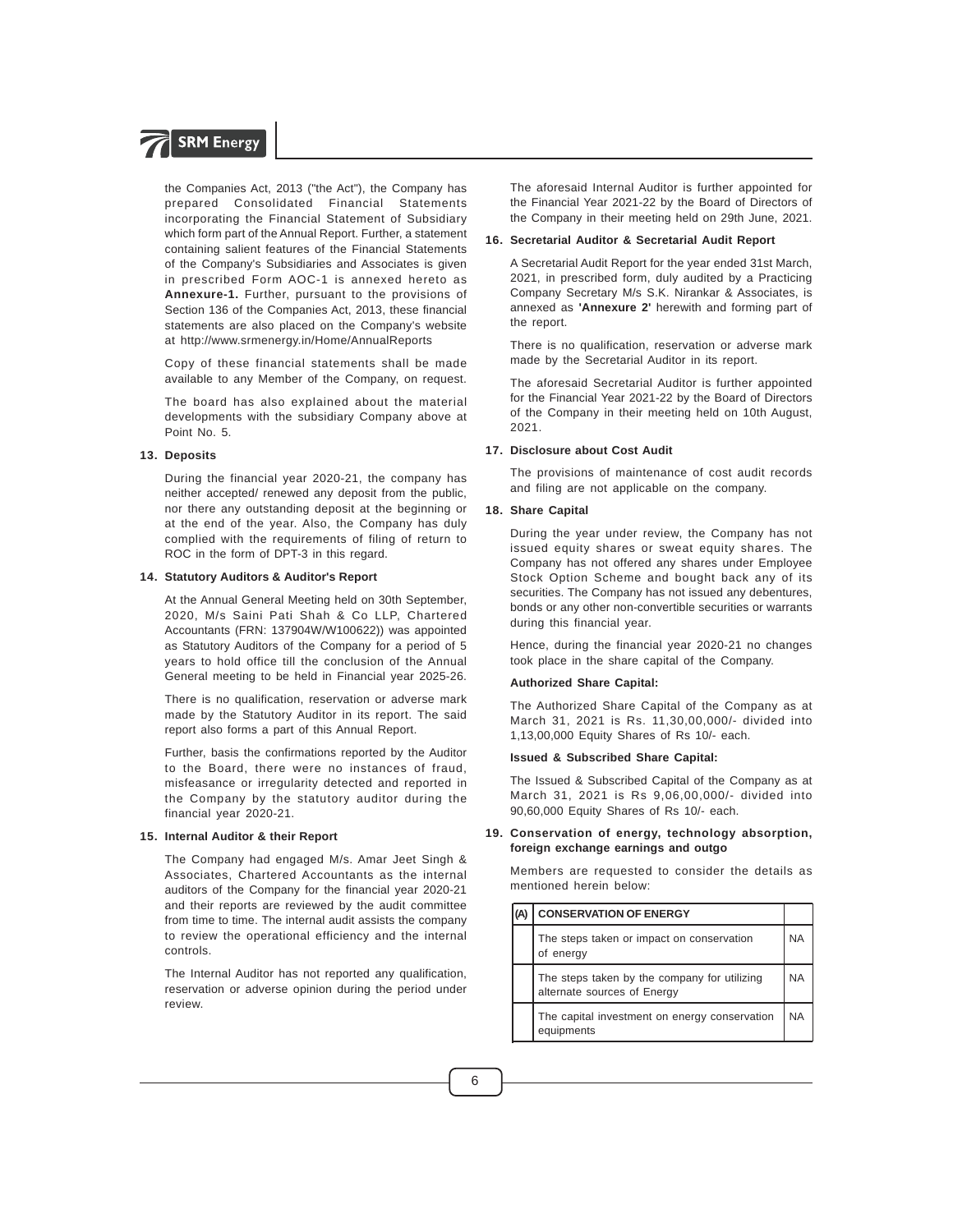#### **(B) TECHNOLOGY ABSORPTION**

| The efforts made towards technology absorption                                                                                | <b>NA</b> |
|-------------------------------------------------------------------------------------------------------------------------------|-----------|
| The benefits derived like product improvement,<br>cost reduction, product development or import<br>substitution               | NΔ        |
| In case of imported technology (imported<br>during the last three years reckoned from<br>the beginning of the financial year) | NΑ        |
| The expenditure incurred on research and<br>development                                                                       |           |

#### **Details of Foreign currency transactions are as follows:**

There have been no dealings in forex in the financial year under consideration.

#### **20. Details of policy developed and implemented by the company on its Corporate Social Responsibility initiatives**

The provisions for corporate social responsibility ("CSR") under the Companies Act, 2013, are not applicable to the company for the year of reporting.

#### **21. Directors and Key Managerial Personnel**

The Company's policy is to maintain an optimum combination of Executive and Non-Executive Directors on the Board. The Composition of Board is as follows :

| S.No | Name of Director                                | Designation                                    |
|------|-------------------------------------------------|------------------------------------------------|
| 1.   | Mr. Vishal Rastogi                              | <b>Managing Director</b>                       |
| 2.   | Mr. Vijay Kumar Sharma                          | Non-Executive and Non-<br>Independent Director |
| 3.   | Mr. Shailesh Kumar Singh Non-Executive and      | Independent Director                           |
| 4.   | Mrs. Tanu Agarwal                               | Non-Executive and<br>Independent Director      |
| 5.   | Mr. Suvindra Kumar                              | Company Secretary &<br>Compliance Officer      |
| 6.   | Mr. Raman Kumar Mallick Chief Financial Officer |                                                |

#### **A) Changes in Directors and Key Managerial Personnel (KMP):**

During the year under review, no changes occurred in the composition of Board of directors and the Key Managerial Personnel of the Company during the Financial Year 2020-21.

#### **Reappointment of Directors**

a) In terms of Section 152(6) and other applicable provisions of the Companies Act, 2013 read with the Articles of Association of the Company, Mr. Vishal Rastogi, Director of the Company retires by rotation at the ensuing Annual General Meeting and being eligible, offers himself for reappointment, brief resume and other details of Mr. Vishal Rastogi, who is proposed to be re-appointed as

Director of your company has been included in the Notice of the ensuing Annual General Meeting.

Annual Report **2020-21 34th**

#### **B) Declaration of Independent Directors and Familiarization Program**

The Company has received necessary declaration from the Independent Directors confirming that they meet the criteria of independence as prescribed under the Act and SEBI (Listing Obligations and Disclosure Requirements) Regulations, 2015 ("the Listing Regulations") and they have registered their names in the Independent Director's Data Bank. The Independent Directors are in compliance with the Code of Conduct prescribed under Schedule IV of the Act.

The company conducts a familiarization program in which various amendments in Companies Act, 2013 and Amendments in SEBI (Listing Obligations and Disclosure Requirements), Regulations, 2015 are discussed.

The details of familiarization program imparted to Independent Directors are available on the website of the Company and can be viewed on the following link:

http://www.srmenergy.in/Data/Documents/SRM%20Energy% 20-%20OD%20-%20Details%20of% 20Familiarization%20 Programs%202020-21.pdf

#### **C) Formal Annual Evaluation**

A formal evaluation of the performance of the Board, it's Committees and the individual Directors was carried out for the year 2020-21. The evaluation was done using individual questionnaires covering amongst others vision, strategy & role clarity of the Board, Board dynamics & processes, contribution towards development of the strategy, risk management, receipt of regular inputs and information, functioning, performance & structure of Board Committees, ethics & values, skill set, knowledge & expertise of Directors, leadership etc.

As part of the evaluation process the Performance evaluation of the Director have been done by all the other directors (except himself & herself) and the Directors have also evaluated the Performance of the Board and its Committees as a whole. The Directors expressed satisfaction with the evaluation process.

#### **22. Number of meetings of the Board of Directors**

Regular meetings of the Board are held to discuss and decide on various financial matters, legal and compliance matters and other businesses. During the year under review, Six Board Meetings were convened and held and the interim gap between the meetings was as per the period prescribed under the Companies Act, 2013 and various relaxations provided by MCA, vide its Circular dated 24th March, 2020 issued in light to the Covid-19 situation.

Further, during the financial year most of the board meetings were conducted from the registered office via video conferencing due to lockdown and restrictions imposed by the government of India in view of the prevalent Covid-19 situation.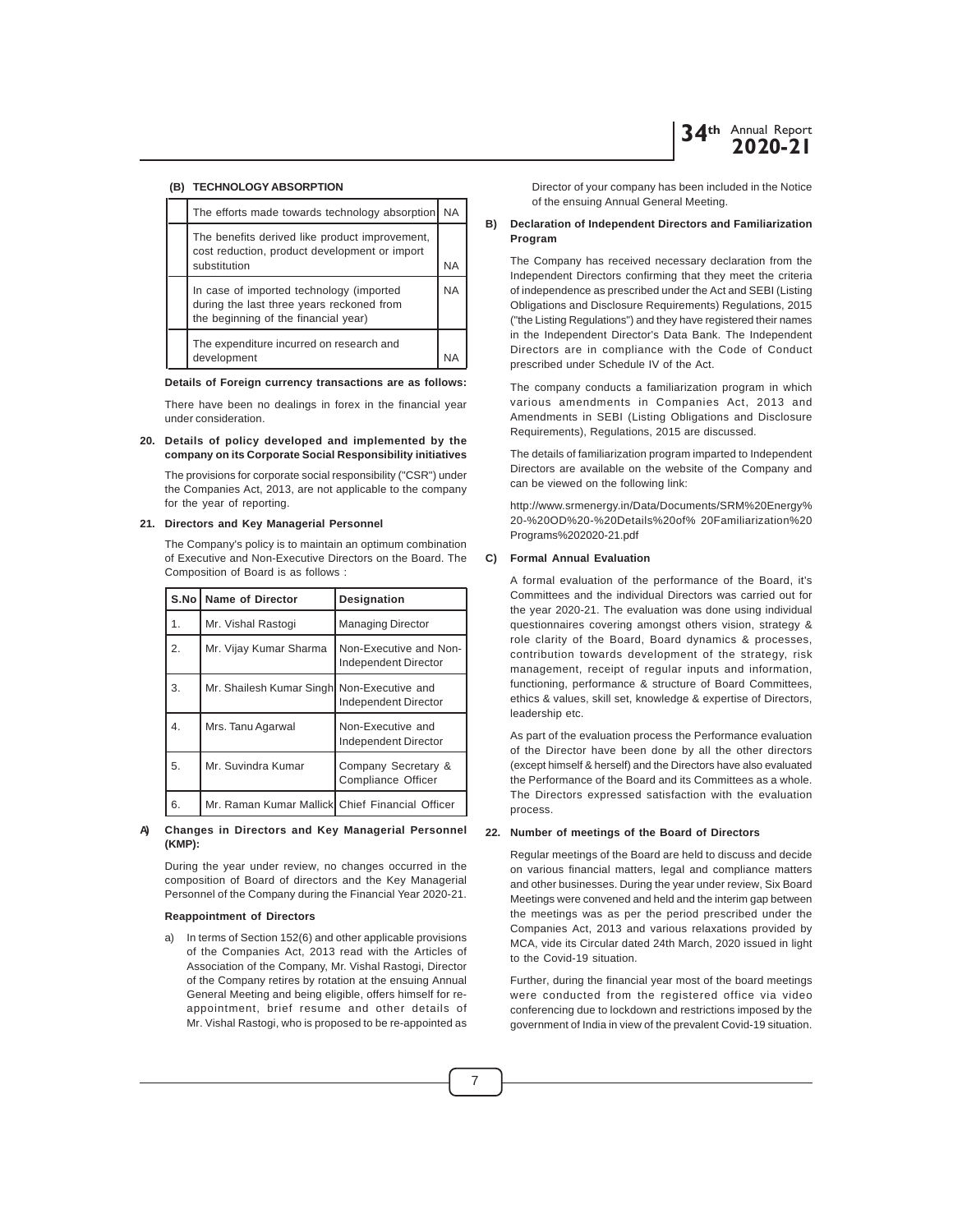## **SRM Energy**

| S.No | Date of Board<br>Meeting | <b>Board</b><br>Strength | <b>No of Directors</b><br>Present |
|------|--------------------------|--------------------------|-----------------------------------|
|      | 30th June, 2020          |                          |                                   |
| 2    | 21st August, 2020        |                          |                                   |
| 3    | 30th September, 2020     |                          | 2                                 |
|      | 11th November, 2020      |                          |                                   |
| 5    | 12th February, 2021      |                          |                                   |
| հ    | 10th March, 2021         |                          |                                   |

#### **23. Audit Committee**

During the Financial Year 2020-21, the Audit Committee met five times, i.e., on June 30, 2020, August 21, 2020, November 11, 2020, February 12, 2021 and March 10, 2021. The Committee comprises of Independent and Non-Executive Directors.

All members of the Audit Committee are financially literate. The Chief Financial Officer, other the Statutory Auditors and Internal Auditors are invitees to the meetings.

The Chairman of the Audit Committee, Mr. Shailesh Kumar Singh, was present at the Annual General Meeting of the Company held on 30th September, 2020.

#### **24. Details of Establishment of Vigil Mechanism for Directors and Employees**

In order to ensure that the activities of the company and its employees are conducted in a fair and transparent manner by adoption of highest standards of professionalism, honesty, integrity and ethical behaviour, the company has adopted a vigil mechanism policy; there is direct access to approach Mr. Shailesh Kumar Singh, Chairman of the Audit Committee. The said policy is uploaded on the Company's website and can be viewed with the link below:

http://www.srmenergy.in/Data/Documents/SRM%20Energy %20-%20OD%20-%20Whistle%20Blower.pdf

#### **25. Nomination and Remuneration Committee**

Pursuant to the provisions of Section 178 of the Companies Act, 2013, Rule 6 of the Companies (Meetings of Board & its Powers) Rules, 2014 and Regulation 19 of the Securities and Exchange Board of India (Listing Obligations and Disclosure Requirements) Regulations, 2015, your Company has constituted a Nomination and Remuneration Committee of the Board of Directors. The details regarding the composition, terms of reference, meetings and attendance of members of Nomination & Remuneration Committee of the Company are disclosed in the report of Corporate Governance, which forms part of this Annual Report.

The company has in place a policy formulated by the Board of Directors of the Company relating to the remuneration for the Directors, Key Managerial Personnel and other employees and also the criteria for determining the Qualification, positive attributes and independence of Directors is annexed in this report as **Annexure- 3.**

The Nomination and Remuneration Committee met 2 times, i.e., 30.06.2020 and 21.08.2020 during the financial year 2020- 21.

#### **26. Independent Directors Meeting**

During the financial year 2020-21 Independent Directors meeting was held on 12th February, 2021 which was duly attended by both the Independent Directors.

#### **27. Particulars of loans given, investments made, guarantees given and securities provided**

The Company has neither granted any Loans, extended any Guarantees nor made Investments during the financial year 2020-21.

#### **28. Particulars of contracts or arrangements made with related parties**

During the financial year 2020-21, your Company has not made any contracts with related parties pursuant to Section 188 of Companies Act, 2013. Like previous years there were instances of transaction with a related party as detailed below:

Spice Energy Private Limited (Promoter Company) and SRM Energy Tamilnadu Pvt. Ltd. (Wholly Owned Subsidiary), Mr. Vishal Rastogi (Director) a related party as per Section 2 (76) of the Companies Act, 2013, have provided unsecured loans to our Company. The aforesaid loan was provided to fulfill the Company's requirements related to legal expenses, necessary statutory compliances and to meet the outstanding statutory liabilities. Such loan transactions do not fall under the criteria of Section 188 of the Companies Act, 2013. All these transactions are material related party transactions in terms of Reg 23 of SEBI (Listing Obligations and Disclosure Requirements), Regulation, 2015, however, this regulation is not applicable to the Company as per exemption given under Regulation 15(2) of the said regulations.

The Company has taken omnibus approval from audit committee for above mentioned transactions as per provisions of Section 177 of the Companies Act, 2013. Further the transactions with related parties are enumerated in the financial statements of the Company, which forms part of the Annual Report.

The Company has a Related Party Transaction and Arm's Length Pricing Policy and which can be accessed with the link mentioned below:

http://srmenergy.in/Data/Documents/SRM%2S0Energy%20- %20OD%20-%20Policy%20on%20Dealing%20with%20 Related%20Party%20Transactions.pdf

#### **29. Managerial Remuneration**

Disclosure pursuant to Section 197(12) of Companies Act, 2013 and Rule 5 of Companies (Appointment and Remuneration of Managerial Personnel) Rules, 2014 is provided below:

The Ratio of the remuneration of each Director to the Median remuneration of the employees of the Company for the year 2020-21: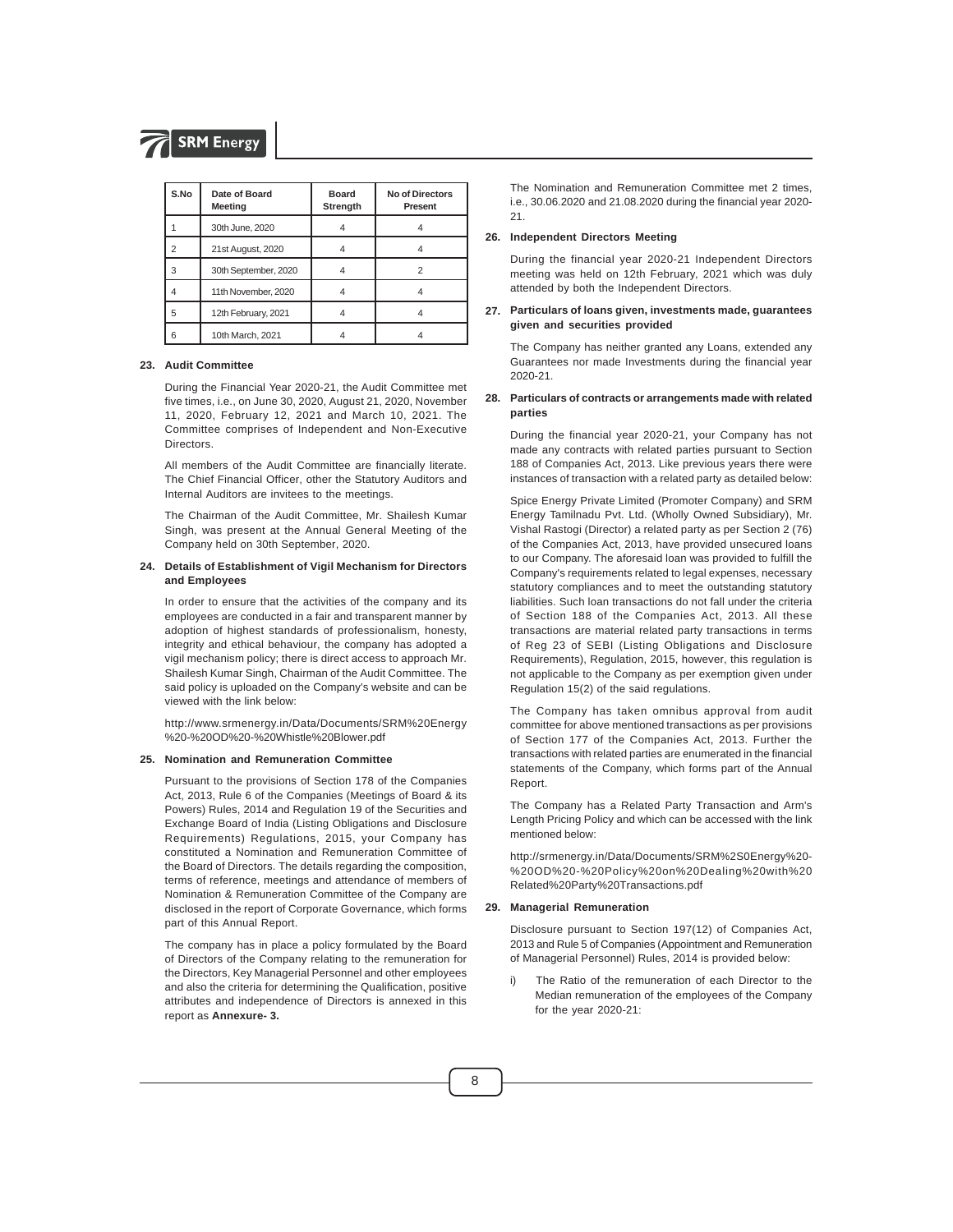None of the Director of the Company has drawn any remuneration in any form during the financial year 2020-21, hence no such ratio could be calculated.

The percentage increase in remuneration of each Director, CFO, CEO, CS or Manager in the financial year:

None of the Director of the Company has drawn any remuneration in any manner whatsoever from the Company during the year and hence there was no event of increase in the remuneration of any of the Director during the financial year 2020-21.

No increment in the remuneration of Company Secretary and Chief Financial Officer of the Company has taken place during the year of reporting.

the percentage increase in the median remuneration of employees in the financial year:

No remuneration of employees was increased during the financial year.

iv) the number of permanent employees on the rolls of Company:

During the year 2020-21, two employees were on the pay roll of the Company i.e., the Company Secretary and the Chief Financial Officer.

v) Average percentile increase already made in the salaries of employees other than managerial personnel in the last financial year and its comparison with the percentile increase in the managerial remuneration and justification thereof and point out if there are any exceptional circumstances for increase in the managerial remuneration:

There is no event of such increase in the remuneration of the employees at any level during the year.

- vi) The Remuneration is as per the remuneration policy of the Company.
- vii) The names of top 10 employees during the year in terms of remuneration are:

| S.No. | Name of employee   | Designation                                 |  |
|-------|--------------------|---------------------------------------------|--|
|       | Mr. Suvindra Kumar | Company Secretary and<br>Compliance Officer |  |
|       | Mr. Raman Mallick  | <b>Chief Financial Officer</b>              |  |

viii) There were no employees in the Company during the year who were in receipt of remuneration in excess of Rs. 1,02,00,000/- per annum or Rs. 8,50,000/- per month.

Managing Director of the Company had not received any remuneration from its Subsidiary also.

#### **30. Risk Management Policy**

Your Company has developed and implemented a Risk Management Policy, including identification of element of risk and its severity, that may impact the existence of the company. Though the applicability of risk management committee does not apply to the company.

However, the Audit Committee of the Board is entrusted to ensure the Risk Management Policy and System. The Board of Directors has s a Risk Management Policy which is available on Company's website with below link:

http://www.srmenergy.in/Data/Documents/SRM %20Energy%20-%20OD%20-%20Risk%20Management .pdf

#### **31. Management Discussion and Analysis Report**

In terms of Regulation 34(3) read with Schedule V of the SEBI (LODR), Regulation, 2015 a Management Discussion and Analysis Report has been prepared and the same is forming part of this report.

#### **32. Corporate Governance Report**

Your Company reaffirms its commitment to Corporate Governance and is fully compliant with its requirements. A report on Corporate Governance pursuant to Schedule V of SEBI (Listing Obligations and Disclosure Requirements) Regulations, 2015 form part of the Annual Report. A Certificate of the Managing Director and CFO of the Company in terms of Listing Regulations, inter alia, confirming the correctness of the financial statements and cash flow statements, adequacy of the internal control measures and reporting of matters to the Audit Committee, is also annexed with the Corporate Governance Report.

The Company performs various mandatory and/or nonmandatory compliances as prescribed under various rules and regulations.

A certificate from Priya Gupta & Associates, Practising Company Secretary, confirming compliance by the Company to the conditions of Corporate Governance as stipulated under the listing regulations, is annexed with the Report on Corporate Governance, which forms part of the Annual Report.

#### **33. Annual Secretarial Compliance Report**

Your Company being eligible has claimed exemption under Regulation 15(2) of SEBI (LODR), Regulations, 2015 to BSE from submitting Annual Secretarial Compliance report. Such exemption was filed on 30th June, 2020 for financial year 2019-20 and on 29th June, 2021 for financial year 2020-21.

#### **34. Listing of Securities**

The Company's Securities are currently listed on Bombay Stock Exchange Limited (BSE Limited) with ISIN-INE173J01018 and scrip code 523222. The annual listing fee for the Financial Year 2020-21 and 2021-22 has been paid by the Company to BSE Limited.

#### **35. Directors' Responsibility Statement**

The financial statements of the Company were prepared in accordance with Indian Accounting Standards (Ind AS).

In terms of Section 134(5) of the Companies Act, 2013, the Directors would like to state/confirm that:

(a) in the preparation of the annual accounts for the financial year ended on 31st March, 2021, the applicable accounting standards have been followed along with proper explanation relating to material departures;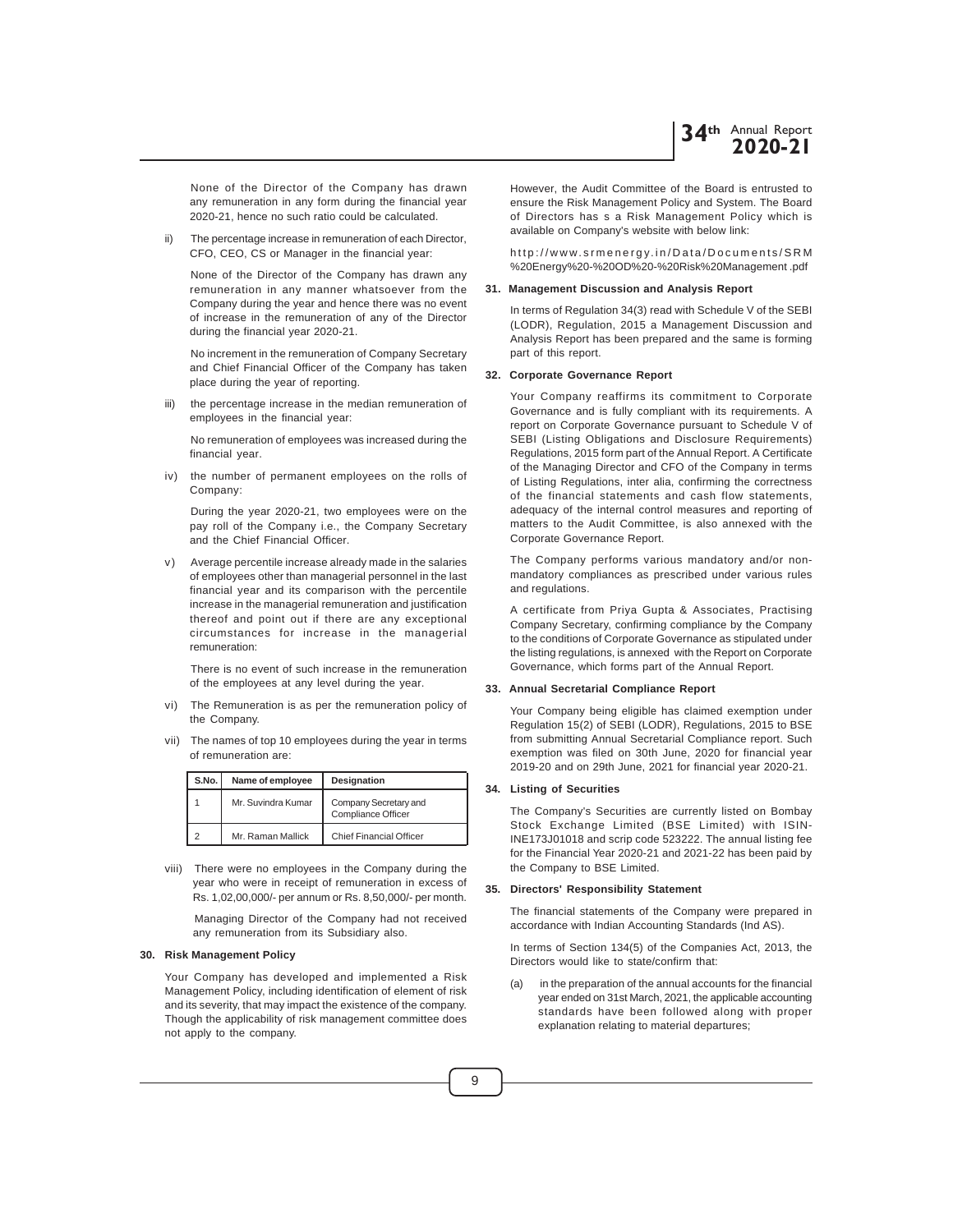## **SRM Energy**

- (b) the appropriate accounting policies have been selected and applied consistently and made judgments and estimates that are reasonable and prudent so as to give a true and fair view of the state of affairs of the company at the end of the financial year 2020-21 and of the profit and loss of the company for that period;
- (c) the proper and sufficient care has been taken for the maintenance of adequate accounting records in accordance with the provisions of the Companies Act, 2013 for safeguarding the assets of the company and for preventing and detecting fraud and other irregularities.
- (d) the annual accounts for the financial year ended on 31st March, 2021 have been prepared on a going concern basis;
- (e) the directors, have laid down internal financial controls to be followed by the company and that such internal financial controls are adequate and were operating effectively, and
- (f) the directors had devised proper systems to ensure compliance with the provisions of all applicable laws and that such systems were adequate and operating effectively.

#### **36. Transfer of unclaimed dividend to Investor Education and Protection Fund**

During the Financial Year 2020-21, no such event has arisen as the Company has not declared dividend for the concerned years. Hence, the provisions of Section 125(2) of the Companies Act, 2013 do not apply.

#### **37. Secretarial Standards**

The Board of Directors affirms that the Company has complied with the applicable Secretarial Standards, i.e., SS-1 and SS-2 issued by the Institute of Companies Secretaries of India.

#### **38. Prevention of Sexual Harassment at Workplace**

In terms of the provisions of Sexual Harassment of Women at Workplace (Prevention, Prohibition and Redressal) Act, 2013, your company is exempt from compliance under said provisions. Hence, no Internal Complaint Committee (ICC) is constituted during the period under review.

#### **39. Acknowledgements**

Your directors wish to appreciate the investors/shareholders and also the Bank and Government Authorities for their continued co-operation received during the financial year.Your directors are also grateful to the employee/s of the Company for their dedication and commitment towards the Company.

#### **For and on behalf of the Board of Directors**

**(Vishal Rastogi) (Vijay Kumar Sharma)** Managing Director Director Director DIN: 02780975 DIN:03272034

Place: New Delhi Date: August 10, 2021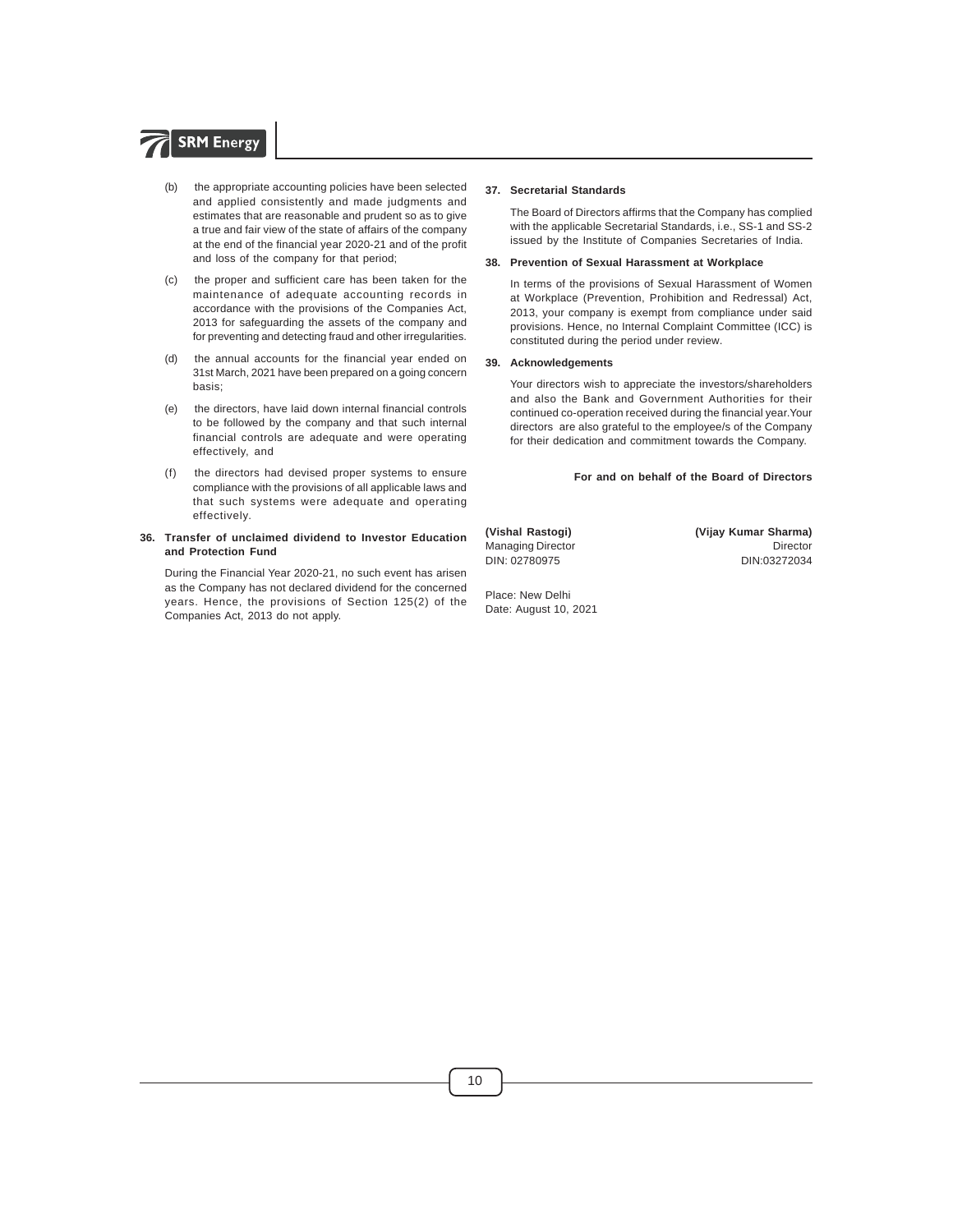

#### **ANNEXURE-1**

#### **Form AOC-I**

(Pursuant to first proviso to sub-section (3) of section 129 read with rule 5 of Companies (Accounts) Rules, 2014)

#### **Statement containing salient features of the financial statement of Subsidiaries Part "A": Subsidiaries**

(Information in respect of each subsidiary with amounts in Rs.)

| S.No.          | <b>Particulars</b>                                                                                                              | Name of the Subsidiary                      |  |
|----------------|---------------------------------------------------------------------------------------------------------------------------------|---------------------------------------------|--|
|                |                                                                                                                                 | <b>SRM Energy Tamilnadu Private Limited</b> |  |
| 1              | Date since when subsidiary was acquired                                                                                         | 18/10/2013                                  |  |
| 2              | Reporting period for the subsidiary concerned,<br>if different from the holding company's reporting period                      | N.A.                                        |  |
| 3              | Reporting currency and Exchange rate as on the last date<br>of the relevant Financial year in the case of foreign subsidiaries. | N.A.                                        |  |
| $\overline{4}$ | Share capital (Paid-up)                                                                                                         | 13200000                                    |  |
| 5              | Reserves & surplus                                                                                                              | (397473095)                                 |  |
| 6              | <b>Total assets</b>                                                                                                             | 58310708                                    |  |
| $\overline{7}$ | <b>Total Liabilities</b>                                                                                                        | 442583803                                   |  |
| 8              | Investments                                                                                                                     | Nil                                         |  |
| 9              | Turnover                                                                                                                        | Nil                                         |  |
| 10             | Profit before taxation                                                                                                          | (203414744)                                 |  |
| 11             | Provision for taxation                                                                                                          | 196603                                      |  |
| 12             | Profit after taxation                                                                                                           | (203611347)                                 |  |
| 13             | Proposed Dividend                                                                                                               | Nil                                         |  |
| 14             | Extent of shareholding (in percentage)                                                                                          | 100%                                        |  |

**Notes:** The following information shall be furnished at the end of the statement:

- 1. Names of subsidiaries which are yet to commence operations:
	- a. SRM Energy Tamilnadu Private Limited
- 2. Names of subsidiaries which have been liquidated or sold during the year: N.A.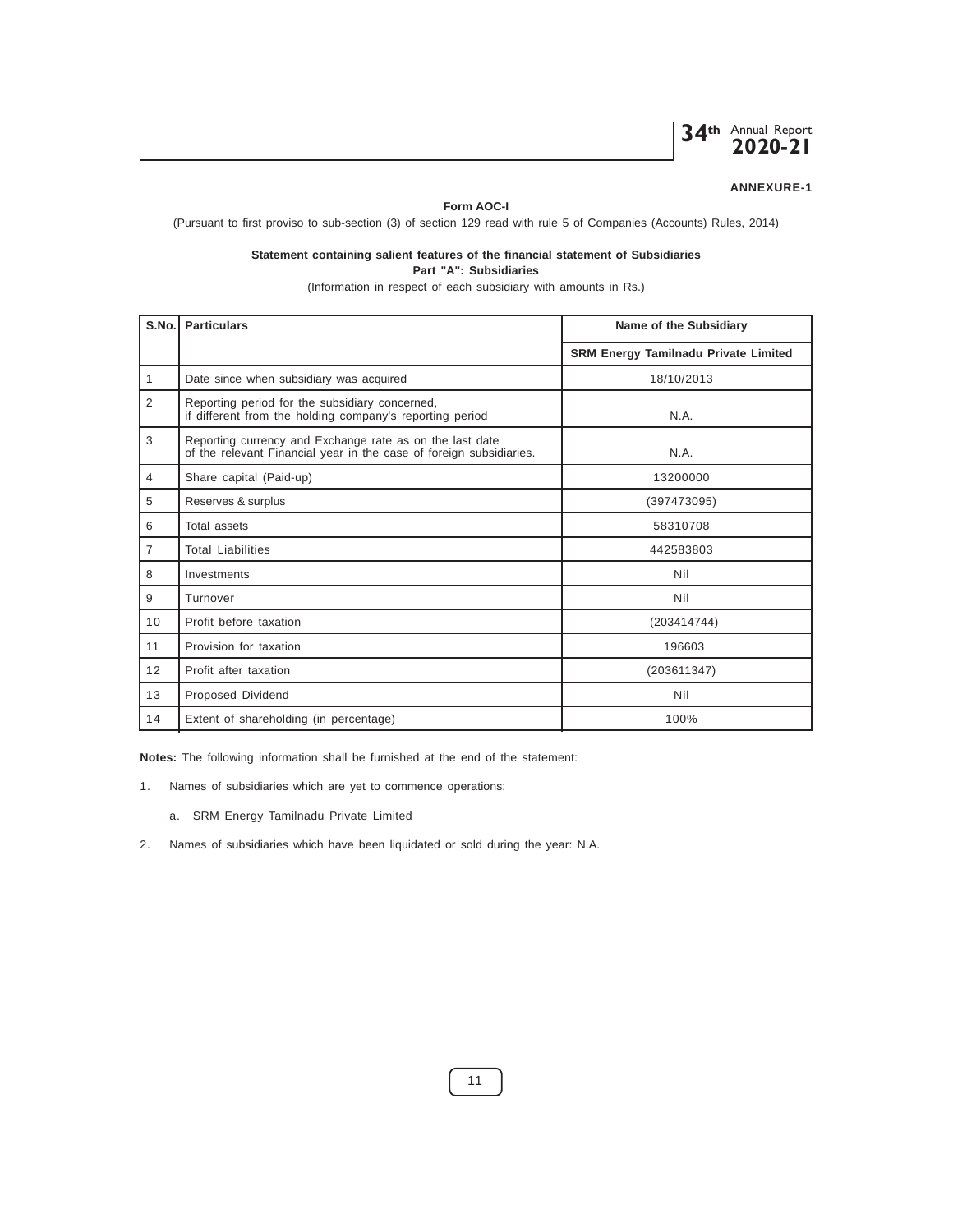

**FORM MR-3 SECRETARIAL AUDIT REPORT** **ANNEXURE-2**

For the Financial Period ended 31st March 2021

[Pursuant to Section 204(1) of the Companies Act, 2013 and Rule No.9 of the Companies (Appointment and Remuneration of Managerial Personnel) Rules, 2014]

To, **The Members,**

**SRM Energy Limited** 21, Basant Lok Complex, Vasant Vihar, New Delhi-110057 [CIN: L17100DL1985PLC303047]

I have conducted secretarial audit of the compliance of applicable statutory provisions and adherence to good corporate practices by **SRM Energy Limited** (hereinafter referred as 'the Company'). The secretarial audit was conducted in a manner that provided me a reasonable basis for evaluating the corporate conducts/statutory compliances and expressing my opinion thereon.

Based on my verification of the SRM Energy Limited's books, papers, minute books, forms and returns filed and other records maintained by the Company and also the information provided by the Company, its officers and authorized representatives during the conduct of secretarial audit, I hereby report that in my opinion, the Company has, during the audit period covering the financial period ended on March 31, 2021 (commencing from April 1, 2020 to March 31, 2021), complied with the statutory provisions listed hereunder and also that the Company has proper Board processes and compliance mechanism in place to the extent based on the management representation letter/ confirmation received from the management, in the manner and subject to the reporting made hereinafter. The members are requested to read this report along with my letter dated August ["], 2021 annexed to this report as **Annexure - A.**

- 1. I have examined the books, papers, minute books, forms and returns filed and other records maintained by the Company for the financial period ended on March 31, 2021 according to the applicable provisions of:
	- i) The Companies Act, 2013 (the 'Act') and the rules made thereunder;
	- ii) The Securities Contracts (Regulation) Act, 1956 ('SCRA') and the rules made thereunder;
	- iii) The Depositories Act, 1996 and the regulations and bye-laws framed thereunder;
	- iv) Foreign Exchange Management Act, 1999 and the rules and regulations made thereunder to the extent of Foreign Direct Investment, Overseas Direct Investment and External Commercial Borrowings *(Not applicable to the Company during the audit period);*
	- v) The following Regulations and Guidelines prescribed under the Securities and Exchange Board of India Act, 1992 ('SEBI Act'):
		- a) The Securities and Exchange Board of India (Substantial Acquisition of Shares and Takeovers) Regulations, 2011;
		- b) The Securities and Exchange Board of India (Prohibition of Insider Trading) Regulations, 2015;
		- c) The Securities and Exchange Board of India (Issue of Capital and Disclosure Requirements) Regulations, 2018 *(Not applicable to the Company during the audit period);*
		- d) The Securities and Exchange Board of India (Share Based Employee Benefits) Regulations, 2014 *(Not applicable to the Company during the audit period);*
		- e) The Securities and Exchange Board of India (Issue and Listing of Debt Securities) Regulations, 2008 *(Not applicable to the Company during the audit period);*
		- f) The Securities and Exchange Board of India (Registrars to an issue and share transfer agents) Regulations, 1993 regarding the Companies Act and dealing with clients to the extent of securities issued; and
		- g) The Securities and Exchange Board of India (Delisting of Equity Shares) Regulations, 2009 *(Not applicable to the Company during the audit period).*
		- h) The Securities and Exchange Board of India (Buyback of Securities) Regulations, 2018 *(Not applicable to the Company during the audit period);* and
		- i) The Securities and Exchange Board of India (Listing Obligations and Disclosure Requirements) Regulations, 2015,
- 2. I have relied upon the representation made by the Company, its officers and compliance reports from the management for systems and mechanism framed by the Company for compliances of other applicable Act, Laws and Regulations to the Company. Further, on examination of the relevant documents, records, management confirmations in pursuance thereof, I further report that the Company does not have required employees falling under the applicability of labour laws. Since there is no business activity carried on by the Company during the period, there is no such specific laws applicable to it relating to business operations.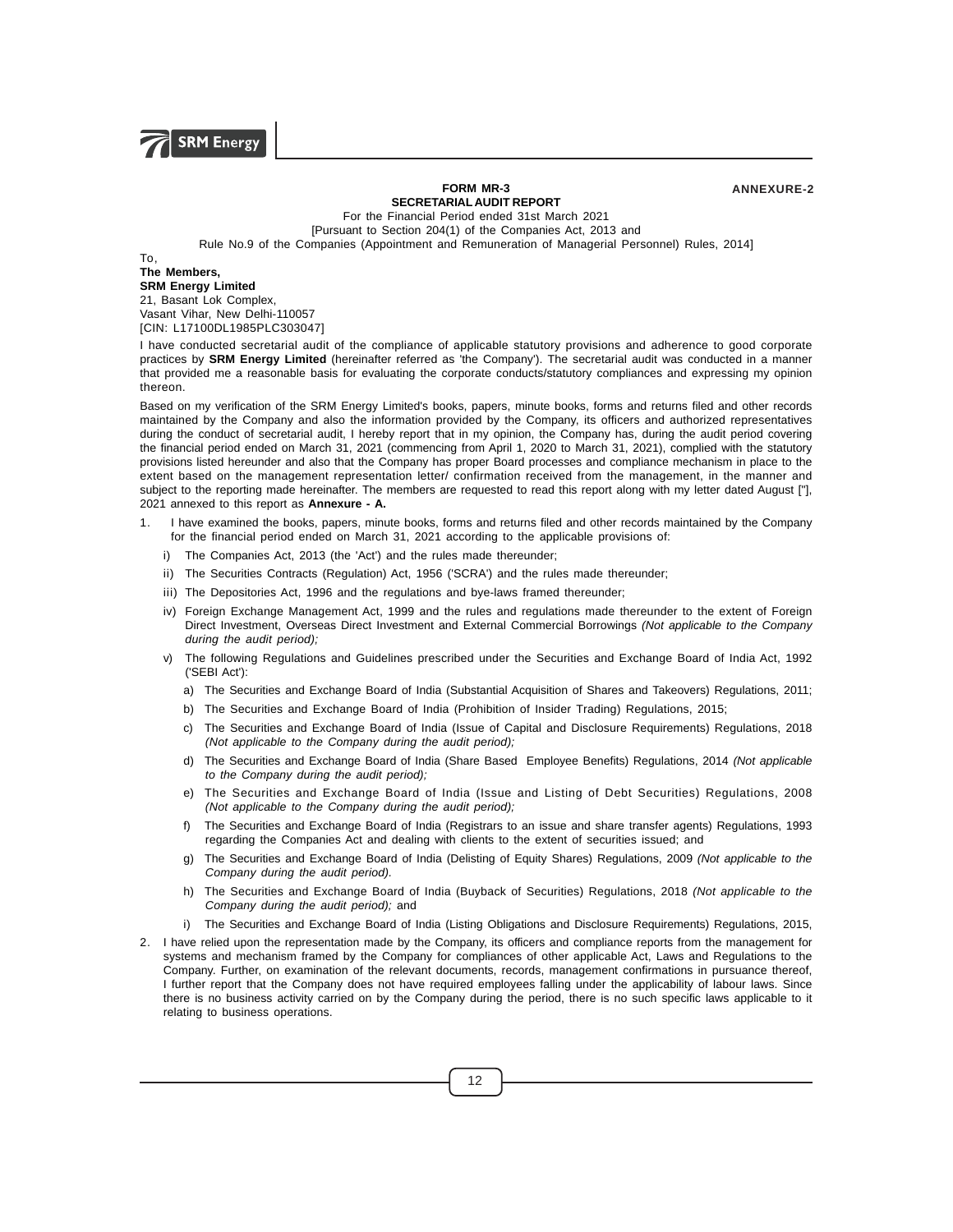- 3. I have also examined compliance with the applicable clauses of the following:
	- i) Secretarial Standards issued by The Institute of Company Secretaries of India, with respect to board and general meetings (hereinafter referred as **'Secretarial Standards'**). I noted that the Company is generally regular in complying with the Secretarial Standards; and
	- ii) The Securities and Exchange Board of India (Listing Obligations and Disclosure Requirements) Regulations, 2015 (hereinafter referred as **"SEBI LODR 2015"**) and the Listing Agreements entered into by the Company with BSE Limited (hereinafter referred as **'BSE'** or **'the Stock Exchange'**).
- 4. During the period under review, to the best of my knowledge and belief and according to the information and explanations given to me, the Company has been regular in compliance with the provisions of the Acts, Rules, Regulations, Secretarial Standards and Listing Agreements mentioned above.
- 5. I further report that compliance of applicable financial laws including Direct and Indirect Tax Laws by the Company has not been reviewed in this audit since the same has been subject to review by the Statutory Auditors and other designated professionals.
- 6. I further report that:
	- i) The Board of Directors of the Company is duly constituted with proper balance of Executive Directors, Non-Executive Directors and Independent Directors. The Board also has a woman director. There was no change in composition of the Board of Directors during the period under review.
	- ii) Adequate notice is given to all directors to schedule the Board Meetings. Notice of Board meetings was sent at least seven days in advance of the meeting. A system exists for directors to seek and obtain further information and clarifications on the agenda items before the meetings and for their meaningful participation at the meetings. Decisions of Board/Committee were carried through majority. I am informed that there were no dissenting members' views on any of the matters during the year that were required to be captured and recorded as part of the minutes.
	- iii) There are adequate systems and processes in the Company commensurate with the size and operations of the Company to monitor and ensure compliance with applicable laws, rules, regulations and guidelines.
	- iv) I further report that during the audit period the Company had no specific actions having bearing on the Company's affairs in pursuance of the above referred laws, rules, regulations, standards, guidelines etc.

**Note:** Due to COVID-19 pandemic, restrictions imposed and social distancing guidelines issued by Government of India and respective State Governments, I have not been able to do process audit and physical verification of certain books, papers, minute books, forms and returns filed and other records maintained by the Company and same have been verified electronically.

**For S K Nirankar & Associates Company Secretaries [FRN S2018UP570400]**

**Satish Kumar Nirankar Proprietor Membership No: F9605 Certificate of Practice No: 19993 UDIN: F009605C000754580**

**Date: August 09, 2021 Place: Noida**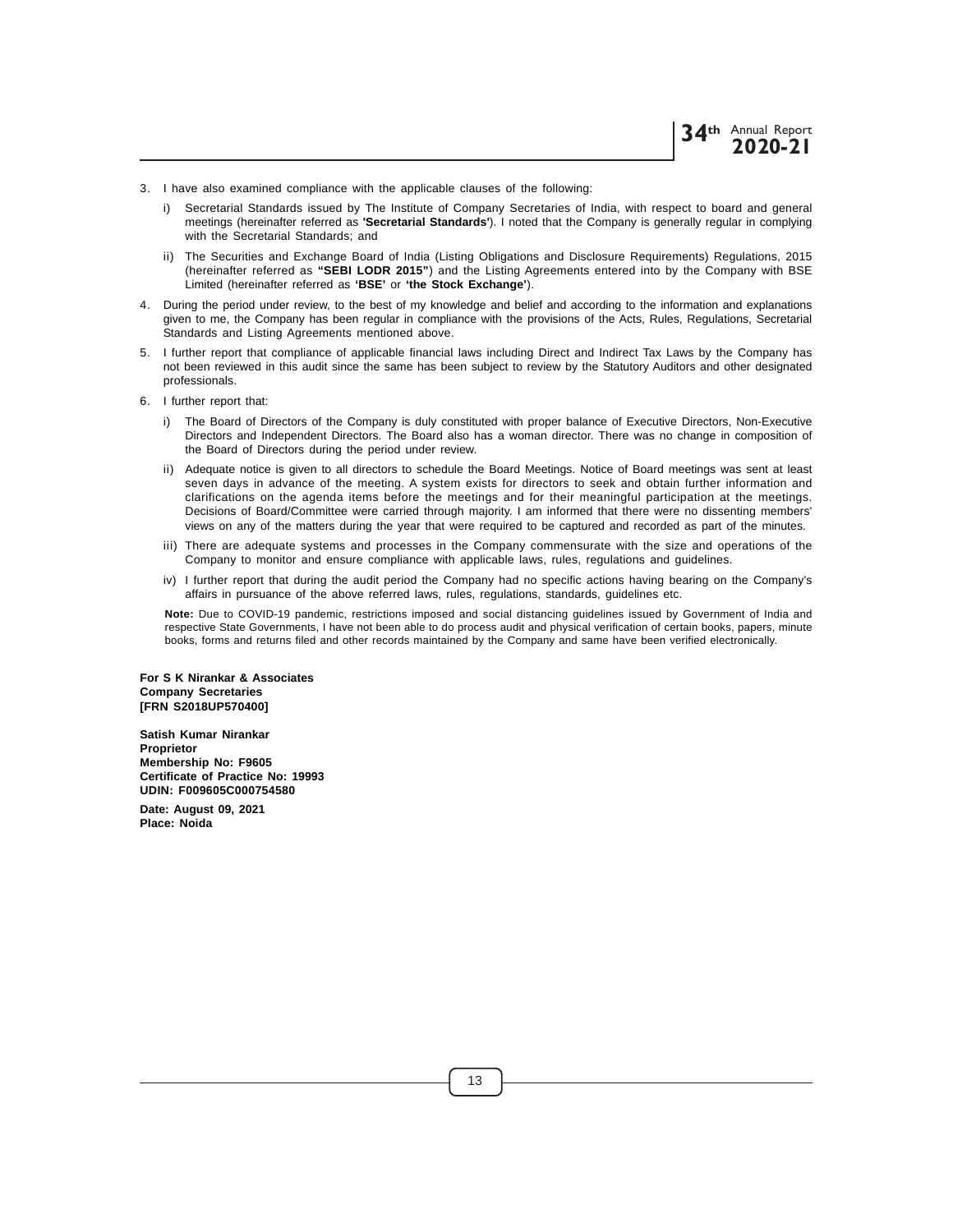

#### **Annexure - A to Secretarial Audit Report dated August 09, 2021**

To, The Members,

#### **SRM Energy Limited**

21, Basant Lok Complex, Vasant Vihar, New Delhi-110057 [CIN: L17100DL1985PLC303047]

The Secretarial Audit Report dated August 09, 2021 is to be read with this letter.

- 1. The compliance of provisions of all laws, rules, regulations and standards applicable to SRM Energy Limited (**'the Company'**) is the responsibility of the management of the Company. My examination was limited to the verification of records and procedures on test check basis for the purpose of issue of the Secretarial Audit Report.
- 2. Maintenance of secretarial and other records of applicable laws is the responsibility of the management of the Company. My responsibility is to issue Secretarial Audit Report, based on the audit of the relevant records maintained and furnished to me by the Company, along with explanations where so required.
- 3. I have followed the audit practices and processes as were appropriate to obtain reasonable assurance about the correctness of the contents of the secretarial records. The verification was done on test basis to ensure that correct facts are reflected in secretarial records. I believe that the processes and practices followed provide a reasonable basis for the purpose of issue of the Secretarial Audit Report.
- 4. I have not verified the correctness and appropriateness of financial records and books of accounts of the Company as it is taken care in the statutory audit.
- 5. I have obtained the management's representation about the compliance of laws, rules and regulations and happening of events, wherever required.
- 6. This Secretarial Audit report is neither an assurance as to the future viability of the Company nor of the efficacy or effectiveness with which the management has conducted the affairs of the Company.

**For S K Nirankar & Associates Company Secretaries [FRN S2018UP570400]**

**Satish Kumar Nirankar Proprietor Membership No: F9605 Certificate of Practice No: 19993 UDIN: F009605C000754580**

**Date: August 09, 2021 Place: Noida**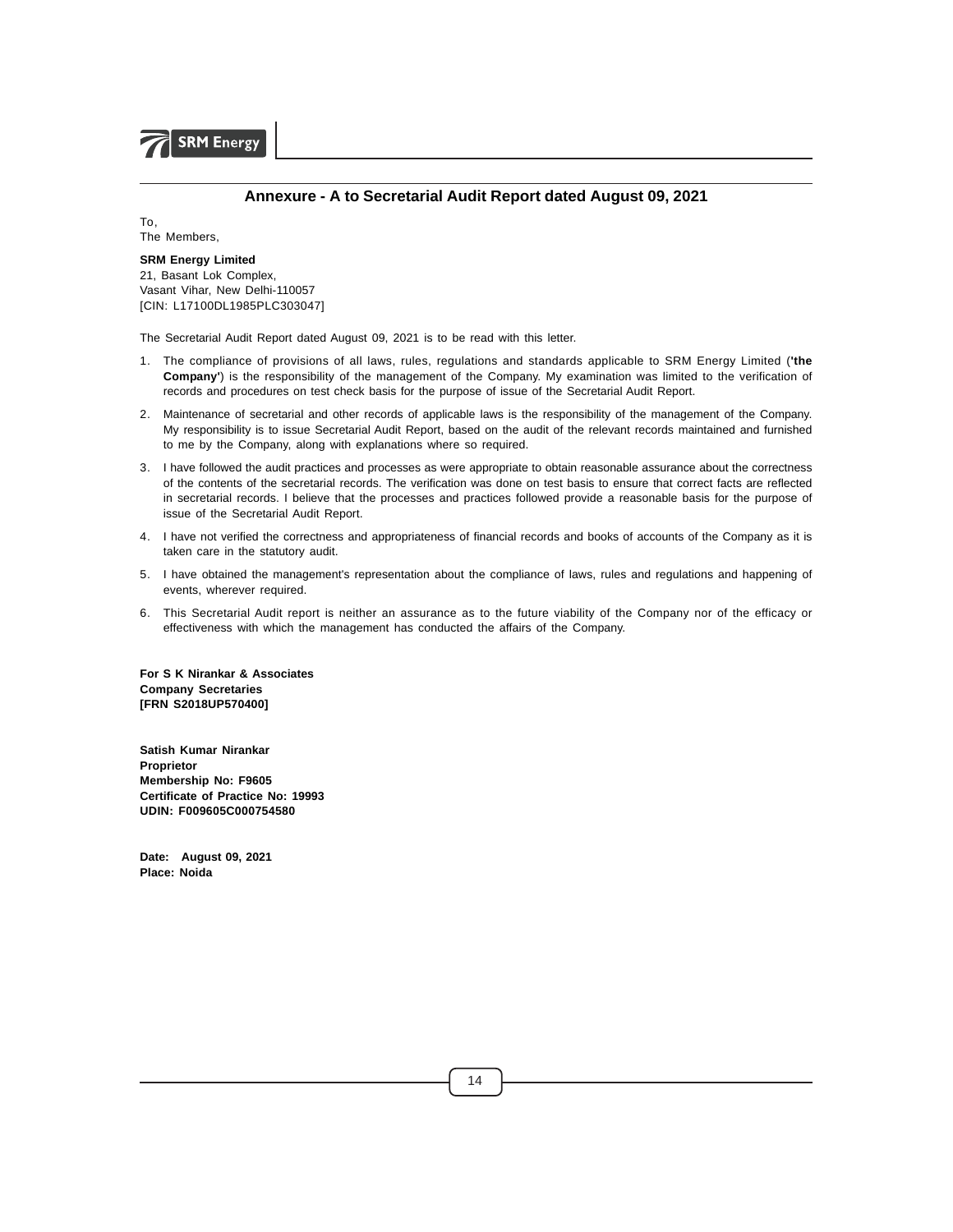# Annual Report **2020-21 34th**

#### **ANNEXURE-3**

#### **Remuneration Policy for Directors, Key Managerial Personnel, Senior Management and other employees**

#### **1. Introduction**

- 1.1 SRM Energy Limited (SRM) formulated the remuneration policy for its directors, key managerial personnel, Senior Management and other employees keeping in view the following objectives:
- 1.1.1 Ensuring that the level and composition of remuneration is rational and adequate to attract, retain and motivate, to run the company successfully.
- 1.1.2 Ensuring that relationship of remuneration to performance is clear and meets the performance benchmarks.
- 1.1.3 Ensuring that remuneration involves a balance between fixed and incentive pay reflecting short and long term performance objectives appropriate to the working of the company and its goals.

#### **2. Scope and Exclusion:**

This Policy sets out the guiding principles for the, Nomination and Remuneration Committee for recommending to the Board the remuneration of the directors, key managerial personnel senior management and other employees of the Company.

#### **3. Terms and References:**

In this Policy, the following terms shall have the following meanings:

- 3.1 "Director" means a director appointed to the Board of the Company.
- 3.2 "Key Managerial Personnel" means
	- (I) the Chief Executive Officer or the managing director or the manager;
	- (ii) the company secretary;
	- (iii) the whole-time director;
	- (iv) the Chief Financial Officer;
	- (v) such other officer, not more than one level below the directors who is in whole-time employment, designated as key managerial personnel by the Board; and
	- (vi) such other officer as may be prescribed under the Companies Act, 2013
- 3.3 **"Nomination and Remuneration Committee"** means the committee constituted by SRM's Board in accordance with the provisions of Section 178 of the Companies Act, 2013, Companies (Amendment) Act, 2017, rules made thereunder (including any amendment/modifications thereof) and SEBI (Listing Obligations and Disclosure Requirements) Regulations, 2015.
- 3.4 **"Senior Management"** means personnel of the company who are members of its core management team excluding Board of Directors comprising all members of management one level below the executive directors (including the functional heads)/chief executive officer /managing director /whole time director/ manager (including chief executive officer/ manager, in case they are not part of the board) and shall specifically include company secretary and chief financial officer.

#### **4. Policy:**

- **4.1 Remuneration to Executive Directors and Key Managerial Personnel**
- 4.1.1 The Board, on the recommendation of the Nomination and Remuneration (NR) Committee, shall review, approve and ratify the remuneration payable to the Executive Directors of the Company within the overall limits approved by the shareholders.
- 4.1.2 The Board, on the recommendation of the NR Committee, shall also review, approve and ratify the remuneration payable to the Key Managerial Personnel of the Company.
- 4.1.3 The remuneration structure to the Executive Directors and Key Managerial Personnel shall include the following components:
	- (i) Basic Pay
	- (ii) Perquisites and Allowances
	- (iii) Stock Options
	- (iv) Commission (Applicable in case of Executive Directors)
	- (v) Retiral benefits
	- (vi) Annual Performance Bonus
- 4.1.4 If committee finds it suitable, the Annual Plan and Objectives for Executive Directors and Senior Executives (Executive Committee) shall be reviewed by the NR Committee and Annual Performance Bonus will be approved by the Committee based on the achievements against the Annual Plan and Objectives.
- **4.2 Remuneration to Non-Executive Directors& Independent Directors**
- 4.2.1 The Board, on the recommendation of the NR Committee, shall review and approve the remuneration payable to the Non-Executive Directors of the Company within the overall limits approved by the shareholders.
- 4.2.2 Non-Executive Directors shall be entitled to sitting fees for attending the meetings of the Board and the Committees thereof. The Non-Executive Directors shall also be entitled to profit related commission in addition to the sitting fees.

#### **4.3 Remuneration to Senior Management Personnel**

The NR Committee shall be responsible to recommend to the board, all remuneration, in whatever form, payable to senior management as required from time to time.

#### **4.4 Remuneration to other employees**

Employees shall be assigned grades according to their qualifications and work experience, competencies as well as their roles and responsibilities in the organization. Individual remuneration shall be determined within the appropriate grade and shall be based on various factors such as job profile, skill sets, position, knowledge and current remuneration levels for comparable jobs.

**5. In view of the the prevailing financial conditions of the company, the Managing Director is not taking any remuneration and rest all other directors have also decided not to accept any siting fees.**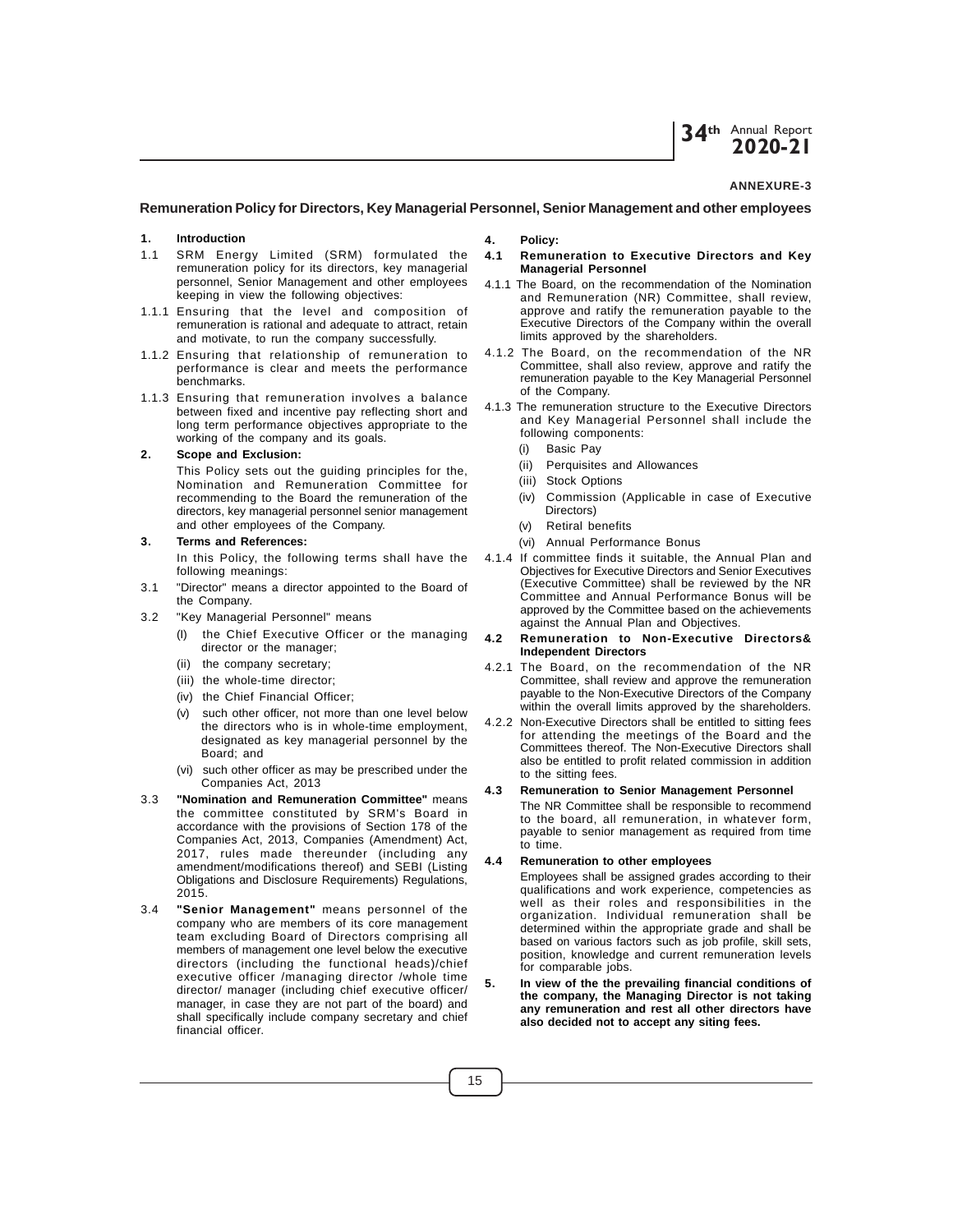

#### **Policy for selection of Directors and determining Directors' Independence**

#### **1. Introduction**

- 1.1 SRM Energy Limited (SRM) believes that a progressive Board consciously creates a background of direction to offer a long-term vision and policy approach to Improve the quality of governance. Towards this, SRM ensures structure of a Board of Directors with an appropriate composition, size, diversified expertise and experience and commitment to discharge their responsibilities and duties effectively.
- 1.2 SRM recognizes the significance of Independent Directors in achieving the efficiency of the Board. SRM aims to have an optimal combination of Executive, Non-Executive and Independent Directors.

#### **2. Scope and Exclusion:**

This Policy sets out the guiding principles for the Human Resources, Nomination and Remuneration Committee for Identifying persons who are quallfied to become Directors and to conclude the Independence of Directors, In case of their appointment as Independent directors of the Company.

#### **3. Terms and References:**

In this Policy, the following terms shall have the following meanings:

- **3.1 "Director" means a director appointed to the** Board of a company.
- 3.2 "Human Resources, Nomination and Remuneration Committee" means the committee constituted by SRM's Board in accordance with the provisions of Section 178 of the Companies Act, 2013 and Clause 49 of the Equity Listing Agreement.
- 3.3 "Independent Director'' means a director referred to in sub-section (6) of Section 149 of the Companies Act, 2013 and Clause 49(II)(B) of the Equity Listing Agreement.

#### **4. Policy**

#### **4.1 Qualifications and criteria**

- 4.1.1 The Human Resources, Nomination and Remuneration (HRNR) Committee, and the Board, shall. review on an annual basis, appropriate skills, acquaintance and knowledge required of the Board as a whole and its individual members. The objective is to have a Board with varied background and skill that are relevant for the Company's operations.
- 4.1.2 In evaluating the appropriateness of individual Board members, the HRNR Committee may ake into account factors, such as:
	- common understanding of the Company's
	- Educational and professional background
	- position In the profession;
	- Individual and professional principles, Integrity and ethics;
	- passion to dedicate enough time and energy In carrying out their duties and responsibilities efficiently.
- 4.1.3 The proposed appointee shall also fulfill the foliowlng requirements:
	- Shall possess a Director Identification Number;
	- Shall not be disqualified under the Companies Act, 2013;
	- Shall give his written consent to act as a Director;
	- Shall effort to attend all Board Meetings and wherever he is appointed as a Committee Member, the Committee Meetings;
	- Shall abide by the Code of Conduct established by the Company for Directors and Senior Management Personnel;
	- Shall disclose his concern or Interest In any company or companies or bodies corporate, firms, or other association of Individuals Including his shareholdlng at the first meeting of the Board In o every financial year and thereafter whenever there is a change In the disclosures already made;
	- Such other requirements as may be prescribed, from time to time, under the Companies Act, 2013,
	- Equity Listing Agreements andoother relevant laws.
- 4.1.4 The HRNR Committee shall evaluate each individual with the objective of having a group that best enables the success of the Company's business.

#### **4.2 Criteria of Independence**

- 4.2.1 The HRNR Committee shall assess the independence of Directors at the time of appointment / reappointment and the Board shall assess the same annually. The Board shall re-assess determinations of independence when any new interests or relationships are disclosed by a Director.
- 4.2.2 The criteria of independence, as laid down in Companies Act, 2013 and Clause 49 of the Equity Listing Agreement, is as below:

An independent director in relation to a company, means a director other than a managing director or a whole-time director or a nominee director-

- a. who, in the opinion of the Board, is a person of integrity and possesses relevant expertise and experience;
- b. (i) who is or was not a promoter of the company or its holding, subsidiary or associate company; (ii) who is not related to promoters or directors in the company, its holding, subsidiary or associate company;
- c. who has or had no pecuniary relationship with the company, Its holding, subsidiary or associate company, or their promoters, or directors, during the two Immediately preceding financial years or during the current financial year;
- none of whose relatives has or had pecuniary relationship or transaction with the company, Its holding, subsidiary or associate company, or their promoters, or directors, amounting to two percent or more of its gross turnover or total income or fifty lakh rupees or such higher amount as may be prescribed, whichever is lower, during the two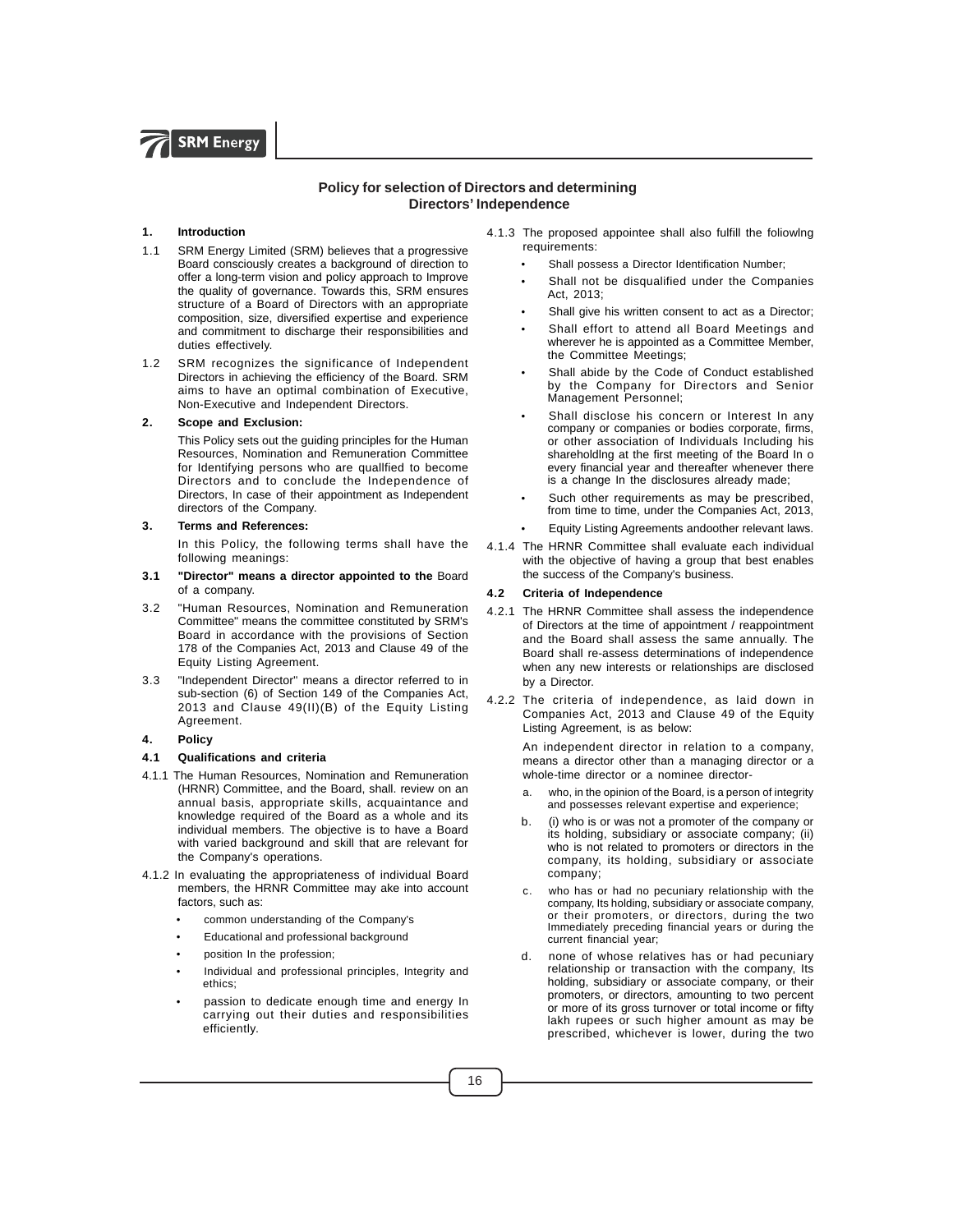

immediately preceding financial years or during the current financial year;

- e. who, neither himself nor any of his relatives
	- (I) holds or has held the position of a.key managerial personnel or Is or has been employee of the company or Its holding, subsidiary or associate company In any of the three financial years Immediately preceding the financial year In which he is proposed to be appointed;
	- (II) Is or has been an employee or proprietor or a partner, In any of the three financial years i m m e d i a t e l y preceding the financial year in which he is proposed to be appointed, of-
	- (A) a firm of auditors or company secretaries in practice or cost auditors of the company or its holding, subsidiary or associate company; or
	- (B) any legal or a consulting fi rm that has or had any transaction with the company, its holding, subsidiary or associate company amounting to ten per cent or more of the grqss turnover of such firm;
	- (iii) holds together with his relatives two per cent or more of the total voting power of the company; or
	- (iv) is a Chief Executive or director, by whatever name called, of any nonprofit organisation that receives twenty-five per cent or more of its receipts from the company, any of its promoters, directors or its holding, subsidiary or associate company or that holds two per cent or more of the total voting power of the company; or
	- (v) Is a material supplier, service provider or customer or a lessor or lessee of the company.
- f: shall possess appropriate skills, experience and knowledge In one or more fields of finance lawmanagement, sales, marketing, administration, research, corporate governance, technical research, corporate governance, operations, corporate social responsibility or other disciplines related to the Company's business.
- g. shall possass such other qualifications as may be prescribed, from time to time, under the Companies Act, 2013.
- h. who Is not less than 21 years of age.
- 4.2.3 The Independent Directors shall abide by the "Code for Independent Directors" as specified In Schedule IV to the Companies Act, 2013.
- 4.3 Other directorships/ committee memberships
- 4.3.1 The Board members are likely to have sufficient time and knowledge and skill to contribute to efficient Board performance. Accordingly, members should willingly limit their directorships In other listed public limited companies In such a way that it does not hamp\_er with their role as directors of the Company. The HRNR Committee shall take Into account the nature of, and the time involved in a Director's service on other Boards, in evaluating the suitability of the individual Director and making its recommendations to the Board.
- 4.3.2 A Director shall not serve as Director in more than 20 companies of which not more than 10 shall be Public Limited Companies.
- 4.3.3 A Director shall not serve as an Independent Director in more than 7 Listed Companies and not more than 3 Listed Companies in case he is serving as a Whole time Director in any Listed Company.
- 4.3.4 A Director shall not be a member in more than 10 Committees or act as Chairman of more than 5 Committees across all companies in which he holds directorships.

For the purpose of considering the limit of the Committees, Audit Committee and Stakeholders' Relationship Committee of all Public Limited Companies, whether listed or not, shall be included and all other companies including Private limited Companies, Foreign Companies and Companies under Section 8 of the Companies Act, 2013 shall be excluded.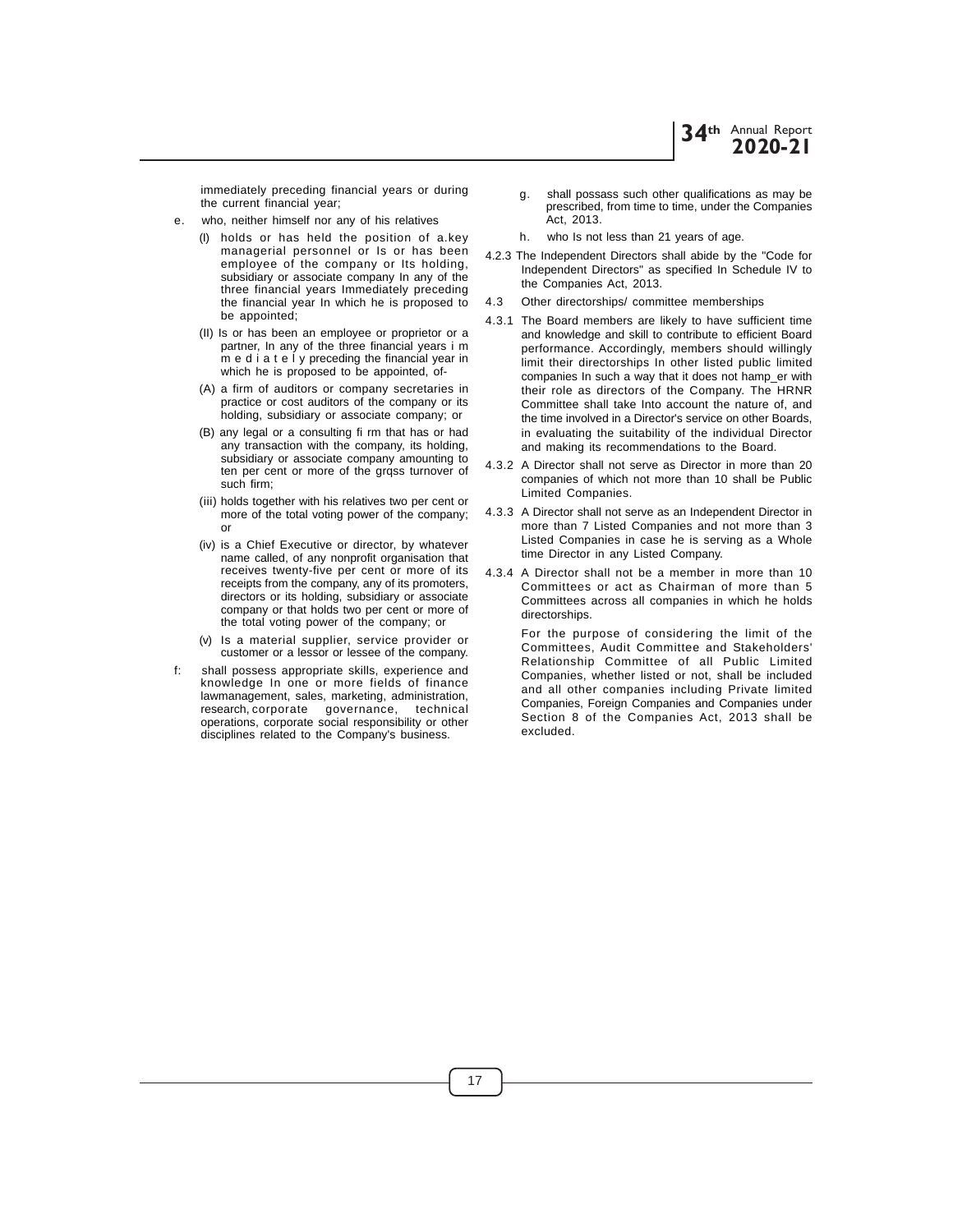

#### **REPORT ON CORPORATE GOVERNANCE**

This report sets forth the disclosures for Financial Year 2020-21, pertaining to corporate governance of SRM Energy Limited ("the Company") as required by the SEBI (Listing Obligations & Disclosure Requirements) Regulations, 2015, as amended from time to time ("Listing Regulations").

#### **CORPORATE GOVERNANCE PHILOSOPHY**

The Company's Corporate Governance philosophy follows with the three core principles of TRANSPARENCY, INTEGRITY and ACCOUNTABILITY in organising and managing all aspects of its activities. Based on this philosophy, the Company develops its practices on various aspects and elements of the governance and ensure the compliances of applicable laws and regulations, always keeping the interests of the stakeholders at paramount.

Corporate Governance implies the systematic process and conduct in which a company is controlled and managed to the utmost interest of all the concerned stakeholders. Although, it is a legal compulsion to adhere to the corporate governance practices, SRM Energy Limited always tries to cope up with the legal standards.

Your Company has complied with applicable guidelines & regulations as stipulated by the Securities and Exchange Board of India pertaining to the Corporate Governance.

#### **1. Board of Directors:**

Boards has numerous responsibilities viz. they ensure and oversee managing the overall affairs of the Company, its finances, and also to ensure the necessary compliances of the applicable rules and regulations. The ethical standards of the organization are determined by the behavior of the board. The Non-Executive Directors including Independent Directors on the Board are experienced, and competent in their respective fields.

The Number of Directorships, Committees Memberships/ Chairmanship of all the Directors is as per the respective limits prescribed under Companies Act, 2013 and SEBI (Listing Obligation and Disclosure Requirements) Regulations, 2015.

The Board of Directors consists of following directors during financial year 2020-21.

#### **a. Composition and category of Directors :**

| S.No. | Name of the Directors    | Category                                   |  |
|-------|--------------------------|--------------------------------------------|--|
|       | Mr. Vishal Rastogi       | Managing Director (Promoter Category)      |  |
|       | Mr. Vijay Kumar Sharma   | Non-Executive and Non-Independent Director |  |
|       | Mrs. Tanu Agarwal        | Non-Executive and Independent Director     |  |
|       | Mr. Shailesh Kumar Singh | Non-Executive and Independent Director     |  |

#### **b. Attendance of each Director at the Board Meetings and the last AGM:**

|       |                          | <b>Attendance Particulars</b>           |                               |  |
|-------|--------------------------|-----------------------------------------|-------------------------------|--|
| S.No. | Name of the Directors    | No. of Board<br>meetings attended/ held | Last AGM attended<br>(Yes/No) |  |
|       | Mr. Vishal Rastogi       | 6/6                                     | Yes                           |  |
|       | Mr. Vijay Kumar Sharma   | 5/6                                     | No                            |  |
|       | Mrs. Tanu Agarwal        | 5/6                                     | NΟ                            |  |
| 4.    | Mr. Shailesh Kumar Singh | 6/6                                     | Yes                           |  |

#### **c. Number of other Board or Board Committees in which Directors are member or Chairperson as on 31st March, 2021.**

| S.No. | Name of the Directors | No. of other Directorships and Committee member or<br>Chairmanship |                            |                              |
|-------|-----------------------|--------------------------------------------------------------------|----------------------------|------------------------------|
|       |                       | Other<br>Directorships*                                            | Committee<br>Memberships** | Committee<br>Chairmanships** |
| 1.    | Vishal Rastogi        | Nil                                                                | Nil                        | Nil                          |
| 2.    | Vijay Kumar Sharma    |                                                                    | Nil                        | Nil                          |
| 3.    | Tanu Agarwal          | Nil                                                                | Nil                        | Nil                          |
| 4.    | Shailesh Kumar Singh  | Nil                                                                | Nil                        | Nil                          |

\* Excluding Private Limited Companies, Foreign Companies, Section 8 Companies and Alternate Directorships.

Includes only Audit Committee and Stakeholders' Relationship Committee.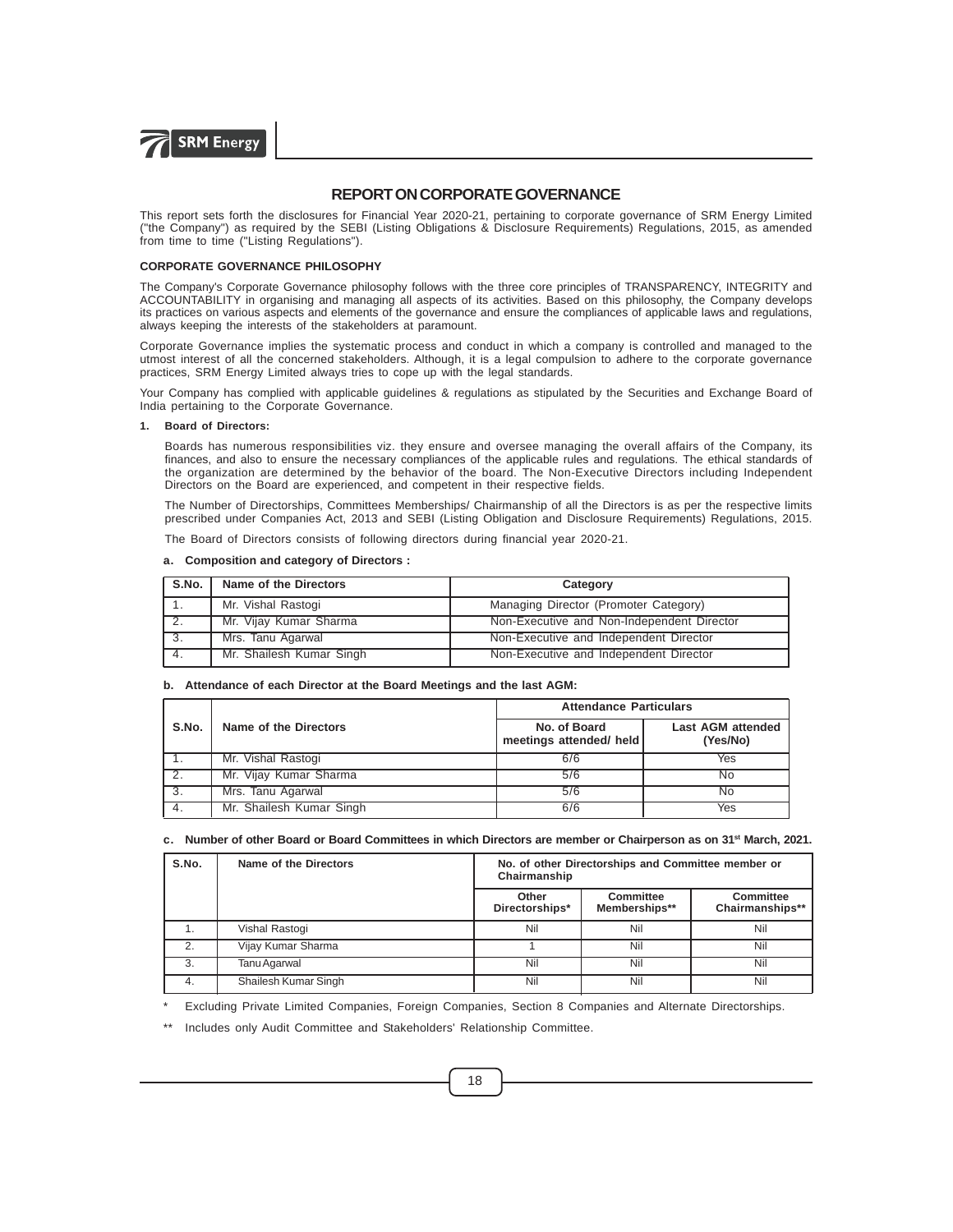#### **d. Number of Board meetings held during the reporting year and dates thereof.**

The Board meets at regular intervals to discuss and decide on business strategies/ policies and review the financial performance of the Company and its subsidiary. During the year, six Board Meetings were held on June 30, 2020, August 21, 2020, September 30, 2020, November 11, 2020, February 12, 2021 and March 10, 2021. The interval between two meetings was well within the maximum period as per the provisions of Section 173 of the Companies Act, 2013 and Regulation 17(2) of the Listing Regulations and the applicable circulars, guidelines issued by Ministry of Corporate Affairs (MCA).

#### **e. Disclosure of relationship between directors inter-se.**

None of the Directors of the Company are related to each other.

#### **f. During the year Number of shares and convertible instruments held by Non-Executive Directors.**

Mr. Shailesh Kumar Singh, upon his appointment as Independent and Non-Executive Director, had intimated to the Company that he holds 25 number of equity shares of the Company, which he continues to hold till date.

Moreover, none of the Non-Executive Directors holds any share or convertible instrument of the Company.

g. During the year, a separate meeting of the Independent Directors was held on 12th February, 2021, without the presence of Managing Director / Management to discuss the matter as required/ agreed amongst them.

#### **2. COMMITTEES OF THE BOARD:**

#### **I. AUDIT COMMITTEE**

The Audit Committee acts as a link among the Management, the Statutory Auditors, Internal Auditors, and the Board of Directors to oversee the financial reporting process of the Company. The members of the Committee are eminent professionals with requisite knowledge in financial, accounting and business matters. Minutes of the Audit Committee meetings are circulated to all the Board members.

The Constitution of the Audit Committee is in conformity with the Listing Regulations. The Chairman of the Audit Committee is an Independent Director.

#### **Powers of the Audit Committee:**

- To investigate any activity within its terms of reference
- To seek information from any employee
- To obtain outside legal or other professional advice
- To secure attendance of outsiders with relevant expertise, if it considers necessary.

#### **Terms of Reference:**

The terms of reference of the Audit Committee are as follows:

- a. To oversee financial reporting and disclosure process.
- b. To recommend the appointment and removal of statutory auditors and decide their remuneration and approval of payment to Statutory auditors for any other services rendered by them.
- c. To review financial results and statements, before submission to the Board, focus primarily on-
	- I. Any change in accounting policies and practices.
	- II. Major accounting entries, based on exercise of judgment by the management.
	- III. Qualifications in the draft audit report.
	- IV. Significant adjustments arising out of the audit.
	- V. Going concern assumption.
	- VI. Compliance with accounting standards.
	- VII. Compliance with Stock Exchange and legal requirements concerning financial statements.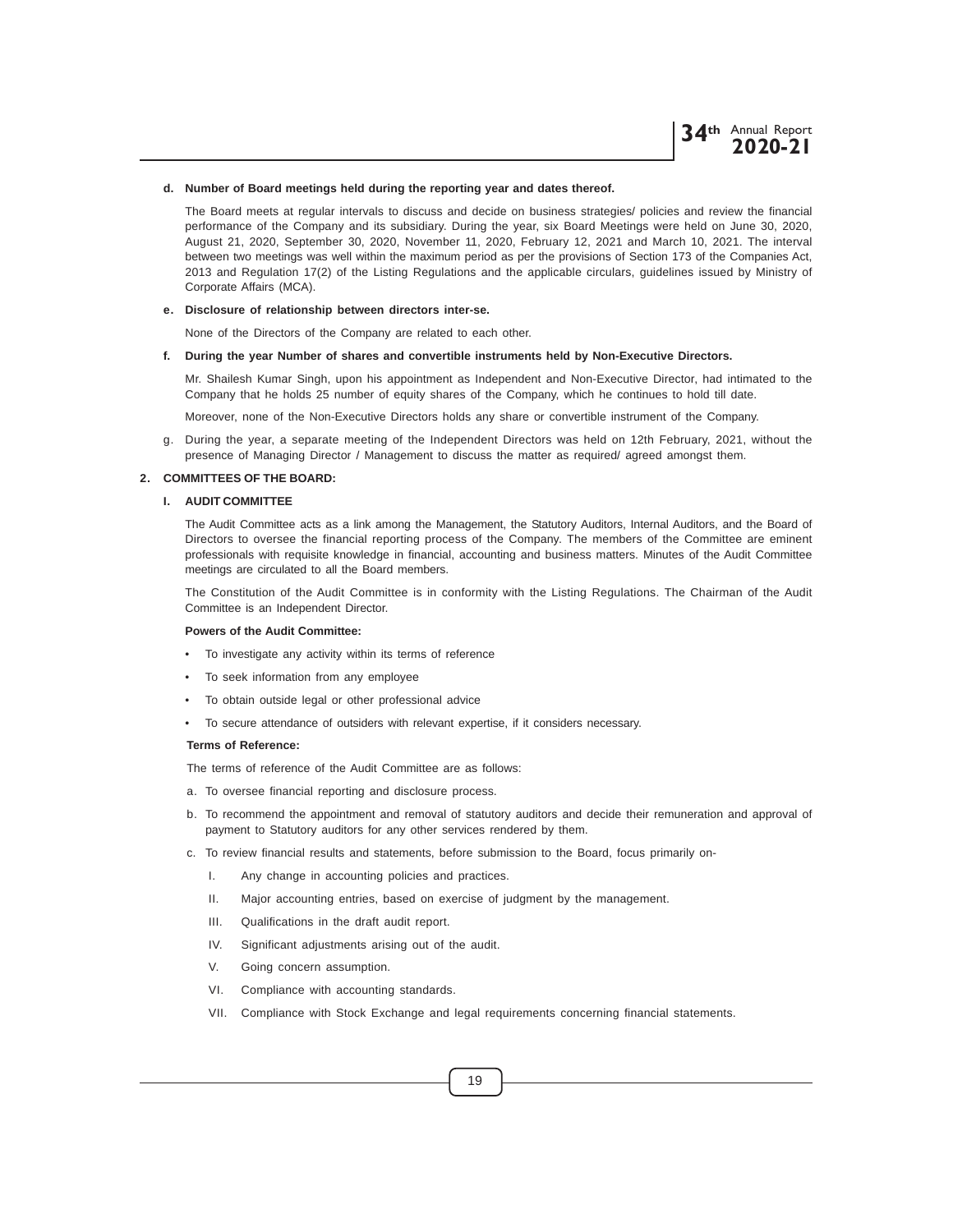## **SRM Energy**

- VIII. Any related party transactions i.e. transactions of the Company of a material nature, with promoters or the management, their subsidiaries or relatives, etc. that may have potential conflict with larger interests of the Company.
- d. To oversee adequacy of internal control systems.
- e. Reviewing adequacy of internal audit function, coverage and frequency of internal audit report.
- f. Discussion with internal auditors and concurrent auditors on any significant findings in their reports and follow up thereon.
- g. Discussion with external auditors before audit commences, as regards nature and scope of audit, as well as having post audit discussions to ascertain any areas of concern.
- h. Reviewing the Company's financial and risk management policies.
- i. Reviewing with the management, the annual financial statements and auditor's report thereon before submission to the Board for approval, with particular reference to:
	- Matters required to be included in the Directors' Responsibility Statement to be included in the Board's Report in terms of clause (c) of sub-section 3 of Section 134 of the Companies Act, 2013;
	- Changes, if any, in accounting policies and practices and reasons for the same;
	- Major accounting entries involving estimates based on the exercise of judgment by the management;
	- Significant adjustments made in financial statements arising out of audit findings;
	- Compliance with listing and other legal requirements relating to financial statements;
	- Disclosure of any related party transactions;
	- Qualifications in draft audit report; and
	- Management's letters or letter's of Internal Control weakness issued by Statutory Auditors.
- j. Approval or any subsequent modification of transactions of the Company with related parties
- k. Scrutiny of inter-corporate loans and investments
- l. Valuation of undertakings or assets of the Company, wherever it is necessary
- m. to look into the reasons for substantial defaults in the payment to depositors, debenture holders, shareholders (in case of non-payment of declared dividends) and creditors.
- n. to review the functioning of the whistle blower/vigil mechanism.
- o. approval of appointment of Chief Financial officer after assessing the qualifications, experience, background of the candidate.
- p. reviewing the management's discussion and analysis of financial conditions and results of operations.
- q. appointment, removal and terms of remuneration of the Internal Auditors.
- r. reviewing the utilization of the loans and/or advances from/investment by the holding Company in the subsidiary exceeding Rs. 100 Crore or 10% of the asset size of the subsidiary whichever is lower including existing loans/ advances/investments existing as on the date of coming into force of this provision.

#### **ii. Composition, Name of Members and Chairperson of the Committee:**

Details of Composition of Audit Committee is as follows:

| S.No | Name of Member                      | Cateogary                       |  |  |
|------|-------------------------------------|---------------------------------|--|--|
|      | Mr. Shailesh Kumar Singh (Chairman) | Non-Executive & Independent     |  |  |
| 2.   | Mrs. Tanu Agarwal                   | Non-Executive & Independent     |  |  |
| 3.   | Mr. Vijay Kumar Sharma              | Non-Executive & Non-Independent |  |  |

The Company Secretary of the Company acts as the secretary to the Committee, the Chief financial officer of the Company and the statutory auditors are regular invitees to every meeting of the Audit Committee. The minutes of each Audit Committee meeting are placed and discussed in the Board.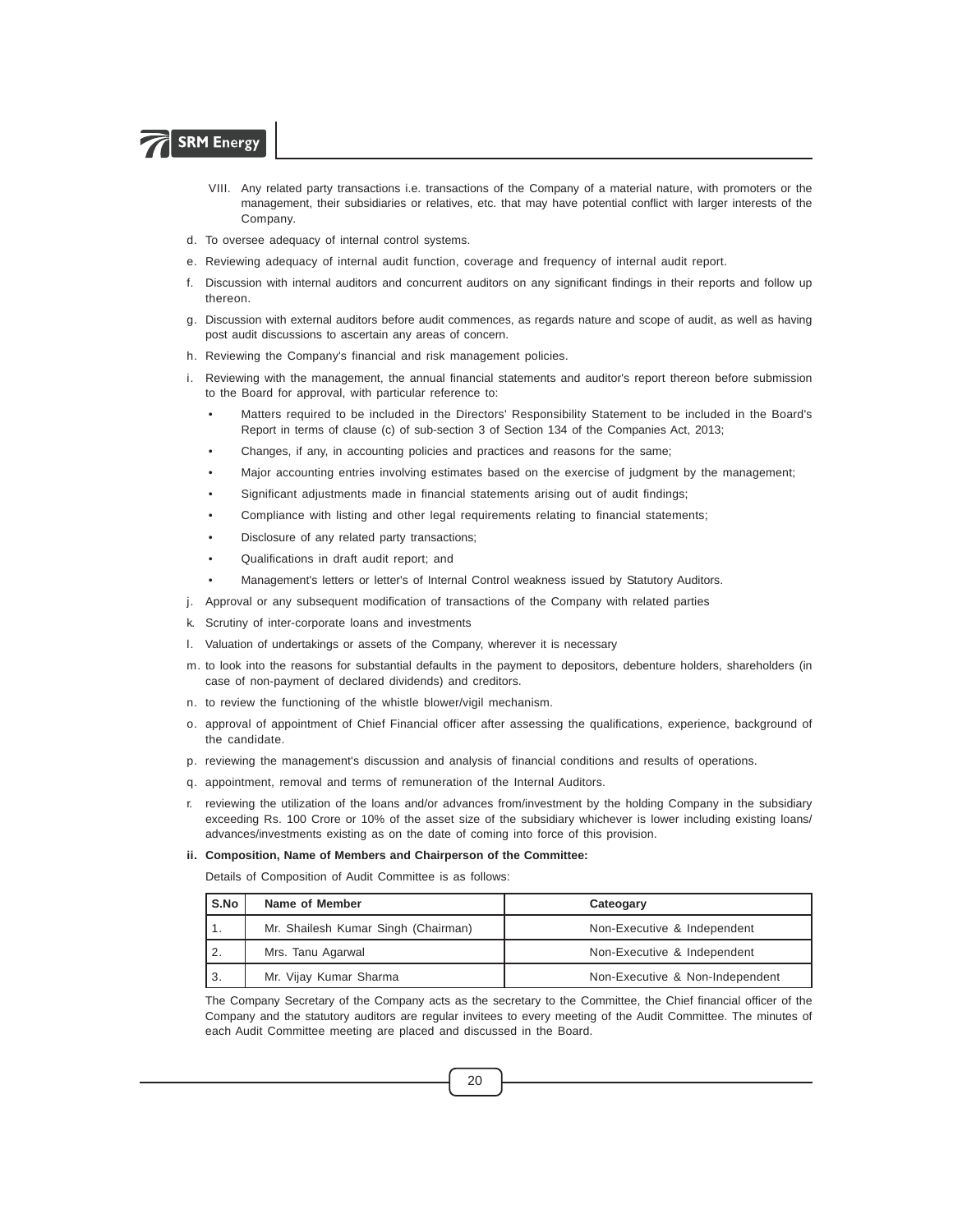#### **iii. Meetings and attendance during the year:**

During the year, the Committee met 5 times on June 30, 2020, August 21, 2020, November 11, 2020, February 12, 2021 and and March 10, 2021.

Attendance of each member at the Audit Committee meetings held during the year is as follows:

| <b>Name of Committee Members</b>    | No. of Meetings held | No. of Meetings Attended |
|-------------------------------------|----------------------|--------------------------|
| Mr. Shailesh Kumar Singh (Chairman) |                      |                          |
| Mr. Vijay Kumar Sharma              |                      |                          |
| Mrs. Tanu Agarwal                   |                      |                          |

#### **II. NOMINATION AND REMUNERATION COMMITTEE**

The Constitution of the Nomination and Remuneration Committee is in conformity with the Listing Regulation. The Chairman of the Nomination and Remuneration Committee is an Independent Director. All the Directors of the Committee are Non- Executive Directors. The said committee is entrusted with responsibilities as detailed in below mentioned terms of reference:

#### **(i) Terms of reference:**

The terms of reference for the Nomination and Remuneration Committee as enumerated herein below:

- To guide the Board in relation to appointment and removal of Directors, Key Managerial Personnel and Senior Management.
- Formulation of criteria for evaluation of performance of independent directors and the board of directors.
- To evaluate the performance of the members of the Board and provide necessary report to the Board for further evaluation of the Board.
- To recommend to the Board on Remuneration payable to the Directors, Key Managerial Personnel and Senior Management.
- To provide to Key Managerial Personnel and Senior Management reward linked directly to their effort, performance, dedication and achievement relating to the Company's operations.
- To retain, motivate and promote talent and to ensure long term sustainability of talented managerial persons and create competitive advantage.
- To devise a policy on Board diversity
- To develop a succession plan, (if applied) for the Board and to regularly review the plan.
- formulation of the criteria for determining qualifications, positive attributes and independence of a director and recommend to the board of director's policy relating to, the remuneration of the directors, key managerial personnel and other employees.
- identifying persons who are qualified to become directors and who may be appointed in senior management in accordance with the criteria laid down and recommend to the board of directors their appointment and removal.

#### **(ii) Composition, Name of Members and Chairperson of the committee:**

Details of Composition of Nomination and Remuneration Committee are as follows:

| S.No | Name of Member                      | Cateogary                       |  |  |
|------|-------------------------------------|---------------------------------|--|--|
| . .  | Mr. Shailesh Kumar Singh (Chairman) | Non-Executive & Independent     |  |  |
|      | Mrs. Tanu Agarwal                   | Non-Executive & Independent     |  |  |
|      | Mr. Vijay Kumar Sharma              | Non-Executive & Non-Independent |  |  |

The Company Secretary and Compliance Officer of the Company acts as the secretary to the Committee. The minutes of each Nomination and Remuneration Committee meeting are placed and discussed in the Board.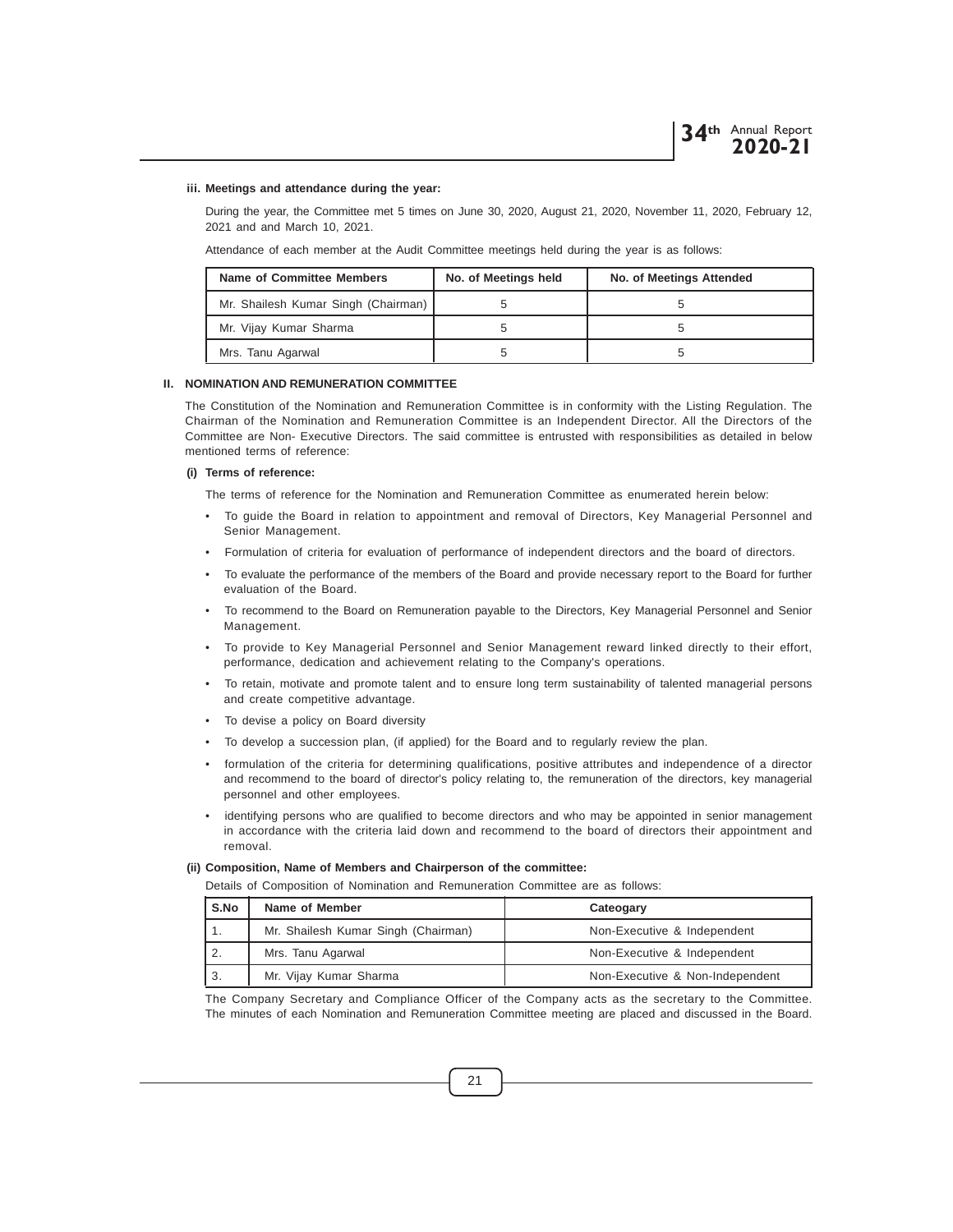## **SRM Energy**

#### **(iii) Attendance during the year:**

During the year, the Nomination and Remuneration Committee met two times on June 30, 2020 and August 21, 2020

| <b>Name of Committee Member</b>     | No. of meetings held | No. of meetings attended |  |
|-------------------------------------|----------------------|--------------------------|--|
| Mr. Shailesh Kumar Singh (Chairman) |                      |                          |  |
| Mr. Vijay Kumar Sharma              |                      |                          |  |
| Mrs. Tanu Agarwal                   |                      |                          |  |

#### **(iv) Remuneration Policy:**

The Company's Remuneration Policy for Directors, Key Managerial Personnel and other employees is duly framed, adopted and implemented. The same is annexed with the Director's Report. This can also be accessed at the Company's website with below link: **http://www.srmenergy.in/Data/Documents/SRM%20Energy%20- %20OD%20-%20Remuneration\_Policy.pdf**

#### **v) Performance evaluation of Independent Director**

During the year, the Board had a formal mechanism for evaluating its performance and as well as that of its Individual Directors. Separate exercise was carried out to evaluate the performance of Non-Independent Directors including the Chairman of the Board.

Following are the major criteria applied for performance evaluation: -

- i. attendance and participation in the Board and Committee Meetings, application of leadership qualities and knowledge to give overall strategic direction for enhancing shareholder's value;
- ii. adherence to ethical standards & code of conduct of the Company;
- iii. disclosure of non-independence, as and when exists and disclosure of interest;
- iv. interpersonal relations with other Directors and Management; and
- v. understanding of the Company and willingness to spend time and efforts to learn the affairs of the Company;

As part of the evaluation process the Performance evaluation of all the Directors have been done by all the other directors (except himself & herself) and the Directors have also evaluated the Performance of the Board and its Committees as a whole. The Directors expressed satisfaction with the evaluation process.

#### **(vi) Details of remuneration paid to all the Directors**

No remuneration is being paid to any of the Director of the Company.

#### **III. STAKEHOLDER'S RELATIONSHIP COMMITTEE**

The composition of the Stakeholder's Relationship Committee is in compliance with the provisions of Section 178 of the Companies Act, 2013 and Regulation 20 of the Listing Regulations. The Prime responsibility of the Stakeholders' Relationship Committee is to ensure that the grievances of security holders are resolved efficiently and effectively i.e. within the given time period

#### **(i) No. of Meetings**

The Stakeholders' Relationship Committee met two times during the year under review. The meetings were held on 30th September, 2020 and 12th February, 2021.

#### **(ii) Composition, Name of Members and Chairman of the committee**

Details of Composition of Stakeholder's Relationship committee are as follows: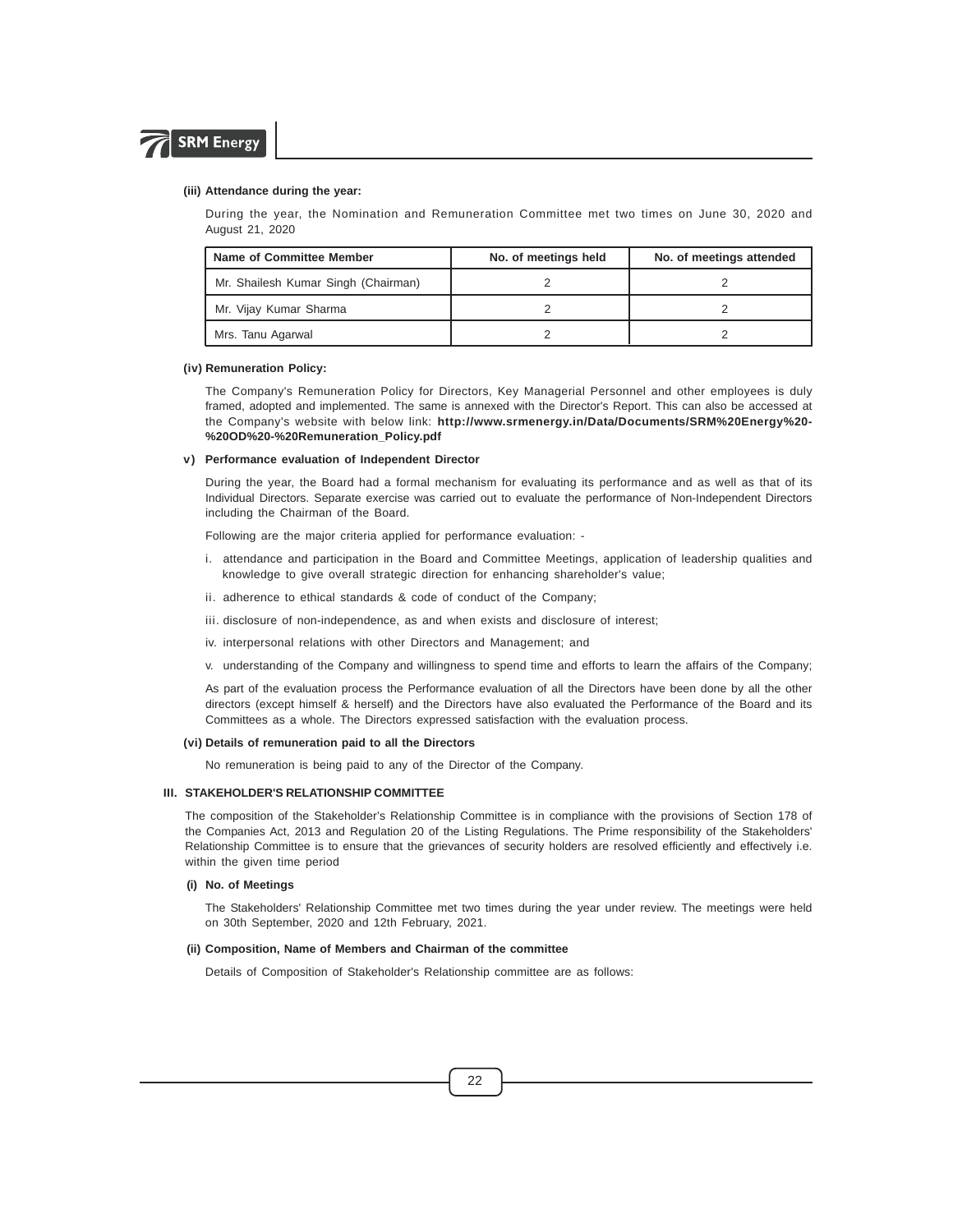| S. No | Name of Member                    | Cateogary                       |  |  |
|-------|-----------------------------------|---------------------------------|--|--|
| 1.    | Mr. Vijay Kumar Sharma (Chairman) | Non-Executive & Non-Independent |  |  |
| 2.    | Mr. Shailesh Kumar Singh          | Non-Executive & Independent     |  |  |
| 3.    | Mr. Vishal Rastogi                | Executive                       |  |  |

The Company Secretary and Compliance Officer of the Company acts as the secretary to the Committee. The minutes of each Stakeholder's and Relationship Committee meeting are placed and discussed in the Board.

#### **(iii)Attendance during the year**

Details of the meeting held during the year are as follows:-

| Name of Committee Member          | No. of meetings held | No. of meetings attended |  |
|-----------------------------------|----------------------|--------------------------|--|
| Mr. Vijay Kumar Sharma (Chairman) |                      |                          |  |
| Mr. Shailesh Kumar Singh          |                      |                          |  |
| Mr. Vishal Rastogi                |                      |                          |  |

In the previous Annual General Meeting of the Company held on 30th September, 2020, M/s MCS Share Transfer Agent Limited was the Registrar and Share Transfer Agents to handle the grievances of the shareholders. The Company suitably monitors and analyse the work of registrar to ensure that the investors' grievances are settled in given time period

#### **(iv) Terms of Reference of the Committee, inter alia includes the following:**

- Oversee and review all matters connected with the transfer of the Company's securities.
- Approve issue of the Company's duplicate share certificates.
- Consider, resolve and monitor redressal of investors' / shareholders' / security holders' grievances related to transfer of securities, non-receipt of Annual Report, non-receipt of declared dividend etc.
- Review of measures taken for effective exercise of voting rights of shareholders.
- Review of the various measures and initiatives taken by the listed entity for reducing the quantum of unclaimed dividends and ensuring timely receipt of dividend.
- Warrants/Annual Reports/ Statutory Notices by the shareholders of the Company.
- Oversee the performance of the Company's Registrars and Transfer Agents Recommend methods to upgrade the standard of services to investors.
- Monitor implementation and compliance with the Company's Code of Conduct for Prohibition of Insider Trading.
- Carry out any other function as is referred by the Board from time to time and / or enforced by any statutory notification / amendment or modification as may be applicable.
- Perform such other functions as may be necessary or appropriate for the performance of its duties.

#### **(v) Name and Designation of Compliance officer**

During the financial year under review, Mr. Suvindra Kumar was Company Secretary and Compliance Officer of the Company

#### **(vi) Number of Shareholder Complaints received in the Financial Year**

The Company had Nil Complaints pending at the beginning of the year. During the year, the Company has received one complaint and resolved the same. There were Nil complaints pending as on March 31, 2021.

- **(vii) Number of complaints not solved to the satisfaction of Shareholders:** Nil
- **(viii) Number of Pending Complaints:** Nil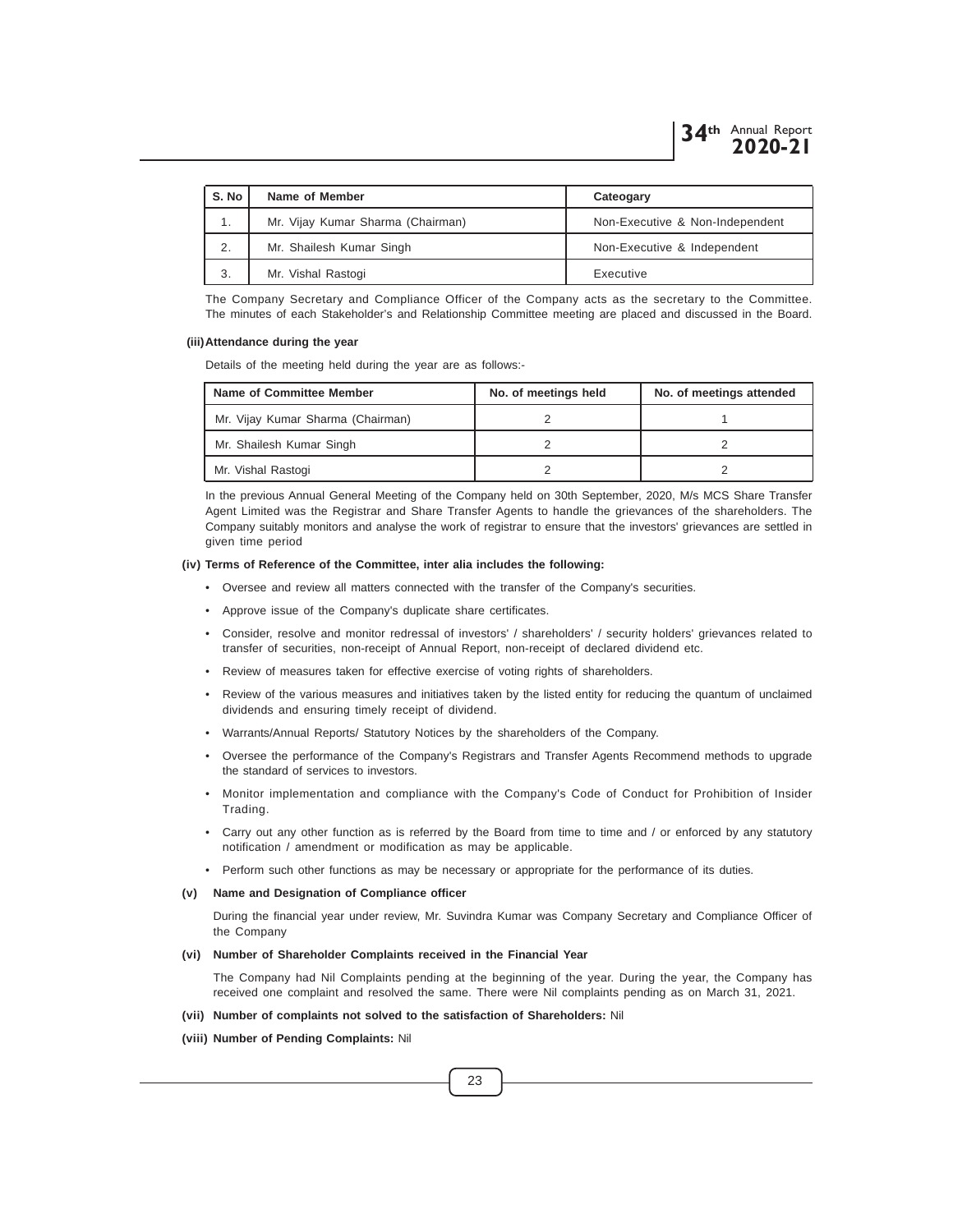

#### **3. ANNUAL GENERAL MEETINGS AND EXTRAORDINARY GENERAL MEETING:**

#### **Details of Location and time, where last three AGMs/EGMs held**:

| Year    | <b>AGM/EGM</b> | Location                                                                                           | Date       | Time       |
|---------|----------------|----------------------------------------------------------------------------------------------------|------------|------------|
| 2019-20 | AGM            | Federation of Indian Export Organisations, Niryat<br>Bhawan, Rao Tula Ram Marg, New Delhi - 110057 | 30.09.2020 | 11:00A.M.  |
| 2018-19 | AGM            | Federation of Indian Export Organisations, Niryat<br>Bhawan, Rao Tula Ram Marg, New Delhi - 110057 | 26.09.2019 | 11:00A.M.  |
| 2017-18 | AGM            | Federation of Indian Export Organisations, Niryat<br>Bhawan, Rao Tula Ram Marg, New Delhi - 110057 | 27.09.2018 | 11.00 A.M. |

**In the last three financial years, special resolutions as set out in the schedule below were passed by the members of the Company either in the AGM/EGM or through postal ballot:**

#### **Details of Resolutions passed in AGM/EGM:**

| Year    | <b>AGM Date</b> | <b>Special Resolutions</b>                                                                              |
|---------|-----------------|---------------------------------------------------------------------------------------------------------|
| 2019-20 | 30.09.2020      | No Special Resolution was passed.<br>$\bullet$                                                          |
| 2018-19 | 26.09.2019      | • Re-designation of Mrs. Tanu Agarwal (DIN: 07134266) as an Independent Director of the Company         |
| 2017-18 | 27.09.2018      | • Re- appointment of Mr Vijay Kumar Sharma (DIN:03272034) as an Independent Director of the<br>Company. |

#### **Details of Resolutions passed through Postal Ballot:**

• During the Financial Year 2019-20, Your Company has obtained approval through Postal Ballot by way of passing the special Resolution w.r.t the sale/ transfer, assign, deliver or otherwise dispose off the Land for the Power plant admeasuring 215.140 acres currently in the name of its Wholly owned Subsidiary Company viz. SRM Energy Tamilnadu Private Limited ("SETPL") towards using the sale proceeds to settle partially the loan extended by Mr. Gagan Rastogi in favour of the wholly owned subsidiary.

The said approval was obtained on 21st April, 2019.

• In the Financial Year 2020-21, your Company initiated the postal ballot proceedings to obtain the approval through Postal Ballot by way of passing the special Resolution w.r.t Modification/ Alteration of earlier Special Resolution passed u/s 180 (1)(a) towards utilizing the sale proceeds of the land to settle the loan extended by Mr. Vishal Rastogi in favour of SRM Energy Tamilnadu Pvt. Ltd. (the "Wholly Owned Subsidiary", "SETPL or "WOS"), to carry out statutory, administrative, other day to day expenses and also to settle the existing liabilities of the WOS and the Company (SRM Energy Limited) over and above the existing provisions/authorisations in the said special resolution.

The said approval was obtained on 15th April, 2021.

#### **4. DISCLOSURES:**

**i. Disclosures on materially significant related party transactions that may have potential conflict with the interests of company at large.**

None of the transactions with any of the related parties, were in conflict with the interests of the Company. However, the Company has formulated a policy on materiality of related party transactions and also on dealing with Related Party Transactions which can be accessed with the below link:

http://www.srmenergy.in/Data/Documents/SRM%20Energy%20-%20OD%20-%20Policy%20for%20Determination% 20of%20Materiality%20for%20Disclosure%20of%20Information.pdf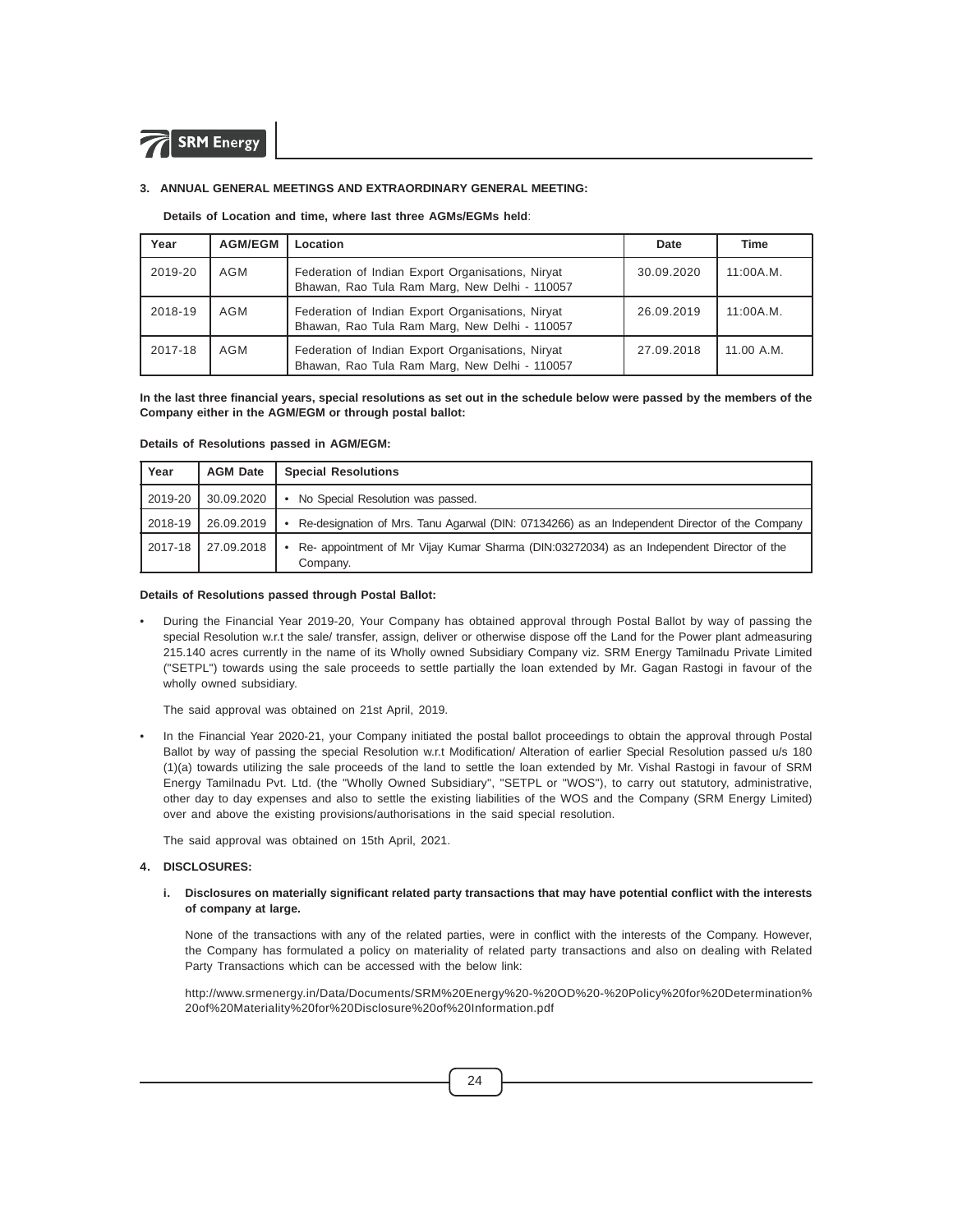The relevant provisions of Regulation 23 read with Regulation 15 of Listing Regulations, pertaining to the dealings with related party transactions is not applicable upon the Company. However, Company has put its efforts to comply with the provision to the extent possible on voluntary basis.

#### **ii. Details of non-compliance by the company, penalties, and strictures imposed on the Company by Stock Exchanges or SEBI or any statutory authority, on any matter related to capital markets, during the last three years.**

The Company has complied with all the requirements of the Stock Exchange as well as the regulations and guidelines prescribed by the Securities and Exchange Board of India (SEBI). There were no penalties or strictures imposed on the Company by Stock exchanges or SEBI, or any statutory authority on any matter related to capital markets, during the last three years.

The BSE had imposed a penalty of Rs. 2,12,400/- for the alleged non-compliance of Regulation 23 (9) of the Listing Regulation, regarding non-disclosure of related party transaction on consolidated basis w.r.t the half year ended on 30th September, 2020. Your Company had submitted a reply in this regard to BSE confirming that the Company is exempted from making any such disclosure under the aforesaid clause as per the exemption granted under Regulation 15 (2) of the Listing Regulations and also that the said disclosure of non-applicability of the clause has been duly submitted on 17th July, 2020,.

The BSE vide their email dated 23rd April, 2021, after having consideration on our submission has waived off the said penalty in complete manner.

iii. The Company has in place a Vigil Mechanism/ Whistle Blower Policy, the details about the whistle blower policy w.r.t its adoption and implementation etc. are given in Board's Report. Further, the Company has ensured the direct access, for the personnel, to the audit committee, though no one has approached for the same. The said Policy is also available at the website of the Company with below link:

http://www.srmenergy.in/Data/Documents/SRM%20Energy%20-%20OD%20-%20Whistle%20Blower.pdf

- iv. The Company is compliant with the mandatory requirements applicable to the Company under SEBI (Listing Obligations and Disclosure Requirements) Regulations, 2015.
- v. Regulation 15 of the Listing Regulations provides an exemption from the compliances of Regulation 17 to 27 and Clause (b) to (i) of sub regulation (2) of Regulation 46 and Part C, D and E of Schedule V of Listing the said Regulations, to those Companies having paid up equity share capital not exceeding Rs. 10.00 Crores and Net Worth not Exceeding Rs. 25.00 Crores as on the last day of Previous Financial Year.

Your Company with a Paid Share Capital of Rs. 9.06 Crores and Net Worth of Rs. (2.48) Crores as at the end of previous financial year, is exempted from the Compliances of aforesaid regulations, however it has put its effort to comply with many of those Regulation to the extent possible on voluntary basis.

#### **5. MEANS OF COMMUNICATION:**

Pursuant to Regulation 33 of SEBI (Listing Obligations and Disclosure Requirements) Regulations, 2015,

- the unaudited/audited financial results (Standalone & Consolidated) are intimated to the stock exchange, immediately after the Board meetings at which they are approved.
- these quarterly results/disclosures are published in "The Financial Express" and "Jansatta" in the prescribed performa within maximum 48 hours of the conclusion of the meeting of the Board at which they are approved.
- The financial results/disclosure are also displayed on the website of the Company, i.e., http://www.srmenergy.in/Home/ FinancialResults

#### **6. GENERAL SHAREHOLDER INFORMATION:**

**i. Annual General Meeting For financial year (2020-2021)**

| ii. Financial Year | ٠ | 01 <sup>st</sup> April to 31 <sup>st</sup> March of every year.                                                                              |
|--------------------|---|----------------------------------------------------------------------------------------------------------------------------------------------|
| Venue              |   | Federation of Indian Export Organisations<br>Niryat Bhawan, Rao Tula Ram Marg,<br>OPP. Army Hospital Research and Referral, New Delhi-110057 |
| Date and Time      | ÷ | Thursday, 9th September, 2021 at 11:00 a.m.                                                                                                  |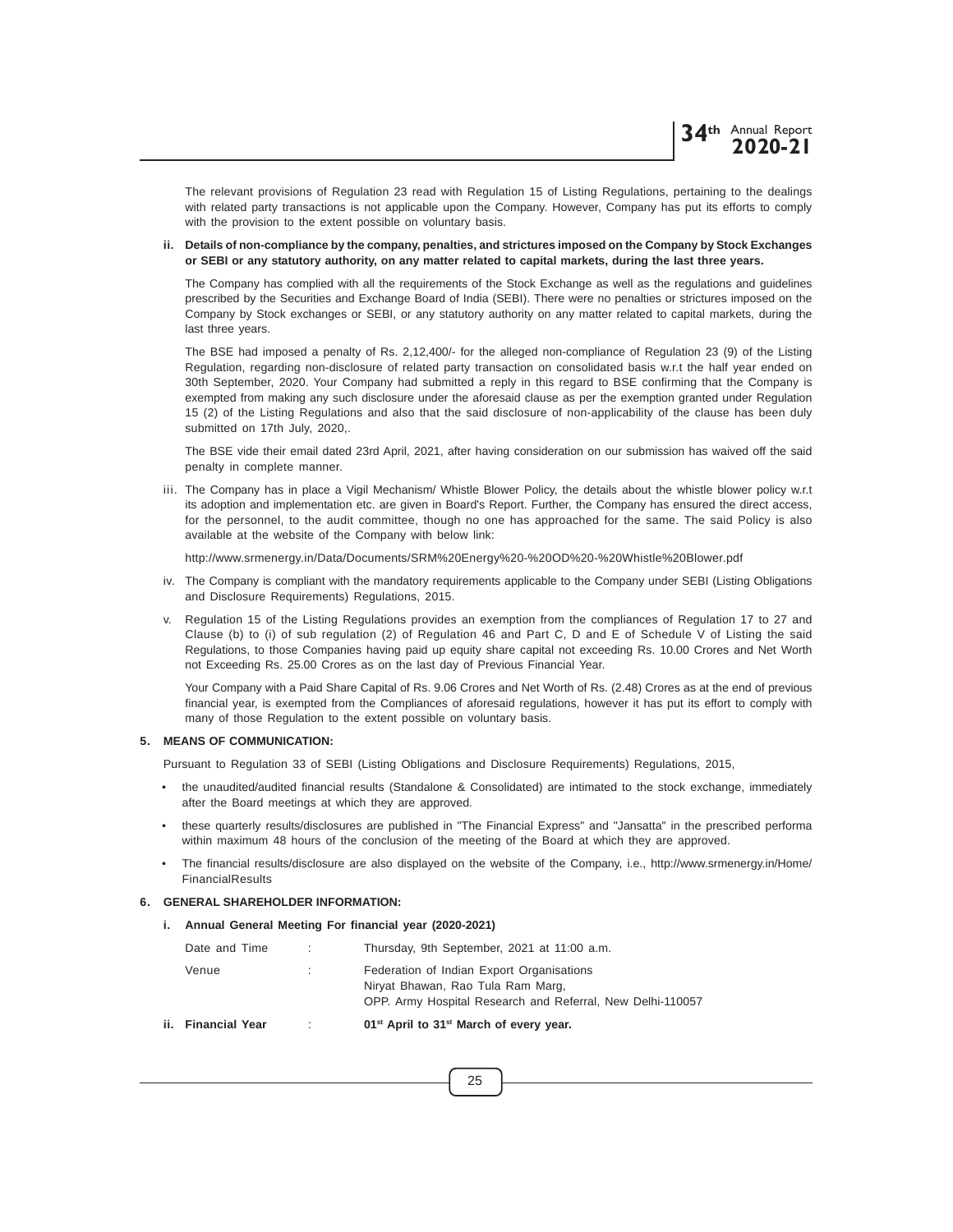

#### **Financial Calendar (Tentative and subject to change)**

| Financial Results/Disclosure for the<br>Quarter ending June 2021               | On or before 14th August, 2021   |
|--------------------------------------------------------------------------------|----------------------------------|
| Financial Results/Disclosure for the<br>Quarter and half ending September 2021 | On or before 14th November, 2021 |
| Financial Results/Disclosure for the<br>Quarter ending December 2021           | On or Before14th February, 2022  |
| Financial Results/Disclosure for the<br>Quarter and year ending March 2022     | On or Before 30th May, 2022      |
| Annual General Meeting                                                         | September 2022                   |

**iii. Date of Book closure:** Friday 3rd September, 2021 to Thursday, 9th September, 2021 (both days inclusive).

**iv. Dividend payment date:** Not applicable as the Board of Directors has not declared any Dividend for the F.Y. 2020-21

**v. Listing on Stock Exchanges, Stock Code & ISIN:**

| <b>INSTRUMENT</b>    | <b>STOCK EXCHANGE</b>                   | <b>STOCK CODE</b>                    | <b>ISIN</b>   |  |
|----------------------|-----------------------------------------|--------------------------------------|---------------|--|
| <b>Equity Shares</b> | <b>Bombay Stock</b><br>Exchange, Mumbai | Trading Symbol-<br>SRMENERGY- 523222 | INE-173J01018 |  |

**Note: The Company has paid Rs. 3,54,000/- towards the Annual Listing Fee for the financial year 2021-22 and as on date there are no arrears for the same.**

#### **vi. Market Price Data : High, Low during each month in last financial year and performance in comparison to BSE Sensex.**

| <b>Months</b> | Share Price (BSE) (in ₹)     |                             | <b>SENSEX</b>   |                | <b>Volume</b>      |
|---------------|------------------------------|-----------------------------|-----------------|----------------|--------------------|
|               | Month's<br><b>High Price</b> | Month's<br><b>Low Price</b> | Month's<br>High | Month's<br>Low | (No. of<br>Shares) |
| April-20      | 2.25                         | 2.25                        | 33887.25        | 27500.79       | 5                  |
| $May-20$      | 2.25                         | 2.25                        | 32845.48        | 29968.45       | 6                  |
| July-20       | 2.25                         | 2.14                        | 38617.03        | 34927.20       | 160                |
| Aug-20        | 2.14                         | 2.04                        | 40010.17        | 36911.23       | 32                 |
| $Sep-20$      | 2.14                         | 2.14                        | 39359.51        | 36495.98       | 10                 |
| Dec-20        | 2.24                         | 2.24                        | 47896.97        | 44118.10       | $\overline{2}$     |
| $Jan-21$      | 2.46                         | 2.35                        | 50184.01        | 46160.46       | 1448               |
| Feb-21        | 2.46                         | 2.46                        | 52516.76        | 46433.65       | 206                |
| March-21      | 2.46                         | 2.46                        | 51821.84        | 48236.35       | 274                |

**Note: Share price data for the month of, June, 2020, October, 2020 and November, 2020 are not available on the website of BSE w.r.t shares of the Company. The BSE Sensex Month's high and Low are being given for the corresponding months.**

#### **vii. Registrar and Transfer Agents (RTA):**

During the year of reporting the Registrar and transfer activity was being handled by MCS Share Transfer Agent Ltd. having its address at F-65, 1st floor, Okhla Industrial Area, Phase-I, New Delhi-110020, E-Mail: admin@mcsregistrars.com.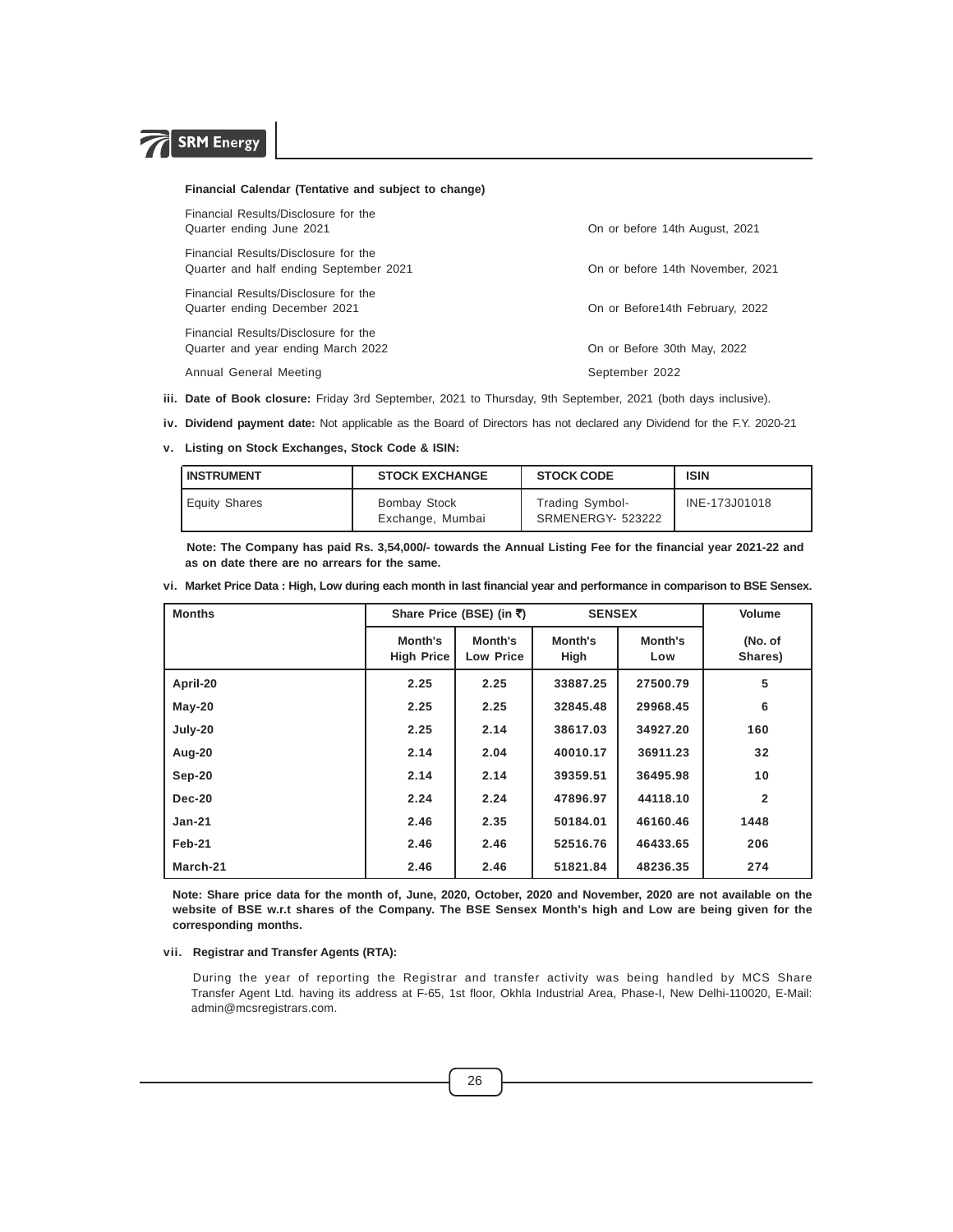The shareholders are requested to address all their communications/ suggestions/grievances to the Company's RTA at the above address.

#### **viii. Share Transfer System:**

The Board of Directors of the Company, in order to expedite the process, has delegated the power of approving transfer, transmission etc. of the securities of the Company to the Registrar & Transfer Agents. Securities lodged for transfer, transmission, etc. are normally processed within the stipulated time as specified under the Listing Regulations and other applicable provisions of the Companies Act, 2013. The Company has duly obtained certificates on half yearly basis from the Practicing Company Secretary, certifying due compliance with the formalities of share transfer as required under Regulation 40(9) of the Listing Regulations and submitted a copy of the certificate to the Stock Exchanges where the securities of the Company are listed.

|  |  |  | ix. a. Distribution of shareholding as on March 31, 2021: |  |  |  |  |  |  |
|--|--|--|-----------------------------------------------------------|--|--|--|--|--|--|
|--|--|--|-----------------------------------------------------------|--|--|--|--|--|--|

| Range                                     | <b>Shares</b> | <b>Percent Shares</b> | <b>Folios</b>  | <b>Percent Holders/Folio</b> |
|-------------------------------------------|---------------|-----------------------|----------------|------------------------------|
| $-500$<br>1                               | 846780        | 9.35                  | 5184           | 91.77                        |
| 501<br>$-1000$                            | 233670        | 2.58                  | 269            | 4.76                         |
| 1001<br>2000<br>$\overline{\phantom{a}}$  | 162388        | 1.79                  | 108            | 1.92                         |
| 2001<br>3000<br>$\overline{\phantom{a}}$  | 77037         | 0.85                  | 30             | 0.53                         |
| 3001<br>4000<br>$\sim$                    | 25450         | 0.28                  | 7              | 0.12                         |
| 4001<br>5000<br>$\overline{\phantom{a}}$  | 55691         | 0.62                  | 12             | 0.21                         |
| 5001<br>10000<br>$\overline{\phantom{a}}$ | 151549        | 1.67                  | 21             | 0.37                         |
| $10001 -$<br>50000                        | 230308        | 2.54                  | 11             | 0.19                         |
| 50001 - 100000                            | 122525        | 1.35                  | $\overline{2}$ | 0.04                         |
| 100000 and Above                          | 7154602       | 78.97                 | 5              | 0.09                         |
| Total                                     | 9060000       | 100.00                | 5649           | 100.00                       |

#### **b. Distribution of shareholding among Non-Resident, FII, Body Corporate and Individuals:**

As at the end of year of reporting, i.e., as on 31.03.2021, the distribution of shareholdings between NRI, Mutual Funds, Body Corporate and Resident Individuals are represented below:

| Category                | No. of Shares | % age  |
|-------------------------|---------------|--------|
| Non Resident Indians    | 30496         | 0.34   |
| Mutual Funds/UTI        | 305495        | 3.37   |
| <b>Bodies Corporate</b> | 6692835       | 73.88  |
| Resident Individuals    | 2031174       | 22.41  |
| Total                   | 9060000       | 100.00 |

#### **x. Dematerialization of shares and liquidity:**

As at the end of March, 31, 2021, 8031250 Shares (88.65%) of the equity capital of the company were dematerialized. The Following table shows the details relating to dematerialization of shares of the Company:

| <b>Particulars</b> | No. of Shares | % age  |
|--------------------|---------------|--------|
| <b>NSDL</b>        | 7338717       | 81.01  |
| <b>CDSL</b>        | 692533        | 7.64   |
| PHYSICAL           | 1028750       | 11.355 |
| Total              | 9060000       | 100.00 |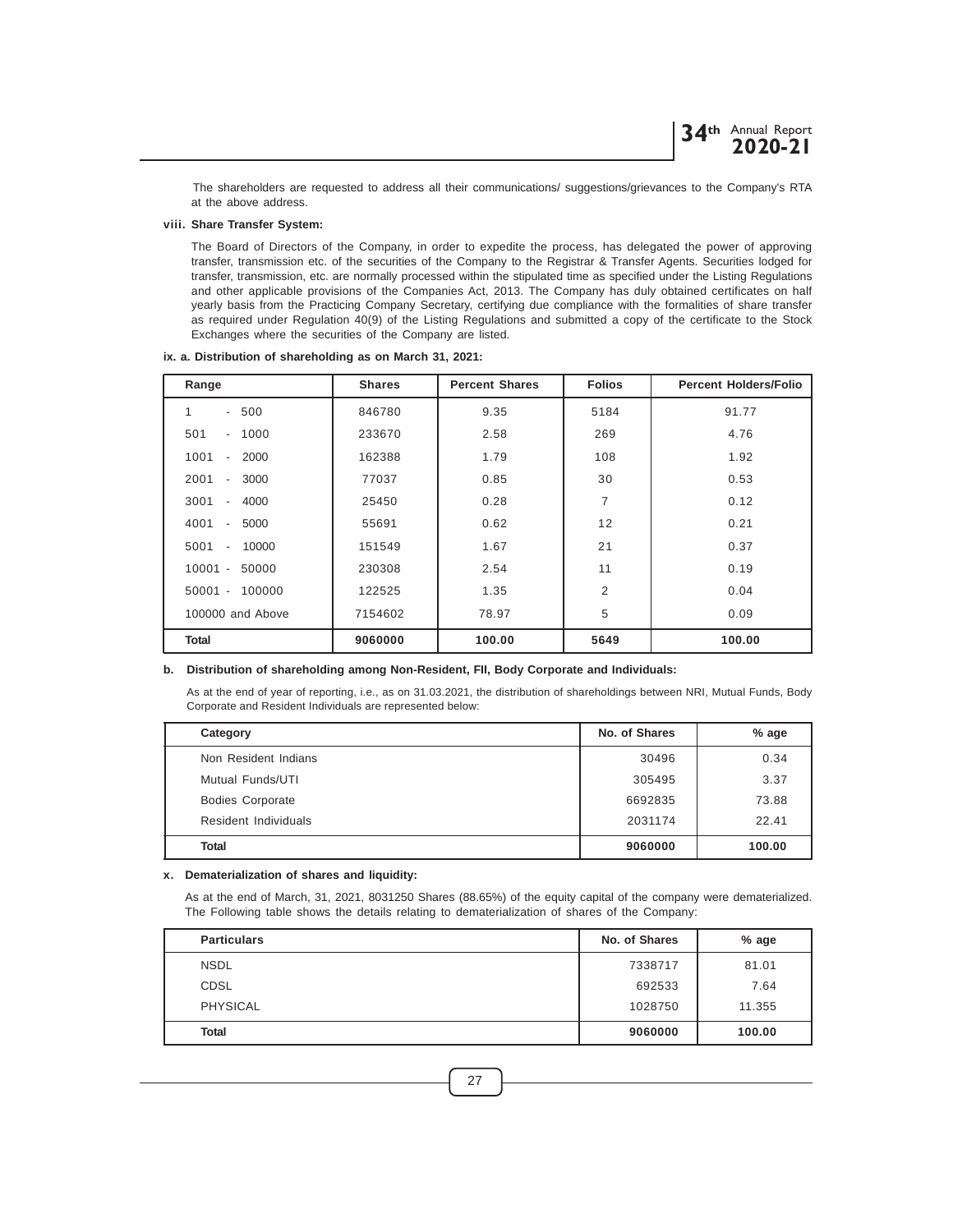

#### **xi. Outstanding GDRs/ADRs/Warrants or any Convertible instruments, conversion date and likely impact on equity**

The Company does not have any Outstanding GDRs/ADRs/Warrants or any Convertible instruments.

#### **xii. Address for correspondence**

| <b>Investor Correspondence:</b><br>(For transfer/dematerlisation of<br>shares and any other query related<br>to the shares of the Company) | <b>MCS Share Transfer Agent Limited</b><br>Address: F-65, 1 <sup>st</sup> Floor, Okhla Industrial Area, Phase I,<br>New Delhi - 110020<br>Phone: 011-41406149/50/51<br>Fax: 011-41709881<br>E-Mail: admin@mcsregistrars.com<br>For shares held in Dematerialised form<br>To the depository participant |
|--------------------------------------------------------------------------------------------------------------------------------------------|--------------------------------------------------------------------------------------------------------------------------------------------------------------------------------------------------------------------------------------------------------------------------------------------------------|
| Any query on Annual Report                                                                                                                 | <b>SRM Energy Limited</b><br><b>Shares Department</b><br>Address: 21 Basant Lok Complex, Vasant Vihar,<br>New Delhi - 110057.<br>Phone: 011-41403205.<br>E-Mail: cs@srmenergy.in                                                                                                                       |

#### **DECLARATION**

It is hereby declared that all the Board Members and Senior Management of the Company have reaffirmed adherence to in compliance with the 'Code of Conduct' laid down by the Company.

Place : New Delhi **(Vishal Rastogi)** Date : August 10, 2021 Managing Director

DIN:02780975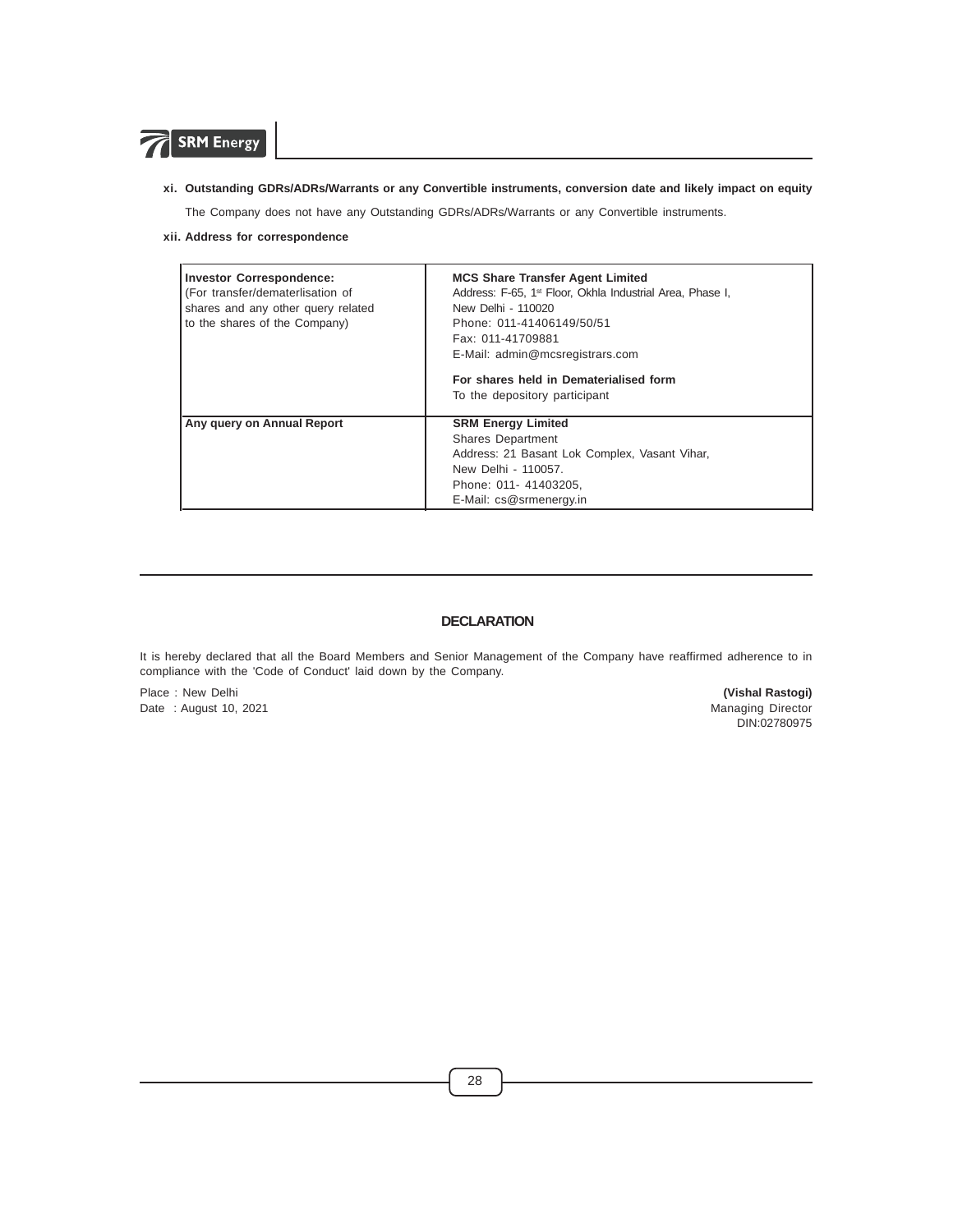#### **COMPLIANCE CERTIFICATE**

**[Pursuant to Regulation 17(8) of SEBI (Listing Obligation and Disclosure Requirements) Regulations, 2015]**

#### **To, Board of Directors SRM ENERGY LIMITED**

- A. We have reviewed financial statements and the cash flow statement for the year and that to the best of our knowledge and belief:
	- (1) these statements do not contain any materially untrue statement or omit any material fact or contain statements that might be misleading;
	- (2) these statements together present a true and fair view of the listed entity's affairs and are in compliance with existing accounting standards, applicable laws and regulations.
- B. There are, to the best of our knowledge and belief, no transactions entered into by the listed entity during the year which are fraudulent, illegal or violative of the listed entity's code of conduct.
- C. We accept responsibility for establishing and maintaining internal controls for financial reporting and that we have evaluated the effectiveness of internal control systems of the listed entity pertaining to financial reporting and we have disclosed to the auditors and the audit committee, deficiencies in the design or operation of such internal controls, if any, of which they are aware and the steps they have taken or propose to take to rectify these deficiencies.
- D. We have indicated to the auditors and the Audit committee
	- (1) significant changes in internal control over financial reporting during the year;
	- (2) significant changes in accounting policies during the year and that the same have been disclosed in the notes to the financial statements; and
	- $(3)$  instances of significant fraud of which we have become aware and the involvement therein, if any, of the management or an employee having a significant role in the listed entity's internal control system over financial reporting.

DIN: 02780975 Date : 29.06.2021 Place : Delhi

**(Vishal Rastogi) (Raman Kumar Mallick)** Managing Director Chief Financial Officer

#### **CORPORATE GOVERNANCE COMPLIANCE CERTIFICATE**

To

#### The Members of **SRM Energy Limited,**

We have examined the Compliance of conditions of Corporate Governance by SRM Energy Limited ('the Company'), for the year ended March 31, 2021, as stipulated under the provisions of the SEBI (Listing Obligations and Disclosure Requirements) Regulations, 2015, ("Listing Regulations").

The compliance of conditions of Corporate Governance is the responsibility of the Management. Our examination was limited to procedures and implementation thereof, adopted by the Company for ensuring the compliance of the conditions of Corporate Governance. It is neither an audit nor an expression of opinion on the Financial Statements of the Company.

As per the provisions of Regulation 15 (2) Listing Regulations the Company is exempted to comply with Corporate Governance Provisions as specified in Regulations 17 to 27 and clause (b) to (i) of sub regulations (2) of Regulations 46 and para C, D and E of Schedule V of the Listing Regulations.

However, in our opinion and to the best of our information and according to the explanations given to us, we certify that the Company has complied with the conditions of Corporate Governance as stipulated under Listing Regulations.

We further state that such compliance is neither an assurance as to the future viability of the Company nor the efficiency or effectiveness with which the Management has conducted the affairs of the Company.

> **For Priya Gupta & Associates** Company Secretaries

Place : Delhi **(Priya Kesari)** Dated : 10.08.2021 Proprietor UDIN No: A022710C000765749 M.No.- 22710

C.P. No.- 8180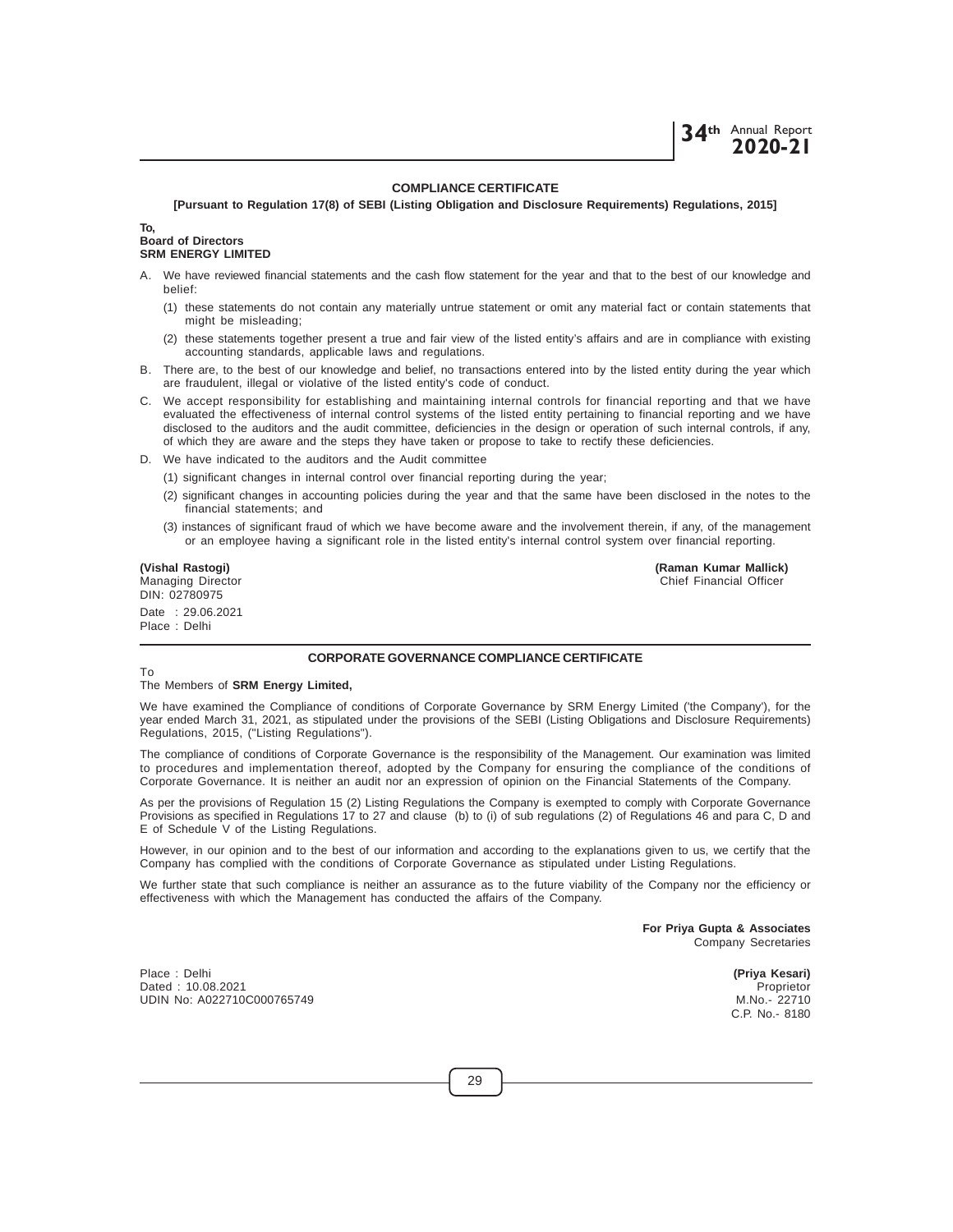

### **MANAGEMENT DISCUSSION AND ANALYSIS REPORT**

The Management Discussion Analysis ("MDA") focusses on the significant factors that affected the Company and its wholly owned subsidiary M/s SRM Energy Tamilnadu Private Limited during financial year 2020-21 and till date. It contains a review and analysis of Industry Structure and Developments, Opportunities and Threats, Performance of the Company, Internal Control Systems and their Adequacy, Key financial aspects and the Overall Risks and Concerns during the financial year and till date of this report.

#### **GLOBAL ECONOMY**

The Covid-19 has its considerable impact on the world economy, however the effect has been mitigating with a rollout plan of vaccination across the nations, various Govt. has also come forward with various financial and monetary supports to their economy and the public at large. These efforts have certainly their impact on reinstating and stabilising the economy.

The power sector is due for the major transformation with the introduction of advance technology, the awareness about the climate and demand of green energy and concerns relating to the overall global warming in the world.

The shift of the choices and demand in the world has been significantly rising on the green energy. The increase in the usage of the electric vehicles, digitalisation, battery storage, cyber security, big data analytics, hydrogen fuel are some of the key emerging trends that could profoundly define the way the global power and the related market shall operate in the future.

Global GDP growth is expected to reach 6% in the year 2021, supported primarily by improving prospects in the US, China, and India.

#### **INDIAN ECONOMY**

The Indian economy is also impacted heavily with the Covid-19 pandemic and experienced a challenge in FY 2020-21. The lockdown measures, imposed to contain the spread of Covid-19 pandemic in India, overall affected the employment, business, trade, manufacturing, and services activities it had stand still almost all the major economic activities in the Country. The Government came out with various policy reforms and the financial support to curb the overall impact. Later, the economy demonstrated resilience by recovering much of the lost ground in the subsequent quarters. However, the challenge posed by the virus only subsided for a little time when it came back with much stronger force as the second wave in the first quarter of FY 2021-22.

The real Gross Domestic Product (GDP) growth of the country contracted by 7.3% in the financial year 2020-21 as compared to a growth of 4.2 percent in 2019-20. GDP growth, however, is expected to rebound strongly in 2021-22 owing to the reform measures undertaken by the Government.

#### **FORWARD-LOOKING STATEMENT**

The forward-looking statements which may be identified by their use of words like 'plans', 'anticipate', 'believe', 'estimate', 'expect', 'intend', 'will', 'projects' or other words of similar expressions as they relate to the Company or its business are intended to identity such forward-looking statements. All statements that address expectations or projections about the future, including, but not limited to statements about the Company's strategy for growth, development, market position, expenditures, and financial results are forward looking statements. This are based on certain assumptions and expectations of future events. The Company cannot guarantee that these assumptions and expectations are accurate or will be realized. The Company undertakes no obligations to publicly update or revise forward looking statements, whether as a result of new information, future event or otherwise. Actual results, performances or achievements could differ materially from those expressed or implied in such statements. Therefore, as a matter of caution, undue reliance on the forward-looking statements should not be made as they speak only of their dates. The above discussion and analysis should be read in conjunction with the Company's financial statements included herein and the notes thereto.

Unless otherwise specified or the context otherwise requires, all references herein to "we", "us", "our", "the Company", or "SRM Energy" are to SRM Energy Limited and/or its subsidiary companies.

#### **INDIAN POWER SECTOR OUTLOOK**

Continuous power supply and access to cost effective power supply are important for inclusive growth. They are important for growth of industry and citizens of the country. The government is making all the efforts for improving incomes and bringing up the standard of citizens of our country by rapid industrialisation and emphasising on Make-In-India.

The Central Electrical Authority (CEA) forecasts that peak demand of electricity consumption is likely to increase by 150 GW to around 340 GW by 2029-30 from current levels of 190 GW.

#### **INDUSTRY STRUCTURE AND DEVELOPMENTS**

The year 2020 was marked by one of the biggest health problems faced by the world in centuries. It had a deep impact on each and every sector of economy and the power sector was also deeply impacted.

However, India's power sector has achieved a lot in past few years including energy access to millions of households even in remote areas of the country, LED lighting by most households in the country and increase of renewable power sources.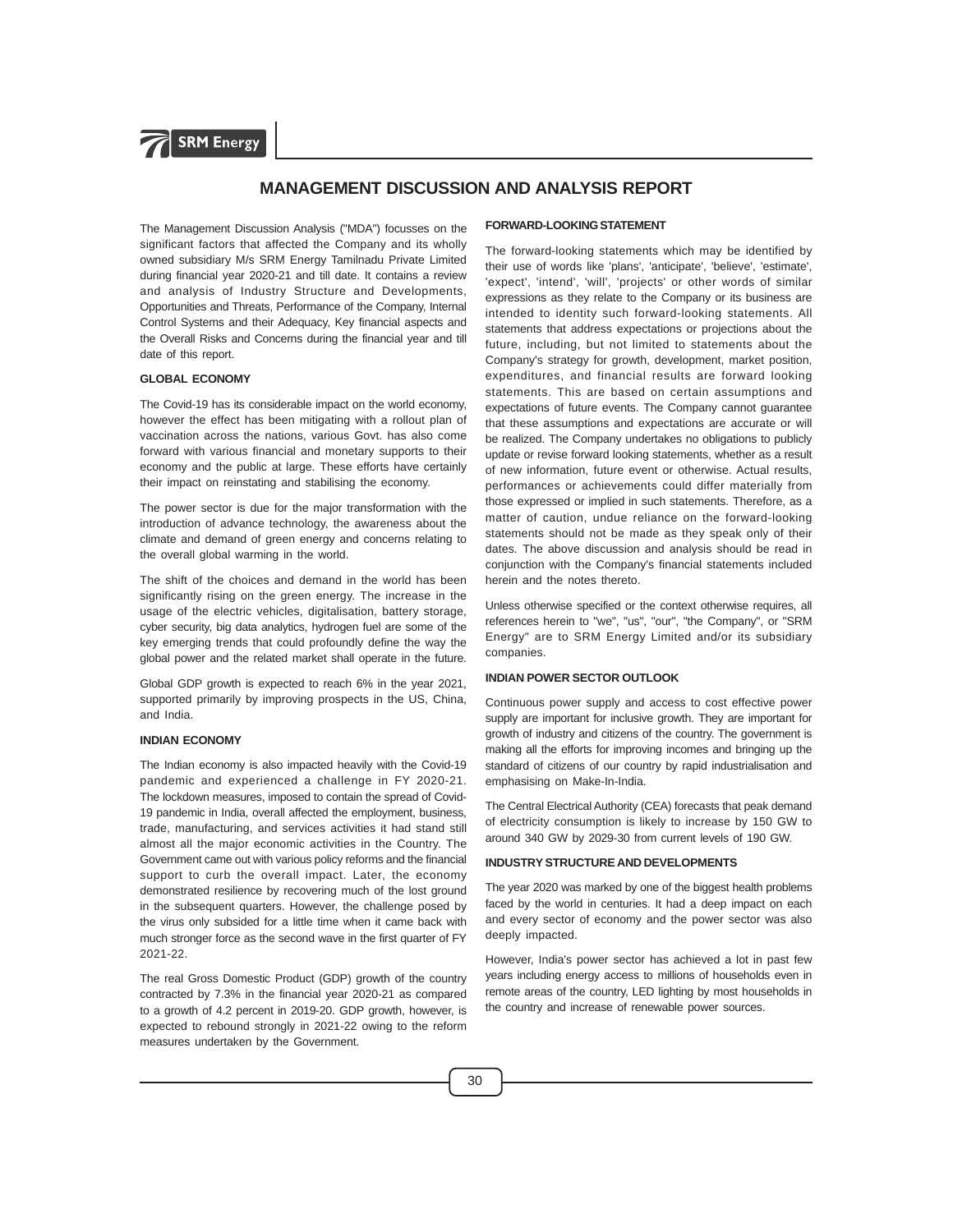The demand of power fell to a large extent in the first two quarters of the financial years but significantly picked up pace in last two quarters, the country recorded highest ever peak power utilisation of 190 GW in FY21.

There is a scope for growth in power demand due to increasing urbanisation, estimated revival of Indian economy upon subsiding effect of Covid-19.

#### **Generation**

The Overall generation (Including generation from grid connected renewable sources) in the country has been increased from 1110.458 BU during 2014-15 to 1173.603 BU during the year 2015-16, 1241.689 BU during 2016-17, 1308.146 BU during 2017-18, 1376.095 BU during 2018-19, 1389.121 BU during 2019-20 and 1381.855 BU during 2020-21. However, the electricity generation target of conventional sources for the year 2021-22 was fixed at 1356 BU comprising of 1155.200 BU Thermal; 149.544 BU Hydro, 43.020 Nuclear and 8.236 BU Import from Bhutan.

#### **Fuel**

Coal being a major factor in the generation of thermal, power, it is observed that there has been dip in production of coal by CIL, during the financial year 2020-21. CIL and its subsidiaries were able to produce 596.22 MT of coal as compared to 602.14 MT in the previous financial year representing a downfall of 1%. The major reason for such downfall is lower demand from power plants during the fiscal amid reduced electricity requirements.

#### **Transmission**

The backbone transmission system in India is mainly through 765 kV, 400 kV and 220 kV AC networks, with the highest transmission voltage level being 800 kV (HVDC). The National Electricity Plan (Volume II-Transmission) i.e. NEP-Trans, has been notified to review the development of transmission system during the 12th Plan Period, the current planning period 2017-22 and the subsequent period 2022-27.

The transmission network in India has grown significantly over the past few years driven by the need to support the growing load and provide connectivity to generation projects. India's power transmission segment is growing mainly due to the thrust provided by the recent policy and regulatory development, as well as government initiatives

#### **Distribution**

With a view to improve the financial health of the distribution sector in India, the government is actively looking at adopting the PPP route for state-run distribution utilities. The last fiscal year saw a significant progress towards this intent, with bids for many utilities of states and UTs under the PPP model.

The Distribution sector in India is going through a transformation. The government has announced schemes and decisions towards

# Annual Report **2020-21 34th**

addressing the issues in the sector with a liquidity injection of Rs. 90,000 Crores (scaled upto 1.35 Lacs Crore) being announced under the Covid-19 relief package in May, 2020. Expressing a serious concern over the viability of Distribution Companies, the Finance Minister proposed to launch a revamped reformsbased result-linked power distribution sector scheme with an outlay of Rs. 3,05,984 crore over 5 years. The scheme will provide assistance to DISCOMS for Infrastructure creation including pre-paid smart metering and feeder separation, upgradation of systems, etc., tied to financial improvements.

#### **OPERATIONAL PERFORMANCE**

The Company had plan to set up a power project at Tamilnadu with a capacity of 3X660 MW i.e. 1980 MW. The said plan was proposed to be set up through the Wholly Owned Subsidiary SRM Energy Tamilnadu Pvt. Ltd. The Company is not having any operations at present. It has been regularly informing you that the project could not take off due to various factors inter-alia including the unfavourable industrial scenario, change in the Govt. Policies over the period of time, status of the land acquisition, and overall investment being low.

The Company is providing you regular updates about its situation in Annual Report. It is suffering loss and net worth of the company has significantly reduced.

As informed in the earlier annual reports the company initiated the process for sale of land of subsidiary company and utilized the sale proceeds towards settling of loan as extended to its subsidiary.

Further, as per the circumstances, an arrangement is made where the sale proceeds of the land are being utilised to carry out statutory, administrative, other day to day expenses and also to settle the existing liabilities of the WOS and our Company over and above the existing provisions/ authorisations. The Company obtained shareholders approval for the same on 15th April, 2021.

Till the end of last financial year WOS has sold land admeasuring 127.30 acres for Rs. 3,38,77,500 which includes the land 29.62 acres sold in this financial year for Rs. 45,75,003/-. The Covid-19 has its impact on the prices of the land as the real estate sector slumped during the year.

#### **PROJECT AT CUDDALORE**

As reported earlier, in this year too status of the Company has remain unchanged in terms of implementation of the project, its overall operation. We had apprised you the various reasons about the current status of the Company and about the project which could not took off.

Amidst the project being abandoned, the Company is entirely concentrating upon safeguarding its assets and keeping it compliant in all respect.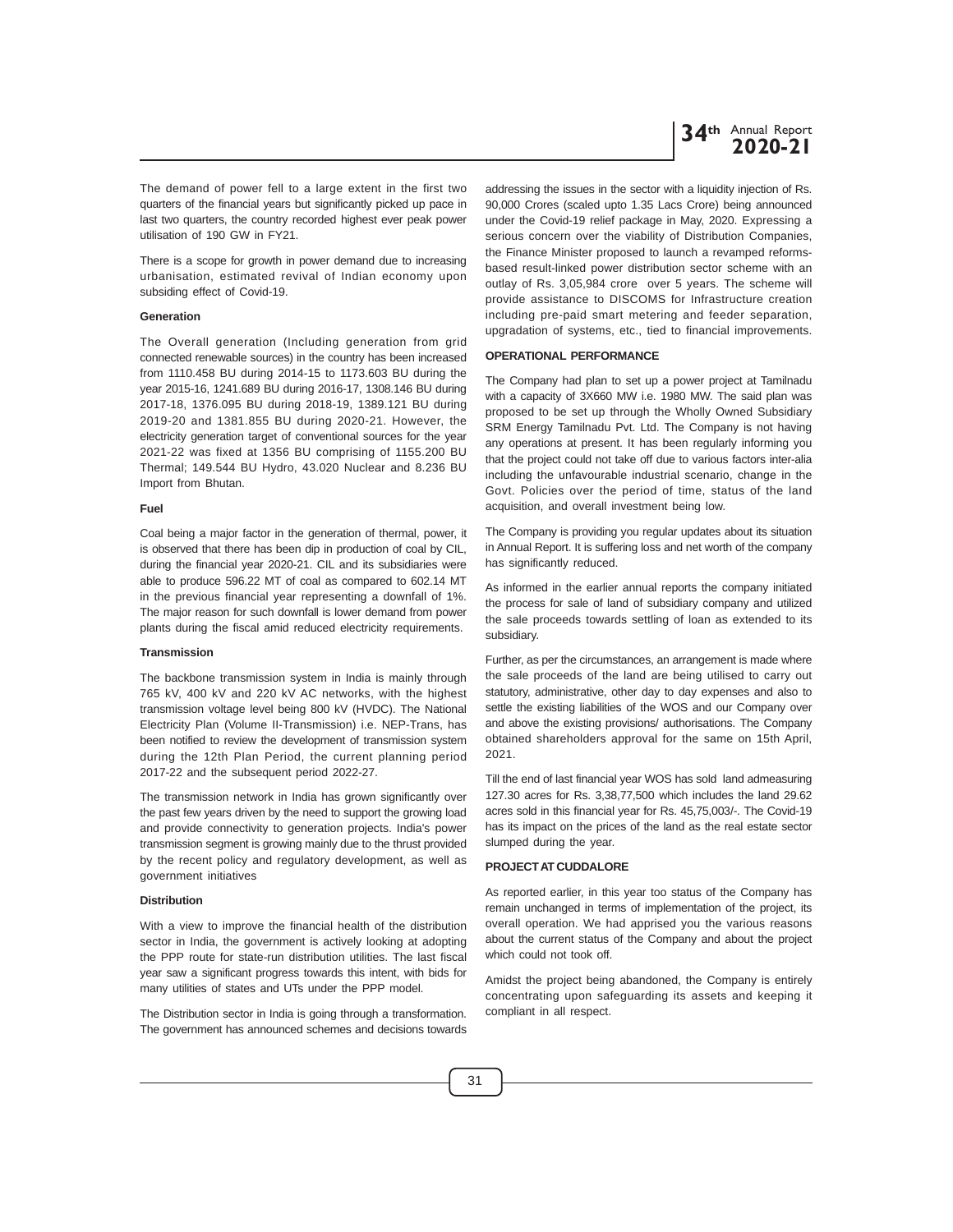

#### **HUMAN RESOURCES**

The company continue to work with limited necessary staff which is mandatorily required to meet the statutory requirements There are two employees on the payroll of the company at the end of the financial year. Your Company maintains a cordial relationship with its employees and the remunerations being paid to them are duly governed by the concerned remuneration policy as formulated in this respect.

#### **INTERNAL CONTROL SYSTEMS**

One of the key requirements of the Companies Act, 2013 is that companies should have adequate Internal Financial Controls (IFC) and that such controls should operate effectively.

Internal Financial Controls means the policies and procedures adopted by the company for ensuring orderly and efficient conduct of its business, including adherence to company's policies, safeguarding of its assets, prevention and detection of frauds and errors, accuracy and completeness of the accounting records, and timely preparation of reliable financial information.

The auditor performs independent testing of controls. The Auditors' Report is required to comment on whether the Company has adequate IFC system in place and such controls are operating effectively.

Further Company has appointed M/s Amarjeet Singh & Associates, Internal Auditor of the Company, he submits Internal Audit Report to the company every quarter which is placed before the audit committee and the Board. Also the committee being responsible reviewed the Internal Financial Controls and Internal Audit actions.

#### **RISKS AND CONCERNS**

The Company recognizes that every business has its inherent risks and it is required to possess a proactive approach to identify and mitigate them. Your Company has embedded an efficient organizational risk management framework, which regularly scans all possible internal and external environments to identify risks and decide on possible mitigation plans.

#### **CAUTIONARY STATEMENT**

Certain statements in the Management Discussion and Analysis may be forward-looking. Actual outcomes may vary from those expressed or implied. The Company assumes no responsibility to publicly amend, modify, update or revise any such statements on the basis of subsequent developments, information or events.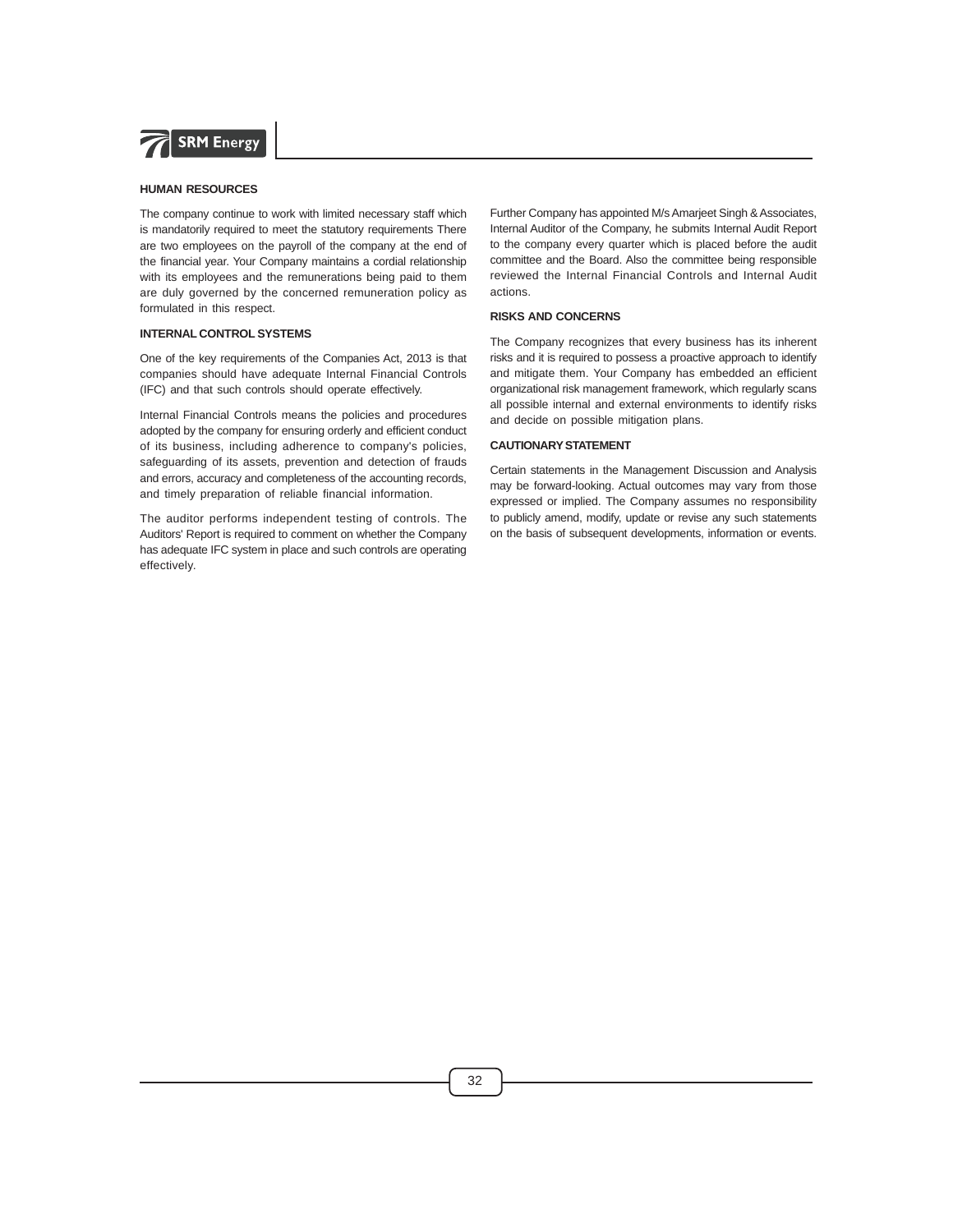#### **INDEPENDENT AUDITOR'S REPORT**

#### **To The Members of SRM Energy Limited**

**Report on the Audit of the Standalone Ind AS Financial Statements**

#### **Opinion**

We have audited the accompanying standalone Ind AS financial statements of **SRM Energy Limited** ("the Company"), which comprise the Balance Sheet as at March 31, 2021, the statement of Profit and Loss (including other Comprehensive Income), the Cash Flow Statement and the Statement of Changes in Equity for the year then ended, and notes to the financial statement including a summary of the significant accounting policies and other explanatory information.

In our opinion and to the best of our information and according to the explanations given to us, the aforesaid standalone financial statements give the information required by the Act in the manner so required and give a true and fair view in conformity with the accounting principles generally accepted in India of state of affairs of the Company as at March 31, 2021 and loss, Changes in equity and its cash flows for the year ended on that date.

#### **Basis for Opinion**

We conducted our audit in accordance with the standards on Auditing specified under section 143 (10) of the Companies Act, 2013. Our responsibilities under those Standards are further described in the auditor's responsibilities for the audit of the financial statements section of our report. We are independent of the Company in accordance with the code of ethics issued by the Institute of Chartered Accountants of India together with the ethical requirements that are relevant to our audit of the financial statements under the provisions of the Act and the rules thereunder, and we have fulfilled our other ethical responsibilities in accordance with these requirements and the code of ethics.We believe that the audit evidence we have obtained is sufficient and appropriate to provide a basis for our opinion.

#### **Material Uncertainty Related to Going Concern**

Attention of the matters is invited to note no.27 of the notes to accounts regarding the financial statements of the Company having been prepared on a Going Concern basis, the Company's net worth has been significantly reduced and it has been incurring cash losses and the promoters/ directors/ Subsidiary Company have infused funds by way of unsecured loan and are committed to provide necessary funding to meet the liabilities and future running expenses of the Company. Further, pursuant to approval obtained from shareholders to sale/transfer, assign, deliver or otherwise dispose off the Land for the Power plant admeasuring 215.14 acres currently in the name of its wholly owned subsidiary, the subsidiary company has sold its land admeasuring 127.30 acres for Rs. 338.77 Lacs till the end of current financial year and the sale proceeds as received is being used to partially settle the pending loan. The Subsidiary company incurred a loss of Rs. 112.36 Lacs during the current financial year on sale of land. Till now approx. 41% of the land are unsold. In view of aforesaid , the accounts have been prepared under going concern basis.

Our opinion is not modified in respect to this matter.

#### **Key Audit Matters**

Key audit matters are those matters that, in our professional judgment, were of most significance in our audit of the standalone Ind AS financial statements of the current period. These matters were addressed in the context of our audit of the standalone Ind AS financial statements as a whole, and in forming our opinion thereon, and we do not provide a separate opinion on these matters. For each matter below, our description of how our audit addressed the matter is provided in that context.

We have determined the matters described below to be the key audit matters to be communicated in our report. We have fulfilled the responsibilities described in the Auditor's responsibilities for the audit of the standalone Ind AS financial statements section of our report, including in relation to these matters. Accordingly, our audit included the performance of procedures designed to respond to our assessment of the risks of material misstatement of the standalone Ind AS financial statements. The results of our audit procedures, including the procedures performed to address the matters below, provide the basis for our audit opinion on the accompanying standalone Ind AS financial statements.

| Key audit matters                                                                                                                                                                                                                                                                                                                                                                                                                                                                                                                                     | How our audit addressed the<br>key audit matter                                                                                                                                                                                                                                                                                                                                                                                                                                                                                                                                                                                                                                                                                                                                                                                                                                                                                                                                                          |  |  |  |
|-------------------------------------------------------------------------------------------------------------------------------------------------------------------------------------------------------------------------------------------------------------------------------------------------------------------------------------------------------------------------------------------------------------------------------------------------------------------------------------------------------------------------------------------------------|----------------------------------------------------------------------------------------------------------------------------------------------------------------------------------------------------------------------------------------------------------------------------------------------------------------------------------------------------------------------------------------------------------------------------------------------------------------------------------------------------------------------------------------------------------------------------------------------------------------------------------------------------------------------------------------------------------------------------------------------------------------------------------------------------------------------------------------------------------------------------------------------------------------------------------------------------------------------------------------------------------|--|--|--|
| Ind AS financial statements)<br>We identified the accuracy<br>completeness<br>оf<br>and<br>disclosure of related<br>party<br>transactions as set out in<br>to<br>the<br>respective<br>notes<br>standalone Ind AS financial<br>statements as a key audit<br>matter due to:<br>significance<br>$\bullet$ The<br>of<br>transactions with related<br>parties during the year<br>ended March 31, 2021.<br>Related party transactions<br>subiect<br>the<br>are<br>to<br>compliance requirements<br>under the Companies Act<br>2013 and SEBI (LODR)<br>2015. | Accuracy and completeness of disclosure of related party<br>transactions and compliance with the provisions of the<br>Companies Act 2013 and SEBI (Listing Obligations and<br>Disclosure Requirements) Requlations, 2015, as amended<br>('SEBI (LODR) 2015') (as described in note 22 of the standalone<br>Our procedures in relation to<br>the disclosure of related party<br>transactions included:<br>Obtaining an understanding<br>$\bullet$<br>of the Company's policies<br>and procedures in respect of<br>the capturing of related party<br>transactions<br>and<br>how<br>all<br>management<br>ensures<br>transactions and balances<br>with related parties have<br>disclosed in<br>the<br>been<br>standalone Ind AS financial<br>statements.<br>Obtaining an understanding<br>of the Company's policies<br>and procedures in respect of<br>evaluating approval process<br>by the Board of Directors.<br>Agreeing<br>the<br>amounts<br>disclosed<br>underlying<br>to<br>documentation and reading |  |  |  |
|                                                                                                                                                                                                                                                                                                                                                                                                                                                                                                                                                       | relevant agreements, on a<br>sample basis, as part of our<br>evaluation of the disclosure.<br>Assessing<br>management<br>evaluation of compliance<br>with the provisions of Section<br>177 and Section 188 of the<br>Companies Act 2013 and                                                                                                                                                                                                                                                                                                                                                                                                                                                                                                                                                                                                                                                                                                                                                              |  |  |  |
|                                                                                                                                                                                                                                                                                                                                                                                                                                                                                                                                                       | SEBI (LODR) 2015.<br>Evaluating the disclosures<br>through reading of statutory<br>information.<br>books<br>and<br>records and other documents<br>obtained during the course of<br>our audit.                                                                                                                                                                                                                                                                                                                                                                                                                                                                                                                                                                                                                                                                                                                                                                                                            |  |  |  |

33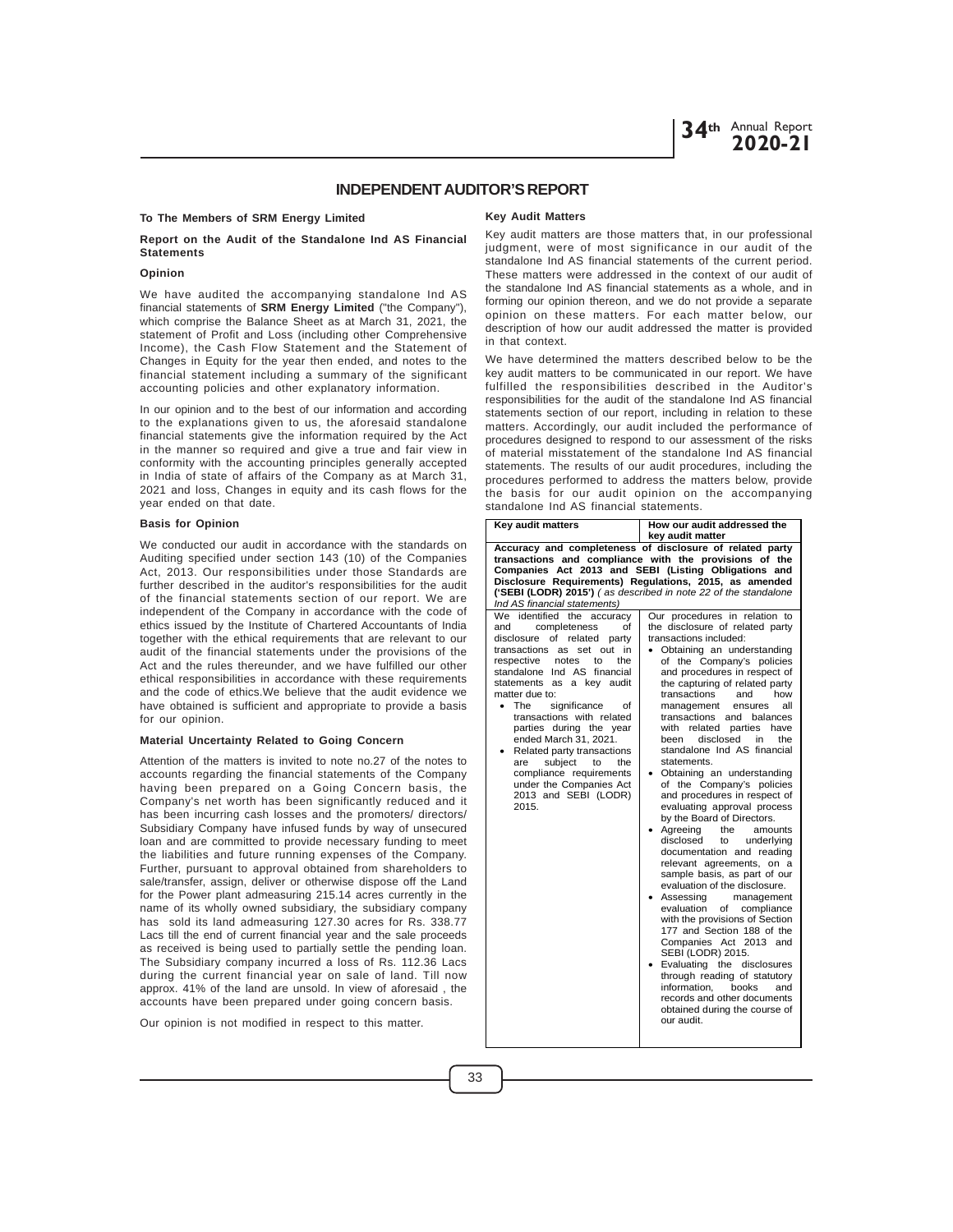### **Information Other than the financial statements and auditors' report thereon**

The Company's board of directors is responsible for the preparation of the other information. The other information comprises the information included in the Board's Report including Annexures to Board's Report, Business Responsibility Report but does not include the financial statements and our auditor's report thereon.

Our opinion on the financial statements does not cover the other information and we do not express any form of assurance conclusion thereon.

In connection with our audit of the financial statements, our responsibility is to read the other information and, in doing so, consider whether the other information is materially inconsistent with the standalone financial statements or our knowledge obtained during the course of our audit or otherwise appears to be materially misstated.

If, based on the work we have performed, we conclude that there is a material misstatement of this other information, we are required to report that fact. We have nothing to report in this regard.

#### **Management's responsibility for the financial statements**

The Company's Board of Directors are responsible for the matters stated in section 134 (5) of the Act with respect to the preparation of these financial statements that give a true and fair view of the financial position, financial performance and cash flows of the Company in accordance with the accounting principles generally accepted in India, including the accounting standards specified under section 133 of the Act. This responsibility also includes maintenance of adequate accounting records in accordance with the provisions of the Act for safeguarding of the assets of the Company and for preventing and detecting frauds and other irregularities; selection and application of appropriate accounting policies; making judgments and estimates that are reasonable and prudent; and design, implementation and maintenance of adequate internal financial controls, that were operating effectively for ensuring the accuracy and completeness of the accounting records, relevant to the preparation and presentation of the financial statement that give a true and fair view and are free from material misstatement, whether due to fraud or error.

In preparing the financial statements, management is responsible for assessing the Company's ability to continue as a going concern, disclosing, as applicable, matters related to going concern and using the going concern basis of accounting unless management either intends to liquidate the Company or to cease operations, or has no realistic alternative but to do so.

The Board of Directors are also responsible for overseeing the Company's financial reporting process.

### **Auditor's responsibilities for the audit of the financial statements**

Our objectives are to obtain reasonable assurance about whether the financial statements as a whole are free from material misstatement, whether due to fraud or error, and to issue an auditor's report that includes our opinion. Reasonable assurance is a high level of assurance, but is not a guarantee that an audit conducted in accordance with SAs will always detect a material misstatement when it exists. Misstatements can arise from fraud or error and are considered material if, individually or in the aggregate, they could reasonably be expected to influence the economic decisions of users taken on the basis of these financial statements.

As part of an audit in accordance with SAs, we exercise professional judgment and maintain professional skepticism throughout the audit. We also:

- Identify and assess the risks of material misstatement of the financial statements, whether due to fraud or error, design and perform audit procedures responsive to those risks, and obtain audit evidence that is sufficient and appropriate to provide a basis for our opinion. The risk of not detecting a material misstatement resulting from fraud is higher than for one resulting from error, as fraud may involve collusion, forgery, intentional omissions, misrepresentations, or the override of internal control.
- Obtain an understanding of internal control relevant to the audit in order to design audit procedures that are appropriate in the circumstances. Under section 143(3)(i) of the Companies Act, 2013, we are also responsible for expressing our opinion on whether the company has adequate internal financial controls system in place and the operating effectiveness of such controls
- Evaluate the appropriateness of accounting policies used and the reasonableness of accounting estimates and related disclosures made by management.
- Conclude on the appropriateness of management's use of the going concern basis of accounting and, based on the audit evidence obtained, whether a material uncertainty exists related to events or conditions that may cast significant doubt on the Company's ability to continue as a going concern. If we conclude that a material uncertainty exists, we are required to draw attention in our auditor's report to the related disclosures in the financial statements or, if such disclosures are inadequate, to modify our opinion. Our conclusions are based on the audit evidence obtained up to the date of our auditor's report. However, future events or conditions may cause the Company to cease to continue as a going concern.
- Evaluate the overall presentation, structure and content of the financial statements, including the disclosures, and whether the financial statements represent the underlying transactions and events in a manner that achieves fair presentation.

Materiality is the magnitude of misstatements in the Standalone Financial Statements that, individually or in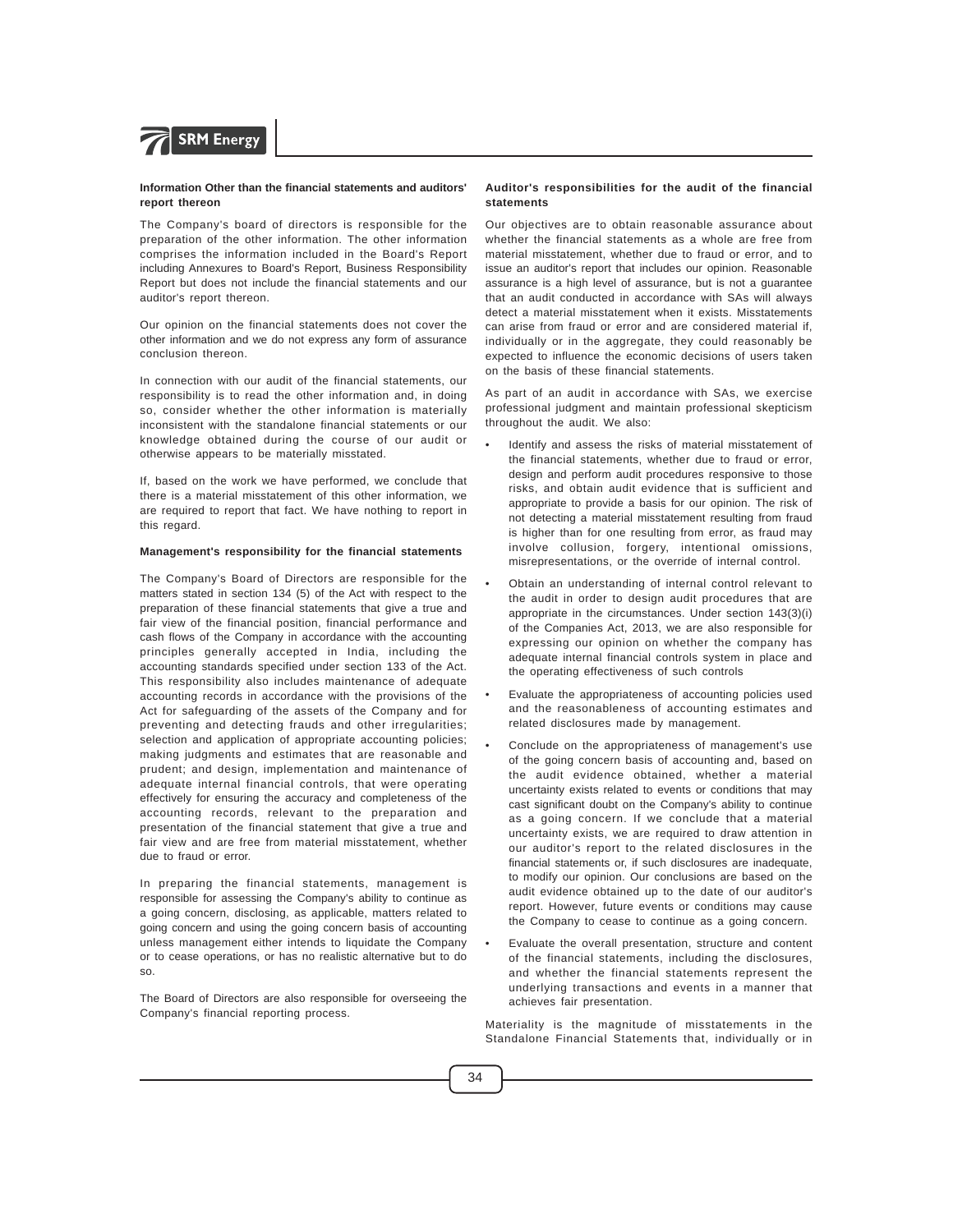

aggregate, makes it probable that the economic decisions of a reasonably knowledgeable user of the Standalone Financial Statements may be influenced. We consider quantitative materiality and qualitative factors in (i) planning the scope of our audit work and in evaluating the results of our work; and (ii) to evaluate the effect of any identified misstatements in the Standalone Financial Statements.

We communicate with those charged with governance regarding, among other matters, the planned scope and timing of the audit and significant audit findings, including any significant deficiencies in internal control that we identify during our audit.

We also provide those charged with governance with a statement that we have complied with relevant ethical requirements regarding independence, and to communicate with them all relationships and other matters that may reasonably be thought to bear on our independence, and where applicable, related safeguards.

From the matters communicated with those charged with governance, we determine those matters that were of most significance in the audit of the financial statements of the current period and are therefore the key audit matters. We describe these matters in our auditor's report unless law or regulation precludes public disclosure about the matter or when, in extremely rare circumstances, we determine that a matter should not be communicated in our report because the adverse consequences of doing so would reasonably be expected to outweigh the public interest benefits of such communication.

#### **Report on Other Legal and Regulatory Requirements**

- 1. As required by Section 143(3) of the Act, based on our audit we report that:
	- a) We have sought and obtained all the information and explanations which to the best of our knowledge and belief were necessary for the purposes of our audit.
	- b) In our opinion, proper books of account as required by law have been kept by the Company so far as it appears from our examination of those books.
	- c) The Balance Sheet, the Statement of Profit and Loss including Other Comprehensive Income, the Cash Flow Statement and Statement of Changes in Equity dealt with by this Report are in agreement with the books of account.
	- d) In our opinion, the aforesaid standalone Ind AS financial statements comply with the Indian Accounting Standards prescribed under section 133 of the Act, read with rule 7 of the Companies (Accounts) Rule, 2014.
- e) On the basis of the written representations received from the directors as on March 31, 2021 taken on record by the Board of Directors, none of the directors are disqualified as on March 31, 2021 from being appointed as a director in terms of Section 164(2) of the Act.
- f) With respect to the adequacy of the internal financial controls over financial reporting of the Company and the operating effectiveness of such controls, refer to our separate report in "Annexure A". Our report expresses an unmodified opinion on the adequacy and operating effectiveness of the Company's internal financial controls over financial reporting.
- g) In our opinion and to the best of our information and according to the explanations given to us, we report as under with respect to other matters to be included in the Auditor's Report in accordance with Rule 11 of the Companies (Audit and Auditors) Rules, 2014:-
	- (i) The Company has disclosed the impact of pending litigations on its financial position in its financial statements-Refer Note 18 on Contingent Liabilities;
	- (ii) The Company did not have any long-term contracts including derivative contracts; as such the question of commenting on any material foreseeable losses thereon does not arise; and
	- (iii) There has not been an occasion in case of the Company during the year under report to transfer any sums to the Investor Education and Protection Fund. The question of delay in transferring such sums does not arise.
- 2. As required by the Companies (Auditor's Report) Order, 2016 ("the Order") issued by the Central Government in terms of Section 143(11) of the Act, we give in the "Annexure B" a statement on the matters specified in paragraphs 3 and 4 of the Order, to the extent applicable.

**For Saini Pati Shah & Co LLP** Chartered Accountants FRN - 137904W/W100622

#### **(Pawan Kumar Jain)**

Partner (M/N: 418772) UDIN: 21418772AAAABO8425

Place: New Delhi Dated: 29/06/2021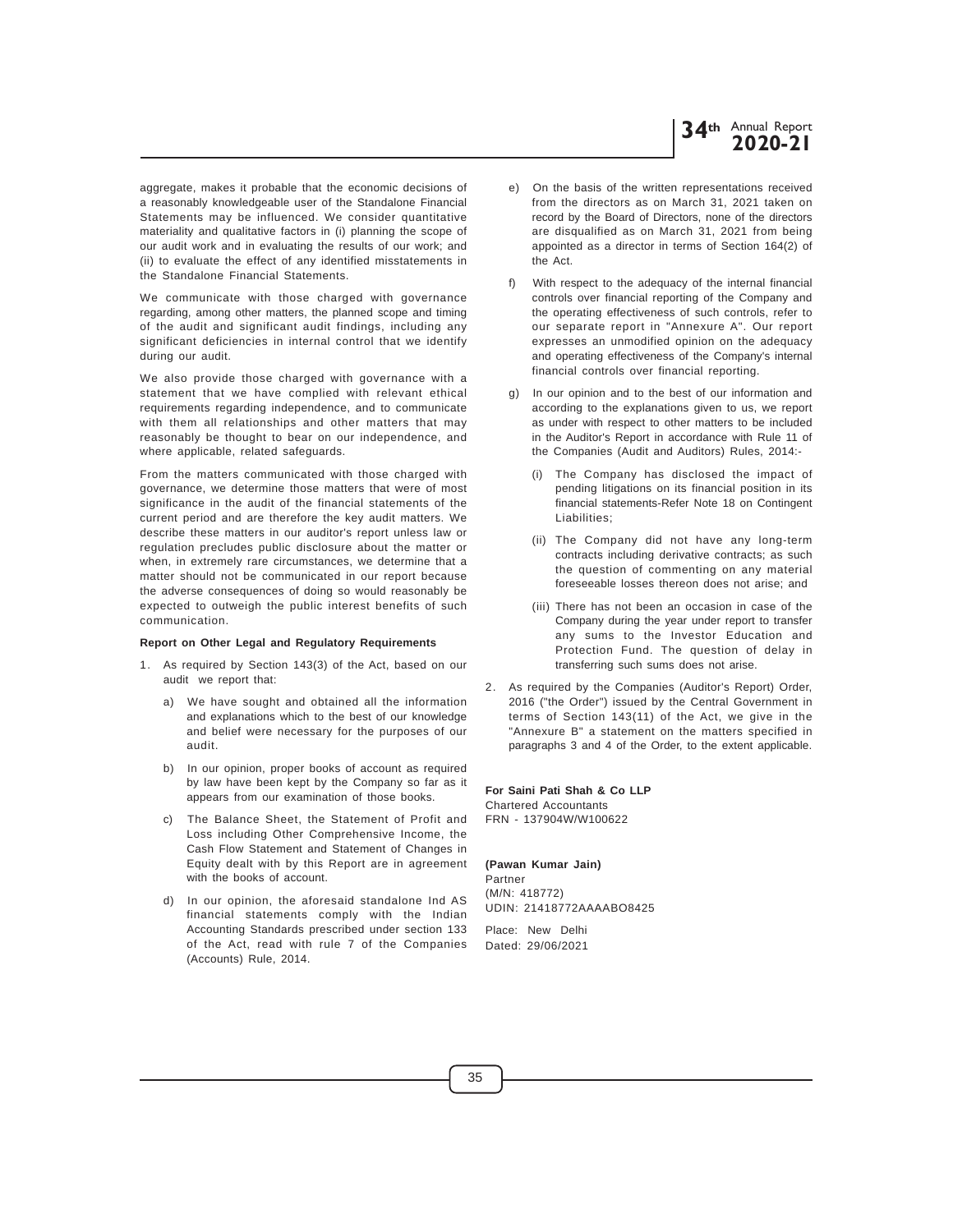# **TO THE INDEPENDENT AUDITORS' REPORT ANNEXURE "A"**

(Referred to in paragraph 1(f) under 'Report on Other Legal and Regulatory Requirements' of our Report of even date)

#### **Report on the Internal Financial Controls under Clause (i) of Sub-section 3 of Section 143 of the Companies Act, 2013 ("the Act")**

We have audited the internal financial controls over financial reporting of **SRM ENERGY LIMITED** ("the Company") as of March 31, 2021 in conjunction with our audit of the financial statements of the Company for the year ended on that date.

### **Management's Responsibility for Internal Financial Controls**

The Company's management is responsible for establishing and maintaining internal financial controls based on the internal control over financial reporting criteria established by the Company considering the essential components of internal control stated in the Guidance Note on Audit of Internal Financial Controls over Financial reporting issued by the Institute of Chartered Accountants of India. These responsibilities include the design, implementation and maintenance or adequate internal financial controls that were operating effectively for ensuring the orderly and efficient conduct of its business, including adherence to Company's policies, the safeguarding of its assets, the prevention and detection of frauds and errors, the accuracy and completeness of the accounting records, and the timely preparation or reliable financial information, as required under the Companies Act, 2013.

#### **Auditors' Responsibility**

Our responsibility is to express an opinion on the Company's internal financial controls over financial reporting based on our audit. We conducted our audit in accordance with the Guidance Note on Audit of Internal Financial Controls Over Financial Reporting (the "Guidance Note") issued by the Institute of Chartered Accountants of India and the Standards on Auditing prescribed under section 143(10) of the Companies Act, 2013, to the extent applicable to an audit of internal financial controls. Those Standards and the Guidance Note require that we comply with ethical requirements and plan and perform the audit to obtain reasonable assurance about whether adequate internal financial controls over financial reporting were established and maintained and if such controls operated effectively in all material respects.

Our audit involves performing procedures to obtain audit evidence about the adequacy of the internal financial controls system over financial reporting and their operating effectiveness. Our audit of internal financial controls over financial reporting included obtaining an understanding of internal financial controls over financial reporting, assessing the risk that a material weakness exists, and testing and evaluating the design and operating effectiveness of internal control based on the assessed risk. The procedures selected depend on the auditor's judgment, including the assessment or the risks of material misstatement of the financial statements, whether due to fraud or error.

We believe that the audit evidence we have obtained is sufficient and appropriate to provide a basis for our audit opinion on the Company's internal financial controls system over financial reporting.

### **Meaning of Internal Financial Controls over Financial Reporting**

A Company's internal financial control over financial reporting is a process designed to provide reasonable assurance regarding the reliability of financial reporting and the preparation of financial statements for external purposes in accordance with generally accepted accounting principles. A Company's internal financial control over financial reporting includes those policies and procedures that (1) pertain to the maintenance of records that, in reasonable detail, accurately and fairly reflect the transactions and dispositions of the assets of the Company; (2) provide reasonable assurance that transactions are recorded as necessary to permit preparation of financial statements in accordance with generally accepted accounting principles, and that receipts and expenditures of the Company are being made only in accordance with authorizations of management and directors of the Company; and (3) provide reasonable assurance regarding prevention or timely detection of unauthorized acquisition, use, or disposition of the Company's assets that could have a material effect on the financial statements.

#### **Inherent Limitations of Internal Financial Controls over Financial Reporting**

Because of the inherent limitations of internal financial controls over financial reporting, including the possibility of collusion or improper management override of controls, material misstatements due to error or fraud may occur and not be detected. Also, projections of any evaluation of the internal financial controls over financial reporting to future periods arc subject to the risk that the internal financial control over financial reporting may become inadequate because of changes in conditions, or that the degree of compliance with the policies or procedures may deteriorate.

#### **Opinion**

In our opinion, to the best our information and according to the explanation given to us, the Company has, in all material respects, an adequate internal financial controls system over financial reporting and such internal financial controls over financial reporting were operating effectively as at March 31, 2021, based on the internal control over financial reporting criteria established by the Company considering the essential components of internal control stated in the Guidance Note on Audit of internal Financial Controls Over Financial Reporting issued by the Institute of Chartered Accountants of India.

# **For Saini Pati Shah & Co LLP** Chartered Accountants

FRN - 137904W/W100622

#### **(Pawan Kumar Jain)** Partner (M/N: 418772) UDIN: 21418772AAAABO8425

Place: New Delhi Dated: 29/06/2021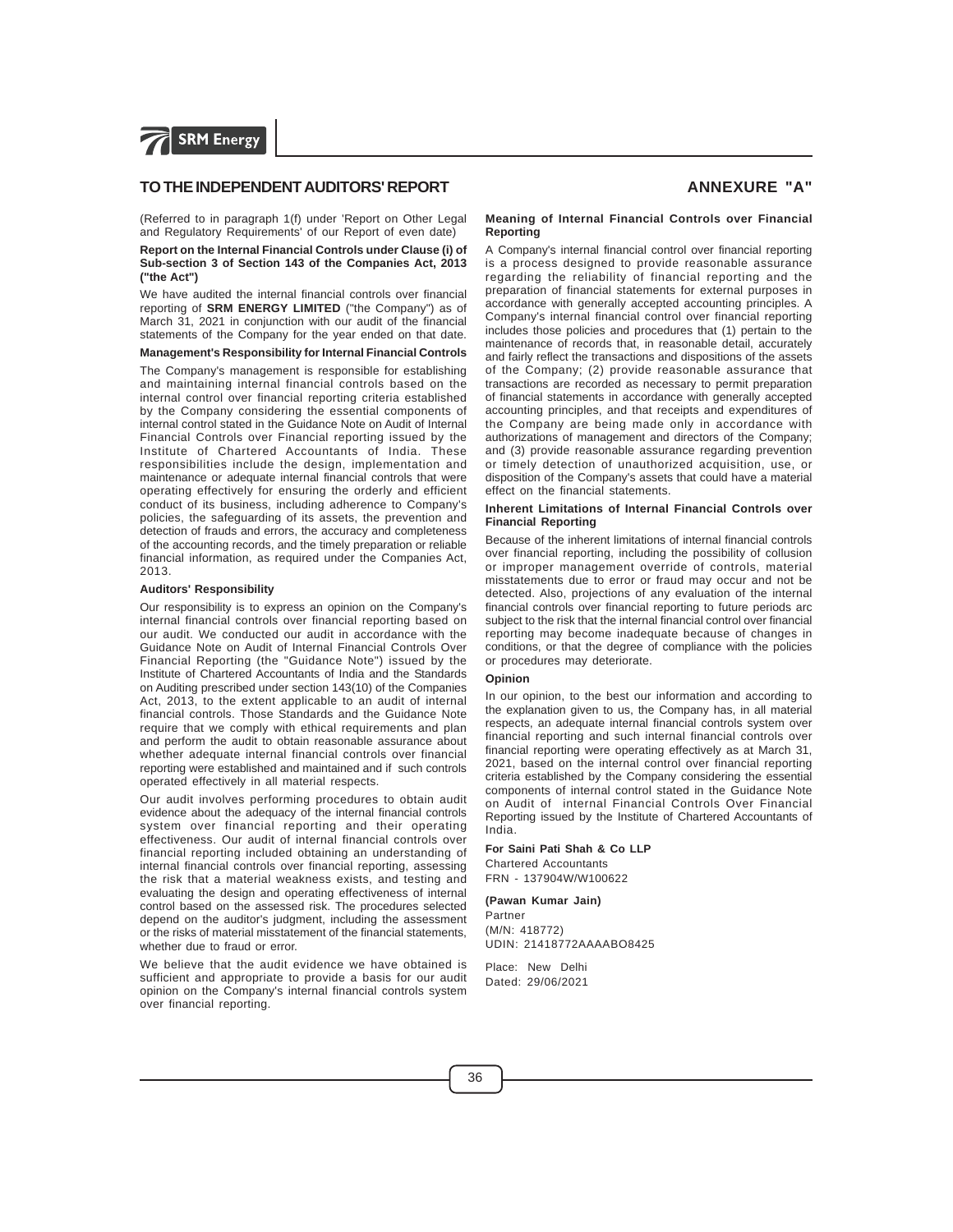# **ANNEXURE TO THE INDEPENDENT AUDITORS' REPORT ANNEXURE "B"**

The Annexure referred to in our Independent Auditors' Report of even date to the members of **SRM ENERGY LIMITED** on the accounts of the company for the year ended 31st March, 2021.

- The Company does not have fixed assets. Hence, clause  $3(i)(a)$  to  $3(i)(c)$  of the order are not applicable to the Company;
- (ii) The nature of business of the Company does not require it to have any inventory. Hence, the requirement of clause (ii) of paragraph 3 of the said Order is not applicable to the Company;
- (iii) As informed to us, the Company has not granted loans, secured or unsecured, to companies, firms or other parties covered in the register maintained under section 189 of the Companies Act,2013. Hence clauses 3(iii) (a) to (c) of the order are not applicable to the Company.
- (iv) In our opinion, and according to the information and explanations given to us, the company has compiled with the provisions of section 185 and 186 of the Companies Act,2013 in respect of loans, investments, guarantees, and security.
- (v) The Company has not accepted any deposits from the public and hence the directives issued by the Reserve Bank of India and the provisions of Section 73 to 76 or any other relevant provisions of the Act and the Companies(Acceptance of Deposit) Rules,2015 with regard to the deposits accepted from the public are not applicable.
- (vi) The maintenance of cost records has not been specified by the Central Government under sub-section (1) of Section 148 of the Act, for the Company.
- (vii) (a) According to the information and explanations given to us and based on the records of the company examined by us, the company is regular in depositing the undisputed statutory dues, including , Incometax, , Service Tax, and any other statutory dues applicable to it, though there has been a slight delay infew cases. Provident Fund, Employees State Insurance, Sales Tax, Wealth tax, Customs duty,Value Added tax are not applicable on the Company. According to the information and explanations given to us, no undisputed amounts payable in respect of the above were in arrears as at March 31, 2021 for a period of more than six months from the date on when they become payable;
	- (b) According to the information and explanations given to us and based on the records of the Company examined by us, the dues outstanding with respect to, Income Tax, Wealth Tax, Service Tax, Sales Tax, Customs Duty and Excise Duty or cess, as applicable to it, on account of any dispute, are as follows

| Name of<br>the statute  | Nature<br>of dues                  | Amount ₹<br>in million | Period to I<br>which the<br>amount I<br>relates | Forum<br>where<br>dispute is<br>pending |
|-------------------------|------------------------------------|------------------------|-------------------------------------------------|-----------------------------------------|
| Income Tax<br>Act, 1961 | TDS                                | 0.069                  | AY 2008-09<br>to 2015-16                        | CIT<br>(Appeals)                        |
| Income Tax<br>Act'1961  | <b>IncomeTax</b><br>Due u/s 143(3) | 5.029                  | AY 2003-04,<br>AY 2007-08<br>& AY 2009-10       | CIT<br>(Appeals)                        |

- (viii) According to the records of the company examined by us and as per the information and explanations given to us, the company has not taken any loans from any financial institutions, banks or debenture holder and hence the question of defaulting in repayment of dues does not arise.
- (ix) According to the records of the company examined by us and as per the information and explanations given to us, the company has not raised moneys by way of initial public offer or further public offer including debt instruments and term Loans. Accordingly, the provisions of clause 3 (ix) of the Order are not applicable to the Company and hence not commented upon.
- (x) According to the records of the company examined by us and as per the information and explanations given to us, we report that no fraud by the Company or on the company by its officers or employees has been noticed or reported during the year.
- (xi) In our opinion, the Company has not paid any managerial remuneration. Therefore, the provisions of clause 4 (xi) of the Order are not applicable to the Company.
- (xii) In our opinion, the Company is not a Nidhi Company. Therefore, the provisions of clause 4 (xii) of the Order are not applicable to the Company.
- (xiii) According to the records of company examined by us and information and explanation given to us, all transaction with the related party are in compliance with provisions of section 177 and section 188 of the Companies Act, 2013 during the financial year 2020-21. The details about the related party transactions are disclosed in Financial Statements as required by the applicable Accounting Standards.
- (xiv) According to the records of the company examined by us and as per the information and explanations given to us, the company has not made any preferential allotment or private placement of shares or fully or partly convertible debentures during the year under review. Accordingly, the provisions of clause 3 (xiv) of the Order are not applicable to the Company and hence not commented upon.
- (xv) According to the records of the company examined by us and as per the information and explanations given to us, the company has not entered into any non-cash transactions with directors or persons connected with him. Accordingly, the provisions of clause 3 (xv) of the Order are not applicable to the Company and hence not commented upon.
- (xvi) In our opinion, the company is not required to be registered under section 45 IA of the Reserve Bank of India Act, 1934 and accordingly, the provisions of clause 3 (xvi) of the Order are not applicable to the Company and hence not commented upon.

**For Saini Pati Shah & Co LLP** Chartered Accountants FRN - 137904W/W100622

**(Pawan Kumar Jain)** Partner (M/N: 418772) UDIN: 21418772AAAABO8425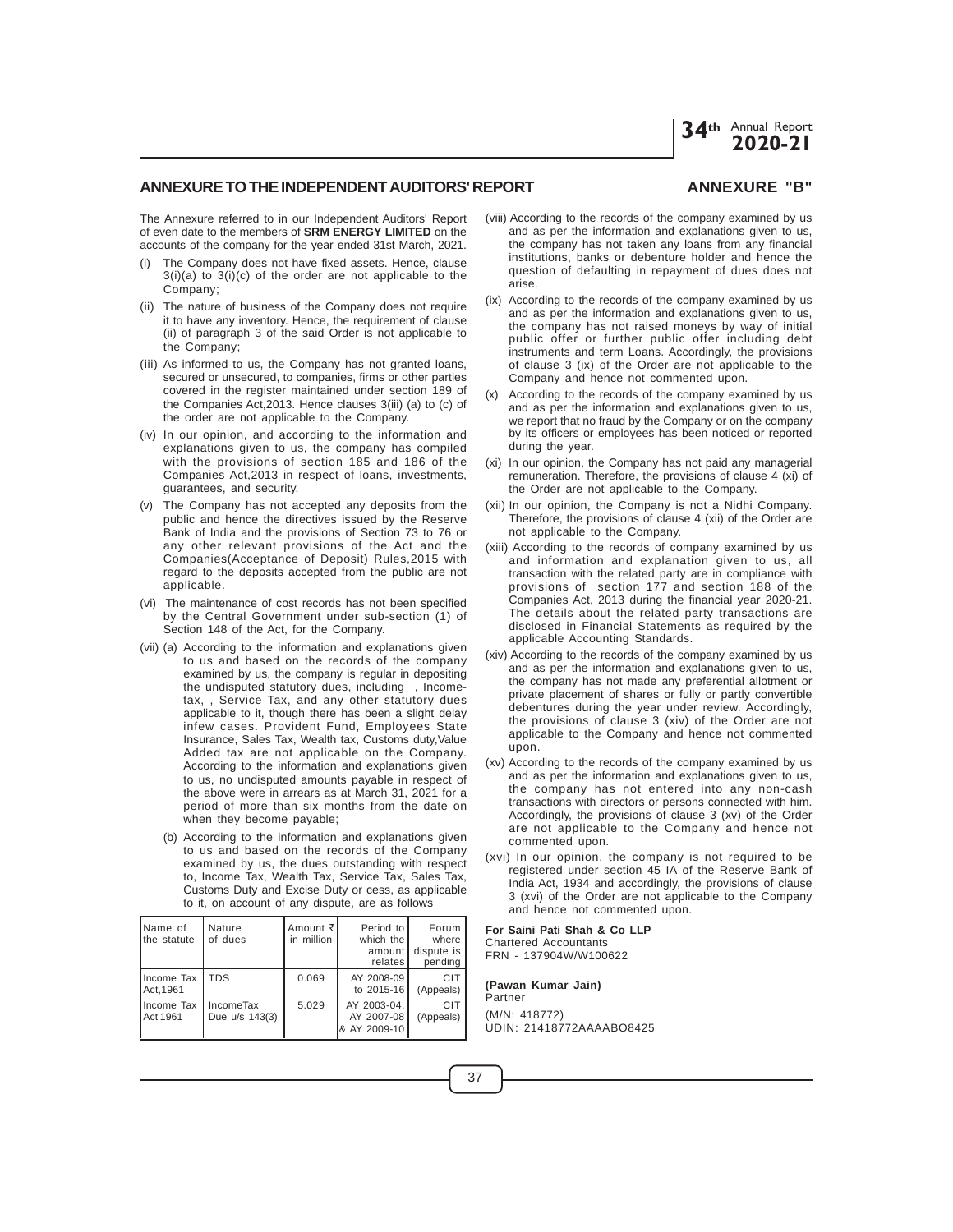| <b>BALANCE SHEET AS AT 31ST MARCH 2021</b>                                                      |                                                            |                                                              | (₹in million)                      |
|-------------------------------------------------------------------------------------------------|------------------------------------------------------------|--------------------------------------------------------------|------------------------------------|
|                                                                                                 | <b>Note</b><br>No.                                         | As at<br>31.03.2021                                          | As at<br>31.03.2020                |
| I. ASSETS                                                                                       |                                                            |                                                              |                                    |
| (1) Non-current assets<br>(a) Property, Plant and Equipment                                     |                                                            |                                                              |                                    |
| (b) Capital work-in-progress                                                                    |                                                            |                                                              |                                    |
| <b>Investment Property</b><br>(c)                                                               |                                                            |                                                              |                                    |
| Goodwill on consolidation<br>(d)<br>(e) Goodwill                                                |                                                            |                                                              |                                    |
| Other Intangible assets<br>(f)                                                                  |                                                            |                                                              |                                    |
| Intangible assets under development<br>(g)<br>Biological Assets other than bearer plants<br>(h) |                                                            |                                                              |                                    |
| <b>Financial Assets</b><br>(i)                                                                  |                                                            |                                                              |                                    |
| (i) Investments                                                                                 | 4                                                          | 13.20                                                        | 13.20                              |
| (ii) Trade receivables<br>(iii) Loans                                                           |                                                            |                                                              |                                    |
| (iv) Others (to be specified)                                                                   |                                                            |                                                              |                                    |
| Deferred tax assets (net)<br>(i)                                                                |                                                            |                                                              |                                    |
| Other non-current assets<br>(k)<br>(2) Current assets                                           |                                                            |                                                              |                                    |
| (a) Inventories                                                                                 |                                                            |                                                              |                                    |
| <b>Financial Assets</b><br>(b)                                                                  |                                                            |                                                              |                                    |
| (i) Investments<br>(ii) Trade receivables                                                       |                                                            |                                                              |                                    |
| (iii) Cash and cash equivalents                                                                 | 5                                                          | 0.04                                                         | 0.02                               |
| (iv) Bank balances other than (iii) above                                                       |                                                            |                                                              |                                    |
| $(v)$ Loans<br>(vi) Others (to be specified)                                                    |                                                            |                                                              |                                    |
| Current Tax Assets (Net)<br>(C)                                                                 |                                                            |                                                              |                                    |
| (d) Other current assets                                                                        | 6                                                          | 0.01                                                         | 0.13                               |
|                                                                                                 | <b>Total Assets</b>                                        | 13.25                                                        | 13.35                              |
| <b>II. EQUITY AND LIABILITIES</b>                                                               |                                                            |                                                              |                                    |
| Equity<br>(a) Equity Share capital                                                              | 7                                                          | 90.60                                                        | 90.60                              |
| (b) Other Equity                                                                                | 8                                                          | (115.41)                                                     | (111.12)                           |
| <b>LIABILITIES</b><br>(1) Non-current liabilities                                               |                                                            |                                                              |                                    |
| (a) Financial Liabilities                                                                       |                                                            |                                                              |                                    |
| <b>Borrowings</b><br>(i)                                                                        |                                                            |                                                              |                                    |
| (ii) Trade payables<br>(iii) Other financial liabilities (other than those                      |                                                            |                                                              |                                    |
| specified in item (b), to be specified)                                                         |                                                            |                                                              |                                    |
| Provisions<br>(b)                                                                               | 9                                                          | 0.13                                                         | 0.06                               |
| (c) Deferred tax liabilities (Net)<br>(d) Other non-current liabilities                         |                                                            |                                                              |                                    |
| (2) Current liabilities                                                                         |                                                            |                                                              |                                    |
| (a) Financial Liabilities                                                                       |                                                            |                                                              |                                    |
| (i) Borrowings<br>(ii) Trade payables                                                           | 10                                                         | 37.74                                                        | 33.61                              |
| (iii) Other financial liabilities (other than                                                   |                                                            |                                                              |                                    |
| those specified in item (c)                                                                     |                                                            |                                                              |                                    |
| Other current liabilities<br>(b)<br>Provisions<br>(c)                                           | 11                                                         | 0.19                                                         | 0.20                               |
| Current Tax Liabilities (Net)<br>(d)                                                            |                                                            |                                                              |                                    |
|                                                                                                 | <b>Total Equity and Liabilities</b>                        | 13.25                                                        | 13.35                              |
| Accompanying notes forming part of the<br>consolidated financial statements                     | 1 to 33                                                    |                                                              |                                    |
| As per our attached report of even date                                                         |                                                            | For & on Behalf of the Board of Directors                    |                                    |
| For Saini Pati Shah & Co LLP                                                                    |                                                            |                                                              |                                    |
| <b>Chartered Accountants</b><br>FRN: 137904W/W-100622                                           | Vishal Rastogi<br><b>Managing Director</b><br>DIN:02780975 | Director                                                     | Vijay Kumar Sharma<br>DIN:03272034 |
| Pawan Kumar Jain<br>Partner<br>Membership No. 418772<br>UDIN: 21418772AAAABO8425                | Suvindra Kumar<br>Company Secretary                        | <b>Raman Kumar Mallick</b><br><b>Chief Financial Officer</b> |                                    |
| Place: New Delhi<br>Date: 29/06/2021                                                            |                                                            |                                                              |                                    |
|                                                                                                 |                                                            |                                                              |                                    |
|                                                                                                 | 38                                                         |                                                              |                                    |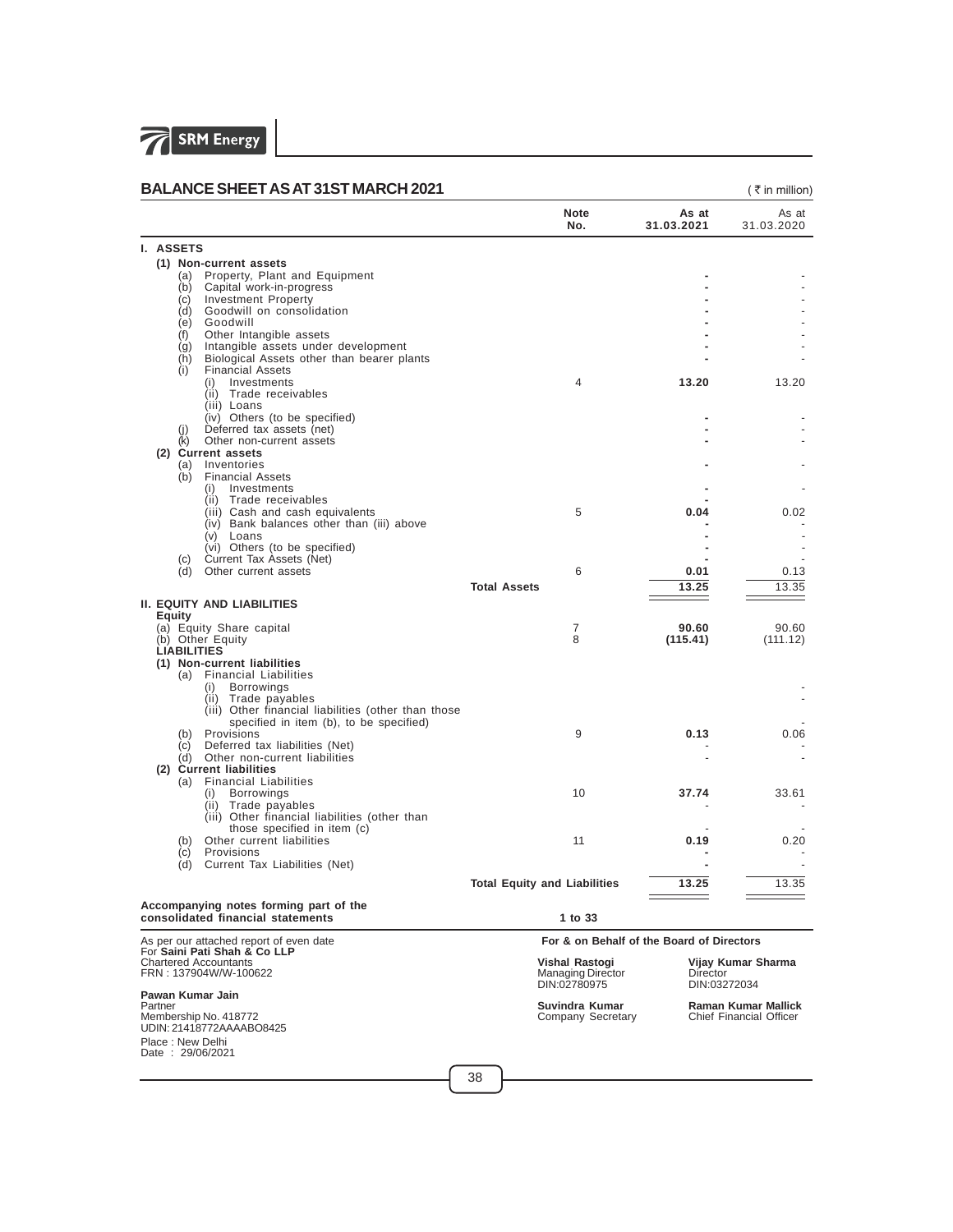| STATEMENT OF PROFIT AND LOSS FOR THE YEAR ENDED 31ST MARCH 2021 |                                                                          |                                           |                          |                                |
|-----------------------------------------------------------------|--------------------------------------------------------------------------|-------------------------------------------|--------------------------|--------------------------------|
|                                                                 | <b>Particulars</b>                                                       | Note<br>No.                               | Year Ended<br>31.03.2021 | Year Ended<br>31.03.2020       |
| L                                                               | <b>Revenue From Operations</b>                                           |                                           |                          |                                |
|                                                                 | Other Income                                                             | 12                                        | 0.01                     | 0.85                           |
|                                                                 | <b>Total Revenue (I)</b>                                                 |                                           | 0.01                     | 0.85                           |
| Ш.                                                              | <b>EXPENSES</b>                                                          |                                           |                          |                                |
|                                                                 | Cost of Material consumed                                                |                                           |                          |                                |
|                                                                 | Purchases of Stock-in-Trade<br>Changes in inventories of finished goods, |                                           |                          |                                |
|                                                                 | stock in trade work in progress                                          |                                           |                          |                                |
|                                                                 | Employee benefits expense                                                | 13                                        | 3.16                     | 3.34                           |
|                                                                 | Finance costs                                                            |                                           |                          |                                |
|                                                                 | Depreciation and amortization expenses                                   |                                           |                          |                                |
|                                                                 | Other expenses                                                           | 14                                        | 1.14                     | 1.13                           |
|                                                                 | Total expenses (II)                                                      |                                           | 4.30                     | 4.47                           |
| Ш                                                               | Profit before exceptional items and tax (I-II)                           |                                           | (4.29)                   | (3.62)                         |
| IV<br>V                                                         | <b>Exceptional Items</b><br>Profit/(loss) before tax (III-IV)            |                                           | (4.29)                   | (3.62)                         |
|                                                                 | VI Tax expense:                                                          |                                           |                          |                                |
|                                                                 | (1) Current tax                                                          |                                           |                          |                                |
|                                                                 | (2) Deferred tax                                                         |                                           |                          |                                |
|                                                                 | VII Profit (Loss) for the period from continuing operations (V-VI)       |                                           | (4.29)                   | (3.62)                         |
|                                                                 | VIII Profit/(loss) from discontinued operations                          |                                           |                          |                                |
| IX                                                              | Tax expense of discontinued operations                                   |                                           |                          |                                |
| X                                                               | Profit/(loss) from Discontinued operations (after tax) (VIII-IX)         |                                           |                          |                                |
| XL                                                              | Profit/(loss) for the period (VII+ $X$ )                                 |                                           | (4.29)                   | (3.62)                         |
|                                                                 | XII Other Comprehensive Income                                           |                                           |                          |                                |
| A                                                               | Items that will be reclassified to profit or loss                        |                                           |                          |                                |
|                                                                 | Exchange differences on translation of foreign operations                |                                           |                          |                                |
|                                                                 | Income tax effect<br>Net movement on cash flow hedges                    |                                           |                          |                                |
|                                                                 | Income tax effect                                                        |                                           |                          |                                |
|                                                                 | Net (loss)/gain on FVTOCI financial instruments                          |                                           |                          |                                |
|                                                                 | Income tax effect                                                        |                                           |                          |                                |
| в                                                               | Items that will not be reclassified to profit or loss                    |                                           |                          |                                |
|                                                                 | Re-measurement gains (losses) on defined benefit plans                   |                                           |                          |                                |
|                                                                 | Income tax effect                                                        |                                           |                          |                                |
|                                                                 | Revaluation of property, plant and equipment<br>Income tax effect        |                                           |                          |                                |
|                                                                 | XIII Total Comprehensive Income for the period $(XI + XII)$ (Comprising  |                                           | (4.29)                   | (3.62)                         |
|                                                                 | Profit (Loss) and Other Comprehensive Income for the period)             |                                           |                          |                                |
|                                                                 | XIV Earnings per equity share (for continuing operation):                | 23                                        |                          |                                |
|                                                                 | (1) Basic                                                                |                                           | (0.47)                   | (0.45)                         |
|                                                                 | (2) Diluted                                                              |                                           | (0.47)                   | (0.45)                         |
|                                                                 | XV Earnings per equity share (for discontinued operation):               |                                           |                          |                                |
|                                                                 | $(1)$ Basic<br>(2) Diluted                                               |                                           |                          |                                |
|                                                                 | XVI Earnings per equity share (for discontinued & continuing operations) |                                           |                          |                                |
|                                                                 | $(1)$ Basic                                                              |                                           | (0.47)                   | (0.45)                         |
|                                                                 | (2) Diluted                                                              |                                           | (0.47)                   | (0.45)                         |
|                                                                 | Accompanying notes forming part of the                                   |                                           |                          |                                |
|                                                                 | consolidated financial statements                                        | 1 to 33                                   |                          |                                |
|                                                                 | As per our attached report of even date                                  | For & on Behalf of the Board of Directors |                          |                                |
|                                                                 | For Saini Pati Shah & Co LLP<br><b>Chartered Accountants</b>             | Vishal Rastogi                            |                          | Vijay Kumar Sharma             |
|                                                                 | FRN: 137904W/W-100622                                                    | <b>Managing Director</b>                  | Director                 |                                |
|                                                                 |                                                                          | DIN:02780975                              |                          | DIN:03272034                   |
| Partner                                                         | Pawan Kumar Jain                                                         | Suvindra Kumar                            |                          | Raman Kumar Mallick            |
|                                                                 | Membership No. 418772                                                    | Company Secretary                         |                          | <b>Chief Financial Officer</b> |
|                                                                 | UDIN: 21418772AAAABO8425<br>Place: New Delhi                             |                                           |                          |                                |
|                                                                 | Date: 29/06/2021                                                         |                                           |                          |                                |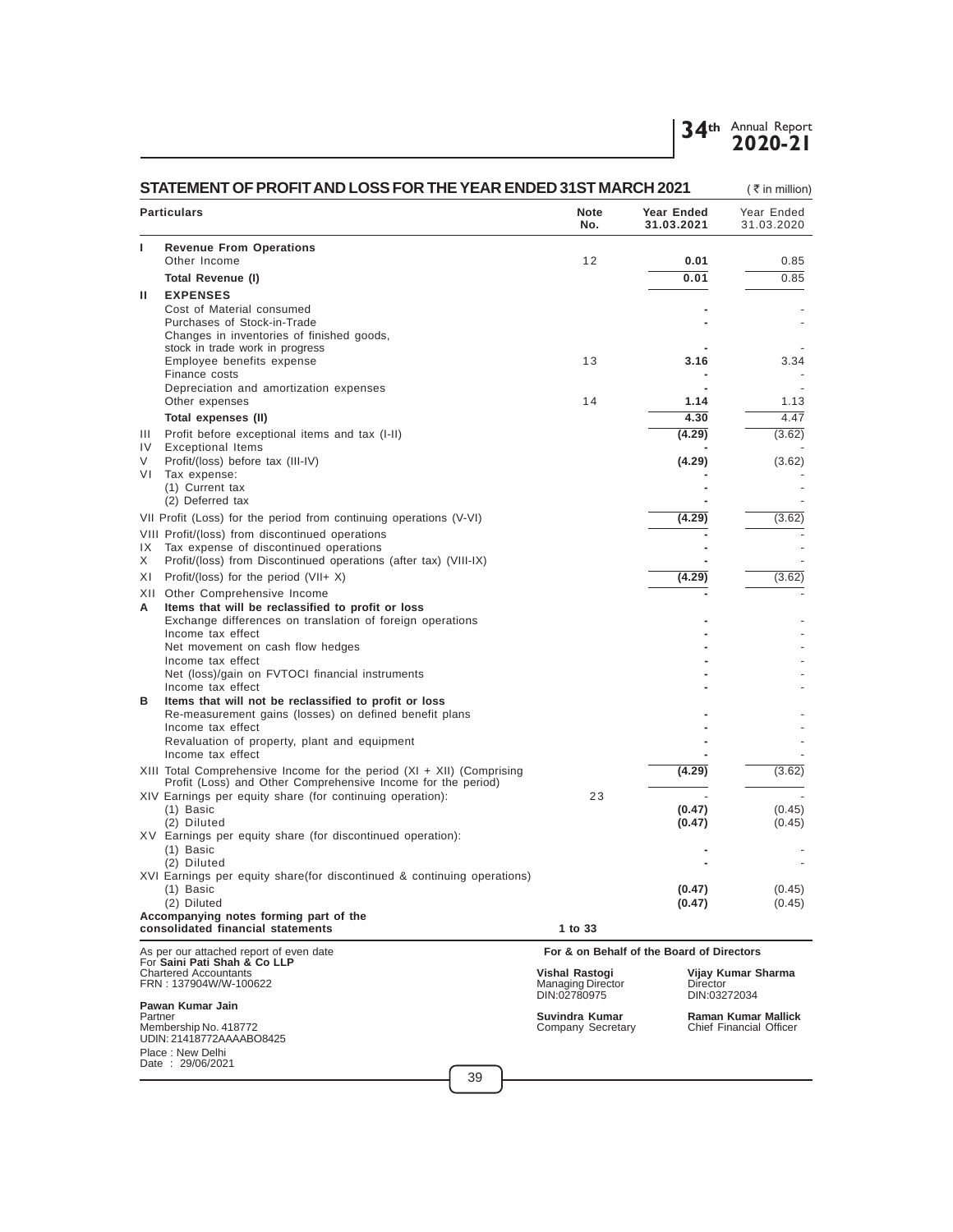|     | CASH FLOW STATEMENT FOR THE YEAR ENDED 31ST MARCH, 2021                           |                          | $($ ₹ in million)        |
|-----|-----------------------------------------------------------------------------------|--------------------------|--------------------------|
|     | <b>Particulars</b>                                                                | Year Ended<br>31.03.2021 | Year Ended<br>31.03.2020 |
|     | (A) CASH FLOW FROM OPERATING ACTIVITIES                                           |                          |                          |
|     | NET PROFIT/(LOSS) BEFORE TAX                                                      | (4.29)                   | (3.62)                   |
|     | <b>ADJUSTMENTS FOR</b>                                                            |                          |                          |
|     | Interest and Finance Expenses                                                     |                          |                          |
|     | Interest Income                                                                   |                          |                          |
|     | Pre-operative expenses written off                                                |                          |                          |
|     | OPERATING (LOSS) / PROFIT BEFORE WORKING CAPITAL CHANGES<br><b>ADJUSTMENT FOR</b> | (4.29)                   | (3.62)                   |
|     | Increase/(Decrease) in Other Current Liabilities                                  | (0.01)                   | (1.28)                   |
|     | Increase/(Decrease) in Current Provisions                                         | 0.07                     | 0.05                     |
|     | Increase/(Decrease) in Non-Current Provisions                                     |                          |                          |
|     | Decrease/(Increase) in Current Loans and Advances                                 | 0.12                     | (0.00)                   |
|     | Decrease/(Increase) in Non-Current Loans and Advances                             |                          |                          |
|     | CASH (OUTFLOW) / GENERATED FROM OPERATIONS                                        | (4.11)                   | (4.86)                   |
|     | NET CASH USED IN OPERATING ACTIVITIES (A)                                         | (4.11)                   | (4.86)                   |
|     | (B) CASH FLOW FROM INVESTING ACTIVITIES                                           |                          |                          |
|     | Purchase of Property, Plant & Equipment including CWIP and Capital Advances       |                          |                          |
|     | NET CASH USED IN INVESTING ACTIVITIES (B)                                         |                          |                          |
|     | (C) CASH FLOW FROM FINANCING ACTIVITIES                                           |                          |                          |
|     | Proceeds from Current Borrowings (Net)                                            | 4.13                     | 4.84                     |
|     | Interest and Finance Charges Paid                                                 |                          |                          |
|     | NET CASH FROM FINANCING ACTIVITIES (C)                                            | 4.13                     | 4.84                     |
|     | (D) NET CHANGES IN CASH & CASH EQUIVALENTS (A+B+C)                                | 0.02                     | (0.02)                   |
|     | (E) CASH & CASH EQUIVALENTS - OPENING BALANCE                                     | 0.02                     | 0.04                     |
| (F) | <b>CASH &amp; CASH EQUIVALENTS - CLOSING BALANCE (Refer Note 11)</b>              | 0.04                     | 0.02                     |

For **Saini Pati Shah & Co LLP** Chartered Accountants **Vishal Rastogi Vijay Kumar Sharma** FRN : 137904W/W-100622 Managing Director Director

As per our attached report of even date **For & on Behalf of the Board of Directors**

DIN:03272034

**Pawan Kumar Jain** Partner **Suvindra Kumar Raman Kumar Mallick** Membership No. 418772 Company Secretary Chief Financial Officer UDIN: 21418772AAAABO8425 Place : New Delhi Date : 29/06/2021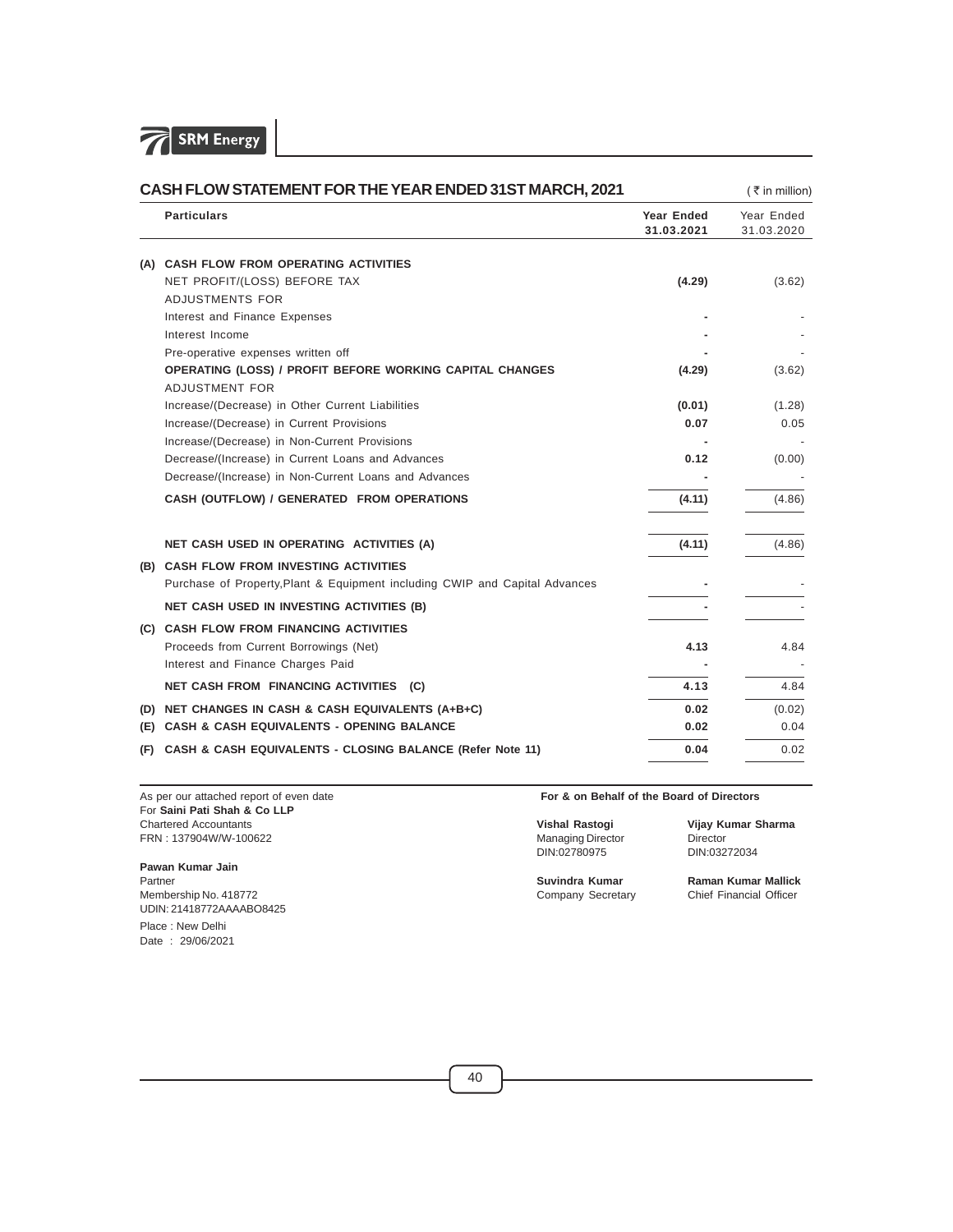# **SRM ENERGY LIMITED Statement of Change in Equity for the year ended 31st Mar-2021** (Amount in Rupees, except for share data and if otherwise stated)

| (a) Equity Share Capital                       | $(5$ in million) |
|------------------------------------------------|------------------|
| Balance as at April 01, 2020                   | 90.60            |
| Change in equity share capital during the year |                  |
| Balance as at March 31, 2021                   | 90.60            |

| <b>Other Equity</b><br>(b)                                    |                          |                            |                             |                                            |                          |  |
|---------------------------------------------------------------|--------------------------|----------------------------|-----------------------------|--------------------------------------------|--------------------------|--|
|                                                               |                          | <b>Reserve and Surplus</b> |                             |                                            |                          |  |
|                                                               | Capital<br>reserve       | General<br>reserve         | <b>Retained</b><br>earnings | Foreign currency<br>translation<br>reserve | Total                    |  |
| Balance as at March 31, 2020                                  |                          |                            | (111.12)                    |                                            | (111.12)                 |  |
| Profit/(Loss) for the year                                    |                          |                            | (4.29)                      |                                            | (4.29)                   |  |
| Other Comprehensive income<br>for the year, net of income tax | ٠                        |                            |                             |                                            |                          |  |
| Total Comprehensive income<br>for the year                    |                          |                            |                             |                                            |                          |  |
| Payment of Dividend                                           | ۰                        |                            |                             |                                            |                          |  |
| Tax on Dividend                                               | $\overline{\phantom{0}}$ |                            |                             |                                            |                          |  |
| Foreign Currency Translation Reserve                          | $\overline{a}$           |                            |                             |                                            |                          |  |
| <b>Transfer to General Reserve</b>                            | ٠                        |                            |                             |                                            | $\overline{\phantom{0}}$ |  |
| Balance as at March 31, 2021                                  |                          |                            | (115.41)                    |                                            | (115.41)                 |  |

### Accompanying notes forming part of the 1 to 33 **consolidated financial statements**

As per our attached report of even date **For & on Behalf of the Board of Directors** For **Saini Pati Shah & Co LLP** Chartered Accountants **Vishal Rastogi Vijay Kumar Sharma** FRN : 137904W/W-100622 Managing Director Director

# **Pawan Kumar Jain**

Membership No. 418772 Company Secretary Chief Financial Officer UDIN: 21418772AAAABO8425 Place : New Delhi Date : 29/06/2021

DIN:03272034

Partner **Suvindra Kumar Raman Kumar Mallick**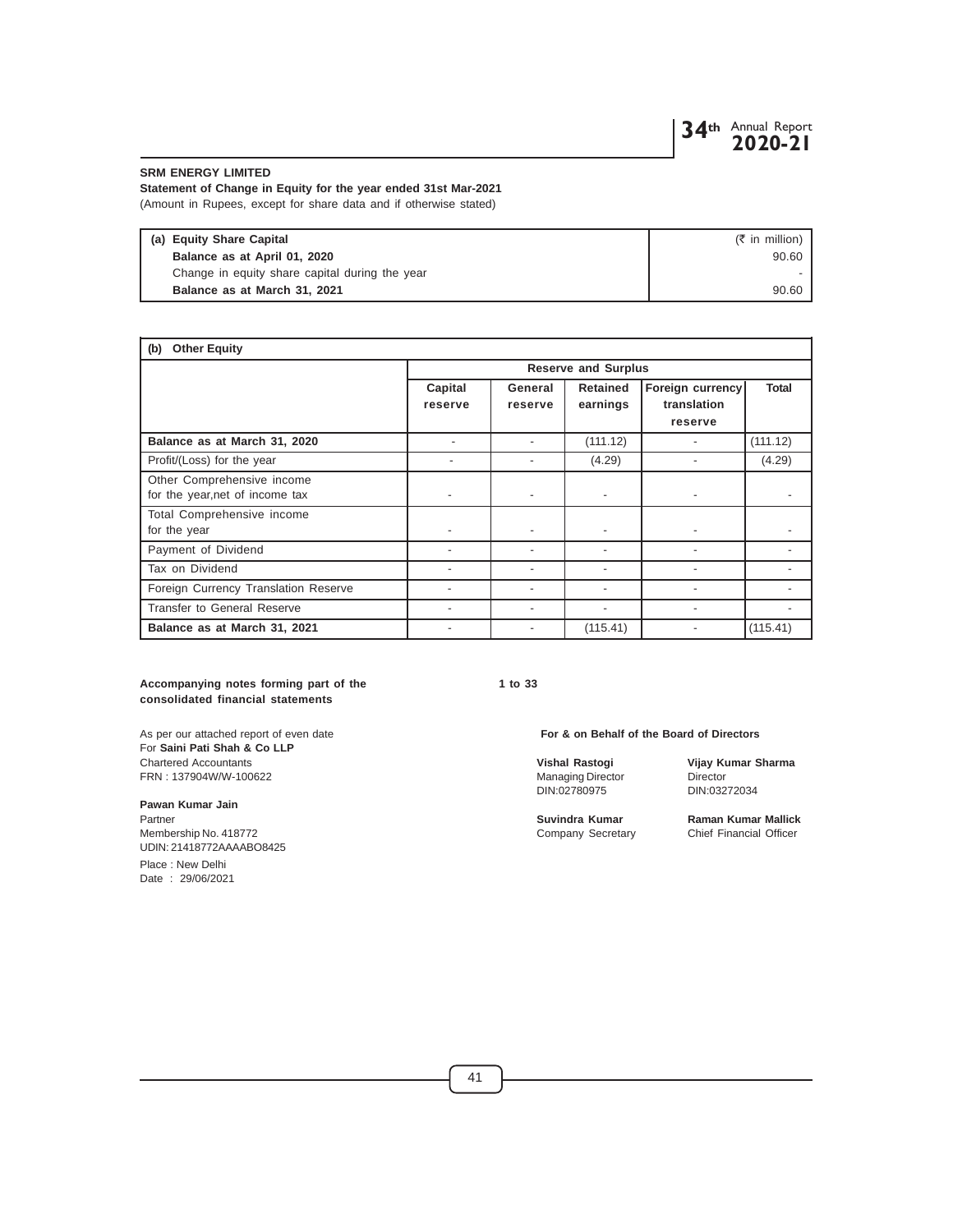

### **NOTES TO FINANCIAL STATEMENTS FOR THE YEAR ENDED MARCH 31,2021**

#### **1. Corporate Information**

SRM Energy Limited ("the company") is a public company domiciled in India and incorporated under the provisions of the Companies Act, 2013("the 2013 Act"). The company equity shares are listed on Bombay Stock Exchange(BSE). The Company has been engaged in setting up Thermal power project in its wholly owned subsidary.The registered office of the company situated at 21, Basant Lok Complex, Vasant Vihar, New Delhi-110057. The company parent and ulitmate holding Company is Spice Energy Pvt. Ltd.

#### **2. Significant Accounting Policies**

#### **2.1 Statement of Compliance**

The financial Statements have been prepared in accordance with Indian Accounting Standard (Ind AS), under the historical cost convention on the accrual basis except for certain financial instruments that are measured at fair values, the provisions of the Companies Act,2013('the Act'). The Ind AS are prepared under Section 133 of the Act read with Rule 3 of the Companies (Indian Accounting Standards) Rules,2015 and the relevant amendment rules issued thereafter.

#### **2.2 Basis of preparation**

The financial statements have been prepared on the historical cost convention on accrual basis except for certain financial instruments which are measured at fair value at the end of each reporting period, as explained in the accounting policies mentioned below.

Historical cost is generally based on the fair value of the consideration given in exchange of goods or services.

Fair value is the price that would be received to sell an asset or paid to transfer a liability in an orderly transaction between market participants at the measurement date, regardless of whether that price is directly observable or estimated using another valuation technique.

The principal accounting policies are set out below.

All assets and liabilities have been classified as current or non-current according to the Company's operating cycle and other criteria set out in the Act. Based on the nature of products and the time between the acquisition of assets for processing and their realization in cash and cash equivalents, the Company has ascertained its operating cycle as twelve months.

#### **2.3 Property, plant and equipment [PPE]**

Property, plant and equipment are stated at cost of acquisition or construction less accumulated depreciation and accumulated impairment losses, if any.

All items of property plant and equipment have been measured at fair value at the date of transition to Ind AS. The Company have opted such fair valuation as deemed cost at the transition date i.e. April 1, 2016.

Cost of acquisition or construction is inclusive of freight, duties, relevant taxes, incidental expenses and interest on loans attributable to the acquisition of qualifying assets, up to the date of commissioning of the assets. Such cost includes the cost of replacing part of the plant and equipment and borrowing costs for qualifying assets, upto the date of commissioning of the assets

#### **2.4 Capital Work in Progress:**

Project under which assets are not yet ready for their intended use are carried at cost comprising direct cost, related incidental expenses and attributable interest.

#### **2.5 Depreciation**

Depreciation has been provided following Written Down Value Method based on life assigned to each asset in accordance with Schedule II of the Companies Act, 2013, unless stated otherwise.

#### **2.6 Impairment of Assets**

The carrying amounts of assets are reviewed at each balance sheet date if there is any indication of impairment based on internal/ external factors. An impairment loss is recognized wherever the carrying amount of an asset exceeds its recoverable amount. The recoverable amount is the greater of the assets net selling price & value in use. In assessing value in use, the estimated future cash flows are discounted to their present value at the weighted average cost of capital.

After impairment, depreciation is provided on the revised carrying amount of the asset over its remaining useful life.

A previously recognized impairment loss is increased or reversed depending upon changes in circumstances. However the carrying value after reversal is not increased beyond the carrying value that would have prevailed by charging usual depreciation if there was no impairment.

#### **2.7 Borrowing costs**

Borrowing costs consist of interest and other costs that an entity incurs in connection with the borrowing of funds. Borrowing cost also includes exchange differences to the extent regarded as an adjustment to the borrowing costs. Borrowing costs, allocated to and utilised for qualifying assets, pertaining to the period from commencement of activities relating to construction/development of the qualifying asset upto the date of capitalisation of such asset is added to the cost of the assets. Interest income earned on temporary investment of specific borrowing pending expenditure on qualifying asset is deducted from the borrowing costs eligible for capitalisation. All other borrowing costs are expensed in the period in which they occur.

#### **2.8 Leasing**

A lease is classified at the inception date as a finance lease or an operating lease. A lease that transfers substantially all the risks and rewards incidental to ownership to the company is classified as a finance lease. The determination of whether an arrangement is (or contains) a lease is based on the substance of the arrangement at the inception of the lease. The arrangement is, or contains, a lease if fulfilment of the arrangement is dependent on the use of a specific asset or assets and the arrangement conveys a right to use the asset or assets, even if that right is not explicitly specified in an arrangement.

#### **2.9 Foreign Currencies**

Foreign Currency transactions are recorded at the exchange rate prevailing on the date of transaction. Foreign currency denominated asset and liabilities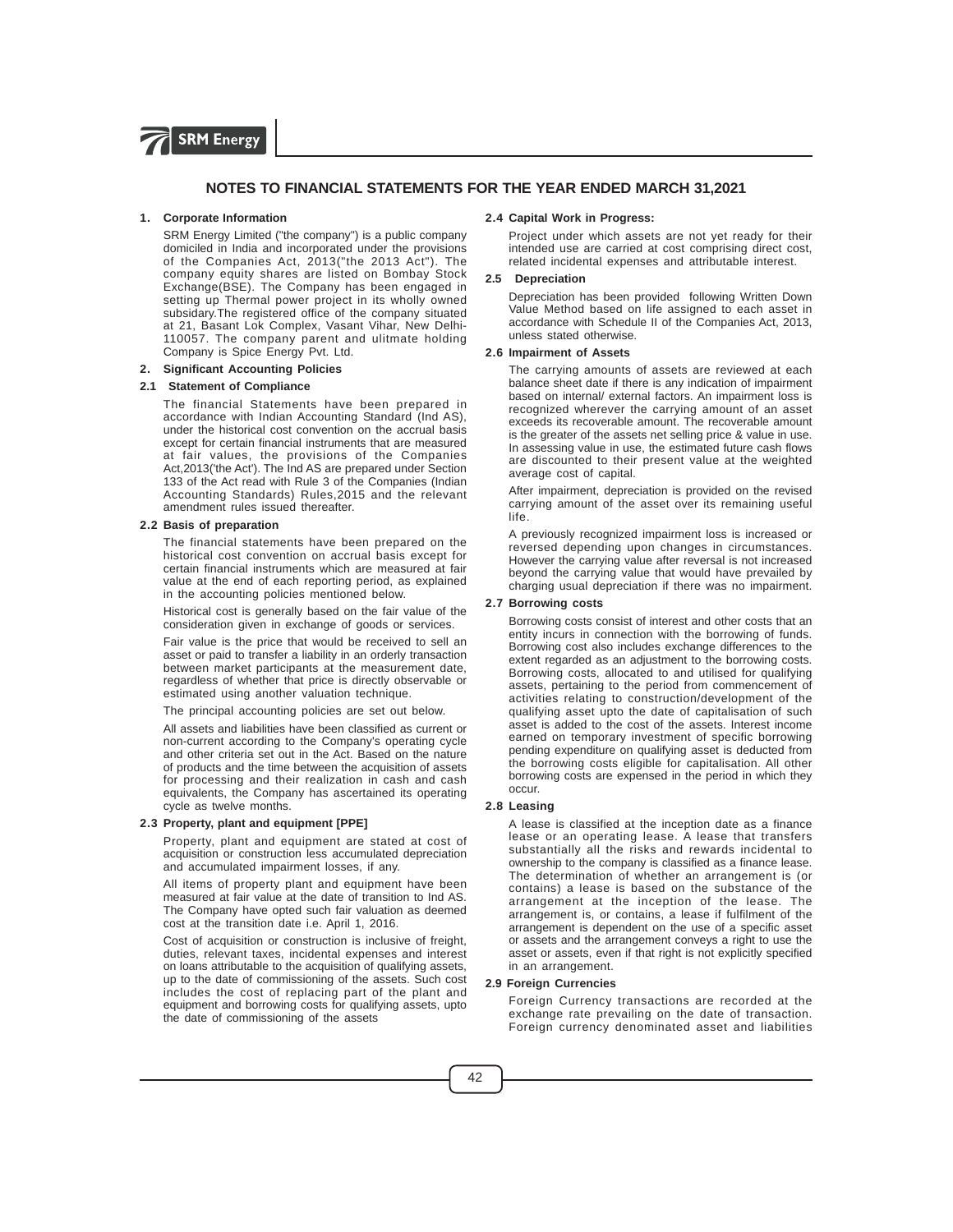(monetary items) are translated into reporting currency at the exchange rates prevailing on the Balance Sheet date. Exchange difference arising on settlement of foreign currency transactions or restatement of foreign currency denominated assets and liabilities (monetary items) recognized in the Statement of Profit and Loss / Preoperative expenses.

#### **2.10 Employee benefits**

Employee benefits such as salaries, allowances, nonmonetary benefits which fall due for payment within a period of twelve months after rendering service, are capitalised if related to project else recognised in the Statement of Profit & Loss in the period in which the service is rendered.

Employee benefits under defined benefit plans, such as gratuity which fall due for payment after completion of employment, are measured by the projected unit credit method, on the basis of actuarial valuation carried out by the third party actuaries at each balance sheet date. The Company's obligations recognized in the Balance sheet represents the present value of obligations as reduced by the fair value of plan assets, where applicable.

During Current financial year, Provision for leave encashment is accounted on year to year basis and considered as short term employee benefits and are recognised as an expense at undiscounted amount in the profit and loss account for the year in which the related services are rendered.

Actuarial gains and losses are recognized immediately in the Statement of Profit & Loss.

#### **2.11Investments**

Investments that are readily realizable & intended to be held for not more than a year are classified as current investment. All other investments are classified as long term investments. Current investments are carried at lower of cost & fair value determined on an individual investment basis. Long term investments are carried at cost. However, provision for diminution in value is made to recognize the decline other than temporary in the value of investments.

### **2.12 Provisions and Contingent Liabilities Provisions**

The company recognised a provision when there is a present obligation (legal or constructive) as a result of past events and it is more likely than not that an outflow of resources would be required to settle the obligation and a reliable estimate can be made. When the company expects some or all of a provision to be reimbursed, for example, under an insurance contract, the reimbursement is recognised as a separate asset, but only when the reimbursement is virtually certain. The expense relating to a provision is presented in the statement of profit and loss net of any reimbursement. If the effect of the time value of money is material, provisions are discounted using a current pretax rate that reflects, when appropriate, the risks specific to the liability. When discounting is used, the increase in the provision due to the passage of time is recognised as a finance cost.

#### **Contingent liability**

A disclosure for a contingent liability is made when there is a possible obligation or a present obligation that may,

but probably will not, require an outflow of resources. Where there is a possible obligation or a present obligation that the likelihood of outflow of resources is remote, no provision or disclosure is made.

### **2.13 Taxation**

- (i) Provision for Current Tax is made after taking into consideration benefits admissible under the provisions of The Income Tax Act, 1961.
- (ii) Deferred tax resulting from "timing differences" between book and taxable profit is measured using the tax rates and laws that have been enacted or substantively enacted as on the balance sheet date. Deferred tax assets and deferred tax liabilities are offset, if a legally enforceable right exists to set off current tax assets against current tax liabilities and the deferred tax assets and deferred tax liabilities relate to the taxes on income levied by same governing taxation laws. Deferred tax assets are recognised only to the extent that there is reasonable certainty that sufficient future taxable income will be available against which such deferred tax assets can be realised. In situations where the company has unabsorbed depreciation or carry forward tax losses, all deferred tax assets are recognised only if there is virtual certainty supported by convincing evidence that they can be realised against future taxable profits.
- (iii) At each balance sheet date the Company re-assesses unrecognised deferred tax assets. It recognizes, unrecognised deferred tax assets to the extent that it has become reasonably certain or virtually certain, as the case may be that sufficient future taxable income will be available against which such deferred tax assets can be realised. The carrying amount of deferred tax assets are reviewed at each balance sheet date. The company writedown the carrying amount of a deferred tax asset to the extent that it is no longer reasonably certain or virtually certain, as the case may be, that sufficient future taxable income will be available against which deferred tax asset can be realised. Any such write-down is reversed to the extent that it becomes reasonably certain or virtually certain, as the case may be, that sufficient future taxable income will be available.

#### **2.14 Earnings per share**

Basic earnings per share is calculated by dividing the net profit or loss for the year attributable to equity shareholders by the weighted average number of equity shares outstanding during the year. For the purpose of calculating diluted earnings per share, the net profit or loss for the year attributable to equity shareholders and the weighted average number of shares outstanding during the year is adjusted for the effects of all dilutive potential equity shares.

#### **2.15 Cash flow statement**

Cash flows are reported using the indirect method, whereby profit / (loss) after tax is adjusted for the effects of transactions of non-cash nature and any deferrals or accruals of past or future cash receipts or payments. The cash flows from operating, investing and financing activities of the Company are segregated based on the available information.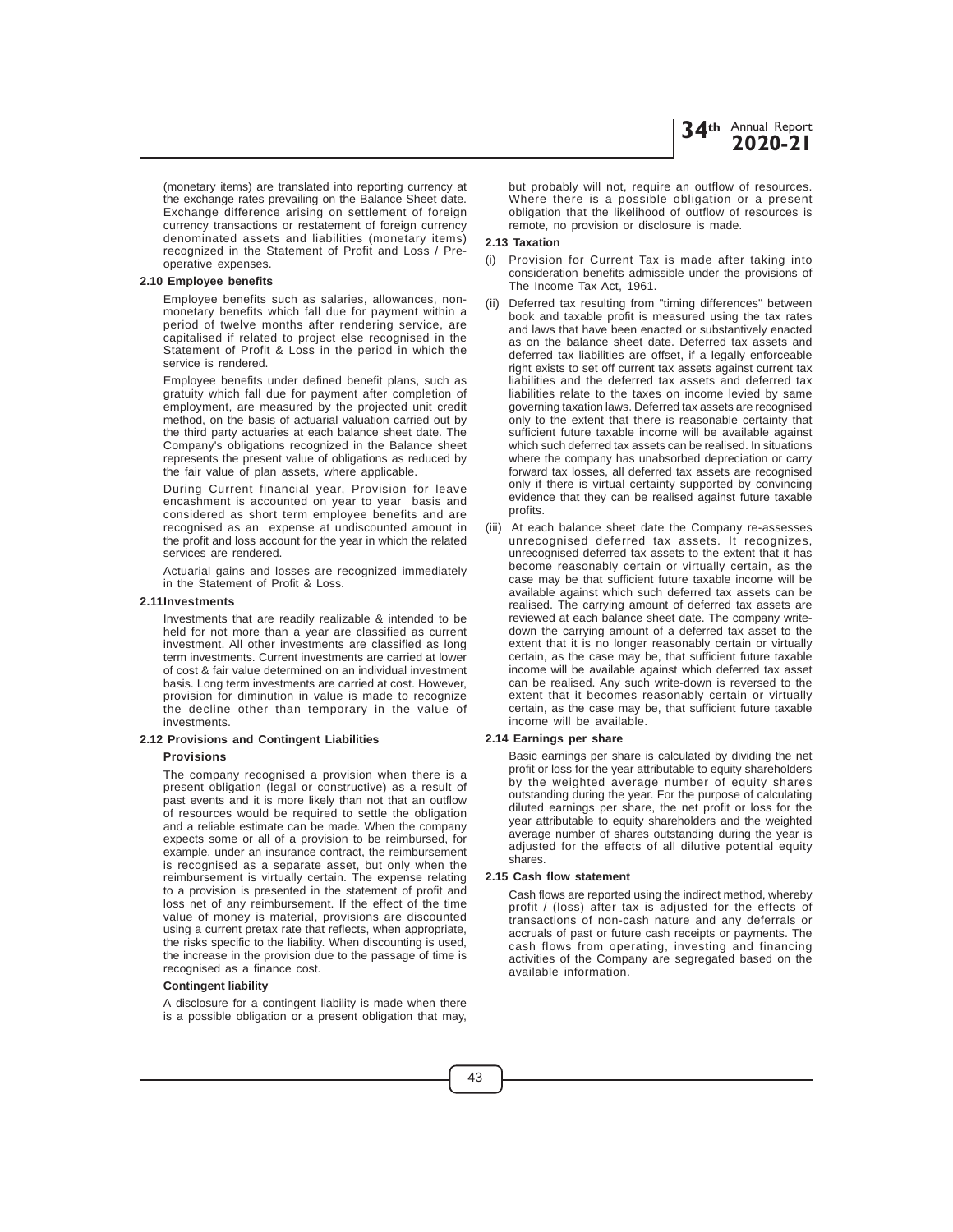#### **3 Scheme of Arrangement :**

The Board of Directors in their meeting held on October 18, 2013 had approved the effect of the orders of the Hon'ble Bombay High Court dated 3rd September 2013, (which was filed with the Registrar of Companies on 11th October 2013 the Effective date) approving the Scheme of Arrangement under Section 391 to 394 of the Companies Act, 1956 for hive off of the Cuddalore Power Division of the Company to the SRM Energy Tamilnadu Private Limited, with effect from 1st April 2012 (the "Appointed Date"). Accordingly all the assets and liabilities of the Cuddalore Power Division of the Company at book value as on 01.04.2012 along with increase or decrease thereafter were transferred to the SRM Energy Tamilnadu Private Limited.

#### **4 Non-current Investments**

Trade Investments (valued at cost unless stated otherwise)

#### **-Investment in Equity Instruments of Wholly Owned Subsidiary Company**

1.32 million (Previous year 1.32 million) Equity Shares in SRM Energy Tamilnadu Pvt. Ltd. of  $\overline{\zeta}$  10 each fully paid up **13.20** 13.20 13.20 **13.20** 13.20

|   |                                         |             |                                  | As at             |             | As at                            |
|---|-----------------------------------------|-------------|----------------------------------|-------------------|-------------|----------------------------------|
|   |                                         |             |                                  | 31.03.2021        |             | 31.03.2020                       |
|   |                                         |             |                                  | $($ ₹ in million) |             | $(5$ in million)                 |
|   | <b>Current Assets</b>                   |             |                                  |                   |             |                                  |
| 5 | <b>Cash and Cash Equivalents</b>        |             |                                  |                   |             |                                  |
|   | Balances with Banks in Current Account  |             |                                  | 0.01              |             | 0.02                             |
|   | Cash in Hand                            |             |                                  | 0.03              |             | 0.00                             |
|   |                                         |             |                                  | 0.04              |             | 0.02                             |
|   |                                         |             |                                  |                   |             |                                  |
|   |                                         |             |                                  |                   |             |                                  |
|   |                                         |             |                                  | As at             |             | As at                            |
|   |                                         |             |                                  | 31.03.2021        |             | 31.03.2020                       |
|   |                                         |             |                                  | (₹ in million)    |             | $(5 \in \mathbb{R})$ in million) |
| 6 | <b>Other Current Assets</b>             |             |                                  |                   |             |                                  |
|   | <b>Unsecured Considered good</b>        |             |                                  |                   |             |                                  |
|   | Advances recoverable in cash or in kind |             |                                  | 0.01              |             | 0.01                             |
|   | Balance with Revenue Authorities        |             |                                  |                   |             | 0.12                             |
|   |                                         |             |                                  | 0.01              |             | 0.13                             |
|   |                                         |             |                                  |                   |             |                                  |
| 7 | <b>Equity Share Capital</b>             |             |                                  |                   |             |                                  |
|   |                                         |             | As at 31.03.2021                 |                   |             | As at 31.03.2020                 |
|   | <b>Authorised Shares</b>                | No. million | $\bar{\bar{\mathbf{z}}}$ million |                   | No. million | ₹ million                        |
|   | Equity Shares of ₹10/- each             | 11.30       | 113.00                           |                   | 11.30       | 113.00                           |
|   |                                         | 11.30       | 113.00                           |                   | 11.30       | 113.00                           |

The shareholders of the Company have given their approval for increase of Authorised Capital to  $\bar{z}$  150 million pursuant a resolution passed on August 13, 2010 through postal ballot. The process with Registrar of Companies is underway to increase the same.

| Issued, subscribed and paid up                        |      |       |      |       |
|-------------------------------------------------------|------|-------|------|-------|
| Equity Shares of $\bar{\tau}$ 10/- each fully paid up | 9.06 | 90.60 | 9.06 | 90.60 |
|                                                       | 9.06 | 90.60 | 9.06 | 90.60 |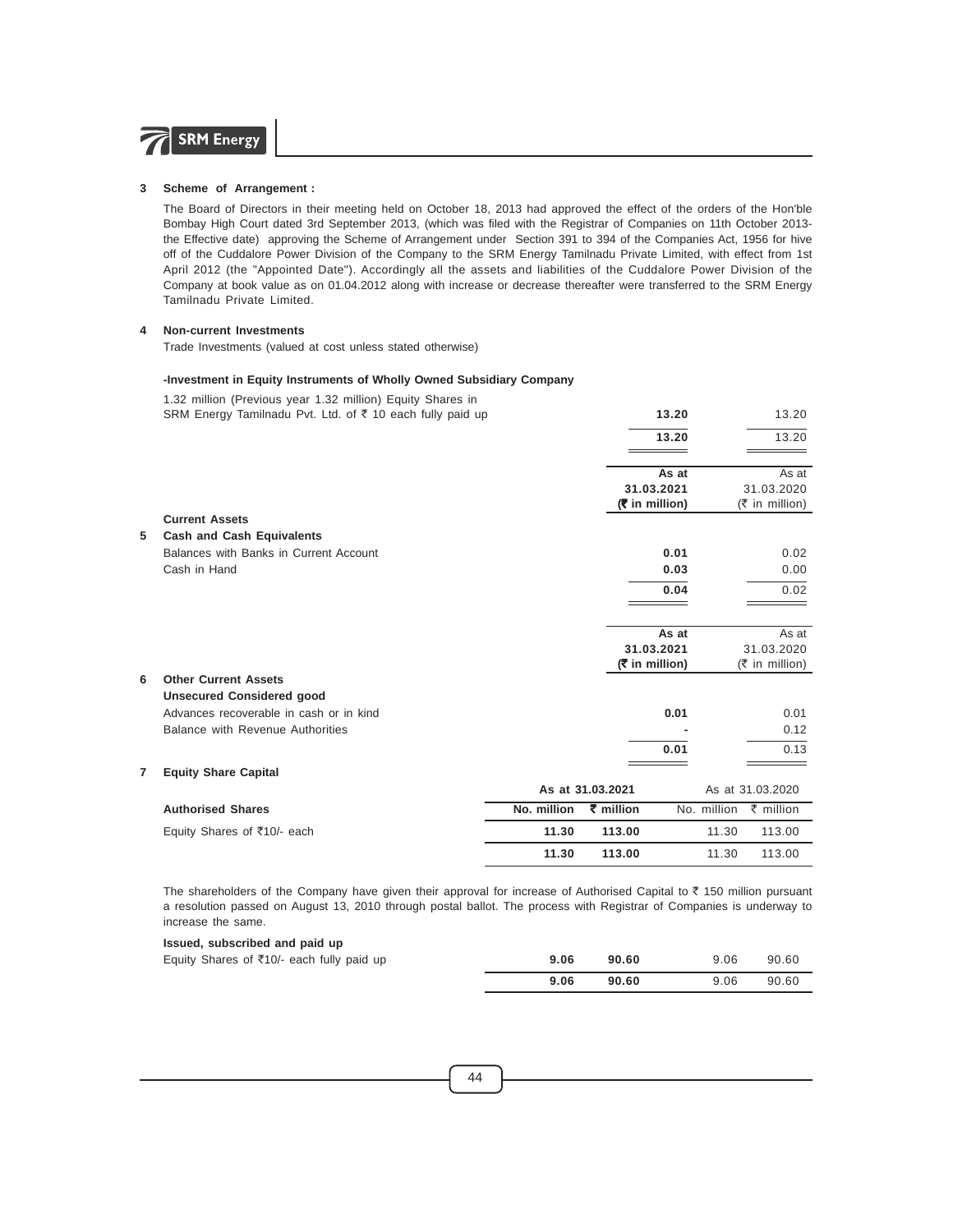#### **7.1 Reconciliation of the shares outstanding at the beginning and at the end of the reporting period Equity Shares**

| Lyuny Unarts<br>At the beginning of the year | 9.06                     | 90.60 | 9.06                     | 90.60                    |
|----------------------------------------------|--------------------------|-------|--------------------------|--------------------------|
| Issued during the year                       | $\overline{\phantom{a}}$ | -     | $\overline{\phantom{0}}$ | $\overline{\phantom{a}}$ |
| Outstanding at the end of the year           | 9.06                     | 90.60 | 9.06                     | 90.60                    |

**7.2** 6.45 million (Previous year 6.45 million) Equity Shares are held by the Holding Company - Spice Energy Pvt. Ltd.

#### **7.3 Details of shareholders holding more than 5% shares in the Company**

|                                                  | As at 31.03.2021      |        | As at 31.03.2020      |        |  |
|--------------------------------------------------|-----------------------|--------|-----------------------|--------|--|
|                                                  | No. million % holding |        | No. million % holding |        |  |
| Equity Shares of ₹ 10 each fully paid up held by |                       |        |                       |        |  |
| Spice Energy Pvt. Ltd., the holding company      | 6.45                  | 71.19% | 6.45                  | 71.19% |  |
|                                                  | 6.45                  | 71.19% | 6.45                  | 71.19% |  |

# **7.4 Terms / rights attached to equity shares**

The Company has only one class of Equity Shares having a par value of Rs.10 per share. Each holder of Equity Shares is entitled to one vote per share. The company declares and pays dividend in Indian rupees. The dividend, if any proposed by the Board of Directors is subject to the approval of the shareholders in the ensuing Annual General Meeting. In the event of liquidation of the Company, the holders of Equity Shares will be entitled to receive the remaining assets of the Company, after distribution of all preferential amounts. The distribution will be in proportion to the number of Equity Shares held by the Shareholders.

| 8  | <b>Other Equity</b>                                                                                                                                                                                             |                                             | 31.03.2021<br>(₹ in million)     | As at                            | As at<br>31.03.2020<br>(₹ in million)                          |
|----|-----------------------------------------------------------------------------------------------------------------------------------------------------------------------------------------------------------------|---------------------------------------------|----------------------------------|----------------------------------|----------------------------------------------------------------|
|    | Surplus/(Deficit) in the Statement of Profit and Loss<br>Balance as per last financial statements<br>Loss for the Current year<br>Balance at the end of the year                                                |                                             |                                  | (111.12)<br>(4.29)<br>(115.41)   | (107.50)<br>(3.62)<br>(111.12)                                 |
| 9  | <b>Provisions</b>                                                                                                                                                                                               | <b>Non-Current</b>                          |                                  |                                  | <b>Current</b>                                                 |
|    |                                                                                                                                                                                                                 | As at<br>31.03.2021<br>$\bar{\tau}$ million | As at<br>31.03.2020<br>₹ million | As at<br>31.03.2021<br>₹ million | As at<br>31.03.2020<br>$\bar{\tau}$ million                    |
|    | Provision for employee benefit<br>Provision for Gratuity (Unfunded)                                                                                                                                             | 0.13                                        | 0.06                             | 0.00                             |                                                                |
|    |                                                                                                                                                                                                                 | 0.13                                        | 0.06                             | 0.00                             |                                                                |
|    | <b>Current Liabilities</b><br>10 Financial Liabilities - Borrowings<br>Loan from Related party (Refer Note 22)<br>- Spice Energy Private Limited<br>- SRM Energy Tamilnadu Pvt. Ltd.<br>- Directors & Relatives |                                             | 31.03.2021<br>(₹ in million)     | As at<br>33.03<br>2.22<br>2.49   | As at<br>31.03.2020<br>(₹ in million)<br>33.61<br>0.00<br>0.00 |
|    |                                                                                                                                                                                                                 |                                             |                                  | 37.74                            | 33.61                                                          |
| 11 | <b>Other Current Liabilities</b><br>Sundry Creditors for Expenses<br>Provision for Expenses<br><b>Other Liabilities</b>                                                                                         |                                             |                                  | 0.16<br>0.00<br>0.03<br>0.19     | 0.18<br>0.00<br>0.02<br>0.20                                   |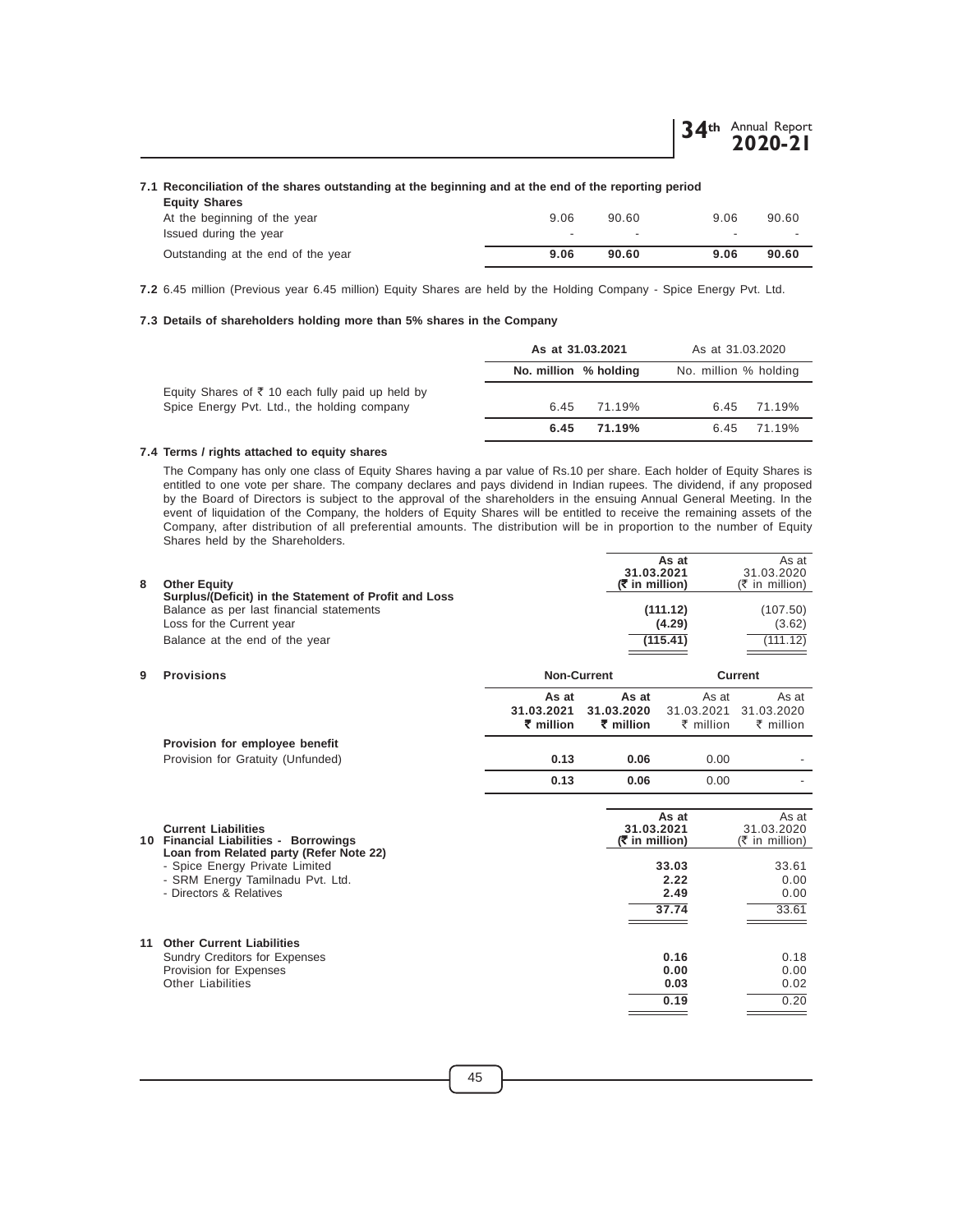|                                                         | <b>Year Ended</b> | Year Ended       |
|---------------------------------------------------------|-------------------|------------------|
|                                                         | 31.03.2021        | 31.03.2020       |
| 12 Other Income                                         | $($ ₹ in million) | $(5$ in million) |
| Liability No Longer Required Written Back               |                   | 0.85             |
| Interest on income tax refund/TDS written off recovered | 0.01              | 0.00             |
| Interest Income                                         |                   |                  |
|                                                         | 0.01              | 0.85             |
|                                                         |                   |                  |
|                                                         |                   |                  |
|                                                         | <b>Year Ended</b> | Year Ended       |
|                                                         | 31.03.2021        | 31.03.2020       |
| 13 Employee Benefit expenses                            | (₹ in million)    | (₹ in million)   |
|                                                         |                   |                  |
| <b>Salaries</b>                                         | 2.94              | 3.29             |
| Gratuity (refer note no. 20)                            | 0.07              | 0.05             |
| Leave Encashment                                        | 0.15              | 0.00             |
|                                                         | 3.16              | 3.34             |
|                                                         |                   |                  |
|                                                         |                   |                  |
|                                                         | Year Ended        | Year Ended       |
|                                                         | 31.03.2021        | 31.03.2020       |
| 14 Other Expenses                                       | (₹ in million)    | (₹ in million)   |
| <b>Advertisement Expenses</b>                           | 0.12              | 0.12             |
| Auditors' Remuneration                                  | 0.18              | 0.20             |
| Postage, Telephone, Telex & Courier Charges             | 0.00              | 0.05             |
| Printing and Stationery                                 | 0.05              | 0.12             |
| Legal and Professional Charges                          | 0.20              | 0.16             |
| Rates & Taxes                                           | 0.01              | 0.00             |
| <b>Annual Listing Fees</b>                              | 0.43              | 0.42             |
| Miscellaneous Expenses                                  | 0.03              | 0.06             |
| <b>GST Input Reversed</b>                               | 0.12              |                  |
|                                                         |                   |                  |
|                                                         | 1.14              | 1.13             |
|                                                         |                   |                  |
|                                                         | <b>Year Ended</b> | Year Ended       |
|                                                         | 31.03.2021        | 31.03.2020       |
| 15 Extra-ordinary Items                                 | (₹ in million)    | (₹ in million)   |
|                                                         |                   |                  |
| Liability No Longer Required Written Back(*)            |                   | 0.85             |
|                                                         |                   | 0.85             |
|                                                         |                   |                  |

(\*)Provision created of unclaimed liability of one of the employees more than 3 years engaged with the company in early years.

# **16 Capital and other commitments**

Estimated amount of contract remaining to be executed on capital account net of advances paid as at 31/03/2021 : Nil (Previous year: Nil)

# **17 Contingent Liabilities:**

Disputed dues of Income tax due to non/late deposit of TDS for the assessment years 2008-09 to 2014-15: ₹ million 0.07/- (Previous year - 0.07 million)

| 18 Auditors Remuneration (Refer note no 15 above) | As at<br>31.03.2021<br>(₹ in million) | As at<br>31.03.2020<br>$(5$ in million) |
|---------------------------------------------------|---------------------------------------|-----------------------------------------|
| Audit Fees (including limited review)             | 0.18                                  | 0.20                                    |
| Out of Pocket Expenses                            | $\overline{\phantom{a}}$              |                                         |
| Total                                             | 0.18                                  | 0.20                                    |

**19 CIF VALUE OF IMPORTS, EXPENDITURE, REMITTANCES AND EARNINGS IN FOREIGN CURRENCY - Nil**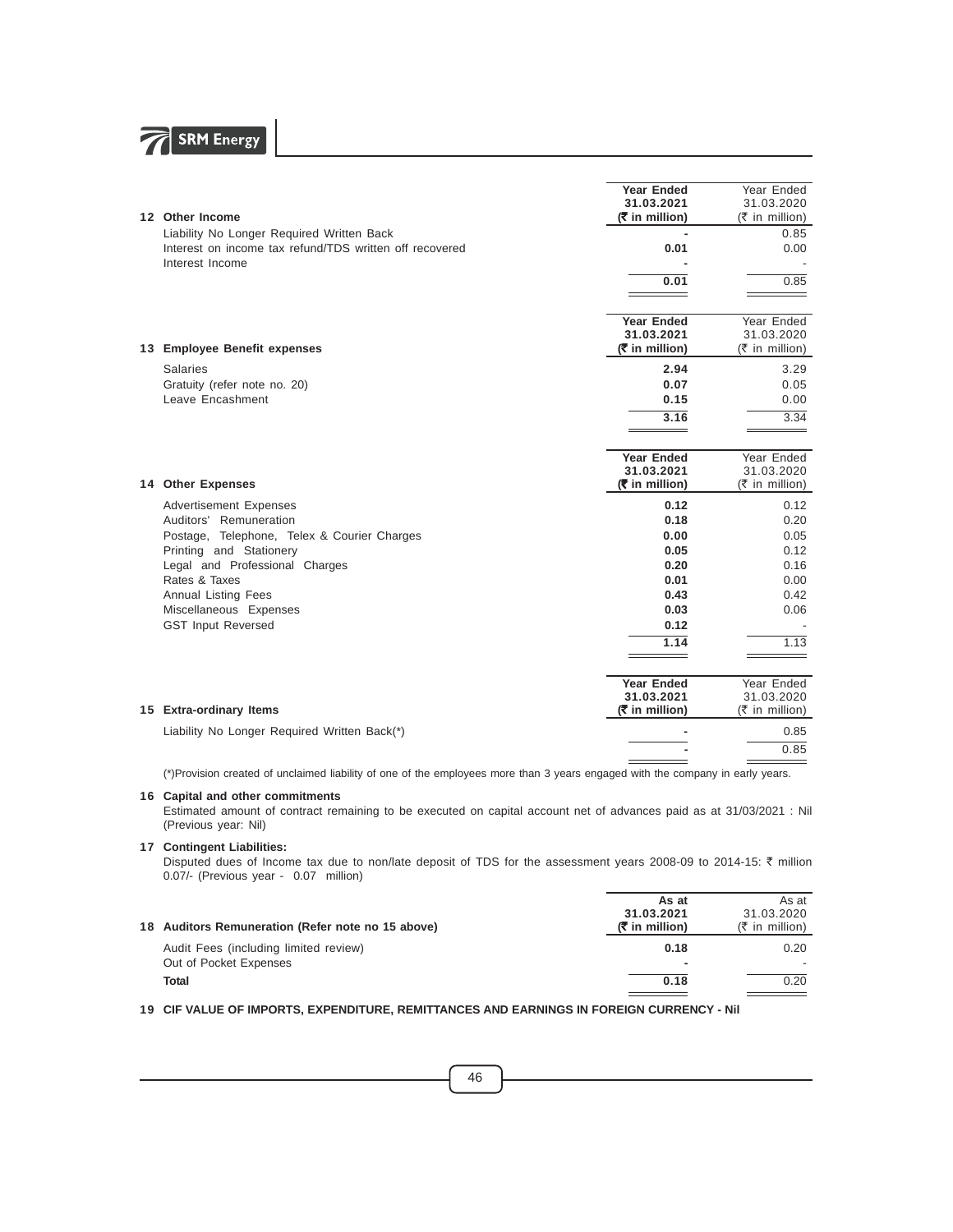|     | 20 DISCLOSURE OF "EMPLOYEE BENEFITS" are as follows:                         |           |           |                                 |                               |           |
|-----|------------------------------------------------------------------------------|-----------|-----------|---------------------------------|-------------------------------|-----------|
|     | <b>Defined Benefits Plans</b>                                                |           |           |                                 |                               |           |
|     | Gratuity                                                                     |           |           |                                 |                               |           |
|     | <b>Actuarial Assumptions</b>                                                 |           |           | 2020-21                         |                               | 2019-20   |
|     | Discount Rate (Per Annum)                                                    |           |           | 6.80%                           |                               | 6.84%     |
|     | Rate of increase in compensation levels (Per Annum)                          |           |           |                                 | 5%                            | 5%        |
|     | Expected average remaining lives of the employees (in no of years)           |           |           |                                 | 15                            | 15        |
|     | <b>Attrition Rate</b>                                                        |           |           |                                 | 2%                            | 2%        |
|     |                                                                              |           |           | $\overline{\mathbf{z}}$ million |                               | ₹ million |
|     | <b>Particulars</b>                                                           |           |           | 2020-21                         |                               | 2019-20   |
| т   | Change in Present Value of Obligation                                        |           |           |                                 |                               |           |
|     | Present value of defined benefits obligation as at the beginning of the year |           |           |                                 | 0.06                          | 0.01      |
|     | <b>Interest Cost</b>                                                         |           |           |                                 |                               |           |
|     | <b>Current Service Cost</b>                                                  |           |           |                                 | 0.07                          | 0.05      |
|     | <b>Benefits Paid</b>                                                         |           |           |                                 |                               |           |
|     | Actuarial (Gain) / loss on obligation                                        |           |           |                                 |                               |           |
|     | Present value of defined benefits obligation as at the end of the year       |           |           |                                 | 0.13                          | 0.06      |
| Ш   | Amount recognised in the Balance Sheet                                       |           |           |                                 |                               |           |
|     | Liability at the end of the year                                             |           |           |                                 | 0.13                          | 0.06      |
|     | Fair Value of Plan Assets at the end of the year                             |           |           |                                 | 0.00                          |           |
|     | Amount recognised in the Balance Sheet                                       |           |           |                                 | 0.13                          | 0.06      |
| Ш   | Expenses recognised in the Statement of Profit & Loss                        |           |           |                                 |                               |           |
|     | <b>Current Service Cost</b>                                                  |           |           |                                 | 0.07                          | 0.05      |
|     | Past Service Cost                                                            |           |           |                                 |                               |           |
|     | <b>Interest Cost</b>                                                         |           |           |                                 | 0.00                          | 0.00      |
|     | Expected Return on Plan Assets                                               |           |           |                                 |                               |           |
|     | Net Actuarial (Gain)/Loss Recognised in the year                             |           |           |                                 | 0.00                          | 0.00      |
|     | Total expenses recognised in the Statement of Profit & Loss                  |           |           |                                 | 0.07                          | 0.00      |
| IV. | <b>Balance Sheet Reconciliation</b>                                          |           |           |                                 |                               |           |
|     | Liability at the beginning of the year                                       |           |           |                                 | 0.06                          | 0.01      |
|     | Expenses as above                                                            |           |           |                                 | 0.07                          | 0.05      |
|     | <b>Benefits Paid</b>                                                         |           |           |                                 | 0.00                          | 0.00      |
|     | Amount recognised in the Balance Sheet                                       |           |           |                                 | 0.13                          | 0.06      |
| v   | Disclosures as required under Para 120(n):                                   |           |           |                                 |                               |           |
|     | <b>Particulars</b>                                                           | 2020-2021 | 2019-2020 |                                 | 2018-2019 2017-2018 2016-2017 |           |
|     | Present value of defined benefit obligation<br>Fair Value of Plan Assets     | 0.13      | 0.01      | 0.01                            | 0.76                          | 0.01      |
|     | Surplus / (Deficit) in the Plan                                              | 0.07      | (0.01)    | (0.01)                          | (0.76)                        | (0.01)    |
|     | Experience adjustment on liability {loss/(gain)}                             | 0.07      | (0.01)    | (0.01)                          | (0.01)                        | (0.01)    |

The estimates of future salary increase considered in actuarial valuation take account of inflation, seniority, promotion, and other relevant factors, such as supply and demand in the employment market.

### **21 Segment Reporting :**

The Company is in the porcess of setting up Thermal power project in its wholly owned subsidary, which at present, constitutes its single operating segment. Therefore, there is no disclosure as per Ind AS-108 on 'Segment Reporting'.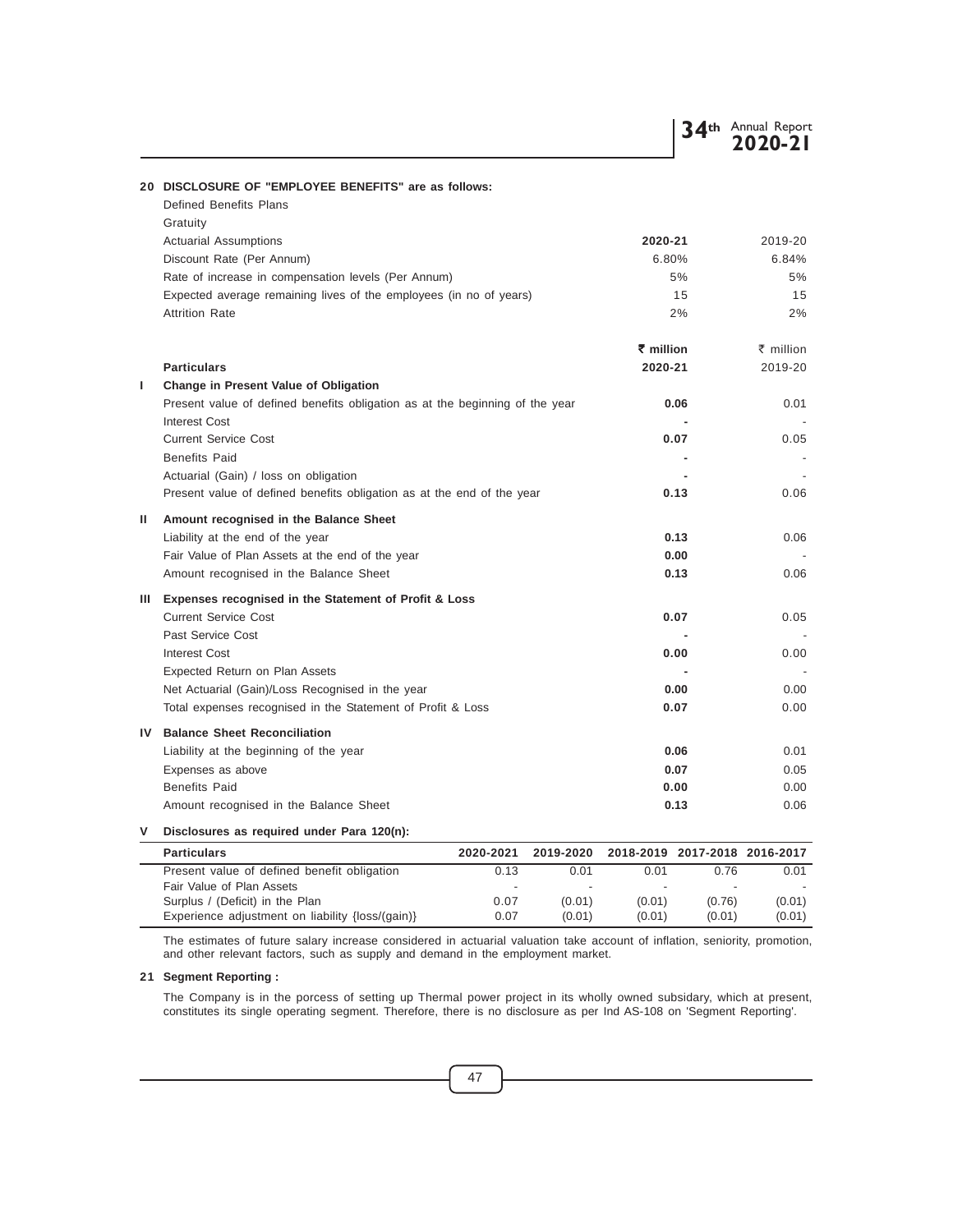# **22 Related Party Transactions as per Ind AS 24 :**

- **A. List of Related Parties**
- **1) Holding Company:** Spice Energy Pvt. Ltd
- **2) Subsidiaries:**

SRM Energy Tamilnadu Pvt. Ltd. (Wholly owned subsidiary)

# **3) Key Management Personnel :**

- Mr. Vishal Rastogi **Managing Director** Managing Director
- Mr. Raman Kumar Mallick Chief Financial Offier
- Mr. Suvindra Kumar Company Secretary

# **4) Relatives of Key Management Personnel**

M/s. Priya Gupta & Associates (Relative of Company Seceratary)

# **B. Transactions with Related Parties**

| <b>Particulars</b>                                                    | <b>Holding Company</b> |                     | <b>Subsidiary</b>   |                            | Key management<br>personnel and their<br>relatives |                            |
|-----------------------------------------------------------------------|------------------------|---------------------|---------------------|----------------------------|----------------------------------------------------|----------------------------|
|                                                                       | As at<br>31.03.2021    | As at<br>31.03.2021 | As at<br>31.03.2021 | <b>As at</b><br>31.03.2020 | As at<br>31.03.2021                                | <b>As at</b><br>31.03.2021 |
| Investment in Wholly owned subsidiary<br>as per Scheme of Arrangement |                        | ٠                   |                     |                            | 155                                                |                            |
| Loan Given                                                            |                        |                     | -                   |                            |                                                    |                            |
| Payment received against Loan Given                                   |                        | ۰                   |                     |                            |                                                    |                            |
| Loan Taken *                                                          | 2.46                   | 4.89                | 2.22                |                            | 2.49                                               |                            |
| Loans repaid *                                                        | 3.04                   | 0.05                |                     |                            |                                                    |                            |
| Interest Income                                                       |                        |                     | ٠                   |                            |                                                    |                            |
| <b>Expense Paid</b>                                                   |                        |                     | ٠                   |                            | 0.06                                               |                            |
| Closing Balance:                                                      |                        |                     |                     |                            |                                                    |                            |
| Investment in Wholly owned subsidiary                                 |                        |                     | 13.20               | 13.20                      |                                                    |                            |
| Creditors for expenses                                                |                        |                     |                     |                            | 0.06                                               |                            |
| Loan Payable                                                          | 33.03                  | 33.61               | 2.22                | ٠                          | 2.49                                               |                            |

# **23 Earnings Per Share (EPS):**

| <b>Particulars</b>                                                                              | As at        | As at I                 |
|-------------------------------------------------------------------------------------------------|--------------|-------------------------|
|                                                                                                 | 31.03.2021   | 31.03.2020              |
|                                                                                                 | ₹ in million | $\bar{\tau}$ in million |
| Net Loss as per Statement of Profit and Loss (in ₹)                                             | (4.29)       | (4.11)                  |
| Weighted average number of equity shares (par value of $\bar{\tau}$ 10/- each)                  | 9.06         | 9.06                    |
| Earnings per share (Face value of $\bar{\tau}$ 10/- each)- Basic and Diluted (in $\bar{\tau}$ ) | (0.47)       | (0.45)                  |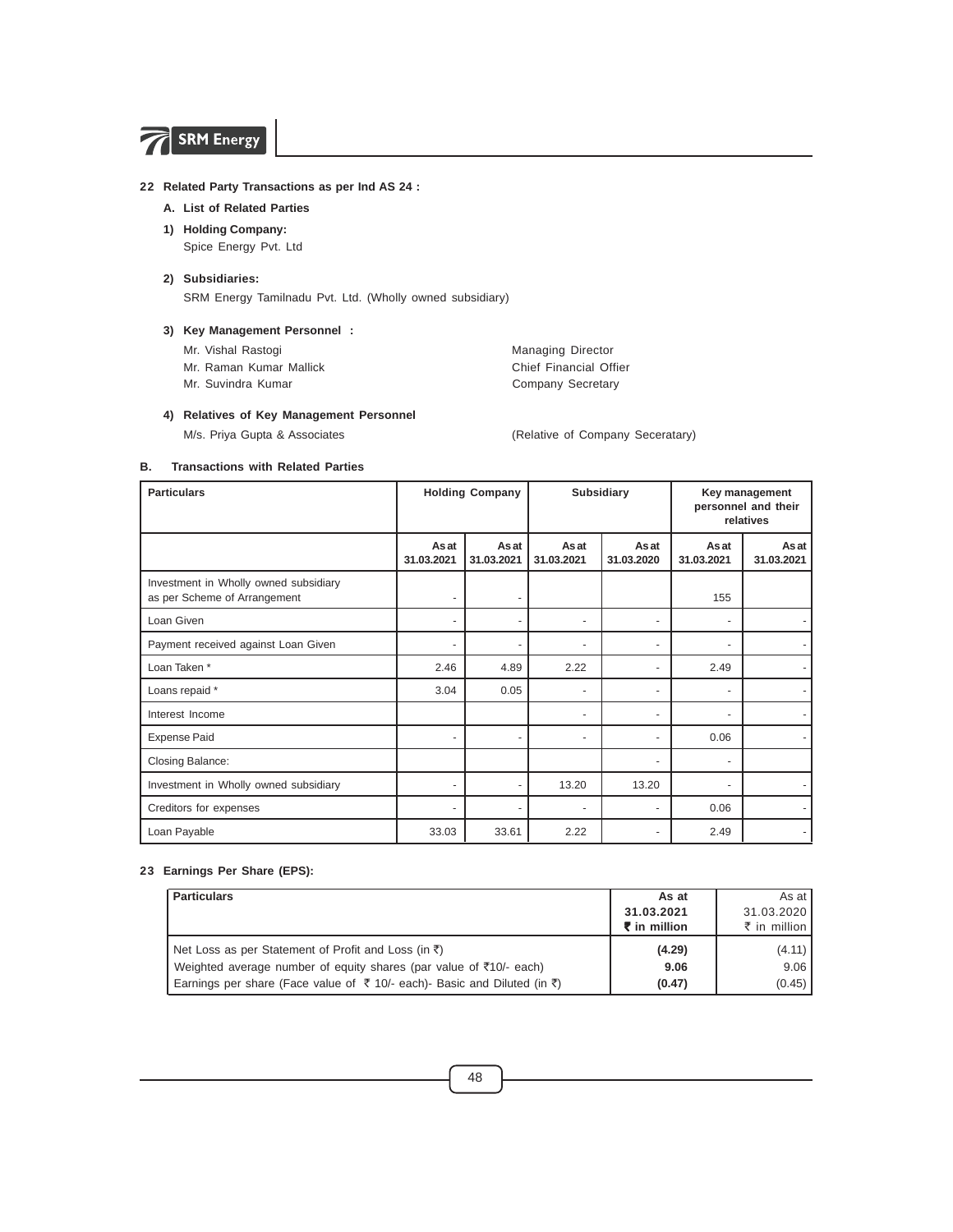#### **24 Deferred Tax:**

Deferred tax asset has not been recognized considering the principle of virtual certainty as per Ind AS 12 'Income Taxes'.

### **25 Disclosure in respect of Operating Leases:**

Loans and advances in the nature of loans to subsidiary :

- (a) The Company has entered into cancellable / non-cancellable leasing agreement for office premises renewable by mutual consent on mutually agreeable terms.
- (b) Future minimum lease payments under non-cancellable operating lease are as under:

 $\bar{\tau}$  in million

| <b>Particulars</b>     | <b>Lease Rental Debited to</b><br><b>Statement of Profit and Loss</b> | <b>Future Minimum Lease Rentals</b> |                         |                      |
|------------------------|-----------------------------------------------------------------------|-------------------------------------|-------------------------|----------------------|
|                        | (Cancellable and<br>Non cancellable)                                  | Less Than<br>Year                   | Between 1<br>to 5 Years | More than<br>5 Years |
| <b>Office Premises</b> |                                                                       | 0.00                                |                         |                      |

The lease rentals have been included under the head "Rent" under Note no. "15 - Other Expenses".

**26** In the opinion of the management, the realizable value of Current Assets, loans and Advances in the ordinary course of business would not be less than the amount at which they are stated in the Balance Sheet and provision for all known and determined liabilities are adequately made.

#### **27 Going Concern**

The Company's net worth has been significantly reduced and it has been incurring cash losses and the promoters/ directors/ Subsidiary Company have infused funds by way of unsecured loan and are committed to provide necessary funding to meet the liabilities and future running expenses of the Company. Further, pursuant to approval obtained from shareholders to sale/transfer, assign, deliver or otherwise dispose off the Land for the Power plant admeasuring 215.14 acres currently in the name of its wholly owned subsidiary, the subsidiary company has sold its land admeasuring 127.30 acres for Rs. 338.77 Lacs till the end of current financial year and the sale proceeds as received is being used to partially settle the pending loan. Till now approx. 41% of the land are unsold. In view of aforesaid , the accounts have been prepared under going concern basis.

**28** INFORMATION PERTAINING TO LOANS AND GUARANTEES GIVEN TO SUBSIDIARIES (INFORMATION PURSUANT TO CLAUSE 32 OF LISTING AGREEMENTS WITH STOCK EXCHANGES AND SECTION 186 OF THE COMPANIES ACT, 2013):

### **(**` **in millions)**

| Name of Company             | Outstanding | Given during | Adjusted/     | Closing at  | Maximum     | Purpose |
|-----------------------------|-------------|--------------|---------------|-------------|-------------|---------|
|                             | as at the   | the year     | repaid during | the end     | amount      | of Loan |
|                             | beginning   |              | the year      | of the year | outstanding |         |
|                             | of the year |              |               |             | during the  |         |
|                             |             |              |               |             | vear        |         |
| <b>SRM Energy Tamilnadu</b> |             |              |               |             |             |         |
| Pvt. Ltd.                   |             | -            |               |             |             |         |

- **29** Previous year figures have been regrouped and rearranged wherever necessary. to make them comparable to those for the current year. Figures in bracket indicate previous year's figures.
- **30** The Income Tax Department has issued an order for the A.Y.2008-09 disallowing Rs.51.12 lacs w.r.t sales tax liabilities covered under the sales tax deferral scheme and for the A.Y.2013-14 disallowed Rs.8.31 lacs for the assessment u/s 143(3).The Company has filed appeals before CIT(A) in both the above matter. Also, demand raised by the Income Tax office Rs.0.60 lacs for the AY 2003-04, Rs.45.88 lacs for the AY 2007-08 and Rs.3.81 lacs for the AY 2009-10. In response of these demands of Rs.50.29 lacs, a suitable reply along with respective challans have been submitted by the Company to the Income Department.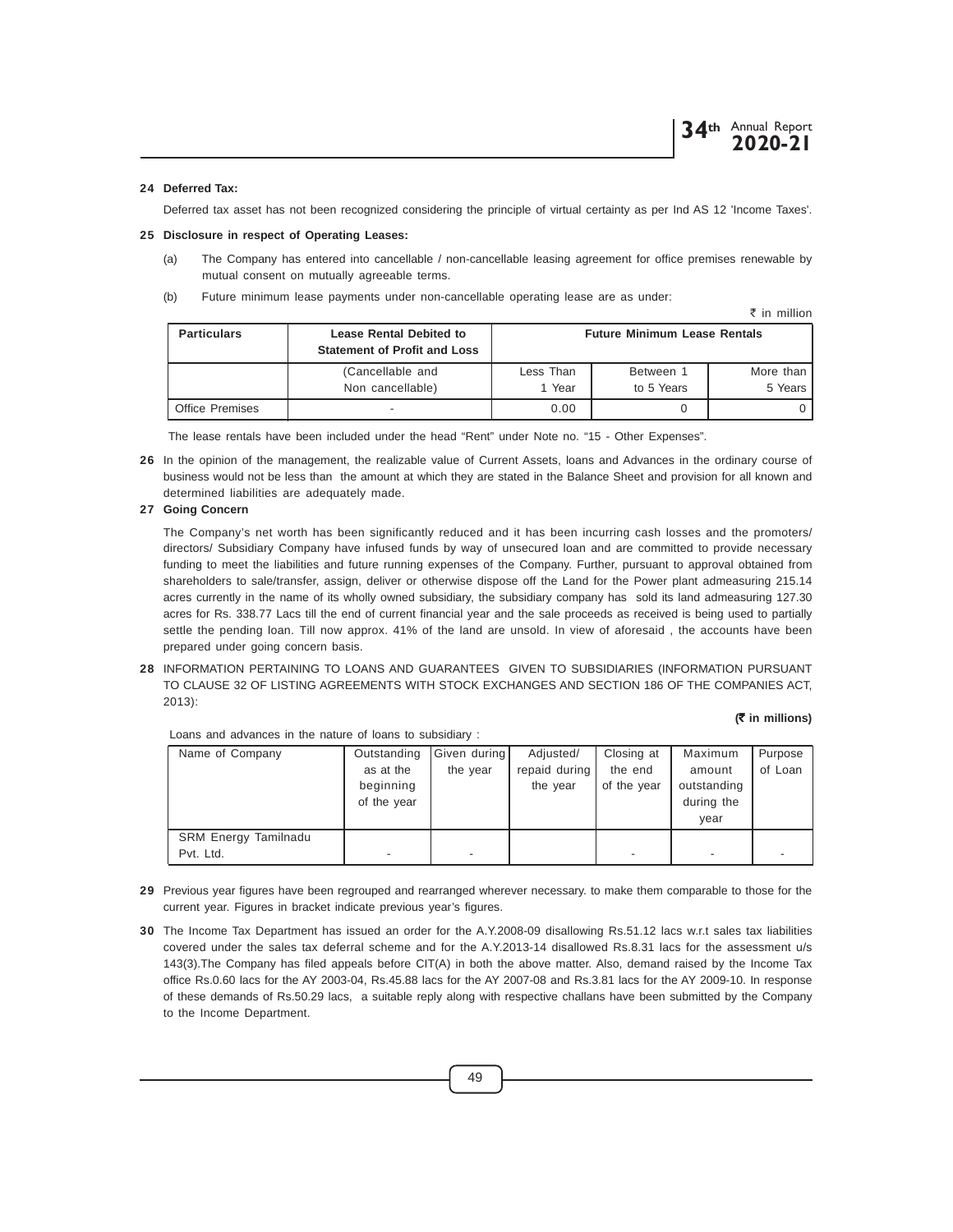31. The Company had obtained approval of Shareholders on 21st April, 2019 to sale/ transfer, assign, deliver or otherwise dispose off the Land for the Power plant admeasuring 215.140 acres in the name of its Wholly owned Subsidiary Company (WOS) viz. SRM Energy Tamilnadu Private Limited ("SETPL") towards using the sale proceeds to settle partially the loan extended by Mr. Gagan Rastogi in favour of the wholly owned subsidiary.

Further, as per the circusmatnces, the Wholly Owned Subsidiary Company entered into a loan agreement with one of its directors Mr. Vishal Rastogi for financial assistance to the Company with one of the conditions that it will have to repay the loan as extended under the agreement over and above any other liability of the company at the time of repayment, (subject to approval of the shareholders). Considering the situation, the Board of our Company in its meeting held on 10th March, 2021 took decision to ascertain approval of shareholders for partial alteration of the Special Resolution passed on 21st April, 2019 towards utilizing the sale proceeds of land to settle the loan extended by Mr. Vishal Rastogi under the aforesaid agreement to WOS, over and above the existing provisions/authorisations in the said special resolution. The Company obtained shareholders approval for the same on 15th April, 2021.

The WOS has sold land admeasuring 127.300 acres for Rs. 338.78 Lacs and out of the sale proceeds Rs. 66.05 Lacs has been utilized to settle pending loan and Rs. 265.00 Lacs has been invested in Mutual Fund (debt fund).

- **32** India continues to grapple with Covid-19's crippling consequences not only related to health but also creating enormous economic and social problems. The devastating second wave of Covid-19 is much more severe than the first wave. There are continuous regional lockdowns that took place in the country. SEBI vide its Circular No. SEBI/HO/CFD/CMD1/CIR/P/ 2021/556 dated 29th April, 2021 had duly extended date for filing of financial results under Regulation 33 of SEBI (LODR), 2015 till 30th June,2021.""Further to note that the company is not having any operations or activity at present, hence the Company is only restricted to activities relating to statutory compliance. Due to lack of business operations and turnover there is no considerable impact on company revenues, liquidity position and cash flow. However, the board is complying with all the necessary statutory and legal compliances. Management will continue to monitor any material changes to future economic conditions and the impact, if any on the company.
- **33** Figures are rounded off to the million.@'- represents figures less than Rs. 5,000 which have been shown at actual in brackets with @.

For **Saini Pati Shah & Co LLP** Chartered Accountants **Vishal Rastogi Vijay Kumar Sharma** FRN : 137904W/W-100622 Managing Director Director

**Pawan Kumar Jain** Partner **Suvindra Kumar Raman Kumar Mallick** Membership No. 418772 Company Secretary Chief Financial Officer UDIN: 21418772AAAABO8425 Place : New Delhi

Date : 29/06/2021

As per our attached report of even date **For & on Behalf of the Board of Directors**

DIN:02780975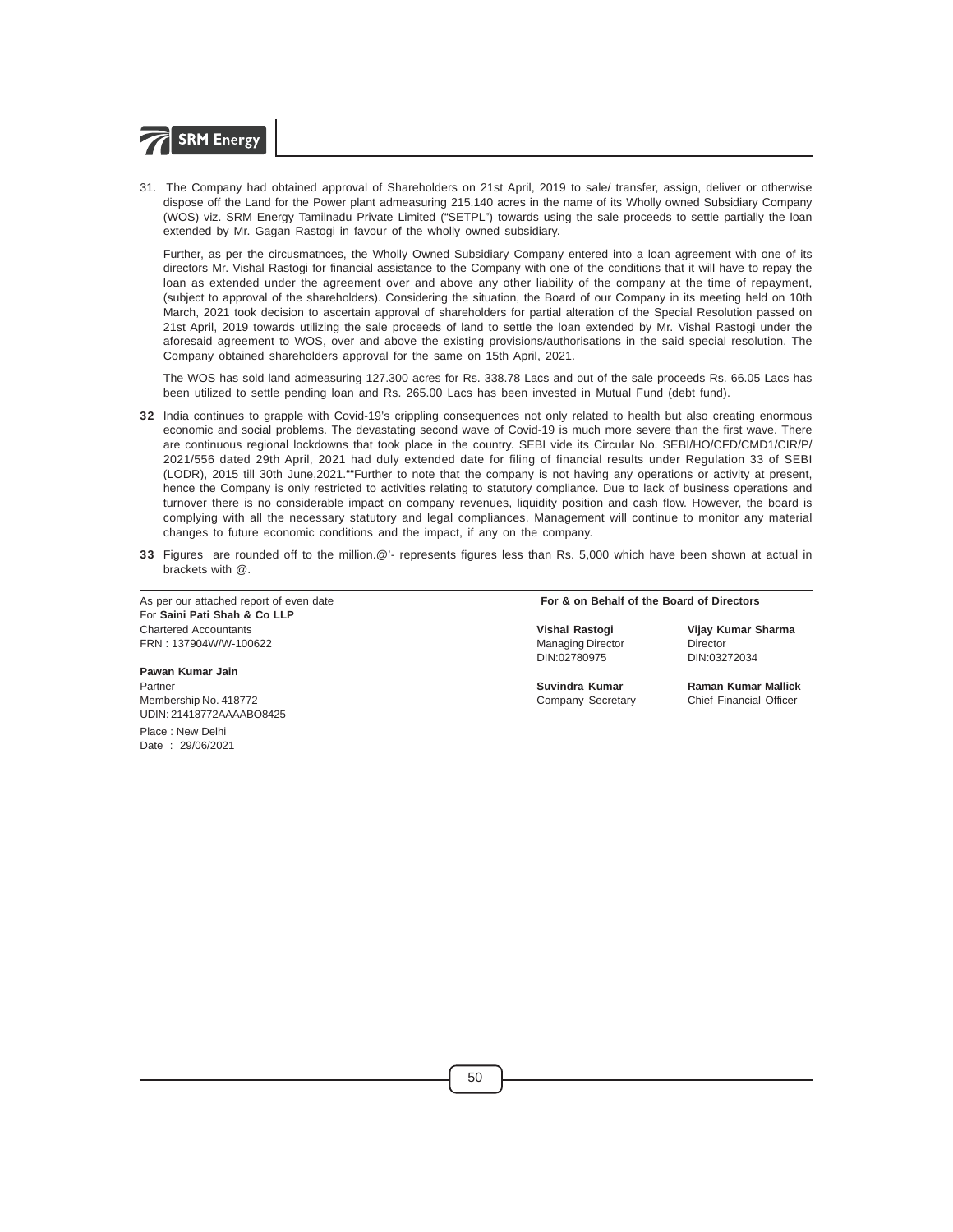# **INDEPENDENT AUDITOR'S REPORT**

#### **To The Members of SRM Energy Limited**

# **Report on the Consolidated Ind AS Financial Statements Opinion**

We have audited the accompanying consolidated Ind AS financial statements of SRM Energy Limited (hereinafter referred to as "the Holding Company") and its subsidiary SRM ENERGY TAMILNADU PRIVATE LIMITED (the Holding Company and its subsidiaries together referred to as "the Group") comprising the Consolidated Balance Sheet as at March 31, 2021, the Consolidated Statement of Profit and Loss including other comprehensive income, the Consolidated Cash Flow Statement, the Consolidated Statement of Changes in Equity, for the year then ended, and a summary of the significant accounting policies and other explanatory information (hereinafter referred to as "the consolidated Ind AS financial statements").

In our opinion and to the best of our information and according to the explanations given to us, the aforesaid Consolidated financial statements give the information required by the Act in the manner so required and give a true and fair view in conformity with the accounting principles generally accepted in India of state of affairs of the Company as at March 31, 2021 and loss, Changes in equity and its cash flows for the year ended on that date.

#### **Basis for Opinion**

We conducted our audit in accordance with the standards on Auditing specified under section 143 (10) of the Companies Act, 2013. Our responsibilities under those Standards are further described in the auditor's responsibilities for the audit of the financial statements section of our report. We are independent of the Company in accordance with the code of ethics issued by the Institute of Chartered Accountants of India together with the ethical requirements that are relevant to our audit of the financial statements under the provisions of the Act and the rules there under, and we have fulfilled our other ethical responsibilities in accordance with these requirements and the code of ethics. We believe that the audit evidence we have obtained is sufficient and appropriate to provide a basis for our opinion.

#### **Material Uncertainty Related to Going Concern**

Attention of the matters is invited to note no.29 of the notes to accounts regarding the consolidated financial statements of the Group having been prepared on a Going Concern basis, the Group's net worth has been significantly reduced and it has been incurring cash losses and the promoters/ director/ subsidiary company have infused funds by way of unsecured loan and are committed to provide necessary funding to meet the liabilities and future running expenses of the Group. Further, the Board of Directors of the SRM Energy Limited ("the Holding Company") have requisite approval obtained from the shareholders to sale/transfer, assign, deliver or otherwise dispose off the Land for the Power plant admeasuring 215.14 acres currently in the name of its wholly owned subsidiary, the subsidiary Company has sold its land admeasuring 127.30 acres for Rs. 338.77 Lacs during the current financial year and the sale proceeds as received is being used to partially settle the pending loan. The Subsidiary company incurred a loss of Rs. Rs. 112.36 Lacs during the current financial year on sale of land. Till now approx. 41% of the land are unsold. Considering the aforesaid facts the accounts are prepared under going concern basis.

Our opinion is not modified in respect to this matter.

#### **Key Audit Matters**

Key audit matters are those matters that, in our professional judgment, were of most significance in our audit of the

consolidated Ind AS financial statements of the current period. These matters were addressed in the context of our audit of the consolidated Ind AS financial statements as a whole, and in forming our opinion thereon, and we do not provide a separate opinion on these matters. For each matter below, our description of how our audit addressed the matter is provided in that context.

We have determined the matters described below to be the key audit matters to be communicated in our report. We have fulfilled the responsibilities described in the Auditor's responsibilities for the audit of the consolidated Ind AS financial statements section of our report, including in relation to these matters. Accordingly, our audit included the performance of procedures designed to respond to our assessment of the risks of material misstatement of the consolidated Ind AS financial statements. The results of our audit procedures, including the procedures performed to address the matters below, provide the basis for our audit opinion on the accompanying consolidated Ind AS financial statements.

| Key audit matters                                                                                                                                                                                                                                                                                                                                                                                                                                                                                                                       | How our audit addressed the<br>key audit matter                                                                                                                                                                                                                                                                                                                                                                                                                                                                                                                                                                                                                                                                                                                                                                                                                                                                                                                                                                                                                                                                                                          |  |  |  |  |
|-----------------------------------------------------------------------------------------------------------------------------------------------------------------------------------------------------------------------------------------------------------------------------------------------------------------------------------------------------------------------------------------------------------------------------------------------------------------------------------------------------------------------------------------|----------------------------------------------------------------------------------------------------------------------------------------------------------------------------------------------------------------------------------------------------------------------------------------------------------------------------------------------------------------------------------------------------------------------------------------------------------------------------------------------------------------------------------------------------------------------------------------------------------------------------------------------------------------------------------------------------------------------------------------------------------------------------------------------------------------------------------------------------------------------------------------------------------------------------------------------------------------------------------------------------------------------------------------------------------------------------------------------------------------------------------------------------------|--|--|--|--|
| Accuracy and completeness of disclosure of related party<br>transactions and compliance with the provisions of the<br>Companies Act 2013 and SEBI (Listing Obligations and<br>Disclosure Requirements) Regulations, 2015, as amended<br>('SEBI (LODR) 2015') (as described in note 24 of the<br>Consolidated Ind AS financial statements                                                                                                                                                                                                |                                                                                                                                                                                                                                                                                                                                                                                                                                                                                                                                                                                                                                                                                                                                                                                                                                                                                                                                                                                                                                                                                                                                                          |  |  |  |  |
| We identified the accuracy<br>and<br>completeness<br>of<br>disclosure of<br>related party<br>transactions<br>set out in<br>as<br>respective<br>notes<br>to<br>the<br>consolidated Ind AS financial<br>statements as a key audit<br>matter due to:<br><b>The</b><br>significance<br>$\bullet$<br>οf<br>transactions with related<br>parties during the year<br>ended March 31, 2021.<br>Related party transactions<br>subiect<br>to<br>the<br>are<br>compliance requirements<br>under the Companies Act<br>2013 and SEBI (LODR)<br>2015. | Our procedures in relation to<br>the disclosure of related party<br>transactions included:<br>Obtaining an understanding<br>$\bullet$<br>of the Company's policies<br>and procedures in respect of<br>the capturing of related party<br>transactions<br>and<br>how<br>management<br>ensures<br>all<br>transactions<br>and balances<br>with<br>related parties have<br>disclosed<br>in<br>the<br>been<br>consolidated Ind AS financial<br>statements.<br>Obtaining an understanding<br>of the Company's policies<br>and procedures in respect of<br>evaluating approval process<br>by the Board of Directors.<br>Aareeina<br>the<br>amounts<br>disclosed<br>underlying<br>to<br>documentation and reading<br>relevant agreements, on a<br>sample basis, as part of our<br>evaluation of the disclosure.<br>Assessina<br>management<br>evaluation of compliance<br>with the provisions of Section<br>177 and Section 188 of the<br>Companies Act 2013 and<br>SEBI (LODR) 2015.<br>Evaluating the disclosures<br>through reading of statutory<br>information.<br>books<br>and<br>records and other documents<br>obtained during the course of<br>our audit. |  |  |  |  |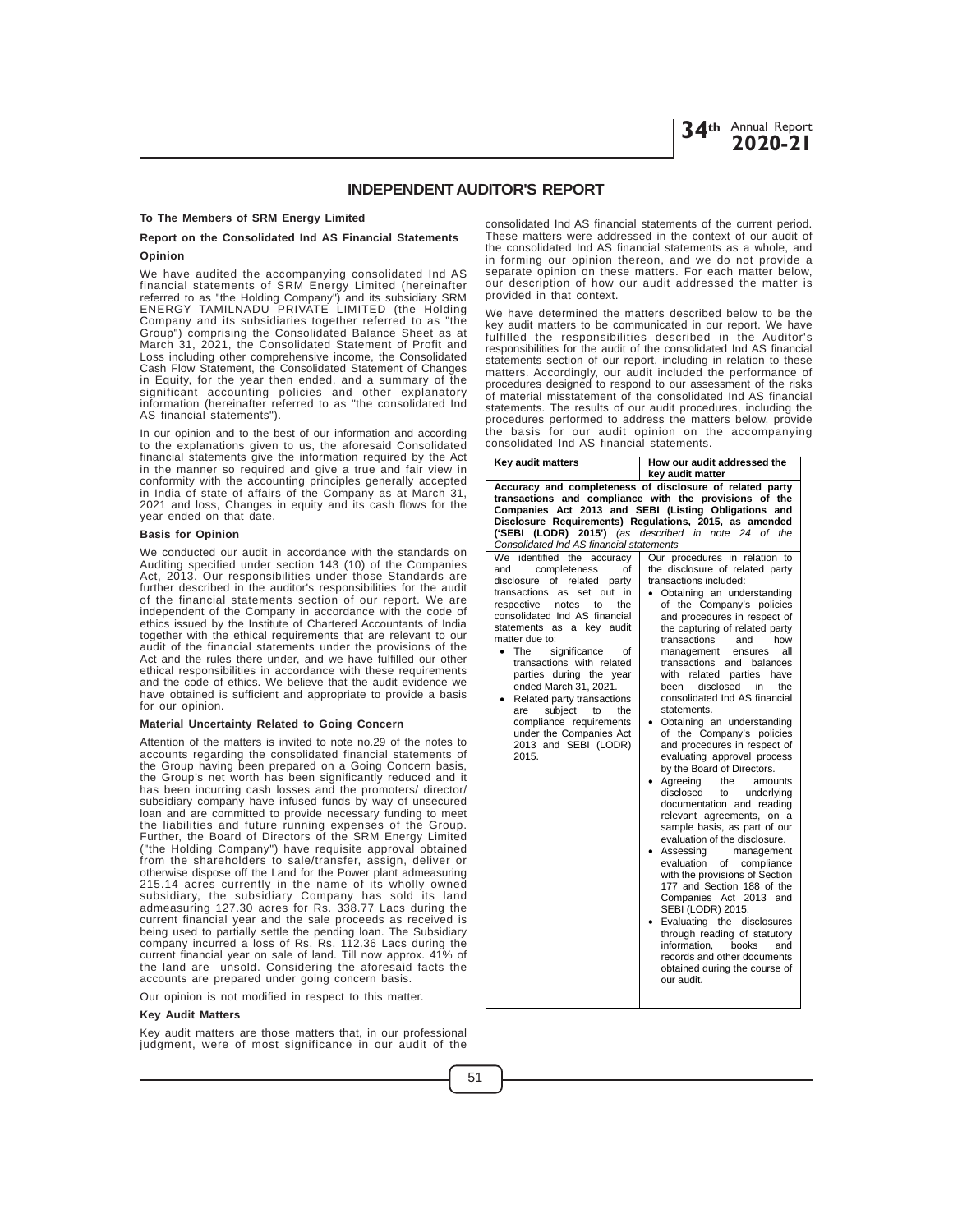

#### **Information Other than the financial statements and auditors' report thereon**

The Holding Company's board of directors is responsible for the preparation of the other information. The other information comprises the information included in the Board's Report including annexures to Board's Report, Business Responsibility Report but does not include the financial statements and our auditor's report thereon.

Our opinion on the financial statements does not cover the other information and we do not express any form of assurance conclusion thereon.

In connection with our audit of the financial statements, our responsibility is to read the other information and, in doing so, consider whether the other information is materially inconsistent with the Consolidated financial statements or our knowledge obtained during the course of our audit or otherwise appears to be materially misstated.

If, based on the work we have performed, we conclude that there is a material misstatement of this other information, we are required to report that fact. We have nothing to report in this regard.

Management's responsibility for the financial statements

The Holding Company's Board of Directors are responsible for the matters stated in section 134 (5) of the Act with respect to the preparation of these financial statements that give a true and fair view of the financial position, financial performance and cash flows of the Company in accordance with the accounting principles generally accepted in India, including the accounting standards specified under section 133 of the Act. This responsibility also includes maintenance of adequate accounting records in accordance with the provisions of the Act for safeguarding of the assets of the Company and for preventing and detecting frauds and other irregularities; selection and application of appropriate accounting policies; making judgments and estimates that are reasonable and prudent; and design, implementation and maintenance of adequate internal financial controls, that were operating effectively for ensuring the accuracy and completeness of the accounting records, relevant to the preparation and presentation of the financial statement that give a true and fair view and are free from material misstatement, whether due to fraud or error.

In preparing the financial statements, management is responsible for assessing the Company's ability to continue as a going concern, disclosing, as applicable, matters related to going concern and using the going concern basis of accounting unless management either intends to liquidate the Company or to cease operations, or has no realistic alternative but to do so.

The Holding Board of Directors are also responsible for overseeing the Company's financial reporting process.

Auditor's responsibilities for the audit of the financial statements

Our objectives are to obtain reasonable assurance about whether the financial statements as a whole are free from material misstatement, whether due to fraud or error, and to issue an auditor's report that includes our opinion. Reasonable assurance is a high level of assurance, but is not a guarantee

that an audit conducted in accordance with SAs will always detect a material misstatement when it exists. Misstatements can arise from fraud or error and are considered material if, individually or in the aggregate, they could reasonably be expected to influence the economic decisions of users taken on the basis of these financial statements.

As part of an audit in accordance with SAs, we exercise professional judgment and maintain professional skepticism throughout the audit. We also:

- Identify and assess the risks of material misstatement of the financial statements, whether due to fraud or error, design and perform audit procedures responsive to those risks, and obtain audit evidence that is sufficient and appropriate to provide a basis for our opinion. The risk of not detecting a material misstatement resulting from fraud is higher than for one resulting from error, as fraud may involve collusion, forgery, intentional omissions, misrepresentations, or the override of internal control.
- Obtain an understanding of internal control relevant to the audit in order to design audit procedures that are appropriate in the circumstances. Under section 143(3)(i) of the Companies Act, 2013, we are also responsible for expressing our opinion on whether the company has adequate internal financial controls system in place and the operating effectiveness of such controls
- Evaluate the appropriateness of accounting policies used and the reasonableness of accounting estimates and related disclosures made by management.
- Conclude on the appropriateness of management's use of the going concern basis of accounting and, based on the audit evidence obtained, whether a material uncertainty exists related to events or conditions that may cast significant doubt on the Company's ability to continue as a going concern. If we conclude that a material uncertainty exists, we are required to draw attention in our auditor's report to the related disclosures in the financial statements or, if such disclosures are inadequate, to modify our opinion. Our conclusions are based on the audit evidence obtained up to the date of our auditor's report. However, future events or conditions may cause the Company to cease to continue as a going concern.
- Evaluate the overall presentation, structure and content of the financial statements, including the disclosures, and whether the financial statements represent the underlying transactions and events in a manner that achieves fair presentation.

Materiality is the magnitude of misstatements in the Consolidated Financial Statements that, individually or in aggregate, makes it probable that the economic decisions of a reasonably knowledgeable user of the Consolidated Financial Statements may be influenced. We consider quantitative materiality and qualitative factors in (i) planning the scope of our audit work and in evaluating the results of our work; and (ii) to evaluate the effect of any identified misstatements in the Consolidated Financial Statements.

We communicate with those charged with governance regarding, among other matters, the planned scope and timing of the audit and significant audit findings, including any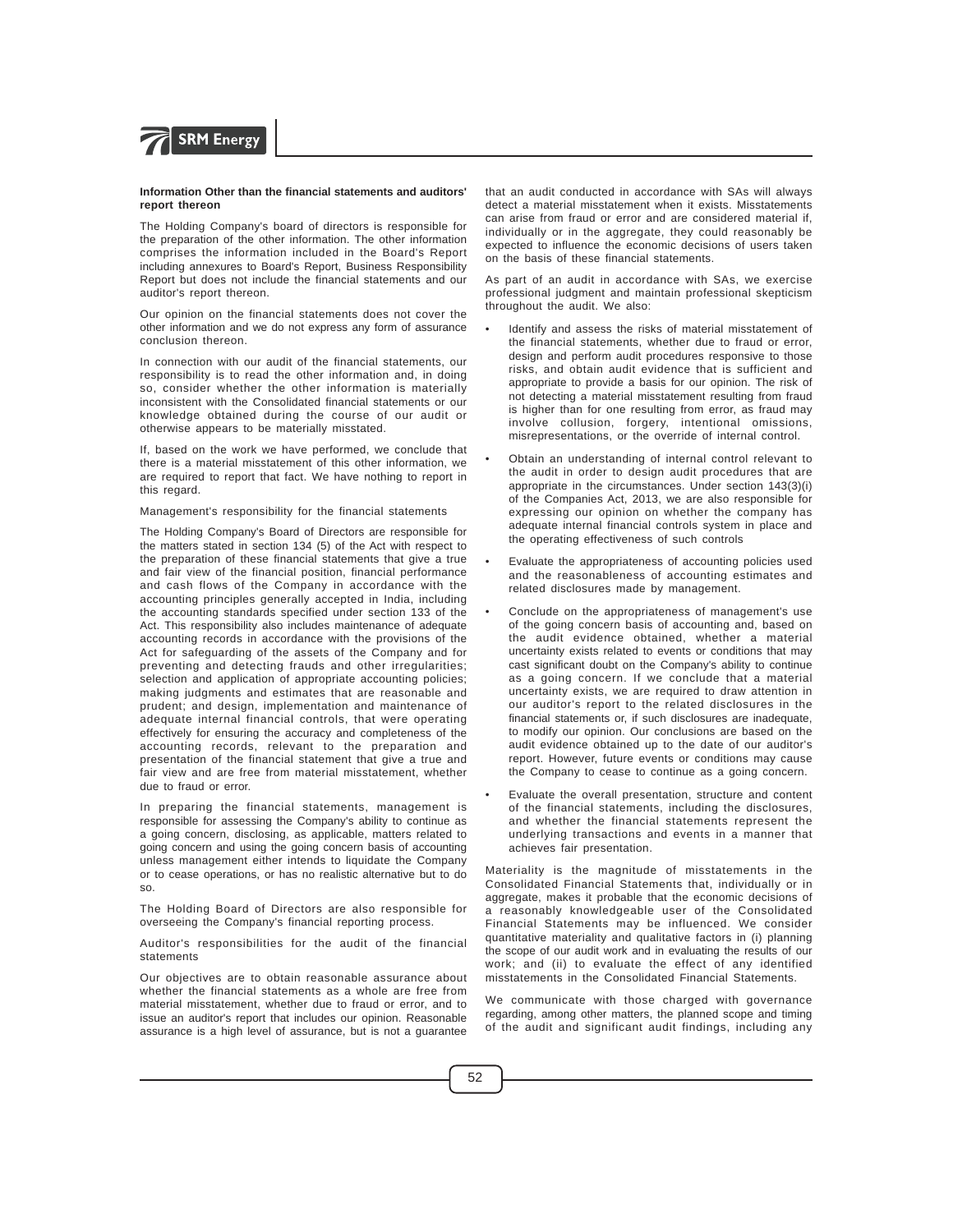

significant deficiencies in internal control that we identify during our audit.

We also provide those charged with governance with a statement that we have complied with relevant ethical requirements regarding independence, and to communicate with them all relationships and other matters that may reasonably be thought to bear on our independence, and where applicable, related safeguards.

From the matters communicated with those charged with governance, we determine those matters that were of most significance in the audit of the financial statements of the current period and are therefore the key audit matters. We describe these matters in our auditor's report unless law or regulation precludes public disclosure about the matter or when, in extremely rare circumstances, we determine that a matter should not be communicated in our report because the adverse consequences of doing so would reasonably be expected to outweigh the public interest benefits of such communication.

#### **Report on Other Legal and Regulatory Requirements**

- 1. As required by Section 143(3) of the Act, based on our audit we report that:
	- (a) We have sought and obtained all the information and explanations which to the best of our knowledge and belief were necessary for the purposes of our audit of the aforesaid consolidated Ind AS financial statements.
	- (b) In our opinion, proper books of account as required by law relating to preparation of the aforesaid consolidated Ind AS financial statements have been kept so far as it appears from our examination of those books and the reports of the other auditors.
	- (c) The Consolidated Balance Sheet, the Consolidated Statement of Profit and Loss (including Other Comprehensive Income), the Consolidated Cash Flow Statement and Consolidated Statement of Changes in Equity dealt with by this Report are in agreement with the relevant books of account maintained for the purpose of preparation of the consolidated Ind AS financial statements.
	- d) In our opinion, the aforesaid Consolidated Ind AS financial statements comply with the Indian Accounting Standards prescribed under section 133 of the Act, read with rule 7 of the Companies (Accounts) Rule, 2014.
- (e) On the basis of the written representations received from the directors of the Holding Company as on March 31, 2021 taken on record by the Board of Directors of the Holding Company and the reports of the statutory auditors of its subsidiary company incorporated in India, none of the directors of the Group company are disqualified as on March 31, 2021 from being appointed as a director in terms of Section 164 (2) of the Act.
- (f) With respect to the adequacy of the internal financial controls over financial reporting and the operating effectiveness of such controls, refer to our separate Report in "Annexure A", which is based on the auditors' reports of the Holding company and subsidiary company, incorporated in India. Our report expresses an unmodified opinion on the adequacy and operating effectiveness of the Holding Company's and its subsidiary company's internal financial controls over financial reporting.
- (g) With respect to the other matters to be included in the Auditor's Report in accordance with Rule 11 of the Companies (Audit and Auditor's) Rules, 2014, as amended, in our opinion and to the best of our information and according to the explanations given to us:
- (i) The consolidated Ind AS financial statement disclose the impact of pending litigations on the consolidated financial position of the Group-Refer Note 21 to the consolidated financial statements;
- (ii) The Group did not have any long-term contracts including derivative contracts; as such the question of commenting on any material foreseeable losses thereon does not arise; and
- (iii) There has not been an occasion in case of the Group during the year under report to transfer any sums to the Investor Education and Protection Fund. The question of delay in transferring such sums does not arise.

# **For Saini Pati Shah & Co LLP**

Chartered Accountants FRN - 137904W/W100622

**(Pawan Kumar Jain)** Partner

(M/N: 418772) UDIN: 21418772AAAABN9708

Place: New Delhi Dated: 29/06/2021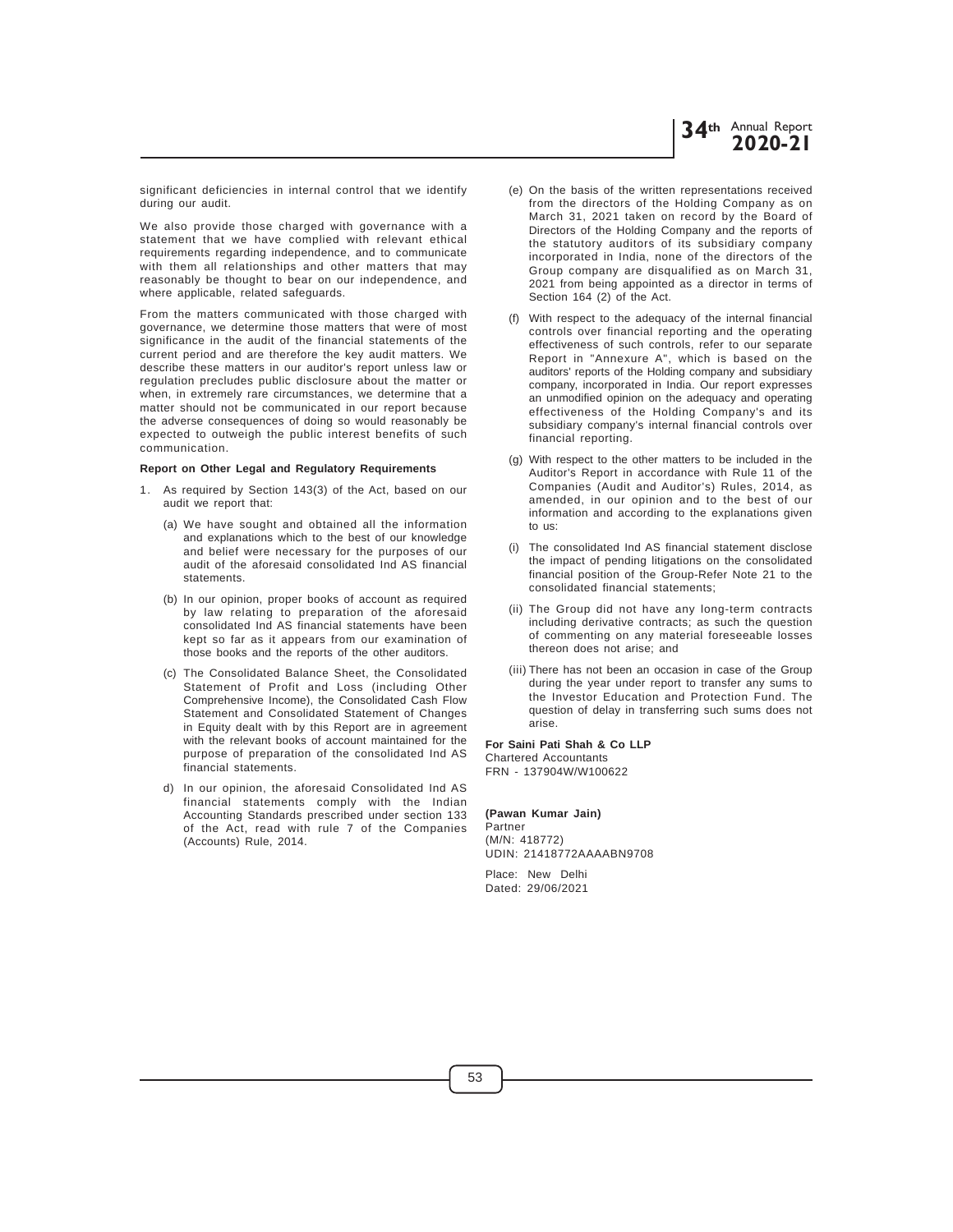

# **TO THE INDEPENDENT AUDITOR'S REPORT ANNEXURE "A"**

(Referred to in paragraph 1 (f) under 'Report on Other Legal and Regulatory Requirements' of our Report of even date)

### **Report on the Internal Financial Controls under Clause (i) of Sub-section 3 of Section 143 of the Companies Act, 2013 ("the Act")**

We have audited the internal financial controls over financial reporting of **SRM ENERGY LIMITED** ("the Holding Company") and its subsidiary SRM ENERGY TAMILNADU PRIVATE LIMITED (the Holding Company and its Subsidiary together referred to as "the Group) as of March 31, 2021 in conjunction with our audit of the financial statements of the Group for the year ended on that date.

#### **Management's Responsibility for Internal Financial Controls**

The Company's management is responsible for establishing and maintaining internal financial controls based on the internal control over financial reporting criteria established by the Group considering the essential components of internal control stated in the Guidance Note on Audit of Internal Financial Controls over Financial reporting issued by the Institute of Chartered Accountants of India. These responsibilities include the design, implementation and maintenance or adequate internal financial controls that were operating effectively for ensuring the orderly and efficient conduct of its business, including adherence to Group's policies, the safeguarding of its assets, the prevention and detection of frauds and errors, the accuracy and completeness of the accounting records, and the timely preparation of reliable financial information, as required under the Companies Act,2013.

#### **Auditors' Responsibility**

Our responsibility is to express an opinion on the Group's internal financial controls over financial reporting based on our audit. We conducted our audit in accordance with the Guidance Note on Audit of Internal Financial Controls Over Financial Reporting (the "Guidance Note") issued by the Institute of Chartered Accountants of India and the Standards on Auditing prescribed under section 143(10) of the Companies Act, 2013, to the extent applicable to an audit of internal financial controls. Those Standards and the Guidance Note require that we comply with ethical requirements and plan and perform the audit to obtain reasonable assurance about whether adequate internal financial controls over financial reporting were established and maintained and if such controls operated effectively in all material respects.

Our audit involves performing procedures to obtain audit evidence about the adequacy of the internal financial controls system over financial reporting and their operating effectiveness. Our audit of internal financial controls over financial reporting included obtaining an understanding of internal financial controls over financial reporting, assessing the risk that a material weakness exists, and testing and evaluating the design and operating effectiveness of internal control based on the assessed risk. The procedures selected depend on the auditor's judgment, including the assessment or the risks of material misstatement of the financial statements, whether due to fraud or error.

We believe that the audit evidence we have obtained is sufficient and appropriate to provide a basis for our audit opinion on the Group's internal financial controls system over financial reporting.

#### **Meaning of Internal Financial Controls over Financial Reporting**

A Group's internal financial control over financial reporting is a process designed to provide reasonable assurance regarding the reliability of financial reporting and the preparation of financial statements for external purposes in accordance with generally accepted accounting principles. A Group's internal financial control over financial reporting includes those policies and procedures that (1) pertain to the maintenance of records that, in reasonable detail, accurately and fairly reflect the transactions and dispositions of the assets of the Group; (2) provide reasonable assurance that transactions are recorded as necessary to permit preparation of financial statements in accordance with generally accepted accounting principles, and that receipts and expenditures of the Group are being made only in accordance with authorizations of management and directors of the Group; and (3) provide reasonable assurance regarding prevention or timely detection of unauthorized acquisition, use, or disposition of the Group's assets that could have a material effect on the financial statements.

#### **Inherent Limitations of Internal Financial Controls over Financial Reporting**

Because of the inherent limitations of internal financial controls over financial reporting, including the possibility of collusion or improper management override of controls, material misstatements due to error or fraud may occur and not be detected. Also, projections of any evaluation of the internal financial controls over financial reporting to future periods arc subject to the risk that the internal financial control over financial reporting may become inadequate because of changes in conditions, or that the degree of compliance with the policies or procedures may deteriorate.

#### **Opinion**

In our opinion, to the best our information and according to the explanation given to us, the Group has, in all material respects, an adequate internal financial controls system over financial reporting and such internal financial controls over financial reporting were operating effectively as at March 31, 2021, based on the internal control over financial reporting criteria established by the Group considering the essential components of internal control stated in the Guidance Note on Audit of internal Financial Controls Over Financial Reporting issued by the Institute of Chartered Accountants of India.

**For Saini Pati Shah & Co LLP** Chartered Accountants FRN - 137904W/W100622

#### **(Pawan Kumar Jain)**

**Partner** (M/N: 418772) UDIN: 21418772AAAABN9708 Place: New Delhi Dated: 29/06/2021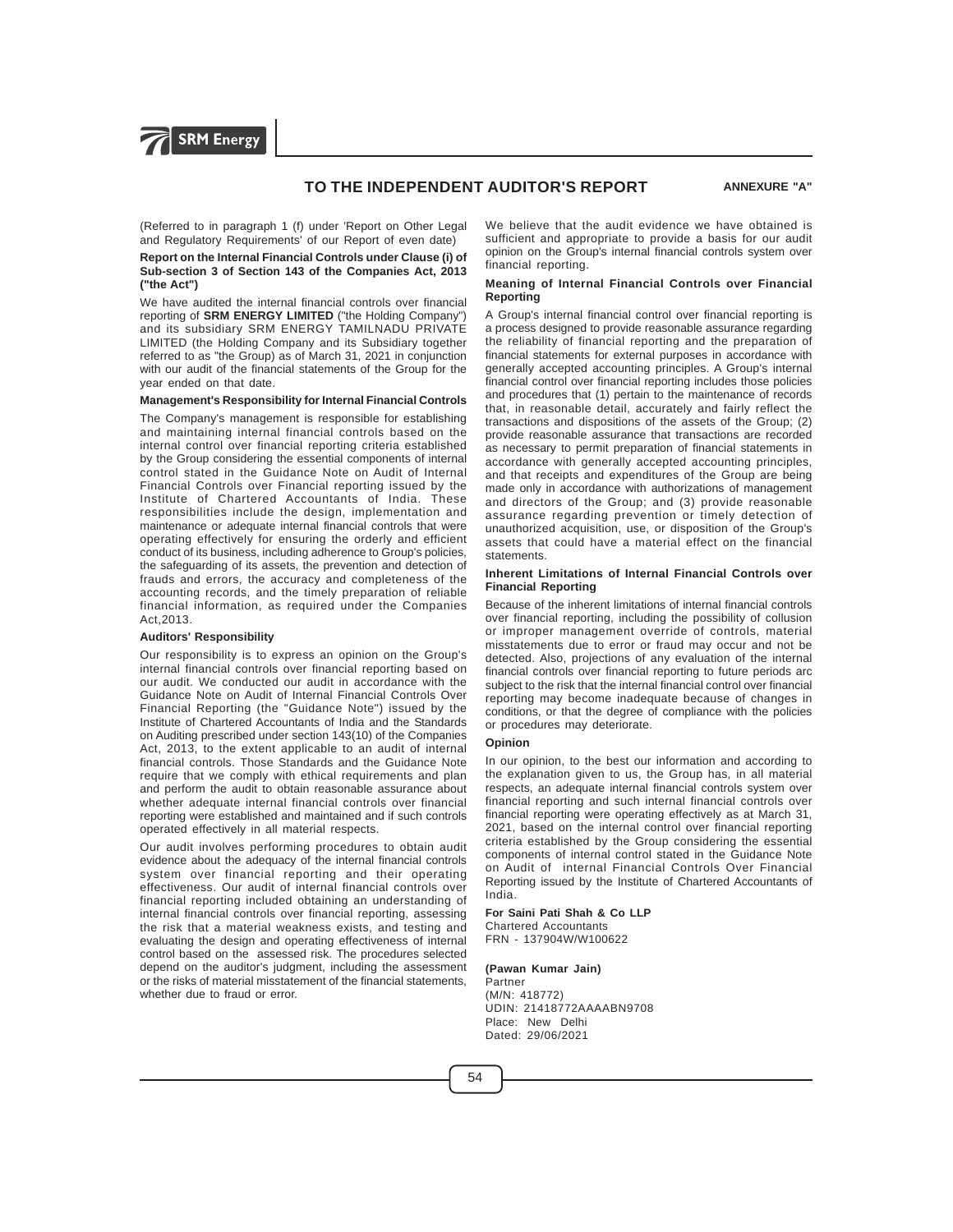| CONSOLIDATED BALANCE SHEET AS AT 31ST MARCH 2021                                                                      |                                                            |                                 | ( ₹ in million)                                       |
|-----------------------------------------------------------------------------------------------------------------------|------------------------------------------------------------|---------------------------------|-------------------------------------------------------|
|                                                                                                                       | <b>Note</b><br>No.                                         | As at<br>31.03.2021             | As at<br>31.03.2020                                   |
| I. ASSETS                                                                                                             |                                                            |                                 |                                                       |
| (1) Non-current assets<br>(a) Property, Plant and Equipment<br>(b)<br>Capital work-in-progress                        | 3<br>4                                                     | 0.00                            | 62.27<br>168.26                                       |
| (c) Investment Property<br>Goodwill on consolidation<br>(d)<br>(e) Goodwill                                           |                                                            |                                 |                                                       |
| Other Intangible assets<br>(f)<br>Intangible assets under development<br>(g)                                          |                                                            |                                 |                                                       |
| Biological Assets other than bearer plants<br>(h)<br><b>Financial Assets</b><br>(i)<br>Investments<br>(i)             |                                                            |                                 |                                                       |
| (ii) Trade receivables<br>(iii) Loans                                                                                 |                                                            |                                 |                                                       |
| (iv) Others (to be specified)<br>Deferred tax assets (net)<br>(i)<br>Other non-current assets                         | 5                                                          |                                 | 6.12                                                  |
| (k)<br>(2) Current assets<br>(a) Inventories                                                                          |                                                            |                                 |                                                       |
| (b) Financial Assets<br>(i) Investments                                                                               | 6                                                          | 26.57                           |                                                       |
| (ii) Trade receivables<br>(iii) Cash and cash equivalents<br>(iv) Bank balances other than (iii) above                | 7<br>8                                                     | 1.39                            | 1.19<br>21.43                                         |
| $(v)$ Loans<br>(vi) Others (to be specified)                                                                          |                                                            |                                 |                                                       |
| Current Tax Assets (Net)<br>(C)<br>(d) Other current assets                                                           | 9                                                          | 6.23                            | 0.76                                                  |
| (3) Assets Held For Sale                                                                                              | 10<br><b>Total Assets</b>                                  | 21.96<br>56.15                  | 260.04                                                |
| <b>II. EQUITY AND LIABILITIES</b><br>Equity                                                                           |                                                            |                                 |                                                       |
| (a) Equity Share capital<br>(b) Other Equity<br><b>LIABILITIES</b>                                                    | 11<br>12                                                   | 90.60<br>(512.87)               | 90.60<br>(304.97)                                     |
| (1) Non-current liabilities<br>(a) Financial Liabilities<br>Borrowings<br>(i)                                         |                                                            |                                 |                                                       |
| (ii) Trade payables<br>(iii) Other financial liabilities (other than those<br>specified in item (b), to be specified) |                                                            |                                 |                                                       |
| (b) Provisions<br>(c) Deferred tax liabilities (Net)<br>(d) Other non-current liabilities<br>(2) Current liabilities  | 13                                                         | 0.13                            | 0.06                                                  |
| (a) Financial Liabilities<br>(i) Borrowings<br>(ii) Trade payables<br>(iii) Other financial liabilities (other than   | 14                                                         | 477.86                          | 473.87                                                |
| those specified in item (c)<br>Other current liabilities<br>(b)<br>Provisions<br>(c)<br>Current Tax Liabilities (Net) | 15<br>13                                                   | 0.23<br>0.20                    | 0.48                                                  |
| (d)                                                                                                                   | <b>Total Equity and Liabilities</b>                        | 56.15                           | 260.04                                                |
| Accompanying notes forming part of the<br>consolidated financial statements                                           | 1 to 39                                                    |                                 |                                                       |
| As per our attached report of even date                                                                               | For & on Behalf of the Board of Directors                  |                                 |                                                       |
| For Saini Pati Shah & Co LLP<br><b>Chartered Accountants</b><br>FRN: 137904W/W-100622                                 | Vishal Rastogi<br><b>Managing Director</b><br>DIN:02780975 | <b>Director</b><br>DIN:03272034 | Vijay Kumar Sharma                                    |
| Pawan Kumar Jain<br>Partner<br>Membership No. 418772<br>UDIN: 21418772AAAABN9708                                      | Suvindra Kumar<br>Company Secretary                        |                                 | Raman Kumar Mallick<br><b>Chief Financial Officer</b> |
| Place: New Delhi<br>Date: 29/06/2021                                                                                  | 55                                                         |                                 |                                                       |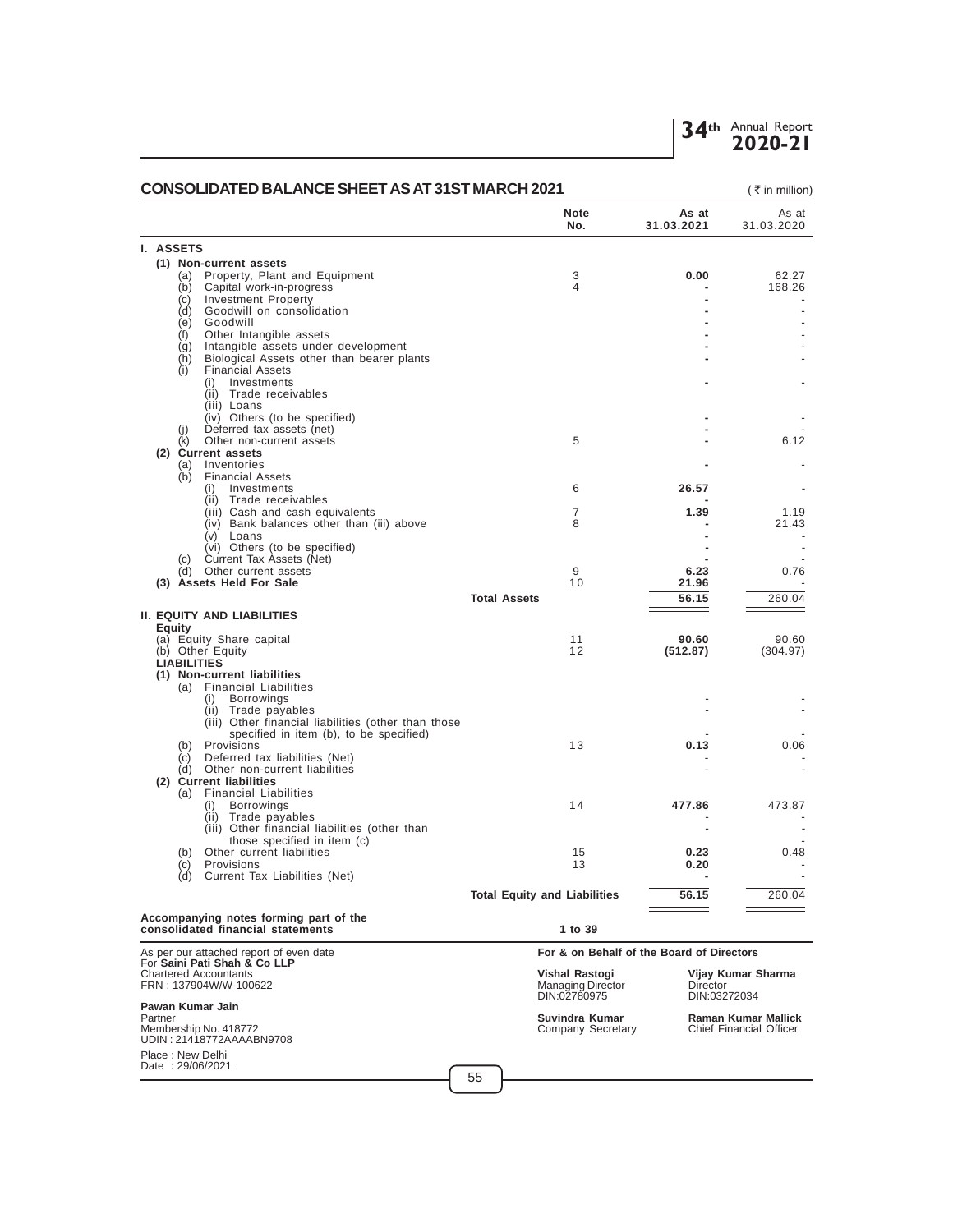Place : New Delhi Date : 29/06/2021

# **CONSOLIDATED STATEMENT OF PROFIT AND LOSS FOR THE YEAR ENDED 31ST MARCH 2021** (  $\bar{\tau}$  in million)

|         | <b>Particulars</b>                                                                                              | Note<br>No.                               | For the<br>year ended<br>31.03.2021 | For the<br>vear ended<br>31.03.2020            |
|---------|-----------------------------------------------------------------------------------------------------------------|-------------------------------------------|-------------------------------------|------------------------------------------------|
| ı.      | <b>Revenue From Operations</b>                                                                                  |                                           |                                     |                                                |
|         | Other Income                                                                                                    | 16                                        | 1.22                                | 1.33                                           |
|         | Total Revenue (I)                                                                                               |                                           | 1.22                                | 1.33                                           |
| Ш       | <b>EXPENSES</b>                                                                                                 |                                           |                                     |                                                |
|         | Cost of Material consumed<br>Purchases of Stock-in-Trade                                                        |                                           |                                     |                                                |
|         | Changes in inventories of finished goods, stock in trade work in progress                                       |                                           |                                     |                                                |
|         | Employee benefits expense                                                                                       | 17                                        | 3.16                                | 3.34                                           |
|         | Finance costs<br>Depreciation and amortization expenses                                                         |                                           |                                     |                                                |
|         | <b>Impairment Loss</b>                                                                                          |                                           | 199.72                              | 139.92                                         |
|         | Other expenses                                                                                                  | 18                                        | 6.05                                | 24.53                                          |
|         | Total expenses (II)                                                                                             |                                           | 208.92                              | 167.79                                         |
| Ш       | Profit before exceptional items and tax (I-II)                                                                  |                                           | (207.71)                            | (166.46)                                       |
| V       | IV Exceptional Items<br>Profit/(loss) before tax (III-IV)                                                       |                                           | (207.71)                            | (166.46)                                       |
|         | VI Tax expense:                                                                                                 |                                           |                                     |                                                |
|         | (1) Current tax                                                                                                 |                                           | 0.20                                |                                                |
|         | (2) Deferred tax                                                                                                |                                           |                                     |                                                |
|         | VII Profit (Loss) for the period from continuing operations (V-VI)                                              |                                           | (207.90)                            | (166.46)                                       |
|         | VIII Profit/(loss) from discontinued operations                                                                 |                                           |                                     |                                                |
| X.      | IX Tax expense of discontinued operations<br>Profit/(loss) from Discontinued operations (after tax) (VIII-IX)   |                                           |                                     |                                                |
|         | $XI$ Profit/(loss) for the period (VII+ X)                                                                      |                                           | (207.90)                            | (166.46)                                       |
| A       | XII Other Comprehensive Income<br>Items that will be reclassified to profit or loss                             |                                           |                                     |                                                |
|         | Exchange differences on translation of foreign operations                                                       |                                           |                                     |                                                |
|         | Income tax effect                                                                                               |                                           |                                     |                                                |
|         | Net movement on cash flow hedges<br>Income tax effect                                                           |                                           |                                     |                                                |
|         | Net (loss)/gain on FVTOCI financial instruments                                                                 |                                           |                                     |                                                |
|         | Income tax effect                                                                                               |                                           |                                     |                                                |
| в       | Items that will not be reclassified to profit or loss<br>Re-measurement gains (losses) on defined benefit plans |                                           |                                     |                                                |
|         | Income tax effect                                                                                               |                                           |                                     |                                                |
|         | Revaluation of property, plant and equipment<br>Income tax effect                                               |                                           |                                     |                                                |
|         | XIII Total Comprehensive Income for the period (XI + XII) (Comprising                                           |                                           |                                     |                                                |
|         | Profit (Loss) and Other Comprehensive Income for the period)                                                    |                                           | (207.90)                            | (166.46)                                       |
|         | XIV Earnings per equity share (for continuing operation):                                                       | 26                                        |                                     |                                                |
|         | $(1)$ Basic<br>(2) Diluted                                                                                      |                                           | (22.95)<br>(22.95)                  | (18.37)<br>(18.37)                             |
|         | XV Earnings per equity share (for discontinued operation):                                                      |                                           |                                     |                                                |
|         | $(1)$ Basic                                                                                                     |                                           |                                     |                                                |
|         | (2) Diluted                                                                                                     |                                           |                                     |                                                |
|         | XVI Earnings per equity share(for discontinued & continuing operations)                                         | 24                                        |                                     |                                                |
|         | $(1)$ Basic<br>(2) Diluted                                                                                      |                                           | (22.95)<br>(22.95)                  | (18.37)<br>(18.37)                             |
|         | Accompanying notes forming part of the                                                                          |                                           |                                     |                                                |
|         | consolidated financial statements                                                                               | 1 to 39                                   |                                     |                                                |
|         | As per our attached report of even date                                                                         | For & on Behalf of the Board of Directors |                                     |                                                |
|         | For Saini Pati Shah & Co LLP<br><b>Chartered Accountants</b>                                                    | <b>Vishal Rastogi</b>                     |                                     | Vijay Kumar Sharma                             |
|         | FRN: 137904W/W-100622                                                                                           | <b>Managing Director</b>                  | <b>Director</b>                     |                                                |
|         | Pawan Kumar Jain                                                                                                | DIN:02780975                              | DIN:03272034                        |                                                |
| Partner |                                                                                                                 | Suvindra Kumar                            |                                     | Raman Kumar Mallick<br>Chief Financial Officer |
|         | Membership No. 418772<br>UDIN: 21418772AAAABN9708                                                               | Company Secretary                         |                                     |                                                |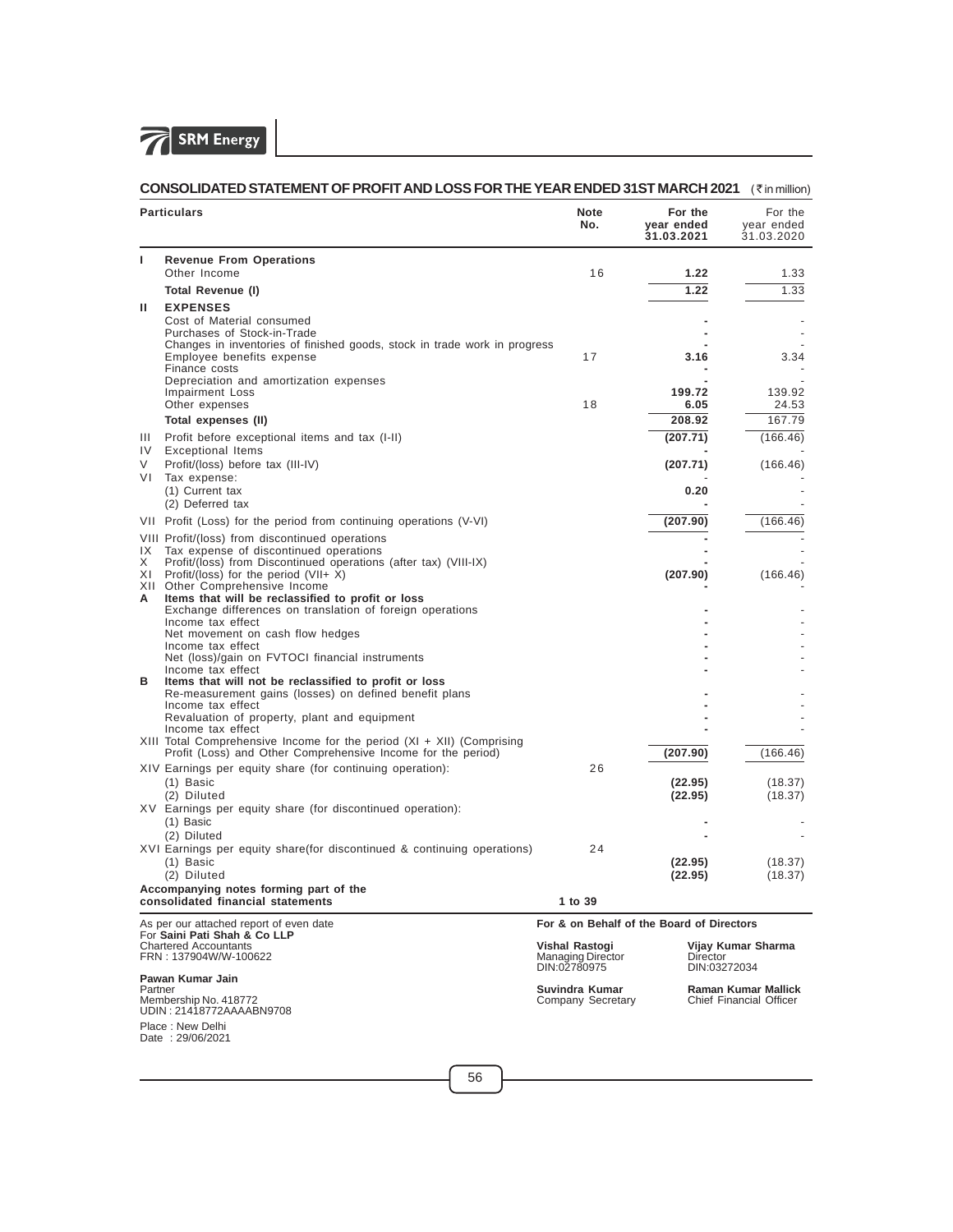|     | CONSOLIDATED CASH FLOW STATEMENT FOR THE YEAR ENDED 31ST MARCH, 2021                      |                                           | $($ ₹ in million)                   |  |
|-----|-------------------------------------------------------------------------------------------|-------------------------------------------|-------------------------------------|--|
|     | <b>Particulars</b>                                                                        | For the<br>Year Ended<br>31.03.2021       | For the<br>Year Ended<br>31.03.2020 |  |
|     | (A) CASH FLOW FROM OPERATING ACTIVITIES                                                   |                                           |                                     |  |
|     | NET PROFIT/(LOSS) AFTER TAX<br><b>ADJUSTMENTS FOR</b>                                     | (207.90)                                  | (166.46)                            |  |
|     | Depreciation and Amortisation                                                             | 199.72                                    | 139.92                              |  |
|     | Loss on sale of land                                                                      | 4.27                                      | 22.62                               |  |
|     | <b>OPERATING (LOSS) / PROFIT BEFORE WORKING CAPITAL CHANGESV</b><br><b>ADJUSTMENT FOR</b> | (3.91)                                    | (3.92)                              |  |
|     | Increase/(Decrease) in Other Current Liabilities                                          | (0.25)                                    | 0.08                                |  |
|     | Increase/(Decrease) in Current Provisions                                                 | 0.20                                      | (1.37)                              |  |
|     | Increase/(Decrease) in Non-Current Provisions                                             | 0.07                                      | 0.05                                |  |
|     | Decrease/(Increase) in other Current Assets                                               | 0.65                                      | (0.67)                              |  |
|     | Decrease/(Increase) in Non-Current Loans and Advances                                     |                                           |                                     |  |
|     | CASH (OUTFLOW) / GENERATED FROM OPERATIONS                                                | (3.24)                                    | (5.83)                              |  |
|     | Interest on income tax refund/TDS written off recovered                                   |                                           |                                     |  |
|     | NET CASH USED IN OPERATING ACTIVITIES (A)                                                 | (3.24)                                    | (5.83)                              |  |
|     | (B) CASH FLOW FROM INVESTING ACTIVITIES                                                   |                                           |                                     |  |
|     | Purchase/(Sale) of Property, Plant and Equipment including CWIP                           | 4.57                                      | 29.28                               |  |
|     | Purchase of Current Investments                                                           | (26.57)                                   |                                     |  |
|     | NET CASH FLOW FROM / (USED IN) INVESTING ACTIVITIES (B)                                   | (21.99)                                   | 29.28                               |  |
|     | (C) CASH FLOW FROM FINANCING ACTIVITIES                                                   |                                           |                                     |  |
|     | Proceeds / (Repayment) from Current Borrowings (Net)                                      | 3.99                                      | (0.94)                              |  |
|     | Interest on income tax refund/TDS written off recovered                                   |                                           |                                     |  |
|     | NET CASH FROM FINANCING ACTIVITIES (C)                                                    | 3.99                                      | (0.94)                              |  |
|     | (D) NET CHANGES IN CASH & CASH EQUIVALENTS (A+B+C)                                        | (21.24)                                   | 22.51                               |  |
|     | (E) CASH & CASH EQUIVALENTS - OPENING BALANCE                                             | 22.62                                     | 0.11                                |  |
| (F) | CASH & CASH EQUIVALENTS - CLOSING BALANCE (Refer Note 11)                                 | 1.38                                      | 22.62                               |  |
|     | As per our attached report of even date                                                   | For & on Behalf of the Board of Directors |                                     |  |

As per our attached report of even date **For & on Behalf of the Board of Directors** For **Saini Pati Shah & Co LLP** Chartered Accountants **Vishal Rastogi Vijay Kumar Sharma** FRN : 137904W/W-100622 Managing Director Director

**Pawan Kumar Jain** Partner **Suvindra Kumar Raman Kumar Mallick** Membership No. 418772 Company Secretary Chief Financial Officer UDIN : 21418772AAAABN9708 Place : New Delhi Date : 29/06/2021

Vishal Rastogi **Vijay Kumar Sharma**<br>Managing Director Director<br>DIN:03272034

57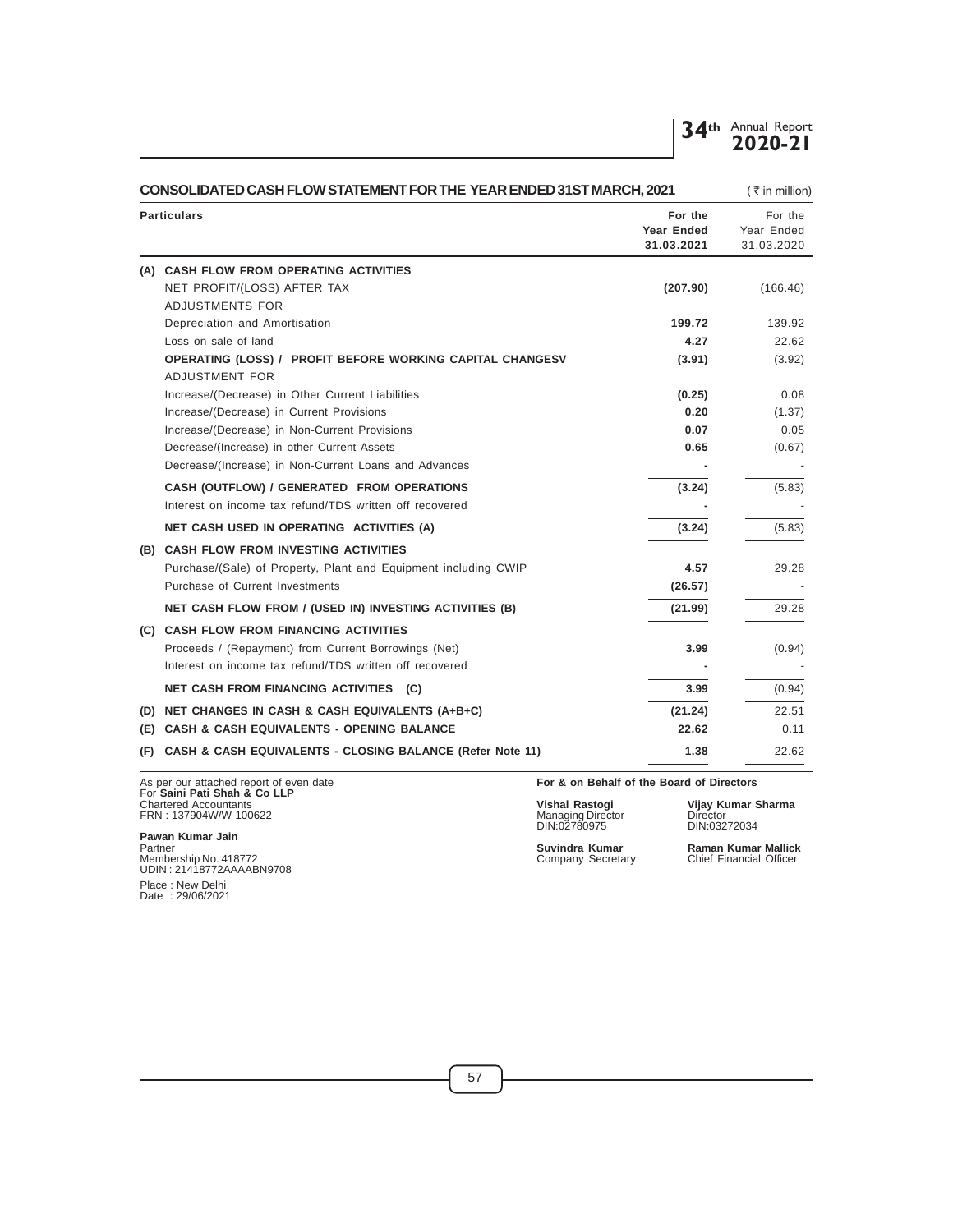

# **SRM ENERGY LIMITED**

**Consolidated Statement of Change in Equity for the year ended 31st Mar-2021** (Amount in Rupees, except for share data and if otherwise stated)

| (a) Equity Share Capital                       | (₹ in million) |
|------------------------------------------------|----------------|
| Balance as at April 01, 2020                   | 90.60          |
| Change in equity share capital during the year |                |
| Balance as at March 31, 2021                   | 90.60          |

| <b>Other Equity</b><br>(b)           |         |                            |                 |                  |              |  |  |  |
|--------------------------------------|---------|----------------------------|-----------------|------------------|--------------|--|--|--|
|                                      |         | <b>Reserve and Surplus</b> |                 |                  |              |  |  |  |
|                                      | Capital | General                    | <b>Retained</b> | Foreign currency | <b>Total</b> |  |  |  |
|                                      | reserve | reserve                    | earnings        | translation      |              |  |  |  |
|                                      |         |                            |                 | reserve          |              |  |  |  |
| Balance as at March 31, 2020         |         |                            | (304.97)        |                  | (304.97)     |  |  |  |
| Profit/(Loss) for the year           |         |                            | (207.90)        |                  | (207.90)     |  |  |  |
| Other Comprehensive income           |         |                            |                 |                  |              |  |  |  |
| for the year, net of income tax      |         |                            |                 |                  |              |  |  |  |
| Total Comprehensive income           |         |                            |                 |                  |              |  |  |  |
| for the year                         |         |                            |                 |                  |              |  |  |  |
| Payment of Dividend                  |         |                            |                 |                  |              |  |  |  |
| Tax on Dividend                      |         |                            |                 |                  |              |  |  |  |
| Foreign Currency Translation Reserve |         |                            |                 |                  |              |  |  |  |
| <b>Transfer to General Reserve</b>   |         |                            |                 |                  |              |  |  |  |
| Balance as at March 31, 2021         |         |                            | (512.87)        |                  | (512.87)     |  |  |  |

# Accompanying notes forming part of the 1 to 39 **consolidated financial statements**

For **Saini Pati Shah & Co LLP**<br>Chartered Accountants<br>FRN : 137904W/W-100622 Managing Director Director

**Pawan Kumar Jain** Partner<br>Membership No. 418772<br>UDIN : 21418772AAAABN9708<br>UDIN : 21418772AAAABN9708 Place : New Delhi Date : 29/06/2021

For & on Behalf of the Board of Directors

Managing Director<br>DIN:02780975 DIN:03272034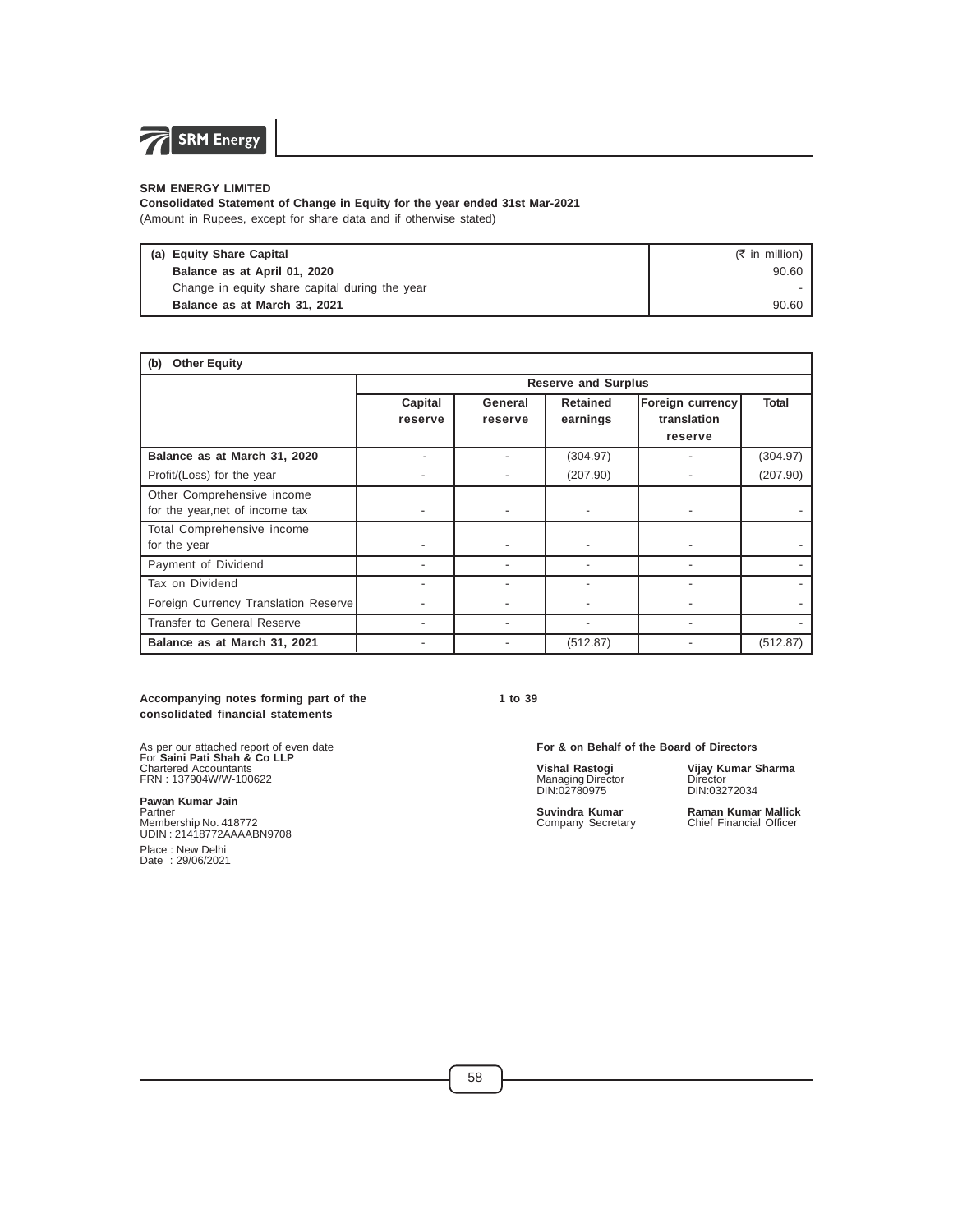

# **NOTES TO CONSOLIDATED FINANCIAL STATEMENTS FOR THE YEAR ENDED**

#### **1. Corporate Information**

**SRM Energy Limited** ("the Group") is a public company domiciled in India and incorporated under the provisions of the Companies Act, 2013("the 2013 Act"). The group's equity shares are listed on Bombay Stock Exchange(BSE). The Company has been engaged in setting up Thermal power project in its wholly owned subsidary.The registered office of the group situated at 21, Basant Lok Complex, Vasant Vihar, New Delhi-110057. The group's parent and ulitmate holding Company is Spice Energy Pvt. Ltd.

#### **2. Significant Accounting Policies**

#### **2.1 Statement of Compliance**

These consolidated financial Statements are prepared in accordance with Indian Accounting Standard (Ind AS), under the historical cost convention on the accrual basis except for certian financial instruments that are measured at fair values, the provisions of the Companies Act,2013('the Act'). The Ind AS are prepared under Section 133 of the Act read with Rule 3 of the Companies (Indian Accounting Standards) Rules,2015 and the relevant amendment rules issued thereafter.

#### **2.2 Basis of preparation and consolidation**

The consolidated financial statements have been prepared on the historical cost convention on accrual basis except for certain financial instruments which are measured at fair value at the end of each reporting period, as explained in the accounting policies mentioned below.

Historical cost is generally based on the fair value of the consideration given in exchange of goods or services.

Fair value is the price that would be received to sell an asset or paid to transfer a liability in an orderly transaction between market participants at the measurement date, regardless of whether that price is directly observable or estimated using another valuation technique.

The principal accounting policies are set out below.

All assets and liabilities have been classified as current or non-current according to the Group's operating cycle and other criteria set out in the Act. Based on the nature of products and the time between the acquisition of assets for processing and their realization in cash and cash equivalents, the Group has ascertained its operating cycle as twelve months.

The consolidated financial statements incorporate the financial statements of the holding company and its subsidiaries. Control is achieved when the group:

- has power over the investee;
- is exposed, or has rights, to variable returns from its involvement with the investee; and
- has the ability to use its power to affect its returns.

All intra group assets and liabilities, equity, income, expenses, and cash flows relating to transactions between members of the Group are eliminated in full on consolidation.

#### **Companies included in Consolidation**

| Name of the                                    | Country of    | Nature of       | % of         |
|------------------------------------------------|---------------|-----------------|--------------|
| consolidated entity                            | Incorporation | <b>Interest</b> | I Interest I |
| SRM Energy Tamilnadu<br>Pvt. Ltd. (i.e. SETPL) | India         | Subsidiary      | 100          |

#### **2.3 Property, plant and equipment [PPE]**

Property, plant and equipment are stated at cost of acquisition or construction less accumulated depreciation and accumulated impairment losses, if any.

All items of property plant and equipment have been measured at fair value at the date of transition to Ind AS. The Group have opted such fair valuation as deemed cost at the transition date i.e. April 1, 2016.

Cost of acquisition or construction is inclusive of freight, duties, relevant taxes, incidental expenses and interest on loans attributable to the acquisition of qualifying assets, up to the date of commissioning of the assets. Such cost includes the cost of replacing part of the plant and equipment and borrowing costs for qualifying assets, upto the date of commissioning of the assets

#### **2.4 Capital Work in Progress:**

Project under which assets are not yet ready for their intended use are carried at cost comprising direct cost, related incidental expenses and attributable interest.

# **2.5 Depreciation**

Depreciation has been provided following Written Down Value Method based on life assigned to each asset in accordance with Schedule II of the Companies Act, 2013, unless stated otherwise.

Depreciation is calculated on a pro rata basis except that, assets costing upto  $\bar{\tau}$  5,000 each are fully depreciated in the year of purchase.

An item of property, plant and equipment or any significant part initially recognised of such item of property plant and equipment is derecognised upon disposal or when no future economic benefits are expected from its use or disposal. Any gain or loss arising on derecognition of the asset (calculated as the difference between the net disposal proceeds and the carrying amount of the asset) is included in the income statement when the asset is derecognised.

# **2.6 Goodwill**

Goodwill arising on an acquisition of a business is carried at cost as established at the date of acquisition of the business less accumulated impairment losses, if any. For the purposes of impairment testing, goodwill is allocated to each of the Group's cash-generating units (or Groups of cash-generating units) that is expected to benefit from the synergies of the combination.

#### **2.7 Impairment of Assets**

The carrying amounts of assets are reviewed at each balance sheet date if there is any indication of impairment based on internal/ external factors. An impairment loss is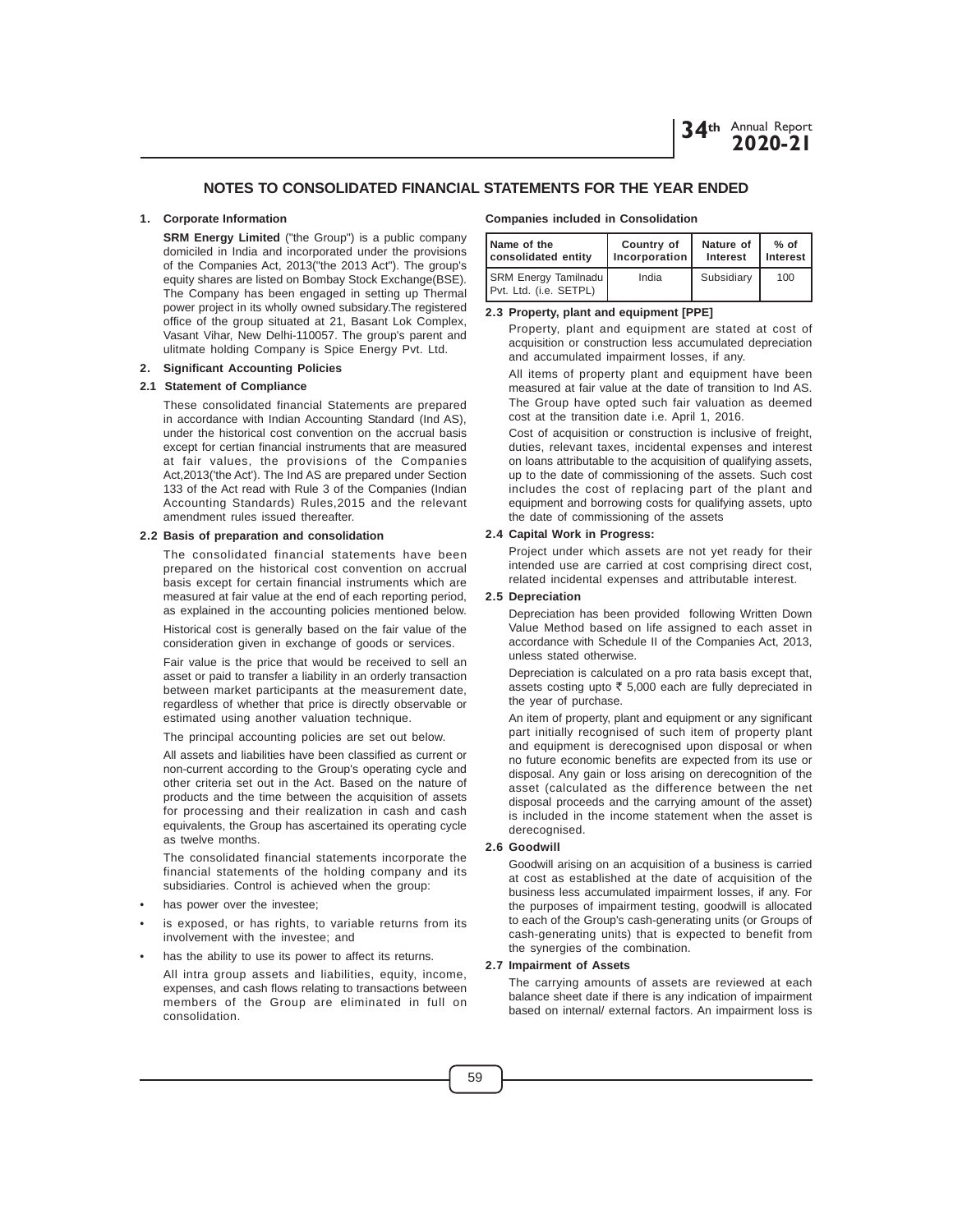recognized wherever the carrying amount of an asset exceeds its recoverable amount. The recoverable amount is the greater of the assets net selling price & value in use. In assessing value in use, the estimated future cash flows are discounted to their present value at the weighted average cost of capital.

After impairment, depreciation is provided on the revised carrying amount of the asset over its remaining useful life.

A previously recognized impairment loss is increased or reversed depending upon changes in circumstances. However the carrying value after reversal is not increased beyond the carrying value that would have prevailed by charging usual depreciation if there was no impairment.

#### **2.8 Borrowing costs**

Borrowing costs consist of interest and other costs that an entity incurs in connection with the borrowing of funds. Borrowing cost also includes exchange differences to the extent regarded as an adjustment to the borrowing costs. Borrowing costs, allocated to and utilised for qualifying assets, pertaining to the period from commencement of activities relating to construction/development of the qualifying asset upto the date of capitalisation of such asset is added to the cost of the assets. Interest income earned on temporary investment of specific borrowing pending expenditure on qualifying asset is deducted from the borrowing costs eligible for capitalisation. All other borrowing costs are expensed in the period in which they occur.

#### **2.9 Leasing**

A lease is classified at the inception date as a finance lease or an operating lease. A lease that transfers substantially all the risks and rewards incidental to ownership to the group is classified as a finance lease. The determination of whether an arrangement is (or contains) a lease is based on the substance of the arrangement at the inception of the lease. The arrangement is, or contains, a lease if fulfilment of the arrangement is dependent on the use of a specific asset or assets and the arrangement conveys a right to use the asset or assets, even if that right is not explicitly specified in an arrangement.

### **2.10 Foreign Currencies**

Foreign Currency transactions are recorded at the exchange rate prevailing on the date of transaction. Foreign currency denominated asset and liabilities (monetary items) are translated into reporting currency at the exchange rates prevailing on the Balance Sheet date. Exchange difference arising on settlement of foreign currency transactions or restatement of foreign currency denominated assets and liabilities (monetary items) recognized in the Statement of Profit and Loss / Preoperative expenses.

#### **2.11 Employee benefits**

Employee benefits such as salaries, allowances, nonmonetary benefits which fall due for payment within a period of twelve months after rendering service, are capitalised if related to project else recognised in the Statement of Profit & Loss in the period in which the service is rendered.

Employee benefits under defined benefit plans, such as gratuity which fall due for payment after completion of employment, are measured by the projected unit credit method, on the basis of actuarial valuation carried out by the third party actuaries at each balance sheet date. The Company's obligations recognized in the Balance sheet represents the present value of obligations as reduced by the fair value of plan assets, where applicable.

During Current financial year, Provision for leave encashment is accounted on year to year basis and considered as short term employee benefits and are recognised as an expense at undiscounted amount in the profit and loss account for the year in which the related services are rendered.

Actuarial gains and losses are recognized immediately in the Statement of Profit & Loss.

### **2.12Investments**

Investments that are readily realizable & intended to be held for not more than a year are classified as current investment. All other investments are classified as long term investments. Current investments are carried at lower of cost & fair value determined on an individual investment basis. Long term investments are carried at cost. However, provision for diminution in value is made to recognize the decline other than temporary in the value of investments.

# **2.13 Provisions and Contingent Liabilities**

#### **Provisions**

The group recognised a provision when there is a present obligation (legal or constructive) as a result of past events and it is more likely than not that an outflow of resources would be required to settle the obligation and a reliable estimate can be made. When the group expects some or all of a provision to be reimbursed, for example, under an insurance contract, the reimbursement is recognised as a separate asset, but only when the reimbursement is virtually certain. The expense relating to a provision is presented in the statement of profit and loss net of any reimbursement. If the effect of the time value of money is material, provisions are discounted using a current pretax rate that reflects, when appropriate, the risks specific to the liability. When discounting is used, the increase in the provision due to the passage of time is recognised as a finance cost.

#### **Contingent liability**

A disclosure for a contingent liability is made when there is a possible obligation or a present obligation that may, but probably will not, require an outflow of resources. Where there is a possible obligation or a present obligation that the likelihood of outflow of resources is remote, no provision or disclosure is made.

#### **2.14 Taxation**

(i) Provision for Current Tax is made after taking into consideration benefits admissible under the provisions of The Income Tax Act, 1961.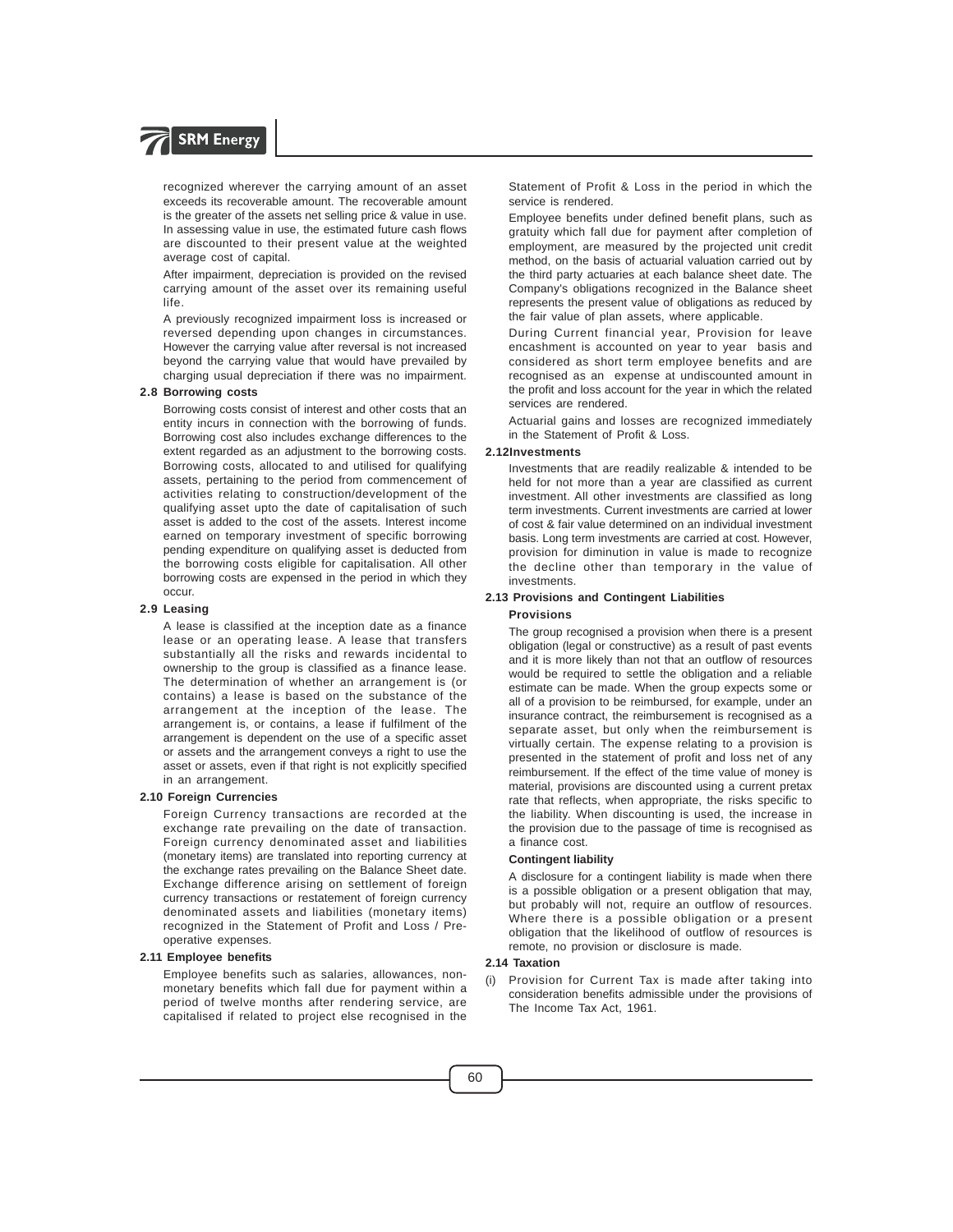- (ii) Deferred tax resulting from "timing differences" between book and taxable profit is measured using the tax rates and laws that have been enacted or substantively enacted as on the balance sheet date. Deferred tax assets and deferred tax liabilities are offset, if a legally enforceable right exists to set off current tax assets against current tax liabilities and the deferred tax assets and deferred tax liabilities relate to the taxes on income levied by same governing taxation laws. Deferred tax assets are recognised only to the extent that there is reasonable certainty that sufficient future taxable income will be available against which such deferred tax assets can be realised. In situations where the company has unabsorbed depreciation or carry forward tax losses, all deferred tax assets are recognised only if there is virtual certainty supported by convincing evidence that they can be realised against future taxable profits.
- (iii) At each balance sheet date the Company re-assesses unrecognised deferred tax assets. It recognizes, unrecognised deferred tax assets to the extent that it has become reasonably certain or virtually certain, as the case may be that sufficient future taxable income will be available against which such deferred tax assets can be realised. The carrying amount of deferred tax assets are reviewed at each balance sheet date. The company writedown the carrying amount of a deferred tax asset to the

extent that it is no longer reasonably certain or virtually certain, as the case may be, that sufficient future taxable income will be available against which deferred tax asset can be realised. Any such write-down is reversed to the extent that it becomes reasonably certain or virtually certain, as the case may be, that sufficient future taxable income will be available.

### **2.15 Earnings per share**

Basic earnings per share is calculated by dividing the net profit or loss for the year attributable to equity shareholders by the weighted average number of equity shares outstanding during the year. For the purpose of calculating diluted earnings per share, the net profit or loss for the year attributable to equity shareholders and the weighted average number of shares outstanding during the year is adjusted for the effects of all dilutive potential equity shares.

#### **2.16 Cash flow statement**

Cash flows are reported using the indirect method, whereby profit / (loss) after tax is adjusted for the effects of transactions of non-cash nature and any deferrals or accruals of past or future cash receipts or payments. The cash flows from operating, investing and financing activities of the Company are segregated based on the available information.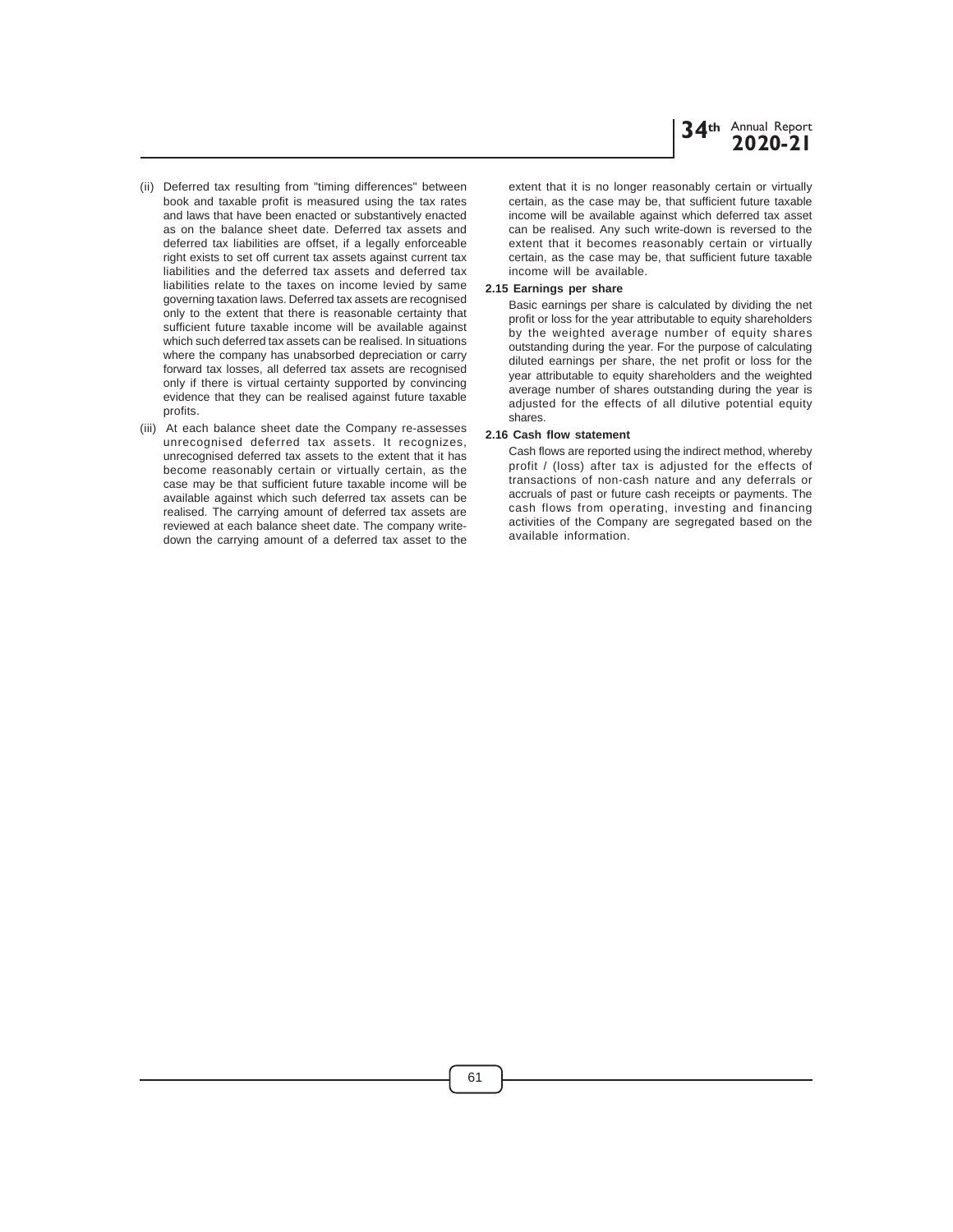# **3 Property, Plant and Equipment**

| <b>Particulars</b>                                            | Land  | Computer | <b>Total</b> | Previous year |
|---------------------------------------------------------------|-------|----------|--------------|---------------|
| <b>Gross Block</b>                                            |       |          |              |               |
| As at 01.04.2020                                              | 62.27 | 0.55     | 62.82        | 114.71        |
| Add: Transferred as per the said Scheme                       |       |          |              |               |
| Additions during the year                                     |       |          |              | 0.02          |
| Sales/(discarded) during the year                             |       |          |              | 51.92         |
| Less: Assets Classified as Assets held for Sale               | 62.27 |          | 62.27        |               |
| As at 31.03.2021                                              |       | 0.55     | 0.55         | 62.82         |
| Depreciation                                                  |       |          |              |               |
| As at 01.04.2020                                              |       | 0.54     | 0.54         | 0.54          |
| Add: Transferred as per the said Scheme                       |       |          |              |               |
| Provided during the year                                      |       |          |              |               |
| Adjusted for Last Financial Year                              |       |          |              |               |
| On Sale/adjustment                                            |       |          |              |               |
| As at 31.03.2021                                              |       | 0.54     | 0.54         | 0.54          |
| <b>Impairment Loss</b>                                        |       |          |              |               |
| As at 01.04.2020                                              |       |          |              |               |
| Charge for the year                                           |       |          |              |               |
| As at 31.03.2021                                              |       |          |              |               |
| Net Block                                                     |       |          |              |               |
| As at 01.04.2020                                              | 62.27 | 0.00     | 62.27        | 62.27         |
| As at 31.03.2021                                              |       | 0.00     | 0.00         |               |
|                                                               |       |          |              |               |
| Depreciation and Amortisation for the year                    |       |          | 0.54         | 0.54          |
| Less: Transferred to Preoperative expenses pending allocation |       |          | (0.54)       | (0.54)        |
| Depreciation & Amortisation as per Profit and Loss Account    |       |          |              |               |

|                                                               | As on                | As on      |
|---------------------------------------------------------------|----------------------|------------|
|                                                               | 31.03.2021           | 31.03.2020 |
|                                                               | $\bar{\tau}$ million | ₹ million  |
| Transitional Depreciation (Refer Note 2.7)                    |                      |            |
| Less: Transferred to Preoperative expenses pending allocation |                      |            |
| Depreciation & Amortization as per Profit and Loss Account    |                      |            |

# **4 Capital work in Progress**

The Company Subsidiary (SRM Energy Tamil Nadu Private Limited) was in the process of setting up Thermal Power Projects in the State of Tamilnadu. As such the related expenses incurred during the previous years were considered as pre operative expenses pending capitalization (included under Capital Work in Progress). During the current year, pursuant to approval obtained from shareholders to sale/transfer, assign, deliver or otherwise dispose off the Land for the Power plant and part of land already sold during the Current year. Accordingly, on sale of land Capital Work in Progress amount accounted for in the books of accounts in proportionate to the CWIP to area of land sold as "Provision for impairmnet loss" as per Ind AS-36.<br>Pertievlere

|   | <b>Particulars</b>                                                 |                                       | As at<br>31.03.2021<br>$($ ₹ in million) |
|---|--------------------------------------------------------------------|---------------------------------------|------------------------------------------|
|   | Balance as at 31.03.2020<br>Less: Provision for an Impairment Loss |                                       | 168.26<br>168.26                         |
|   | Balance as at 31.03.2021                                           |                                       |                                          |
| 5 | Other non-current assets                                           | As at<br>31.03.2021<br>(₹ in million) | As at<br>31.03.2020<br>$(5$ in million)  |
|   | <b>Capital Advances</b><br>a<br>Doubtful                           |                                       | 6.01                                     |
|   | Less: Provision for Doubtful advances                              | ٠                                     | 6.01                                     |
|   |                                                                    |                                       | 6.01                                     |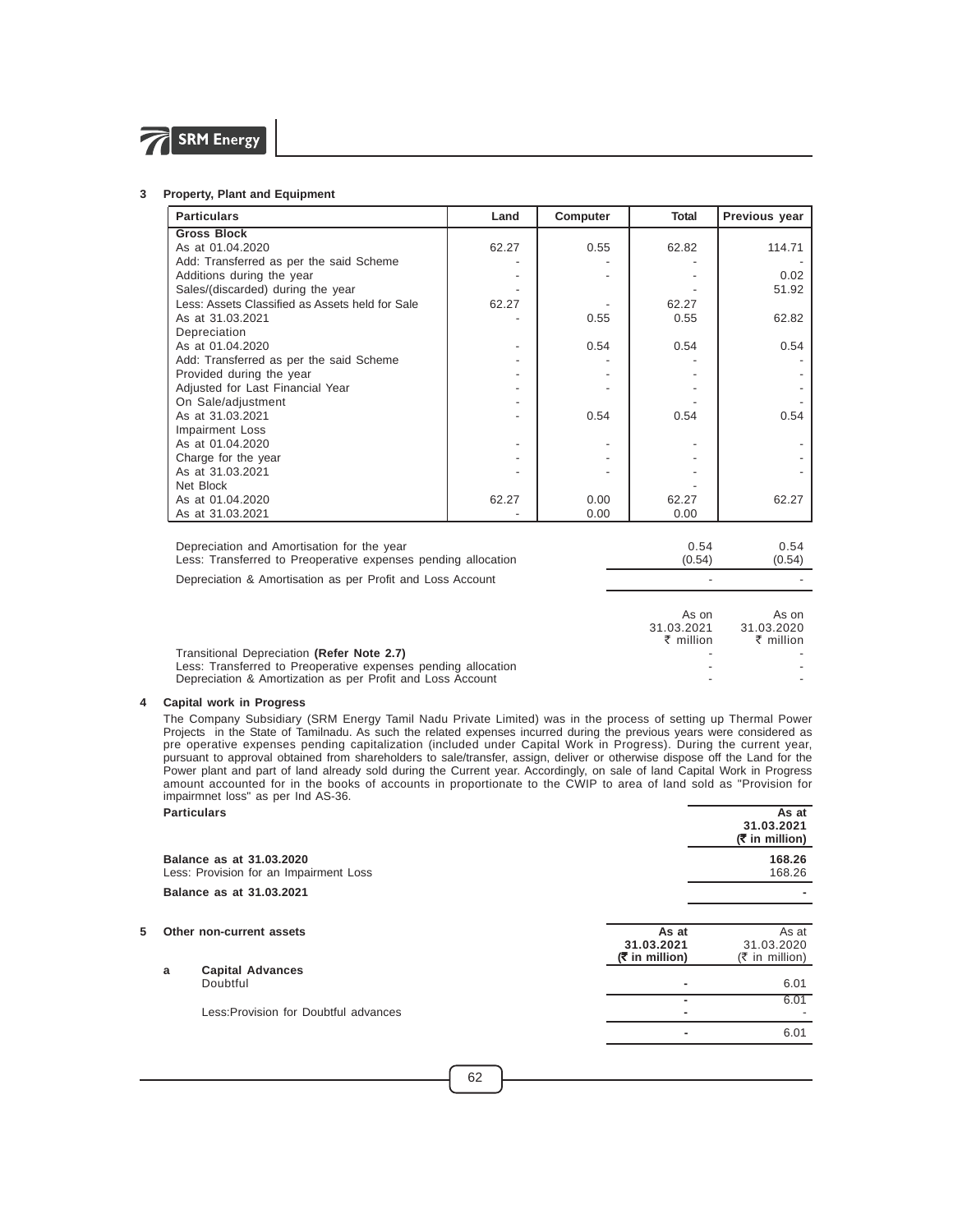|                | $\mathbf b$ | <b>Other Loans &amp; Advances</b><br><b>Unsecured Considered good</b><br>Deposit for Income Tax Appeal<br>Balance with Revenue authorities'                                                                    |                                          | 0.06<br>0.05                                            |
|----------------|-------------|----------------------------------------------------------------------------------------------------------------------------------------------------------------------------------------------------------------|------------------------------------------|---------------------------------------------------------|
|                |             | Total (a+b)                                                                                                                                                                                                    |                                          | 0.11<br>6.12                                            |
|                |             |                                                                                                                                                                                                                |                                          |                                                         |
| 6              |             | <b>Investments</b>                                                                                                                                                                                             | As at<br>31.03.2021<br>$($ ₹ in million) | As at<br>31.03.2020<br>(₹ in million)                   |
|                |             | <b>SBI Mutual Funds</b><br>Gain/(Loss) on Investment                                                                                                                                                           | 26.50<br>0.07                            | 0.00<br>0.00                                            |
|                |             |                                                                                                                                                                                                                | 26.57                                    | 0.00                                                    |
| $\overline{7}$ |             | <b>Current Assets</b><br><b>Cash and Cash Equivalents</b>                                                                                                                                                      | As at<br>31.03.2021<br>(₹ in million)    | As at<br>31.03.2020<br>$(5$ in million)                 |
|                |             | Cash in Hand<br>Balances with Banks in Current Account                                                                                                                                                         | 0.03<br>1.36                             | 0.01<br>1.18                                            |
|                |             |                                                                                                                                                                                                                | 1.39                                     | 1.19                                                    |
| 8              |             | Bank Balance other than Cash and Cash Equivalents                                                                                                                                                              | As at<br>31.03.2021<br>$($ ₹ in million) | As at<br>31.03.2020<br>$(5 \in \mathbb{R})$ in million) |
|                |             | Balances with Banks in Fixed Deposit Account                                                                                                                                                                   | 0.00                                     | 21.43                                                   |
|                |             |                                                                                                                                                                                                                | 0.00                                     | 21.43                                                   |
| 9              |             | <b>Other Current Assets</b>                                                                                                                                                                                    | As at<br>31.03.2021<br>(₹ in million)    | As at<br>31.03.2020<br>$(5 \in \mathbb{R})$ in million) |
|                | a           | <b>Capital Advances</b><br>Doubtful                                                                                                                                                                            | 6.01                                     |                                                         |
|                |             | Less: Provision for Doubtful advances                                                                                                                                                                          | 6.01                                     |                                                         |
|                |             |                                                                                                                                                                                                                | 6.01                                     | $\overline{\phantom{a}}$                                |
|                | b           | <b>Other Loans &amp; Advances</b><br><b>Unsecured Considered good</b><br>Deposit for Income Tax Appeal<br>Advance recoverable in cash or kind<br>Balance with Revenue authorities'<br><b>Other Receivables</b> | 0.06<br>0.01<br>0.15<br>0.22             | 0.01<br>0.14<br>0.62<br>0.76                            |
|                |             | Total (a+b)                                                                                                                                                                                                    | 6.23                                     | 0.76                                                    |
|                |             | 10 Assets held for Sale                                                                                                                                                                                        | As at<br>31.03.2021<br>(₹ in million)    | As at<br>31.03.2020<br>$(5$ in million)                 |
|                |             | Value as on 01.04.2020<br>Add: Assets Classified as Assets held for sale during the year<br>Less: Assets Sold/ Discarded during the year<br>Less: Provision for Impairment Loss                                | 62.27<br>8.89<br>31.42                   |                                                         |
|                |             | Value as on 31.03.2021                                                                                                                                                                                         | 21.96                                    |                                                         |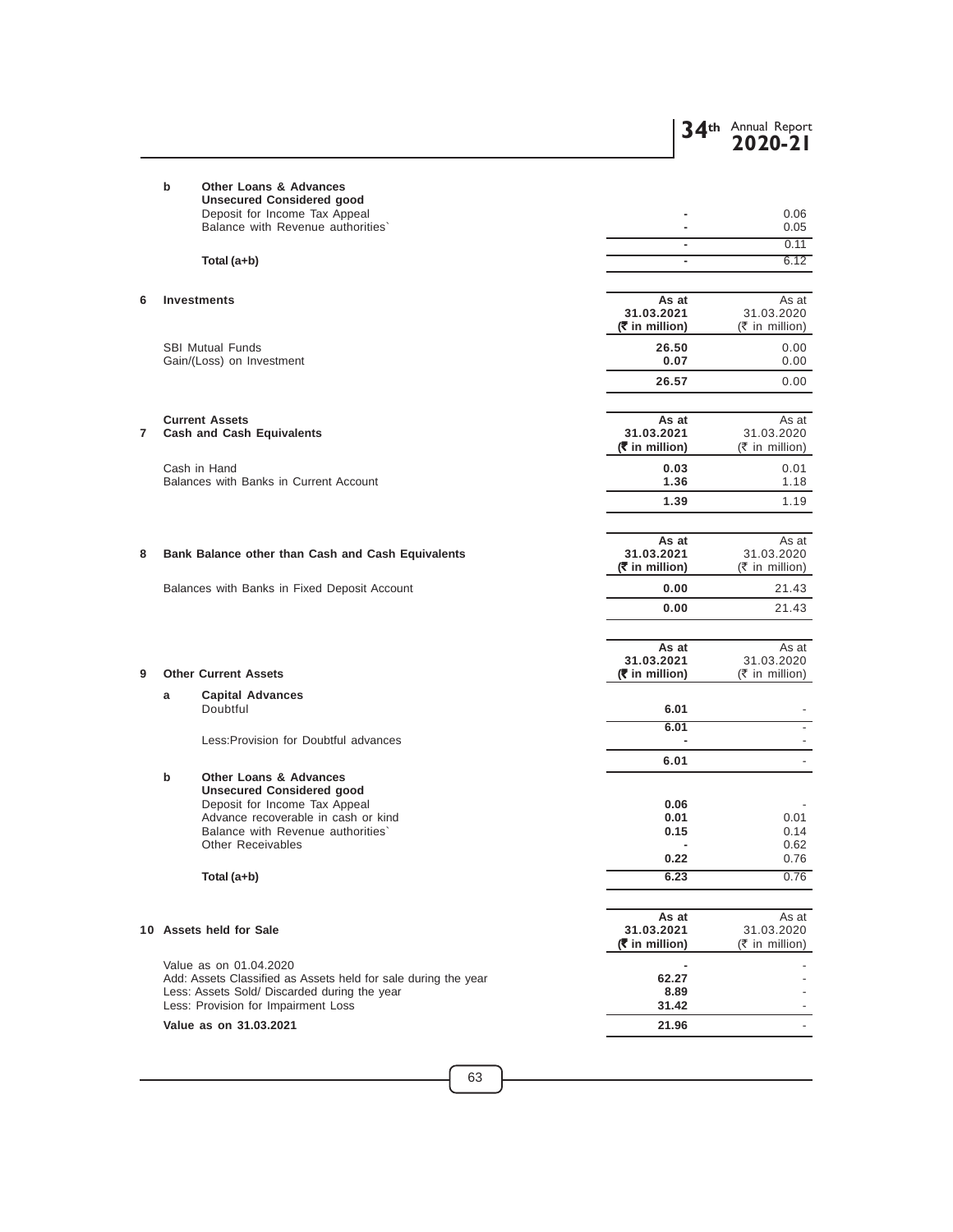# **11 Equity Share Capital**

|                                           | As at 31.03.2021 |                      | As at 31.03.2020 |              |
|-------------------------------------------|------------------|----------------------|------------------|--------------|
| <b>Authorised Shares</b>                  | No. million      | $\bar{\tau}$ million | No. million      | million<br>₹ |
| Equity Shares of ₹10/- each               | 11.30            | 113.00               | 11.30            | 113.00       |
|                                           | 11.30            | 113.00               | 11.30            | 113.00       |
| Issued, subscribed and paid up            |                  |                      |                  |              |
| Equity Shares of ₹10/- each fully paid up | 9.06             | 90.60                | 9.06             | 90.60        |
|                                           | 9.06             | 90.60                | 9.06             | 90.60        |

# **11.1 Reconciliation of the shares outstanding at the beginning and at the end of the reporting period**

| <b>Equity Shares</b>               |      |       |                          |       |
|------------------------------------|------|-------|--------------------------|-------|
| At the beginning of the year       | 9.06 | 90.60 | 9.06                     | 90.60 |
| Issued during the year             |      |       | $\overline{\phantom{a}}$ |       |
| Outstanding at the end of the year | 9.06 | 90.60 | 9.06                     | 90.60 |

**11.2** 6.45 million (Previous year 6.45 million) Equity Shares are held by the Holding Company - Spice Energy Pvt. Ltd.

# **11.3 Details of shareholders holding more than 5% shares in the Company**

|                                                             | As at 31.03.2021      |        | As at 31.03.2020      |             |
|-------------------------------------------------------------|-----------------------|--------|-----------------------|-------------|
|                                                             | No. million % holding |        | No. million % holding |             |
| Equity Shares of $\bar{\tau}$ 10 each fully paid up held by |                       |        |                       |             |
| Spice Energy Pvt. Ltd., the holding company                 | 6.45                  | 71.19% |                       | 6.45 71.19% |
|                                                             | 6.45                  | 71.19% | 6.45                  | 71.19%      |

#### **11.4 Terms / rights attached to equity shares**

The company has only one class of equity shares having a par value of ₹10 per share. Each holder of equity shares is entitled to one vote per share. The company declares and pays dividend in Indian rupees. The dividend proposed by the Board of Directors is subject to the approval of the shareholders in the ensuing Annual General Meeting. In the event of liquidation of the Company, the holders of Equity Shares will be entitled to receive the remaining assets of the Company, after distribution of all preferential amounts. The distribution will be in proportion to the number of Equity Shares held by the Shareholders.

| 12 | <b>Other Equity</b>                                                                                                           |                                             | 31.03.2021<br>(₹ in million)     | As at                                       | As at<br>31.03.2020<br>$(5$ in million)     |
|----|-------------------------------------------------------------------------------------------------------------------------------|---------------------------------------------|----------------------------------|---------------------------------------------|---------------------------------------------|
|    | <b>Retained earnings</b><br>Surplus/(Deficit) in the Statement of Profit and Loss<br>Balance as per last financial statements |                                             |                                  | (304.97)                                    | (138.51)                                    |
|    | (Loss) for the Current Year                                                                                                   |                                             |                                  | (207.90)                                    | (166.46)                                    |
|    | Balance at the end of the year                                                                                                |                                             |                                  | (512.87)                                    | (304.97)                                    |
|    | <b>13 Provisions</b>                                                                                                          | <b>Non-Current</b>                          |                                  |                                             | <b>Current</b>                              |
|    |                                                                                                                               | As at<br>31.03.2021<br>$\bar{\tau}$ million | As at<br>31.03.2020<br>₹ million | As at<br>31.03.2021<br>$\bar{\tau}$ million | As at<br>31.03.2020<br>$\bar{\tau}$ million |
|    | Provision for employee benefit                                                                                                |                                             |                                  |                                             |                                             |
|    | Provision for Gratuity (Refer Note no.22)                                                                                     | 0.13                                        | 0.06                             |                                             |                                             |
|    | Provision for Leave Encashment                                                                                                |                                             |                                  | 0.00                                        | 0.00                                        |
|    | Provisions for Expenses                                                                                                       |                                             |                                  | 0.00                                        | 0.00                                        |
|    | Provision for Income Tax                                                                                                      |                                             |                                  | 0.20                                        |                                             |
|    |                                                                                                                               | 0.13                                        | 0.06                             | 0.20                                        | 0.00                                        |
|    |                                                                                                                               |                                             |                                  |                                             |                                             |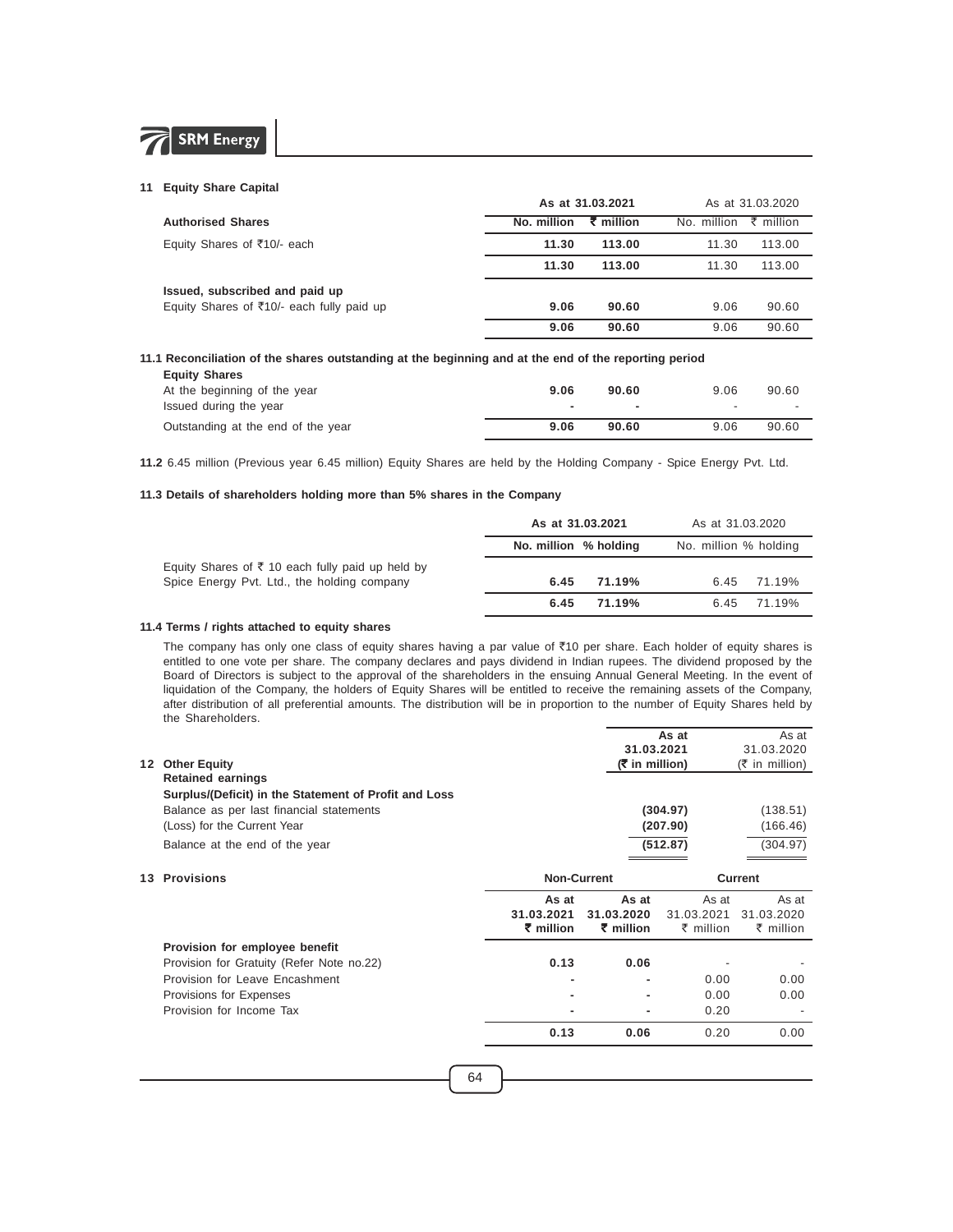| 14 Borrowings                                                                                  | As at<br>31.03.2021<br>(₹ in million) | As at<br>31.03.2020<br>$(5$ in million) |
|------------------------------------------------------------------------------------------------|---------------------------------------|-----------------------------------------|
| <b>Current</b><br>(Unsecured & repayable on demand)<br>Loan from Related party (Refer Note 23) |                                       |                                         |
| - Inter Corporate Deposit from related party                                                   | 0.70                                  | 1.00                                    |
| - Loan From Directors and Relatives of Director                                                | 444.13                                | 436.38                                  |
| - Spice Energy Private Limited                                                                 | 33.03                                 | 36.49                                   |
|                                                                                                | 477.86                                | 473.87                                  |
| <b>15 Other Current Liabilities</b>                                                            |                                       |                                         |
| <b>Sundry Creditors for Expenses</b>                                                           | 0.20                                  | 0.42                                    |
| <b>Other Liabilities</b>                                                                       | 0.03                                  | 0.06                                    |
|                                                                                                | 0.23                                  | 0.48                                    |
|                                                                                                |                                       |                                         |
|                                                                                                | <b>Year Ended</b>                     | Year Ended                              |
|                                                                                                | 31.03.2021                            | 31.03.2020                              |
| 16 Other Income                                                                                | (₹ in million)                        | $(\bar{\bar{\tau}}$ in million)         |
| Liability No Longer Required Written Back                                                      | 0.23                                  | 0.85                                    |
| Interest on income tax refund/TDS written off recovered                                        | 0.01                                  |                                         |
| Interest on Fixed deposit                                                                      | 0.92                                  | 0.48                                    |
| Gain/(Loss) on Investment                                                                      | 0.07                                  |                                         |
|                                                                                                | 1.22                                  | 1.33                                    |
|                                                                                                |                                       |                                         |
|                                                                                                | <b>Year Ended</b>                     | Year Ended                              |
|                                                                                                | 31.03.2021                            | 31.03.2020                              |
| 17 Employee Benefit expenses                                                                   | (₹ in million)                        | $(5$ in million)                        |
| <b>Salaries</b>                                                                                | 2.94                                  | 3.29                                    |
| Gratuity (refer note no. 18)                                                                   | 0.07                                  | 0.05                                    |
| Leave Encashment                                                                               | 0.15                                  |                                         |
|                                                                                                | 3.16                                  | 3.34                                    |
|                                                                                                |                                       |                                         |
|                                                                                                | <b>Year Ended</b>                     | Year Ended                              |
|                                                                                                | 31.03.2021                            | 31.03.2020                              |
| 18 Other Expenses                                                                              | (₹ in million)                        | $(5$ in million)                        |
| <b>Advertisement Expenses</b>                                                                  | 0.12                                  | 0.12                                    |
| Auditors' Remuneration                                                                         | 0.22                                  | 0.23                                    |
| <b>Brokerage Expenses</b>                                                                      | 0.18                                  | 0.50                                    |
| Postage, Telephone, Telex & Courier Charges                                                    | 0.00                                  | 0.05                                    |
| Printing and Stationery Expenses                                                               | 0.05                                  | 0.12                                    |
| <b>Bank Charges</b>                                                                            | 0.00                                  |                                         |
| Legal and Professional Charges                                                                 | 0.37                                  | 0.27                                    |
| Rates & Taxes                                                                                  | 0.01                                  |                                         |
| Travelling & Conveyance Expenses                                                               | 0.24                                  | 0.17                                    |
| <b>Annual Listing Fees</b>                                                                     | 0.43                                  | 0.42                                    |
| Miscellaneous Expenses                                                                         | 0.03                                  | 0.03                                    |
| Loss on sale of land                                                                           | 4.27                                  | 22.62                                   |
| Sundry Balance W/off                                                                           | 0.12                                  |                                         |
|                                                                                                | 6.05                                  | 24.53                                   |
|                                                                                                |                                       |                                         |
|                                                                                                | Year Ended<br>31.03.2021              | Year Ended<br>31.03.2020                |
| 19 Extra-ordinary Items                                                                        | (₹ in million)                        | $(5$ in million)                        |
| Liability No Longer Required Written Back(*)                                                   | 0.23                                  | 0                                       |
|                                                                                                |                                       |                                         |
|                                                                                                | 0.23                                  | $\mathbf 0$                             |

(\*) Provision created of unclaimed liability of one of the employees more than 3 years engaged with the company in early years.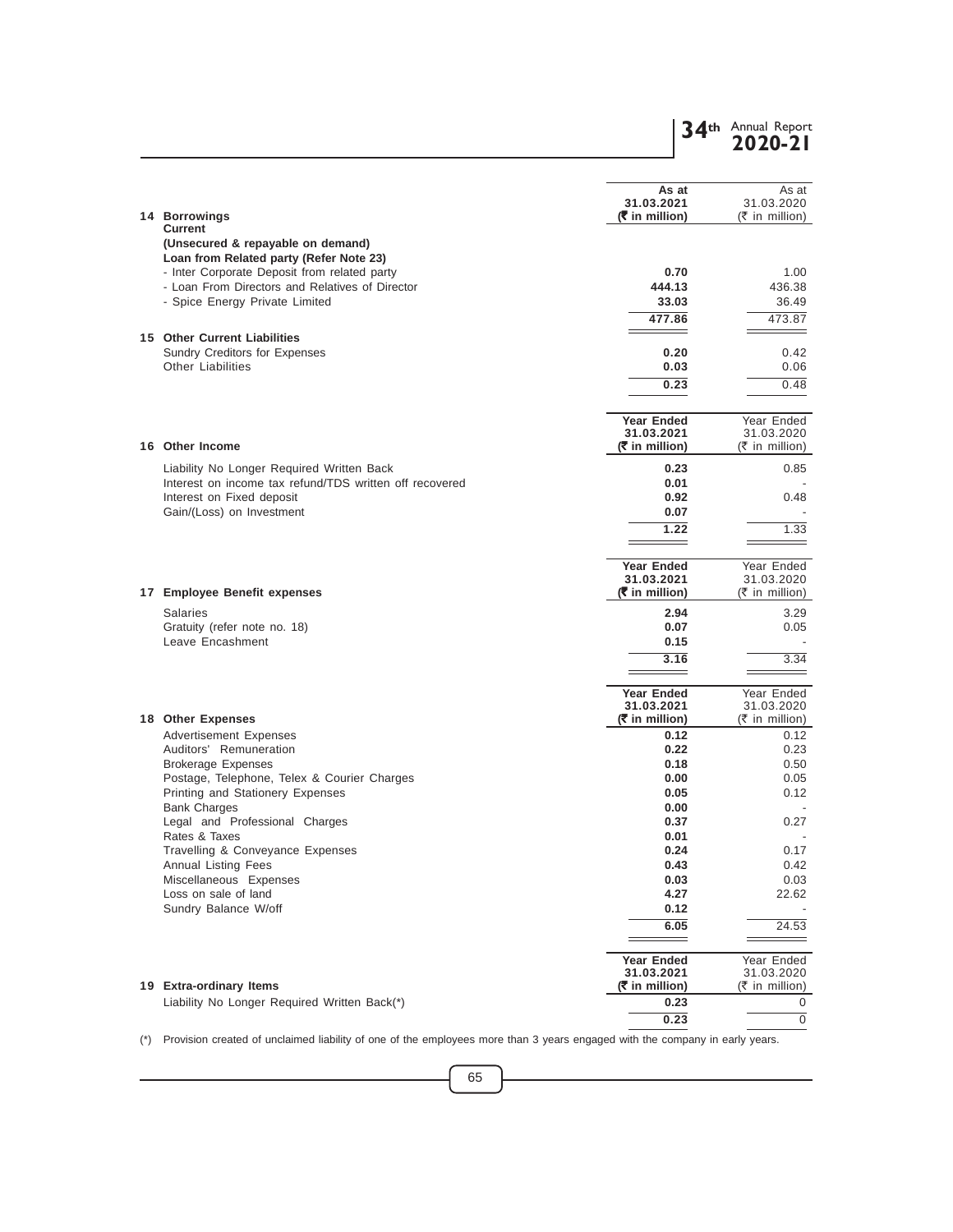# **20 Capital and other commitments**

i) Estimated amount of contract remaining to be executed on capital account net of advances paid as at 31/03/2021 : Nil and as at 31/03/2020 : Nil

ii) For commitment relating to lease arrangements, please Refer Note 21 below.

# **21 Contingent Liabilities:**

Disputed dues of Income tax due to non/late deposit of TDS for the assessment years 2008-09 to 2014-15: ₹ 0.07<br>million/- (Previous year - 0.02 million)

# **22 DISCLOSURE OF "EMPLOYEE BENEFITS" are as follows:**

Defined Benefits Plans **Gratuity**

|    | <b>Particulars</b><br>2019-20<br>2018-19                                                                                                                                                                                                                                                                                                        | 2017-18                                       | 2016-17 | 2015-16                                 |
|----|-------------------------------------------------------------------------------------------------------------------------------------------------------------------------------------------------------------------------------------------------------------------------------------------------------------------------------------------------|-----------------------------------------------|---------|-----------------------------------------|
| v  | Disclosures as required under Para 120(n):                                                                                                                                                                                                                                                                                                      |                                               |         |                                         |
|    | IV Balance Sheet Reconciliation<br>Liability at the beginning of the year<br>Net Liability/Asset transferred out<br>Expenses as above(Refer Point III)<br><b>Employers' Contribution</b><br>Amount recognised in the Balance Sheet                                                                                                              | 0.01<br>0.05<br>0.06                          |         | 0.01<br>0.01                            |
|    | III Expenses recognised in the Pre-operative Expenses / Statement of Profit and Loss<br><b>Current Service Cost</b><br>Past Service Cost<br><b>Interest Cost</b><br>Expected Return on Plan Assets<br>Net Actuarial (Gain)/Loss Recognised in the year<br>Total expenses recognised in the Preoperative Expenses / Statement of Profit and Loss | 0.05<br>0.05                                  |         |                                         |
| Ш. | Amount recognised in the Balance Sheet<br>Liability at the end of the year<br>Fair Value of Plan Assets at the end of the year<br>Amount recognised in the Balance Sheet                                                                                                                                                                        | 0.06<br>0.06                                  |         | 0.01<br>0.01                            |
|    | <b>Interest Cost</b><br><b>Current Service Cost</b><br><b>Benefits Paid</b><br>Actuarial (Gain) / loss on obligation<br>Present value of defined benefits obligation as at the end of the year                                                                                                                                                  | 0.05<br>0.06                                  |         | 0.01                                    |
| L  | <b>Particulars</b><br>Change in Present Value of Obligation<br>Present value of defined benefits obligation as at the beginning of the year<br>Net Liability/Asset transferred out                                                                                                                                                              | $\bar{\mathbf{z}}$ million<br>2020-21<br>0.01 |         | $\bar{\tau}$ million<br>2019-20<br>0.01 |
|    | oratulty<br><b>Actuarial Assumptions</b><br>Discount Rate (Per Annum)<br>Rate of increase in compensation levels (Per Annum)<br>Expected average remaining lives of the employees (in no of years)<br><b>Attrition Rate</b>                                                                                                                     | 2020-21<br>6.84%<br>5%<br>15<br>2%            |         | 2019-20<br>7.90%<br>5%<br>15<br>2%      |

| <b>Particulars</b>                               | 2019-20 | <b>2018-19</b>           | <b>2017-18</b>           | <b>2010-17</b> | 2013-10 |
|--------------------------------------------------|---------|--------------------------|--------------------------|----------------|---------|
| Present Value of defined benefit obligation      | 0.06    | 0.01                     | 0.01                     | 0.84           | 0.71    |
| Fair Value of plan Asset                         | -       | $\overline{\phantom{a}}$ | $\overline{\phantom{a}}$ | -              |         |
| Surplus / (Deficit) in the Plan                  | 0.05    | (0.01)                   | (0.01)                   | (0.84)         | (0.71)  |
| Experience adjustment on liability {loss/(gain)} | 0.05    | (0.01)                   | (0.01)                   | (0.14)         | 0.01    |

The estimates of future salary increase considered in actuarial valuation take account of inflation, seniority, promotion, and other relevant factors, such as supply and demand in the employment market.

# **23 Segment Reporting :**

The Company is in the porcess of setting up Thermal power project in its wholly owned subsidary, which at present, constitutes its single operating segment. Therefore, there is no disclosure as per Ind AS-108 on 'Segment Reporting'.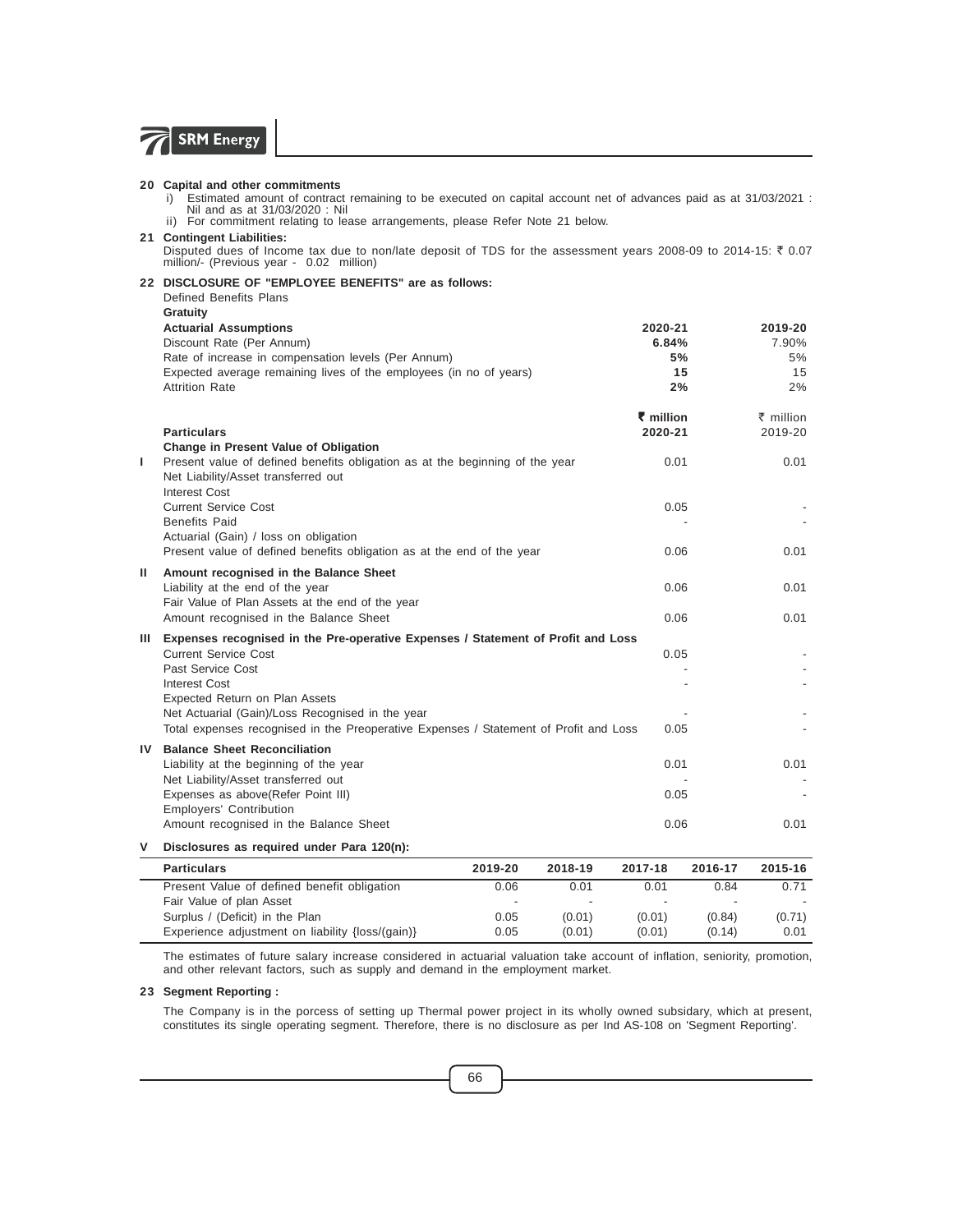Annual Report **2020-21 34th**

- **24 Related Party Transactions as per Ind AS 24 :**
	- **A. List of Related Parties**
	- **1) Holding Company:** Spice Energy Pvt. Ltd
	- **2) Enterprises over which key management personnel and relatives of such personnel exercise significant influence** Sovinchem Industries LLP

Relative of Company Secretary

- **3) Key Management Personnel :**
	- Mr. Vishal Rastogi **Managing Director** Managing Director
	- Mr. Raman Kumar Mallick Chief Financial Offier
	-
	- Mr. Suvindra Kumar Company Secretary<br>M/s Priva Gupta & Associates Company Secretary Relative of Compa
- **4) Relatives of Key Management Personnel**
	- Mr. Gagan Rastogi (Relative of Mr.Vishal Rastogi)

#### **B. Transactions with Related Parties**

| <b>Particulars</b>      | <b>Holding Company</b> |         | <b>Key Management</b><br>Personnel and<br><b>Relatives of Key</b><br><b>Management</b><br>Personnel* |         | Enterprise in which<br>key management<br>personnel and their<br>relatives exercise<br>significant influence |         |
|-------------------------|------------------------|---------|------------------------------------------------------------------------------------------------------|---------|-------------------------------------------------------------------------------------------------------------|---------|
|                         | 2020-21                | 2019-20 | 2020-21                                                                                              | 2019-20 | 2020-21                                                                                                     | 2019-20 |
| Loans Repaid            | 7.44                   | 11.66   | 6.61                                                                                                 | 0.65    | 0.50                                                                                                        |         |
| Loans Taken             | 4.91                   | 4.62    | 8.70                                                                                                 | 12.10   |                                                                                                             |         |
| <b>Closing Balance:</b> |                        |         |                                                                                                      |         |                                                                                                             |         |
| Loan Payable            | 36.48                  | 39.01   | 436.38                                                                                               | 434.29  | 1.00                                                                                                        | 1.50    |

\* \* Loan taken includes Loan taken from Mr. Gagan Rastogi amounting to Rs 4.98 Millions (12.10 Millions) and Mr.Vishal Rastogi amounting to Rs .3.72 Millions and Loan payable includes Loan payable to Mr. Gagan Rastogi amounting to Rs. 432.66 Millions (434.29 Millions) and Mr. Vishal Rastogi amounting to Rs.3.72 Millions.

#### **25 Disclosure in respect of Operating Leases:**

- (a) The Company has entered into cancellable / non-cancellable leasing agreement for office premises renewable by mutual consent on mutually agreeable terms.
- (b) Future minimum lease payments under non-cancellable operating lease are as under:

 $\bar{\tau}$  in million

| <b>Particulars</b> | Lease Rental Debited to<br><b>Statement of Profit and Loss</b> | <b>Future Minimum Lease Rentals</b> |                         |                      |
|--------------------|----------------------------------------------------------------|-------------------------------------|-------------------------|----------------------|
|                    | (Cancellable and<br>Non cancellable)                           | Less Than<br>Year                   | Between 1<br>to 5 Years | More than<br>5 Years |
| l Office Premises  |                                                                |                                     |                         |                      |

Total lease payments recognised in Statement of Profit and loss / pre operative expenses during the year was Nil (Previous Year:  $\bar{\tau}$  0.10 million)

#### **26 Earnings Per Share (EPS):**

| l Particulars                                                                                   | For the year<br>31.03.2021<br>₹ in million | For the year<br>31.03.2020<br>$\bar{\tau}$ in million |
|-------------------------------------------------------------------------------------------------|--------------------------------------------|-------------------------------------------------------|
| Net Loss as per Statement of Profit and Loss (in $\bar{z}$ )                                    | (207.90)                                   | (34.11)                                               |
| Weighted average number of equity shares (par value of ₹10/- each)                              | 9.06                                       | 9.06                                                  |
| Earnings per share (Face value of $\bar{\tau}$ 10/- each)- Basic and Diluted (in $\bar{\tau}$ ) | (22.95)                                    | (3.77)                                                |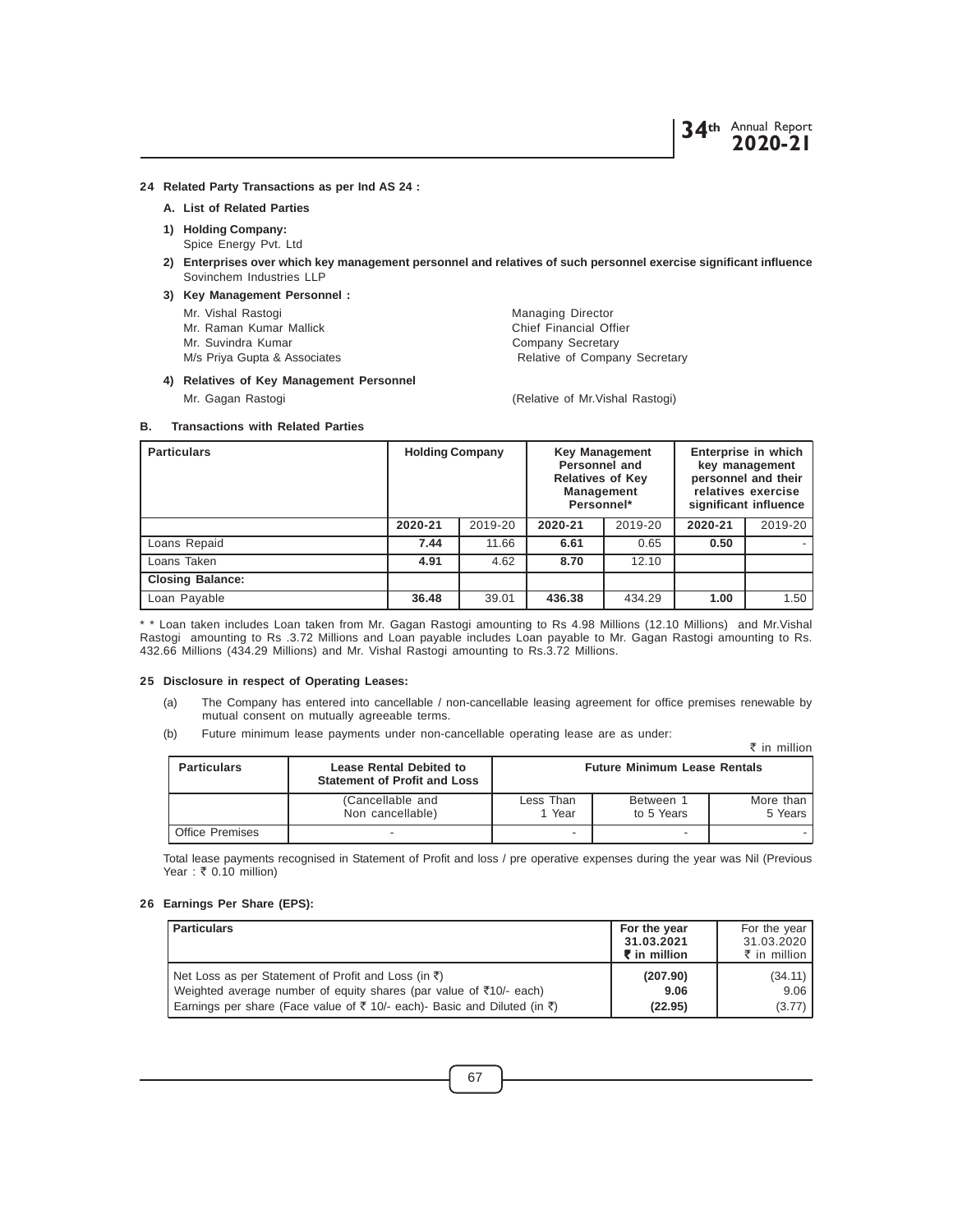#### **27 Deferred Tax:**

Deferred tax Asset has not been recognized considering the principle of virtual certainty as per Ind AS 12 'Income Taxes'.

#### **28 Discontinuing Operations :**

Pursuant to the resolution passed at the meeting of Board of directors of SRM Energy limited (Holding Company) held on March 09, 2015 to sale/ dispose off the Power Plant of its subsidiary viz. SRM Energy Tamilnadu Private Limited, subject to the necessary approvals from the shareholders and other statutory authorities, the following disclosures are being made as per the Ind AS 105 Non-Current Assets held for sale and Discontinued Operations.

- 1) SRM Energy Tamilnadu Private Limited (the Company), wholly owned subsidiary of SRM Energy Limited, is a private company domiciled in India and incorporated under the provisions of the Companies Act, 1956. The company is in the process of setting up of the Thermal Power Project of 3 X 660 MW i.e. 1980 MW capacity in Tamilnadu. The said power project is still in Pre-operative stage and no expenses have been charged to Statement of Profit and Loss.
- 2) As the Company, at present, is operating in single segment viz. setting up of Thermal power project, only as per Ind AS-108 on 'Segment Reporting', the disclosure as required by Ind AS-108, Segment Reporting is not applicable;
- 3) At the meeting of Board of directors of SRM Energy limited (Holding Company) held on March 09, 2015, resolution has been passed to sale/ dispose off the Power Plant of its subsidiary viz. SRM Energy Tamilnadu Private Limited, subject to the necessary approvals from the shareholders and other statutory authorities.
- 4) Since, the company is yet to find the proposed buyer, it is not possible to determine the date or period in which discontinuance is expected to be completed.
- 5) Since the company is in pre–operative stage, there was no revenue or profit attributable to the ordinary activities carried on by the company. The expenses and losses, incurred during the year are not being charged to the Profit and Loss account and the same are being considered under Capital Work-in-progress for pending allocation.
- The amounts of net cash flows attributable to the operating, investing and financing activities of the discontinuing operation during the current financial reporting period are Rs. (5.83) millions,Rs. 29.30 millions and Rs. (0.94) millions respectively.

#### **29 Going Concern**

The Group's net worth has been significantly reduced and it has been incurring cash losses and the promoters/ director/ subsidiary company have infused funds by way of unsecured loan and are committed to provide necessary funding to meet the liabilities and future running expenses of the Group. Further, the Board of Directors of the SRM Energy Limited ("the Holding Company") have obtained requisite approval from shareholders to sale/transfer, assign, deliver or otherwise dispose off the Land for the Power plant admeasuring 215.14 acres currently in the name of its wholly owned subsidiary, the subsidiary Company has sold its land admeasuring 127.30 acres for Rs. 338.77 Lacs during the current financial year and the sale proceeds as received is being used to partially settle the pending loan. Till now approx. 41% of the land are unsold. Considering the aforesaid facts the accounts are prepared under going concern basis.

**30** Pursuant to first proviso to sub-section (3) of section 129 of the Companies Act, 2013, read with rule 5 of Companies (Accounts) Rules, 2014, Salient features of the financial statement of its subsidiary are as follows:-

| Name of the subsidiary        | SRM Energy Tamilnadu Pvt. Ltd. |
|-------------------------------|--------------------------------|
| <b>Particulars</b>            | $\bar{\tau}$ million           |
| Equity Share Capital          | 13.20                          |
| Other Equity                  | (368.13)                       |
| <b>Total Assets</b>           | 85.61                          |
| <b>Total Liabilities</b>      | 440.54                         |
| Investment                    |                                |
| Turnover                      | 0.48                           |
| Profit/(Loss) before Taxation | (337.12)                       |
| Provision for Taxation        |                                |
| Profit/(Loss) after Taxation  | (337.12)                       |
| Proposed Dividend             |                                |
| % of Shareholding             | 100%                           |

# **31 Particulars of Derivative Instruments as at March 31, 2021:**

- No derivative instruments are acquired for hedging purposes.
- ii) No derivative instruments are acquired for speculation purposes
- iii) Foreign currency exposures that are not hedged by derivative instruments or otherwise are : - Capital advance of USD 0.10 million (previous year USD 0.10 million)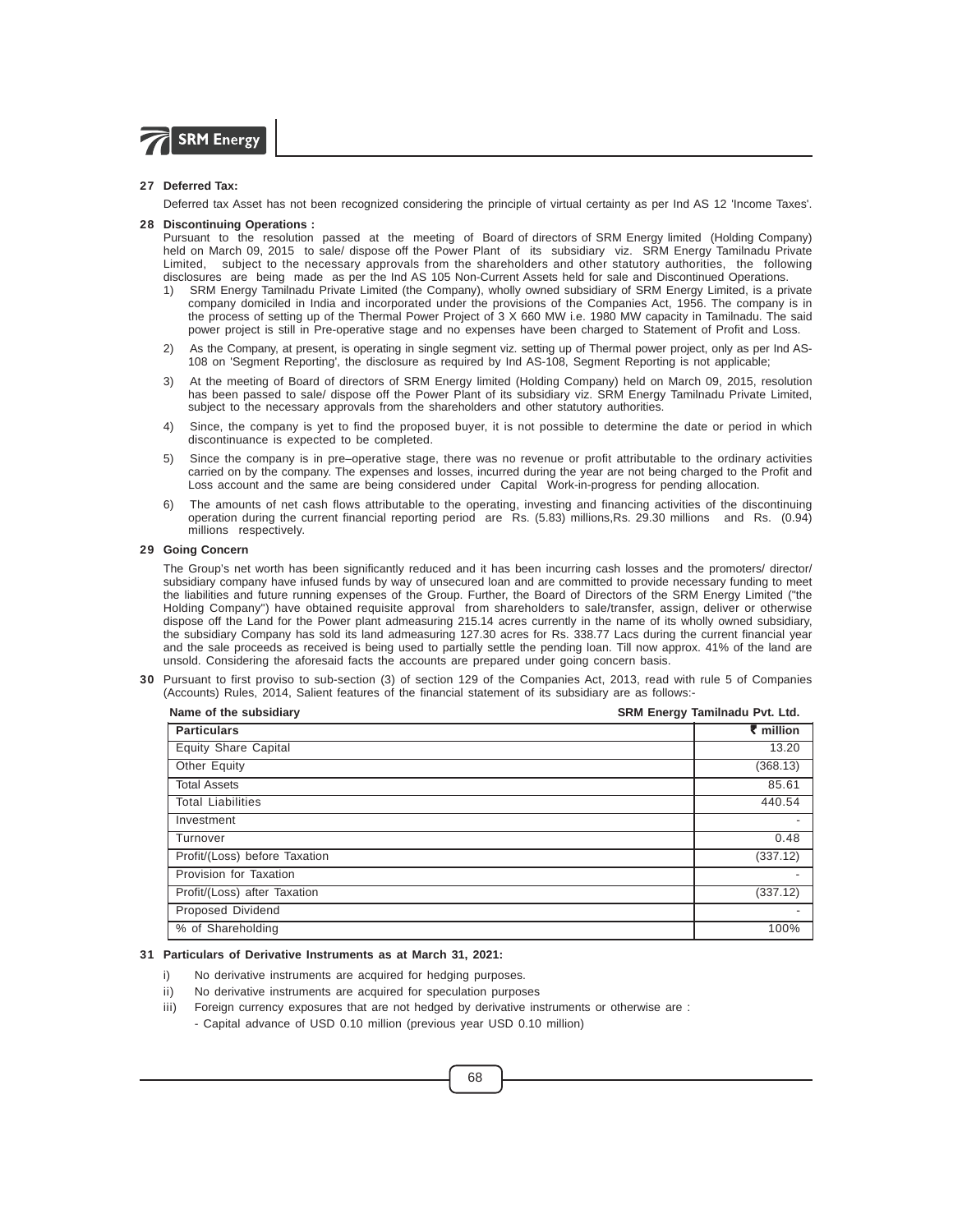- **32** Based on the information available with the company, both the balances due to Micro & Small Enterprises as defined under the MSMED Act, 2006 and interest paid /payable during the year under the terms of said act under the terms of MSMED Act are Nil (previous year nil). The auditors have relied upon in respect of this matter.
- **33** In the opinion of the management, the realizable value of Current Assets, loans and Advances in the ordinary course of business would not be less than the amount at which they are stated in the Balance Sheet and provision for all known and determined liabilities are adequately made.
- **34** Additional Information, as required under Schedule III to the Companies Act, 2013, of enterprises consolidated as Subsidairy/ Associates/ Joint Ventures.

| Name of the Company                         | Net Assets <i>i.e.</i> total<br>assets minus total liabilites |                           | Share in Profit / (Loss)                   |                           |
|---------------------------------------------|---------------------------------------------------------------|---------------------------|--------------------------------------------|---------------------------|
|                                             | As $%$ of<br>consolidated<br>net assets                       | Amount<br>(₹ in Miilions) | As % of<br>consolidated<br>profit and loss | Amount<br>(₹ in Miilions) |
| l Parent                                    |                                                               |                           |                                            |                           |
| <b>SRM Energy Limited</b>                   | 8%                                                            | (33.88)                   | 92%                                        | (3.62)                    |
| Subsidiary (indian)                         |                                                               |                           |                                            |                           |
| <b>SRM Energy Tamilnadu Pvt. Ltd.</b>       | 84%                                                           | (354.93)                  | $-88%$                                     | (337.12)                  |
| Adjustments arising out of consolidation    |                                                               | (33.45)                   |                                            | 132.84                    |
| l Consolidated Net Assets/ Profit after Tax |                                                               | (422.26)                  |                                            | (207.90)                  |

- **35** Previous year figures have been regrouped and rearranged wherever necessary. to make them comparable to those for the current year. Figures in bracket indicate previous year's figures.
- **36** During the year the liabilities relating to the leave encashment has been calculated and fully paid up.Further no provisions has been created for the same as the leave encashment policy has been abolished,effective from 01st April,2018
- **37** The Income Tax Department has issued an order for the A.Y.2008-09 disallowing Rs.51.12 lacs w.r.t sales tax liabilities covered under the sales tax deferral scheme and for the A.Y.2013-14 disallowed Rs.8.31 lacs for the assessment u/s 143(3).The Company has filed appeals before CIT(A) in both the above matter.Also,demand raised by the Income Tax office Rs.0.60 lacs for the AY 2003-04,Rs.45.88 lacs for the AY 2007-08 and Rs.3.81 lacs for the AY 2009-10.In response of these demands of Rs.50.29 lacs no reply had been submitted by the Company to the Income Tax Department.
- **38.** The wholly owned subsidiary had obtained approval of Shareholders on 16th May, 2019 to sale/ transfer, assign, deliver or otherwise dispose-off the Land for the Power plant admeasuring 215.140 acres towards using the sale proceeds to settle partially the loan extended to it. Later, in order to meet with the circumstances, the Company entered into a loan agreement with one of its directors for the financial assistance on one of the conditions that it will have to repay the loan as extended under the agreement over and above any other liability of the company at the time of repayment, (subject to the approval of shareholders).

The Company has considered the matter and arranged to alter the aforesaid shareholders' approval by passing a special resolution on 06th May, 2021 towards incorporating the provisions of repayment of the loan, meeting the future expenses and settling the exiting liability of the company and the holding company as on that date over and above the existing arrangements in the previous shareholders' approval. By the end of the reporting year, the Company has sold land admeasuring 127.30 acres for Rs. 338.78 Lacs and out of the sale proceeds Rs. 66.05 Lacs has been utilized to partially settle the pending loan and Rs. 265.00 Lacs has been invested in Mutual Fund (debt fund).The wholly owned subsidiary, M/s SRM Energy Tamilnadu Pvt. Ltd. has offered its land/assets to one of its primary lender (Mr. Gagan Rastogi) to set off the loan as extended by him to the subsidiary, pursuant to his repetitive demands for such settlement. The matter of such settlement has not yet finalised, though such offer will be subject to necessary approvals of the share holders of our/ subsidiary company and other necessary compliance.

**39** Figures are rounded off to the million.@'- represents figures less than Rs. 5,000 which have been shown at actual in brackets with @.

| As per our attached report of 66 even date | For & on Behalf of the Board of Directors |                                |
|--------------------------------------------|-------------------------------------------|--------------------------------|
| For Saini Pati Shah & Co LLP               |                                           |                                |
| <b>Chartered Accountants</b>               | <b>Vishal Rastogi</b>                     | Vijay Kumar Sharma             |
| FRN: 137904W/W-100622                      | <b>Managing Director</b>                  | Director                       |
|                                            | DIN:02780975                              | DIN:03272034                   |
| Pawan Kumar Jain                           |                                           |                                |
| Partner                                    | Suvindra Kumar                            | <b>Raman Kumar Mallick</b>     |
| Membership No. 418772                      | Company Secretary                         | <b>Chief Financial Officer</b> |
| UDIN: 21418772AAAABN9708                   |                                           |                                |
| Place: New Delhi                           |                                           |                                |
| Date: 29/06/2021                           |                                           |                                |
|                                            |                                           |                                |

69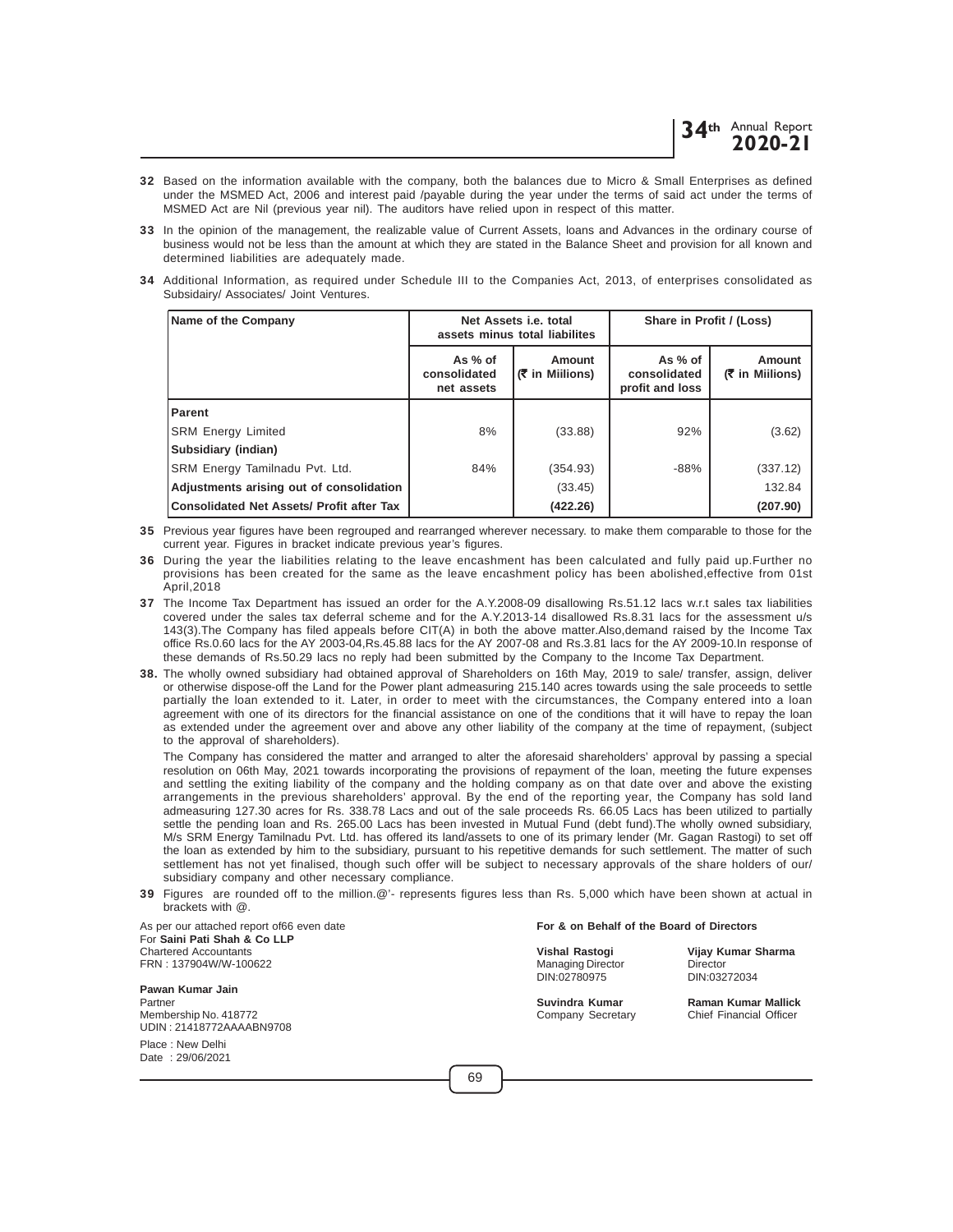

## **SHAREHOLDER'S INSTRUCTIONS FOR E-VOTING**

#### **The instructions for shareholders voting electronically are as under:**

- (i) The voting period begins on September 6, 2021 at 09:00 A.M. and ends on September 8, 2021 at 05:00 P.M. During this period shareholders' of the Company, holding shares either in physical form or in dematerialized form, as on the cut-off date (record date) of September 2, 2021, may cast their vote electronically. The e-voting module shall be disabled by CDSL for voting thereafter. Members holding shares in physical or in demat form as on cut-off date, i.e., September 2, 2021 shall only be eligible for evoting
- (ii) Shareholders who have already voted through e-voting prior to the meeting date would not be entitled to vote through physical mode at the meeting venue.
- (iii) Pursuant to SEBI Circular No. SEBI/HO/CFD/CMD/CIR/P/ 2020/242 dated 09.12.2020, under Regulation 44 of Securities and Exchange Board of India (Listing Obligations and Disclosure Requirements) Regulations, 2015, listed entities are required to provide remote evoting facility to its shareholders, in respect of all shareholders' resolutions. However, it has been observed that the participation by the public non-institutional shareholders/retail shareholders is at a negligible level.

Currently, there are multiple e-voting service providers (ESPs) providing e-voting facility to listed entities in India. This necessitates registration on various ESPs and maintenance of multiple user IDs and passwords by the shareholders.

In order to increase the efficiency of the voting process, pursuant to a public consultation, it has been decided to enable e-voting to all the demat account holders, by way of a single login credential, through their demat accounts/ websites of Depositories/ Depository Participants. Demat account holders would be able to cast their vote without having to register again with the ESPs, (CDSL) thereby, not only facilitating seamless authentication but also enhancing ease and convenience of participating in evoting process.

**Step 1 :** Access through Depositories CDSL/NSDL e-Voting system in case of individual shareholders holding shares in demat mode.

(iv) In terms of SEBI circular no. SEBI/HO/CFD/CMD/CIR/P/ 2020/242 dated December 9, 2020 on e-Voting facility provided by Listed Companies, Individual shareholders holding securities in demat mode are allowed to vote through their demat account maintained with Depositories and Depository Participants. Shareholders are advised to update their mobile number and email Id in their demat accounts in order to access e-Voting facility.

Pursuant to abovesaid SEBI Circular, Login method for e-Voting for Individual shareholders holding securities in Demat mode CDSL/NSDL is given below:

| Type of<br>shareholders                                                                                                                  | Login Method                                                                                                                                                                                                                                                                                                                                                                                                                                                                                                                                                                                                                                                                                                                                                                                                                                                                                                                                                                                                                                                                                                                                                                                                                                                                                                                                                                                                                                                                                                                                                                                                                                                                                                                                                                                                                                                                                                                                                                                                                                                                                 |
|------------------------------------------------------------------------------------------------------------------------------------------|----------------------------------------------------------------------------------------------------------------------------------------------------------------------------------------------------------------------------------------------------------------------------------------------------------------------------------------------------------------------------------------------------------------------------------------------------------------------------------------------------------------------------------------------------------------------------------------------------------------------------------------------------------------------------------------------------------------------------------------------------------------------------------------------------------------------------------------------------------------------------------------------------------------------------------------------------------------------------------------------------------------------------------------------------------------------------------------------------------------------------------------------------------------------------------------------------------------------------------------------------------------------------------------------------------------------------------------------------------------------------------------------------------------------------------------------------------------------------------------------------------------------------------------------------------------------------------------------------------------------------------------------------------------------------------------------------------------------------------------------------------------------------------------------------------------------------------------------------------------------------------------------------------------------------------------------------------------------------------------------------------------------------------------------------------------------------------------------|
| Individual<br>Shareholders<br>holding<br>securities in<br>Demat mode<br>with CDSL                                                        | 1) Users who have opted for CDSL Easi / Easiest facility, can<br>login through their existing user id and password. Option will<br>be made available to reach e-Voting page without any<br>further authentication. The URL for users to login to Easi /<br>Easiest are https://web.cdslindia.com/ myeasi/home/login or<br>visit www.cdslindia.com and click on Login icon and select<br>New System Myeasi.<br>2) After successful login the Easi / Easiest user will be able to<br>see the e-Voting option for eligible companies where the<br>evoting is in progress as per the information provided by<br>company. On clicking the evoting option, the user will be<br>able to see e-Voting page of the e-Voting service provider<br>for casting your vote during the remote e-Voting period or<br>joining virtual meeting & voting during the meeting.<br>Additionally, there is also links provided to access the<br>of<br>Service<br>e-Voting<br>Providers<br>all<br>system<br>i.e.<br>CDSL/NSDL/KARVY/LINKINTIME, so that the user can visit<br>the e-Voting service providers' website directly.<br>3) If the user is not registered for Easi/Easiest, option to register<br>is available at https://web.cdslindia.com/myeasi/Registration/<br>EasiRegistration<br>4) Alternatively, the user can directly access e-Voting page by<br>providing Demat Account Number and PAN No. from a<br>e-Voting link available on www.cdslindia.com home page or<br>click on https://evoting.cdslindia.com/Evoting/EvotingLogin<br>The system will authenticate the user by sending OTP on<br>registered Mobile & Email as recorded in the Demat<br>Account. After successful authentication, user will be able to<br>see the e-Voting option where the evoting is in progress and<br>also able to directly access the system of all e-Voting<br>Service Providers.                                                                                                                                                                                                                               |
| Individual<br>Shareholders<br>holding<br>securities in<br>demat mode<br>with NSDL                                                        | 1) If you are already registered for NSDL IDeAS facility, please<br>visit the e-Services website of NSDL. Open web browser by<br>typing the following URL: https://eservices.nsdl.com either<br>on a Personal Computer or on a mobile. Once the home<br>page of e-Services is launched, click on the "Beneficial<br>Owner" icon under "Login" which is available under 'IDeAS'<br>section. A new screen will open. You will have to enter your<br>User ID and Password. After successful authentication, you<br>will be able to see e-Voting services. Click on "Access to e-<br>Voting" under e-Voting services and you will be able to see<br>e-Voting page. Click on company name or e-Voting service<br>provider name and you will be re-directed to e-Voting<br>service provider website for casting your vote during the<br>remote e-Voting period or joining virtual meeting & voting<br>during the meeting.<br>2) If the user is not registered for IDeAS e-Services, option to<br>register is available at https://eservices.nsdl.com.<br>Select<br>"Register Online for IDeAS<br>"Portal<br>$\alpha$<br>click<br>at<br>https://eservices.nsdl.com/SecureWeb/IdeasDirectReg.jsp<br>3) Visit the e-Voting website of NSDL. Open web browser by<br>typing the following URL: https://www.evoting.nsdl.com/<br>either on a Personal Computer or on a mobile. Once the<br>home page of e-Voting system is launched, click on the icon<br>"Login" which is available under 'Shareholder/Member'<br>section. A new screen will open. You will have to enter your<br>User ID (i.e. your sixteen digit demat account number hold<br>with NSDL), Password/OTP and a Verification Code as<br>shown on the screen. After successful authentication, you<br>will be redirected to NSDL Depository site wherein you can<br>see e-Voting page. Click on company name or e-Voting<br>service provider name and you will be redirected to e-Voting<br>service provider website for casting your vote during the<br>remote e-Voting period or joining virtual meeting & voting<br>during the meeting |
| Individual<br>Shareholders<br>(holdina<br>securities<br>in<br>demat mode)<br>login through<br>their<br>Depository<br><b>Participants</b> | You can also login using the login credentials of your demat<br>account through your Depository Participant registered with<br>NSDL/CDSL for e-Voting facility. After Successful login, you<br>will be able to see e-Voting option. Once you click on<br>e-Voting option, you will be redirected to NSDL/CDSL<br>Depository site after successful authentication, wherein you<br>can see e-Voting feature. Click on company name or<br>e-Voting service provider name and you will be redirected to<br>e-Voting service provider website for casting your vote<br>during the remote e-Voting period or joining virtual meeting<br>& voting during the meeting.                                                                                                                                                                                                                                                                                                                                                                                                                                                                                                                                                                                                                                                                                                                                                                                                                                                                                                                                                                                                                                                                                                                                                                                                                                                                                                                                                                                                                               |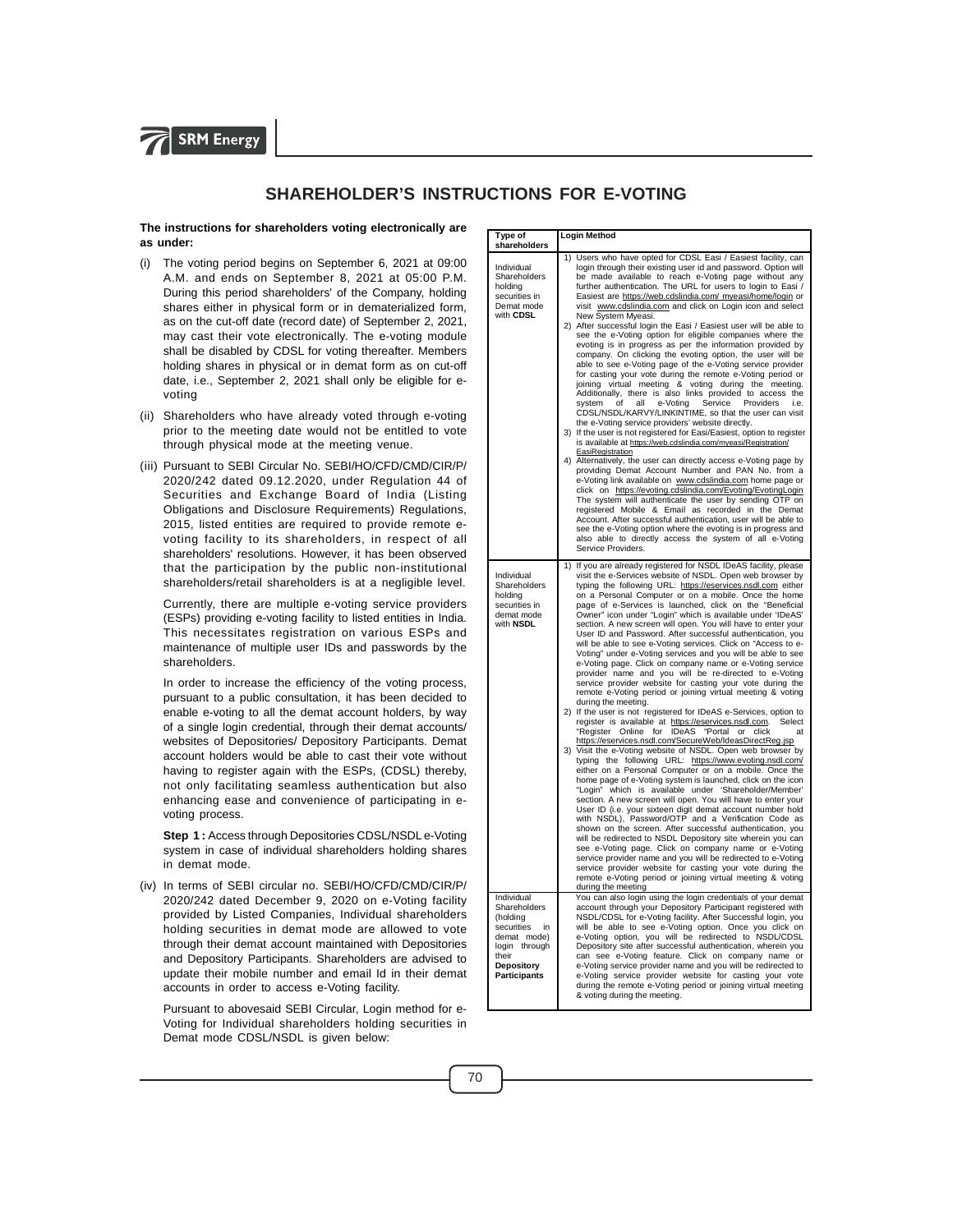**Important note:** Members who are unable to retrieve User ID/ Password are advised to use Forget User ID and Forget Password option available at above mentioned website.

**Helpdesk for Individual Shareholders holding securities in demat mode for any technical issues related to login through Depository i.e. CDSL and NSDL**

| Login type                                                               | <b>Helpdesk details</b>                                                                                                                                                                  |
|--------------------------------------------------------------------------|------------------------------------------------------------------------------------------------------------------------------------------------------------------------------------------|
| Individual Shareholders<br>holding securities in<br>Demat mode with CDSL | Members facing any technical issue in login<br>can contact CDSL helpdesk by sending a<br>request at helpdesk.evoting@cdslindia.com or<br>contact at 022-23058738 and 22-23058542-<br>43. |
| Individual Shareholders<br>holding securities in<br>Demat mode with NSDL | Members facing any technical issue in login<br>can contact NSDL helpdesk by sending a<br>request at evoting@nsdl.co.in or call at toll<br>free no.: 1800 1020 990 and 1800 22 44 30      |

**Step 2:** Access through CDSL e-Voting system in case of shareholders holding shares in physical mode and nonindividual shareholders in demat mode.

- (v) Login method for e-Voting **for Physical shareholders and shareholders other than individual holding in Demat form.**
- 1) The shareholders should log on to the e-voting website www.evotingindia.com.
- 2) Click on "Shareholders" module.
- 3) Now enter your User ID
	- a. For CDSL: 16 digits beneficiary ID,
	- b. For NSDL: 8 Character DP ID followed by 8 Digits Client ID,
	- c. Shareholders holding shares in Physical Form should enter Folio Number registered with the Company.
- 4) Next enter the Image Verification as displayed and Click on Login.
- 5) If you are holding shares in demat form and had logged on to www.evotingindia.com and voted on an earlier evoting of any company, then your existing password is to be used.
- 6) If you are a first-time user follow the steps given below:

|                                                             | For Physical shareholders and other<br>than individual shareholders holding<br>shares in Demat.                                                                                                                                                                                                                                |
|-------------------------------------------------------------|--------------------------------------------------------------------------------------------------------------------------------------------------------------------------------------------------------------------------------------------------------------------------------------------------------------------------------|
| <b>PAN</b>                                                  | Enter your 10 digit alpha-numeric *PAN<br>issued by Income Tax Department<br>(Applicable for both demat shareholders as<br>well as physical shareholders)                                                                                                                                                                      |
|                                                             | Shareholders who have not updated<br>their PAN with the Company/Depository<br>Participant are requested to use the<br>sequence number sent by Company/<br>RTA or contact Company/RTA.                                                                                                                                          |
| Dividend<br>Bank<br>Details<br>OR Date<br>of Birth<br>(DOB) | Enter the Dividend Bank Details or Date<br>of Birth (in dd/mm/yyyy format) as<br>recorded in your demat account or in<br>the company records in order to login.<br>If both the details are not recorded<br>with the depository or company, please<br>enter the member id / folio number in<br>the Dividend Bank details field. |

- (vi) After entering these details appropriately, click on "SUBMIT" tab.
- (vii) Shareholders holding shares in physical form will then directly reach the Company selection screen. However, shareholders holding shares in demat form will now reach 'Password Creation' menu wherein they are required to mandatorily enter their login password in the new password field. Kindly note that this password is to be also used by the demat holders for voting for resolutions of any other company on which they are eligible to vote, provided that company opts for e-voting through CDSL platform. It is strongly recommended not to share your password with any other person and take utmost care to keep your password confidential.
- (viii) For shareholders holding shares in physical form, the details can be used only for e-voting on the resolutions contained in this Notice.
- (ix) Click on the EVSN for the relevant <Company Name> on which you choose to vote.
- (x) On the voting page, you will see "RESOLUTION DESCRIPTION" and against the same the option "YES/ NO" for voting. Select the option YES or NO as desired. The option YES implies that you assent to the Resolution and option NO implies that you dissent to the Resolution.
- (xi) Click on the "RESOLUTIONS FILE LINK" if you wish to view the entire Resolution details.
- (xii) After selecting the resolution, you have decided to vote on, click on "SUBMIT". A confirmation box will be displayed. If you wish to confirm your vote, click on "OK", else to change your vote, click on "CANCEL" and accordingly modify your vote.
- (xiii) Once you "CONFIRM" your vote on the resolution, you will not be allowed to modify your vote.
- (xiv) You can also take a print of the votes cast by clicking on "Click here to print" option on the Voting page.
- (xv) If a demat account holder has forgotten the login password then Enter the User ID and the image verification code and click on Forgot Password & enter the details as prompted by the system.
- (xvi) **Additional Facility for Non Individual Shareholders and Custodians -For Remote Voting only.**
	- Non-Individual shareholders (i.e. other than Individuals, HUF, NRI etc.) and Custodians are required to log on to www.evotingindia.com and register themselves in the "Corporates" module.
	- A scanned copy of the Registration Form bearing the stamp and sign of the entity should be emailed to helpdesk.evoting@cdslindia.com.
	- After receiving the login details a Compliance User should be created using the admin login and password. The Compliance User would be able to link the account(s) for which they wish to vote on.
	- The list of accounts linked in the login should be mailed to helpdesk.evoting@cdslindia.com and on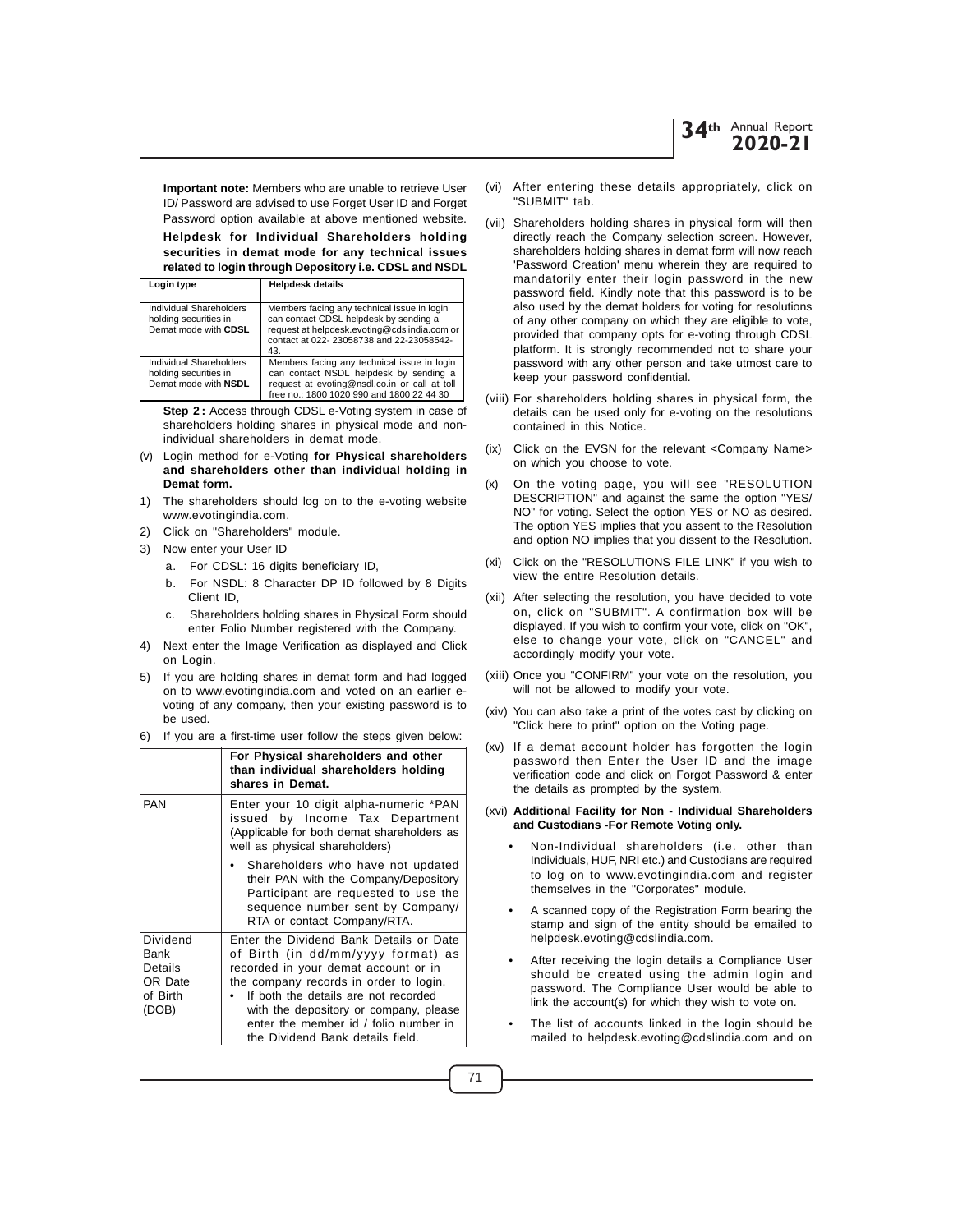# **SRM Energy**

approval of the accounts they would be able to cast their vote.

- A scanned copy of the Board Resolution and Power of Attorney (POA) which they have issued in favour of the Custodian, if any, should be uploaded in PDF format in the system for the scrutinizer to verify the same.
- Alternatively Non Individual shareholders are required to send the relevant Board Resolution/ Authority letter etc. together with attested specimen signature of the duly authorized signatory who are authorized to vote,<br>to the Scrutinizer at e-mail id at to the Scrutinizer at e-mail id at satish@forecoreprofessionals.com and to the Company at the email address viz; cs@srmenrgy.in, if they have voted from individual tab & not uploaded same in the CDSL e-voting system for the scrutinizer to verify the same.
- (xvii) Any person, who acquires shares of the Company and become Member of the Company after dispatch of the Notice and holding shares as on the cut-off date i.e. September 2, 2021 may follow the same instructions as mentioned above for e-Voting.
- (xviii) In case you have any queries or issues regarding evoting, you may refer the Frequently Asked Questions ("FAQs") and e-voting manual available at www.evotingindia.com, under help section or write an email to helpdesk.evoting@cdslindia.com. or contact Mr. Nitin Kunder (022- 23058738) or Mr. Rakesh Dalvi (022-23058542/43).

All grievances connected with the facility for voting by electronic means may be addressed to Mr. Rakesh Dalvi, Sr. Manager, (CDSL,) Central Depository Services (India) Limited, A Wing, 25th Floor, Marathon Futurex, Mafatlal Mill Compounds, N M Joshi Marg, Lower Parel (East), Mumbai - 400013 or send an email to helpdesk.evoting@ cdslindia.com or call on 022-23058542/43.

## **Other Information:**

- Pursuant to Section 108 and corresponding Rules of Companies Act, 2013, the Company will provide e-voting facility to the members. All business to be transacted at the annual general meeting can be transacted through the electronic voting system.
- The notice of annual general meeting will be sent to the members by electronic mode only whose names appear in the register of members/ depositories as at closing hours of business, on Friday, -13th August, 2021.
- The Voting rights of shareholders shall be in proportion to their shares of the paid-up equity share capital of the Company.
- Mr. Satish Kumar Nirankar of M/s S.K. Nirankar & Associates has been appointed as Scrutinizer to scrutinize the evoting process and also the voting done through Physical ballot at the AGM venue and for conducting the same in a fair and transparent manner.
- Notice of the meeting is also displayed at www.srmenergy.in.
- Scrutinizer shall, after scrutinizing the votes cast at the AGM and through Remote E-voting, not later than 2 (two) days from the conclusion of the AGM submit a consolidated Scrutinizer's report to the Chairman. The Result of the voting will be announced by the Chairman of the meeting on or after the 34th AGM to be held on 9th September, 2021 and will be communicated to the Stock Exchange and placed on the website of the Company, i.e., www.srmenergy.in.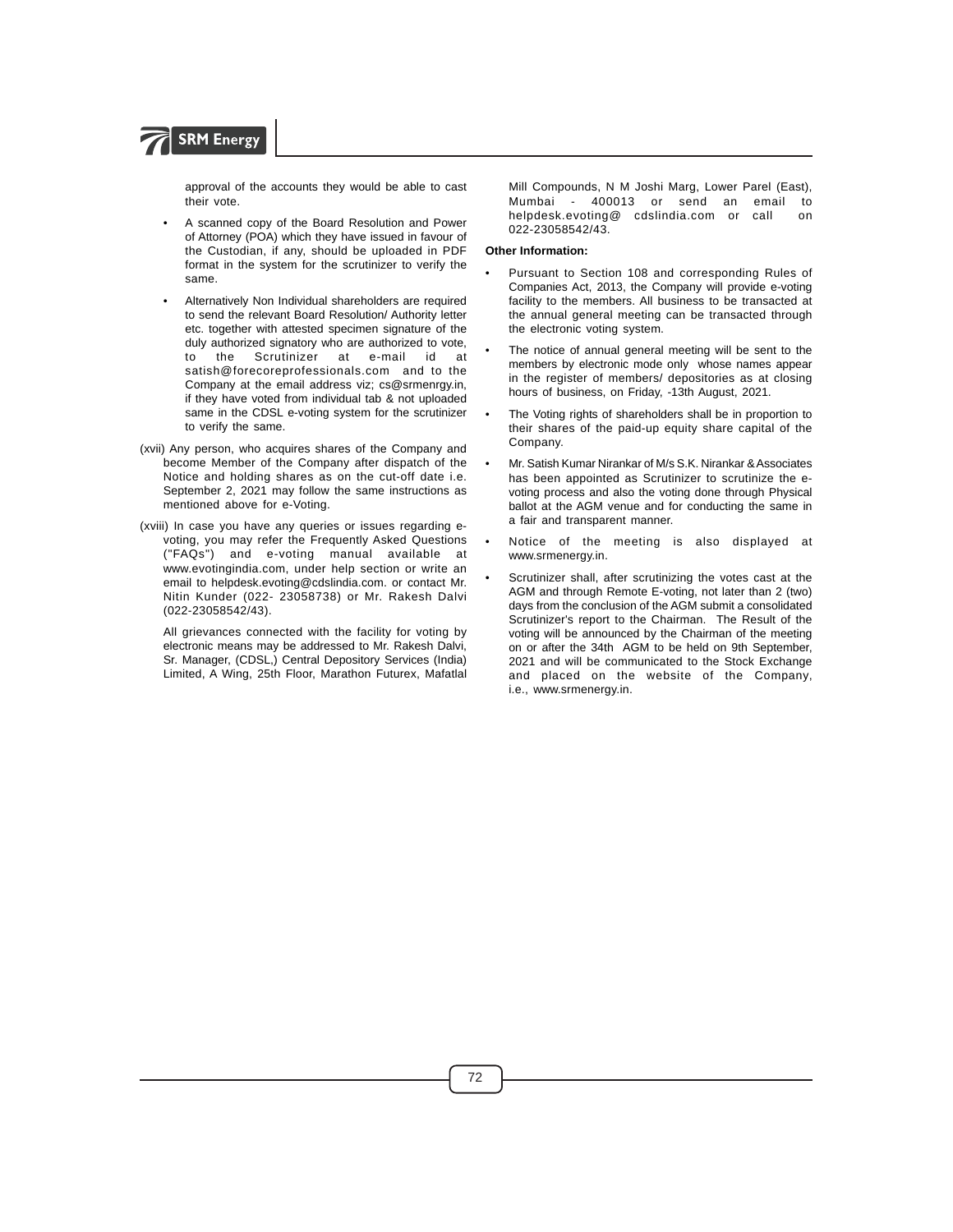

 **SRM EMERGY LIMITED CIN:** L17100DL1985PLC303047

**PROXY FORM**

**Regd. off:** 21, Basant Lok Complex,Vasant Vihar, New Delhi- 110057 **Phone:** +91 (11) 41403205 **Email:** info@srmenergy.in, **Web:** www.srmenergy.in

**Proxy Form MGT-11**

[Pursuant to section 105(6) of the Companies Act, 2013 and rule 19(3) of the Companies (Management and Administration) Rules, 2014]

|         | Name of the member (s) :<br>Registered address: |                                                                                                                                                                                                                               |  |
|---------|-------------------------------------------------|-------------------------------------------------------------------------------------------------------------------------------------------------------------------------------------------------------------------------------|--|
| DP ID : | E-mail Id:<br>Folio No/ Client Id:              |                                                                                                                                                                                                                               |  |
|         |                                                 | I/We, being the member (s) of ________________________________shares of SRM Energy Limited, hereby appoint                                                                                                                    |  |
|         |                                                 |                                                                                                                                                                                                                               |  |
|         |                                                 |                                                                                                                                                                                                                               |  |
| 2.      |                                                 |                                                                                                                                                                                                                               |  |
|         |                                                 |                                                                                                                                                                                                                               |  |
| 3.      |                                                 | Name: Address: Address: Address: Address: Address: Address: Address: Address: Address: Address: Address: Address: Address: Address: Address: Address: Address: Address: Address: Address: Address: Address: Address: Address: |  |
|         |                                                 |                                                                                                                                                                                                                               |  |

as my/our proxy to attend and vote (on a poll) for me/us and on my/our behalf at the 34th Annual General Meeting of the Company, to be held on Thursday the 9th day of September, 2021 at Federation of Indian Exports Organisation, Niryat Bhawan, Rao Tula Ram Marg,<br>OPP. Army Hospital Research and Referral, New Delhi-110057 at 11:00 A.M. and at any adjourn resolutions as are indicated below:

#### **Ordinary Buisness:**

- 1. To receive, consider and adopt the audited financial statement of the Company for the financial year ended 31st March, 2021 and the Reports of Director's and Auditor's thereon.
- 2. To appoint a Director in place of Mr. Vishal Rastogi (DIN- 02780975) who retires by rotation and being eligible, offers himself for reappointment.

Signed this\_\_\_\_\_day of\_\_\_\_\_\_\_\_\_\_\_\_\_\_20\_\_\_\_\_\_\_

| Affix   |
|---------|
| Revenue |
| Stamp   |
|         |

Signature of shareholder \_\_\_\_\_\_\_\_\_\_\_\_\_\_\_\_\_\_\_\_\_\_\_\_\_\_\_\_\_ Signature of Proxy holder(s)

Note: This form of proxy in order to be effective should be duly completed and deposited at the Registered Office of the Company, not less than 48 hours before the commencement of the Meeting.

Cut Here

**ATTENDANCE SLIP**

## **SRM EMERGY LIMITED**

**CIN:** L17100DL1985PLC303047 **Regd. off:** 21, Basant Lok Complex, Vasant Vihar, New Delhi- 110057

**Phone:** +91 (11) 41403205, **Email:** info@srmenergy.in, **Web:** www.srmenergy.in

### **34th ANNUAL GENERAL MEETING**

**PLEASE COMPLETE THIS ATTENDANCE SLIP AND HAND IT OVER AT THE ENTRANCE OF THE AGM PREMISES.**

I/We hereby record my/our presence at the 34th Annual general meeting of the Company to be held on Thursday, September 9, 2021 at 11.00 a.m. at Federation of Indian Exports Organisation, Niryat Bhawan, Rao Tula Ram Marg, OPP. Army Hospital Research and Referral, New Delhi-110057.

| Name(s) of the Shareholder(s) or Proxy<br>(in Block Letters) | No. of Shares held | <b>Registered Folio/</b><br>Client ID No. / DP ID No. |
|--------------------------------------------------------------|--------------------|-------------------------------------------------------|
|                                                              |                    |                                                       |

I certify that I am a member/proxy/ authorized representative for the member of the Company.

| Signature/s of the Shareholder/s /or                |
|-----------------------------------------------------|
| <b>Proxy/ Authorized Representative</b>             |
| (To be signed at the time of handing over the slip) |

**NO GIFTS/SNACKS WILL BE PROVIDED AT THE MEETING**

73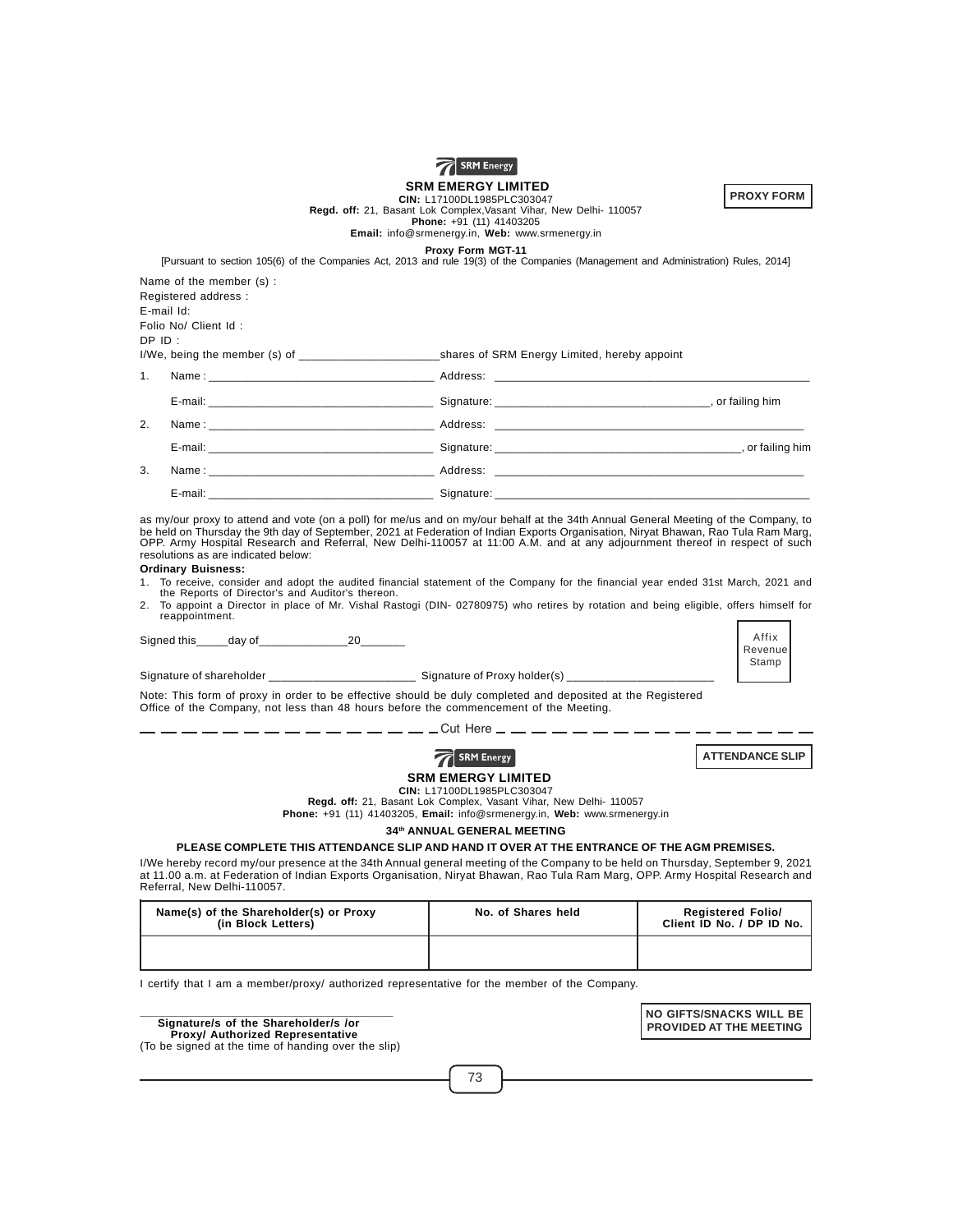# 

# **NOTES**